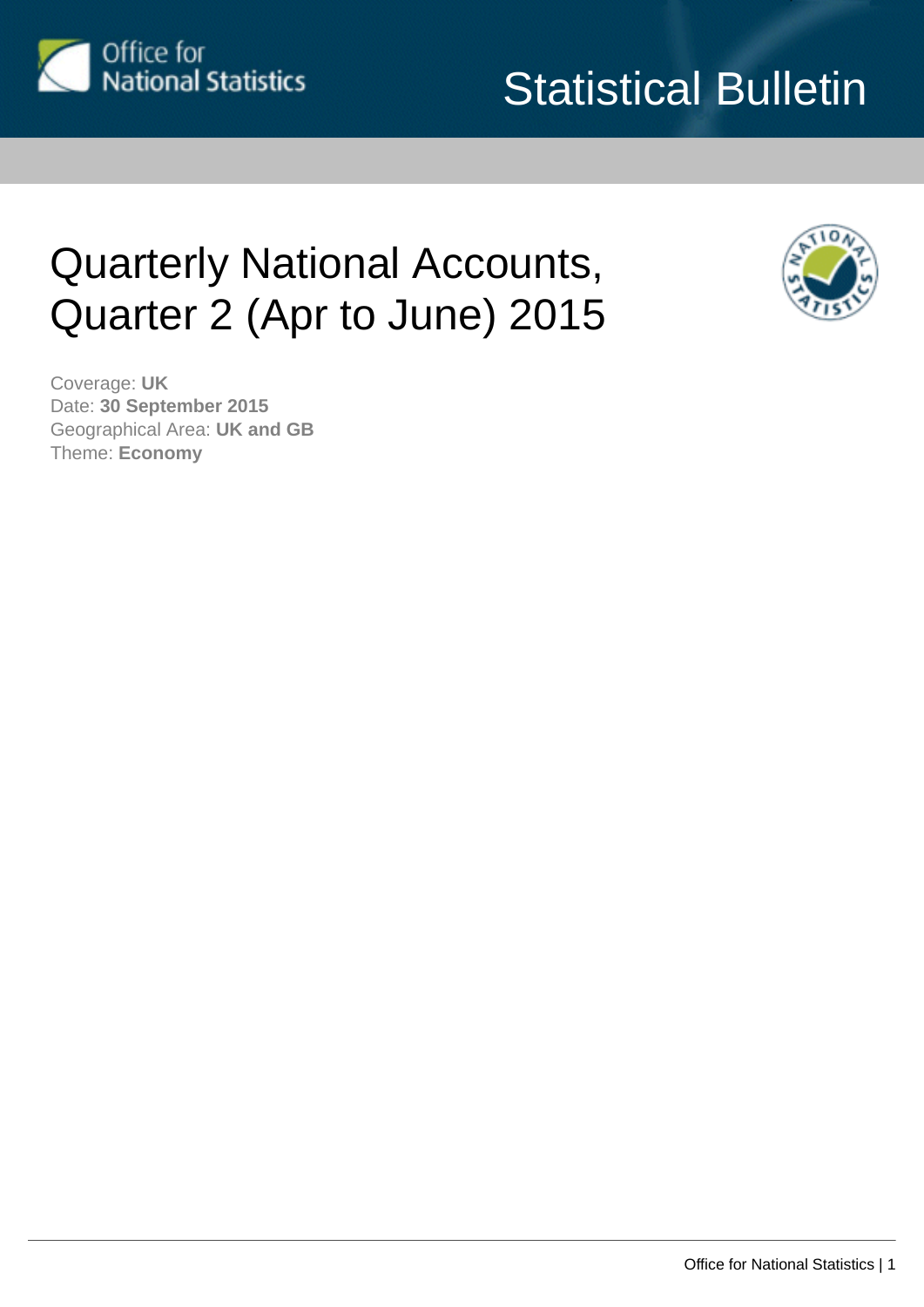# **Main points**

- UK GDP in volume terms was estimated to have increased by 0.7% between Quarter 1 (Jan to Mar) 2015 and Quarter 2 (Apr to June) 2015, unrevised from the second estimate of GDP published 28 August 2015.
- Annual GDP in volume terms was estimated to have increased by 2.9% in 2014, compared with 2013, revised down 0.1 percentage points from the previously published estimate
- Between Quarter 2 2014 and Quarter 2 2015, GDP in volume terms increased by 2.4%, revised down 0.2 percentage points from the previously published estimate.
- GDP in current prices increased by 1.2% between Quarter 1 2015 and Quarter 2 2015.
- In Quarter 2 2015, GDP was estimated to have been 5.9% higher than the pre-economic downturn peak of Quarter 1 2008, having first exceeded this peak in Quarter 2 2013, returning to pre-downturn levels one quarter earlier than previously published.
- GDP per head in volume terms was estimated to have increased by 0.5% between Quarter 1 2015 and Quarter 2 2015. Between 2013 and 2014, GDP per head increased by 2.2%.
- The households and non-profit institutions' serving households saving ratio was estimated to be 4.7% in Quarter 2 2015 compared with 4.0% in Quarter 1 2015. In 2014, the households and non-profit institutions' serving households saving ratio was estimated to be 4.9%.
- Real household disposable income increased by 2.0% between Quarter 1 2015 and Quarter 2 2015.
- Estimates in this bulletin are consistent with our annual national accounts Blue Book publication, to be published on 30 October 2015. The last base year and reference year for the chained volume estimates have both moved from 2011 to 2012.

# **Understanding GDP**

Change in GDP is the main indicator of economic growth. There are 3 approaches used to measure GDP.

Gross value added (GVA) is the sum of goods and services produced within the economy less the value of goods and services used up in the production process (intermediate consumption). The output approach measures GVA at a detailed industry level before aggregating to produce an estimate for the whole economy. GDP (as measured by the output approach) can then be calculated by adding taxes and subtracting subsidies (both only available at whole economy level) to this estimate of total GVA (more information on creating the preliminary estimate of GDP is available on our [methods and sources page](http://www.ons.gov.uk:80/ons/guide-method/method-quality/specific/economy/output-measure-of-gdp/methods-and-sources/index.html).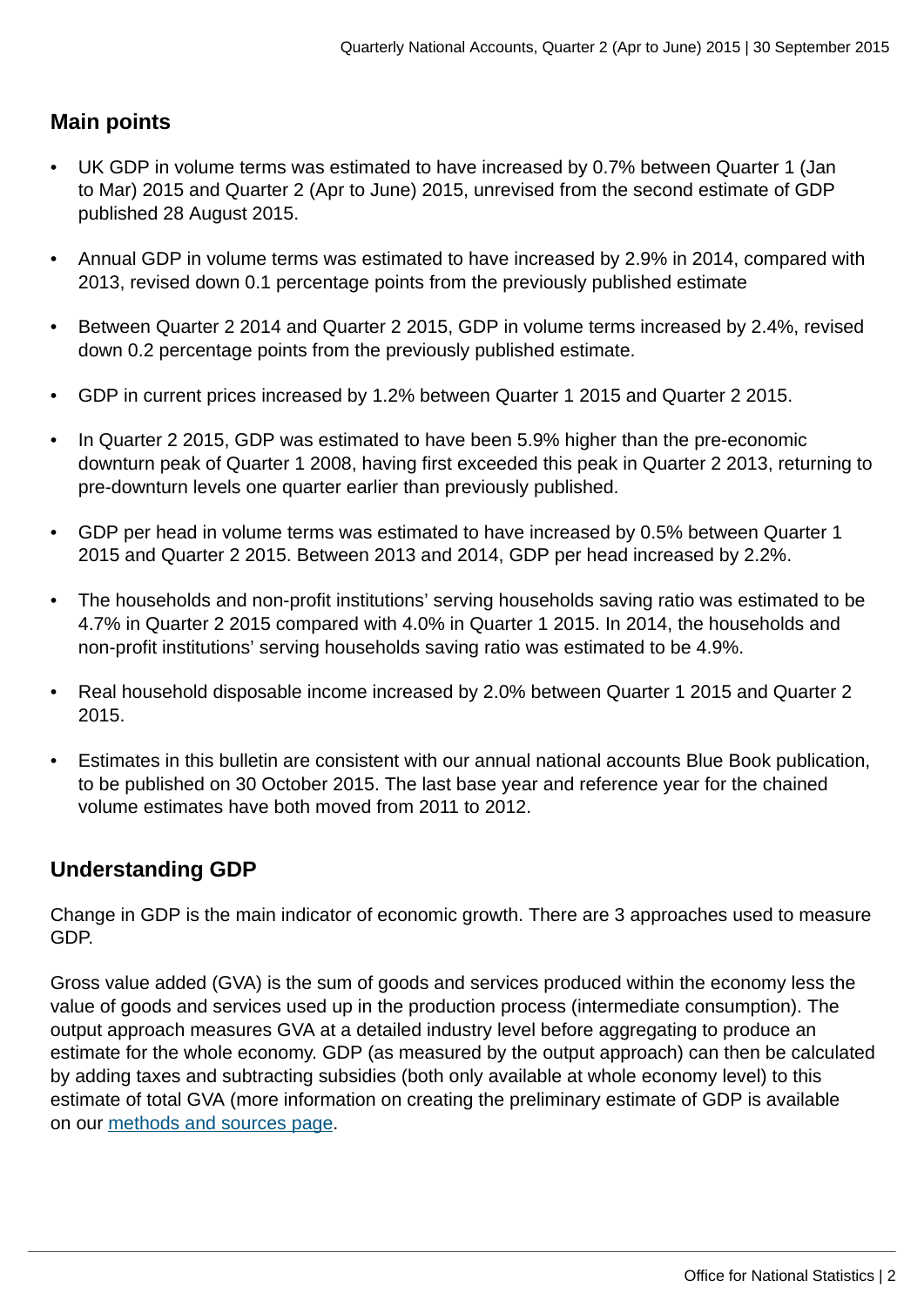The income approach measures income generated by production in the form of gross operating surplus (profits), compensation of employees (income from employment) and mixed income (selfemployment income) for the whole economy.

The expenditure approach is the sum of all final expenditures within the economy, that is, all expenditure on goods and services that are not used up or transformed in the process, that is, final consumption (not intermediate) for the whole economy.

The third estimate of GDP is based on revised output data, together with updated data from expenditure and income components. In the Quarterly National Accounts, the output GVA and GDP estimates are balanced with the equivalent income and expenditure approaches to produce headline estimates of GVA and GDP. Further information on all 3 approaches to measuring GDP can be found in the [Short Guide to National Accounts.](http://www.ons.gov.uk:80/ons/guide-method/method-quality/specific/economy/national-accounts/articles/index.html)

All data in this bulletin are seasonally adjusted estimates and have had the effect of price changes removed (in other words, the data are deflated), with the exception of income data which are only available in current prices.

Growth for GDP and its components is given between different periods. Latest year-on-previousyear gives the annual growth between one calendar year and the previous. Latest quarter-onprevious-quarter growth gives growth between one quarter and the quarter immediately before it. Latest quarter-on-corresponding-quarter-of-previous-year shows the growth between one quarter and the same quarter a year ago.

In line with [national accounts revisions policy](http://www.ons.gov.uk:80/ons/guide-method/revisions/revisions-policies-by-theme/economy/index.html), all time periods are open for revision in this release.

# **About the Quarterly National Accounts**

The Quarterly National Accounts are typically published around 90 days after the end of the quarter. At this stage the data content of this estimate from the output measure of GDP has risen to around 91% of the total required for the final output based estimate. There is also around 90% data content available to produce estimates of GDP from the expenditure approach and around 70% data content from the income approach.

# **The quality of the GDP estimate**

Revisions are an inevitable consequence of the trade-off between timeliness and accuracy. The estimate is subject to revisions as more data become available, but between the preliminary and third estimates of GDP, revisions are typically small (around 0.1 to 0.2 percentage points), with the frequency of upward and downward revisions broadly equal.

All estimates, by definition, are subject to statistical uncertainty and for many well-established statistics we measure and publish the sampling error associated with the estimate, using this as an indicator of accuracy. The estimate of GDP, however, is currently constructed from a wide variety of data sources, some of which are not based on random samples and as such it is very difficult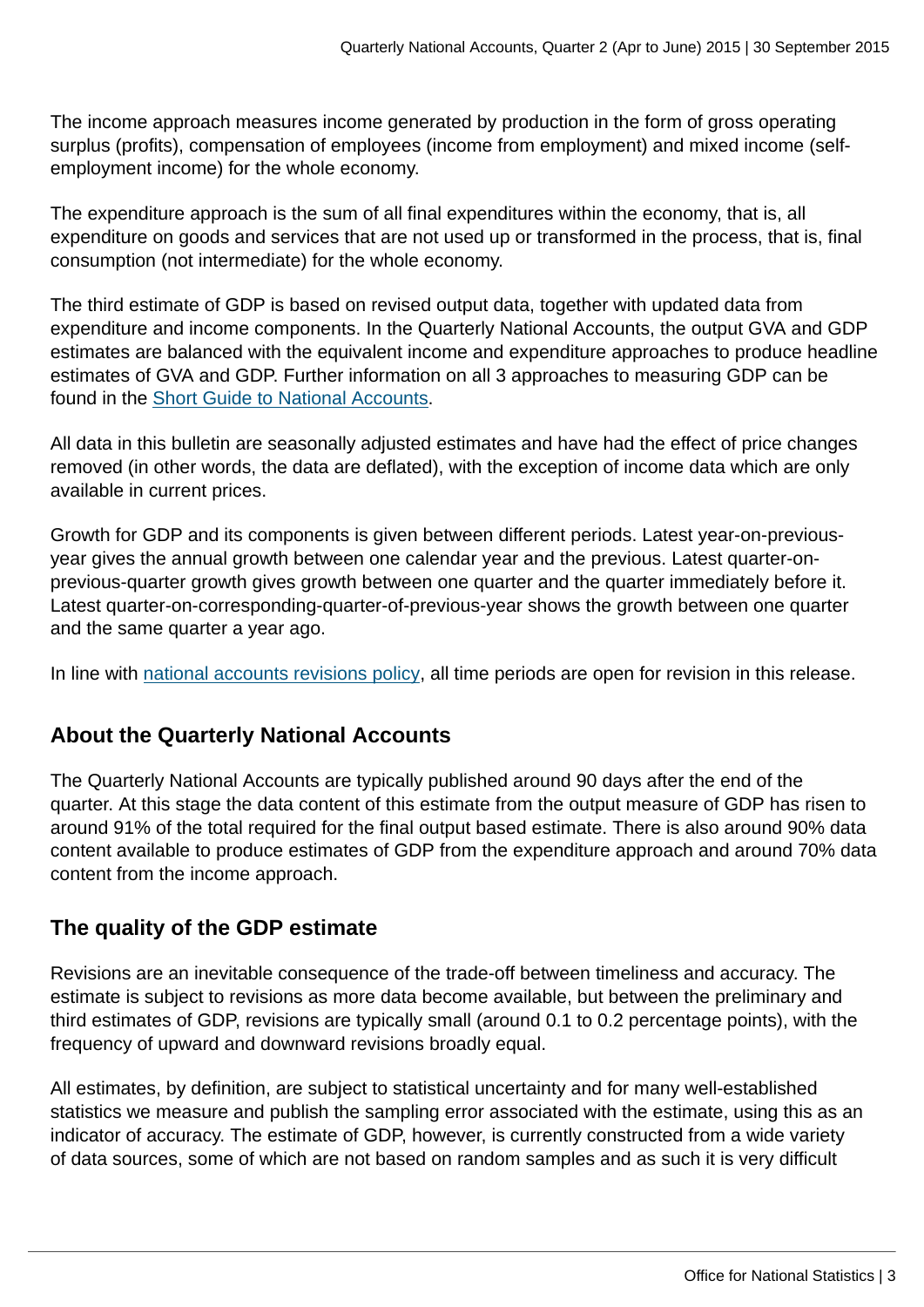to measure the sampling error. While development work continues in this area, like all other G7 national statistical institutes, we don't publish a measure of the sampling error associated with GDP.

# **Headline sector accounts and GDP components and GDP per head**

|                   | <b>Household</b><br>saving ratio | Real<br>household<br>market prices<br>disposable<br>income |          | <b>Chained</b><br>volume<br>measure | GDP per head |  |
|-------------------|----------------------------------|------------------------------------------------------------|----------|-------------------------------------|--------------|--|
|                   | %                                | $\%^{1}$                                                   | $\%^{1}$ | $\%^{1}$                            | $\%^{1}$     |  |
| <b>Seasonally</b> |                                  |                                                            |          |                                     |              |  |
| adjusted          |                                  |                                                            |          |                                     |              |  |
| Q2 2013           | 6.9                              | 1.6                                                        | 1.1      | 0.6                                 | 0.4          |  |
| Q3 2013           | 6.7                              | 0.2                                                        | 1.9      | 0.9                                 | 0.7          |  |
| Q4 2013           | 5.3                              | $-1.2$                                                     | 0.7      | 0.6                                 | 0.5          |  |
| Q1 2014           | 4.8                              | $-1.6$                                                     | 1.3      | 0.6                                 | 0.4          |  |
| Q2 2014           | 5.2                              | 1.9                                                        | 1.6      | 0.9                                 | 0.7          |  |
| Q3 2014           | 4.6                              | $-0.2$                                                     | 0.6      | 0.6                                 | 0.5          |  |
| Q4 2014           | 4.9                              | 1.6                                                        | 0.7      | 0.8                                 | 0.6          |  |
| Q1 2015           | 4.0                              | 0.3                                                        | 0.8      | 0.4                                 | 0.2          |  |
| Q2 2015           | 4.7                              | 2.0                                                        | 1.2      | 0.7                                 | 0.5          |  |

**Table 1: Economic indicators for the UK , Quarter 2 (Apr to June) 2015**

**Table source:** Office for National Statistics

## **Table notes:**

- 1. 1 <sup>1</sup>Percentage change on previous quarter
- 2. Q1 is Quarter 1 (Jan to Mar)

Q2 is Quarter 2 (Apr to June)

Q3 is Quarter 3 (July to Sept)

Q4 is Quarter 4 (Oct to Dec)

#### **Download table**

**XLS** [XLS format](http://www.ons.gov.uk:80/ons/rel/naa2/quarterly-national-accounts/q2-2015/prt-1.xls) (28 Kb)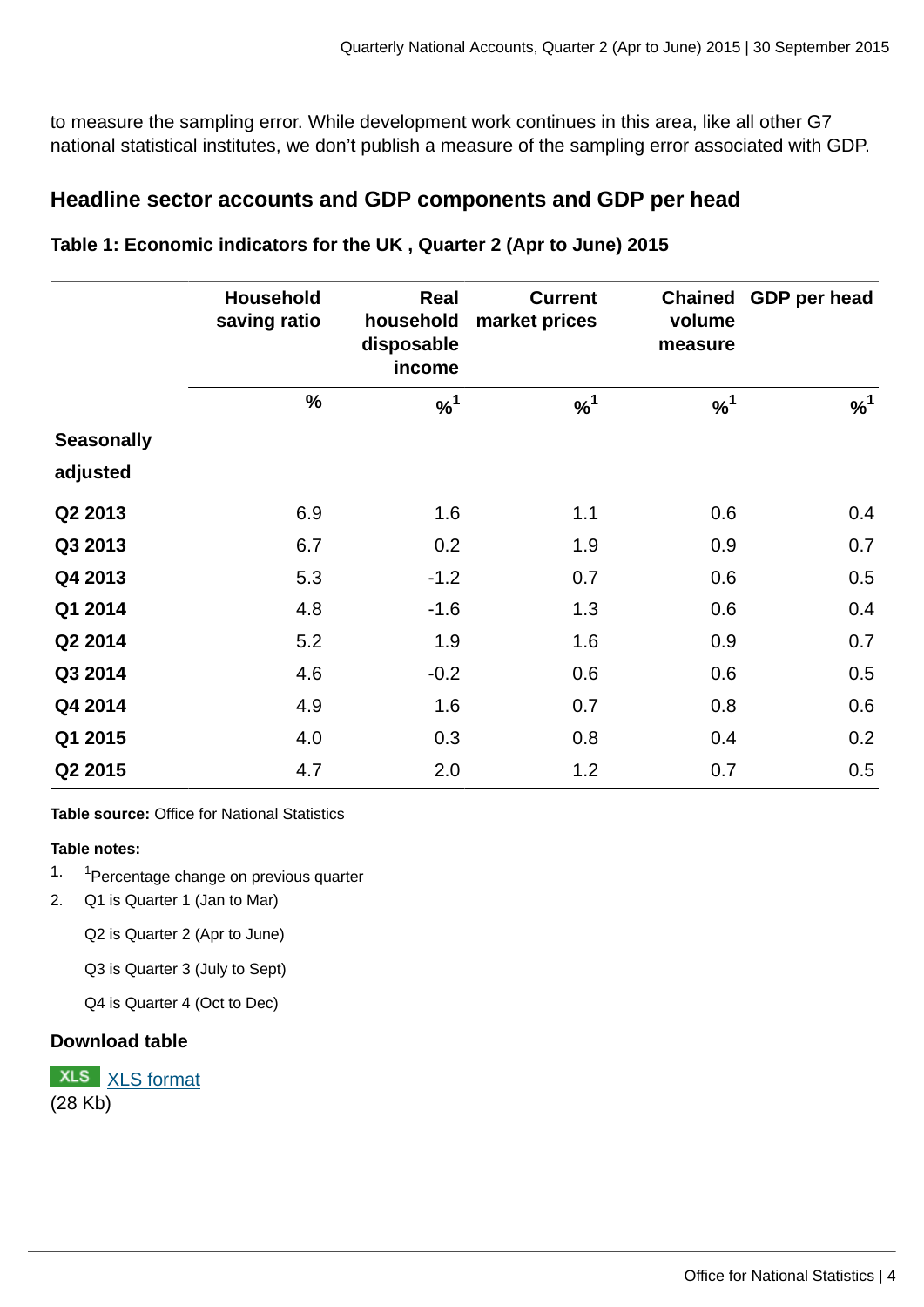# **Historical context**

Figure 1 shows the annual levels of GDP over the last 67 years. It shows the steady economic growth in the UK from the mid 1990s through to 2008 when, partly due to a financial market shock, the UK suffered an economic downturn.

## **Figure 1: Annual levels of GDP for the UK, table A2**

1948 to 2014



Source: Office for National Statistics

## **Download chart**

**XLS** [XLS format](http://www.ons.gov.uk:80/ons/rel/naa2/quarterly-national-accounts/q2-2015/chd-1.xls) (30.5 Kb)

Figure 2 shows growths for the chained volume measure of GDP between 1949 and 2013.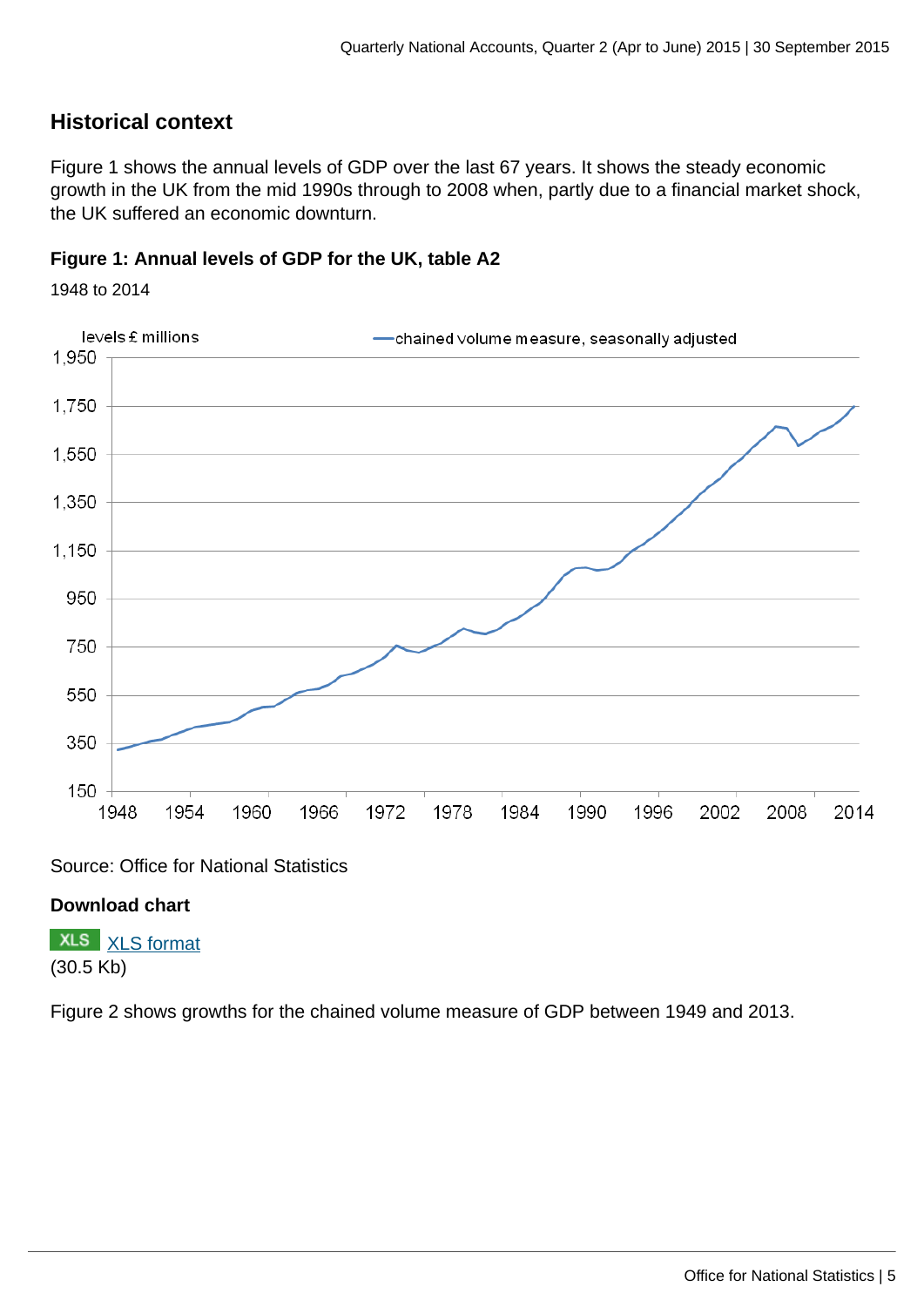## **Figure 2: Annual growth of GDP for the UK, table A2**





Source: Office for National Statistics

## **Download chart**

# **XLS** [XLS format](http://www.ons.gov.uk:80/ons/rel/naa2/quarterly-national-accounts/q2-2015/chd-2.xls)

(30 Kb)

GDP in the UK grew steadily from the mid 1990s until a financial market shock affected UK and global economic growth in 2008 and 2009. Economic growth resumed towards the end of 2009, but on average at a slower rate than the period prior to 2008. From the peak in Quarter 1 (Jan to Mar) 2008 to the trough in Quarter 2 (April to June) 2009, GDP decreased by 6.1%. This can be compared to previous economic downturns in the early 1980s and early 1990s, which saw lower levels of impact on GDP. In the early 1990s downturn, GDP decreased by 2.2% from the peak in Quarter 2 1990 to the trough in Quarter 3 1991. In the early 1980s downturn, GDP decreased by 5.6% from the peak in Quarter 2 1979 to the trough in Quarter 1 1981.

From Quarter 3 (July to Sept) 2009, growth continued to be erratic, with several quarters between 2010 and 2012 recording broadly flat or declining GDP. This two-year period coincided with special events (for example severe winter weather in Quarter 4 (Oct to Dec) 2010 and the Diamond Jubilee in Quarter 2 2012) that are likely to have affected growth both adversely and positively.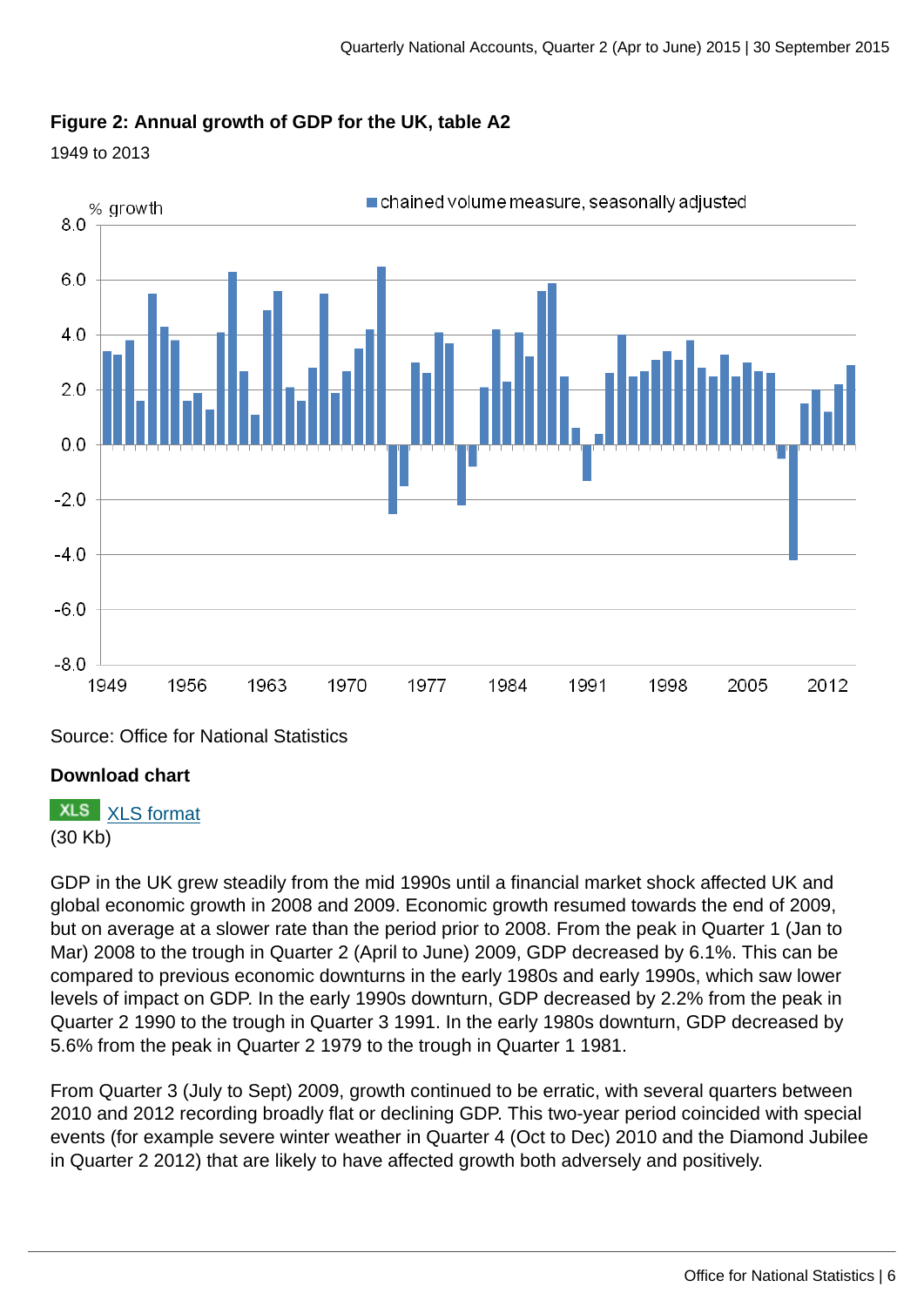Since 2013, GDP has grown steadily, with the economy exceeding pre-downturn peak levels in Quarter 2 2013, one quarter earlier than previously estimated. GDP is now 5.9% above preeconomic downturn levels. Quarter 2 2015 showed continued strength, increasing by 0.7% compared with the previous quarter, by 2.4% compared with Quarter 2 2014 and by 2.9% between 2013 and 2014. GDP has now increased for 10 consecutive quarters, breaking a pattern of slow and erratic growth from 2009.

# **Historical revisions pre-2014**

A series of articles have been published in advance of this publication detailing an early look at the [impact of Blue Book 2015 changes on current price GDP estimates](http://www.ons.gov.uk:80/ons/rel/naa1-rd/national-accounts-articles/impact-on-gdp-current-price-annual-estimates-1997-2010/index.html) (1997-2010) and detailing the [final GDP current price and chained volume measure quarterly and annual estimates](http://www.ons.gov.uk:80/ons/rel/naa1-rd/national-accounts-articles/final-gdp-cp-and-cvm-quarterly-and-annual-estimates-1997-2013/index.html) (1997-2013). We are also publishing revised estimates for periods prior to 1997 for selected quarterly national accounts components on 30 September 2015.

# **GDP analysed by output categories, chained volume measures, tables B1 and B2**

[Annex A contains output component growth rates \(29.5 Kb Excel sheet\)](http://www.ons.gov.uk:80/ons/rel/naa2/quarterly-national-accounts/q2-2015/rft-2-annex-a.xls) back to Quarter 1 (Jan to Mar) 2014.

The output components of GDP all showed increases in Quarter 2 (Apr to June) 2015. Production components showed both increases and decreases, but there was an overall increase in total production. All components within the services sector showed increases.

Production output increased by 0.7% in Quarter 2 2015 compared with Quarter 1 2015, unrevised from the previously published estimate. Within the production sub-industries, output from mining and quarrying, including oil and gas extraction, increased by 7.5%; manufacturing (the largest component of production) decreased by 0.5% (Figure 3), while electricity, gas, steam and air conditioning supply industries fell by 3.0%. Evidence from the Department of Energy and Climate Change (DECC) suggested the recent tax changes announced in the March budget could be a contributing factor to the rise in mining and quarrying. Water supply and sewerage increased by 3.7%.

When comparing Quarter 2 2015 with Quarter 2 2014, production output increased by 1.2%, revised down 0.2 percentage points from the previously published estimate. Mining and quarrying, including oil and gas extraction, increased by 6.2%, while water supply and sewerage increased by 5.1%. Manufacturing was flat between these periods while the electricity, gas, steam and air conditioning supply industries decreased by 0.1%.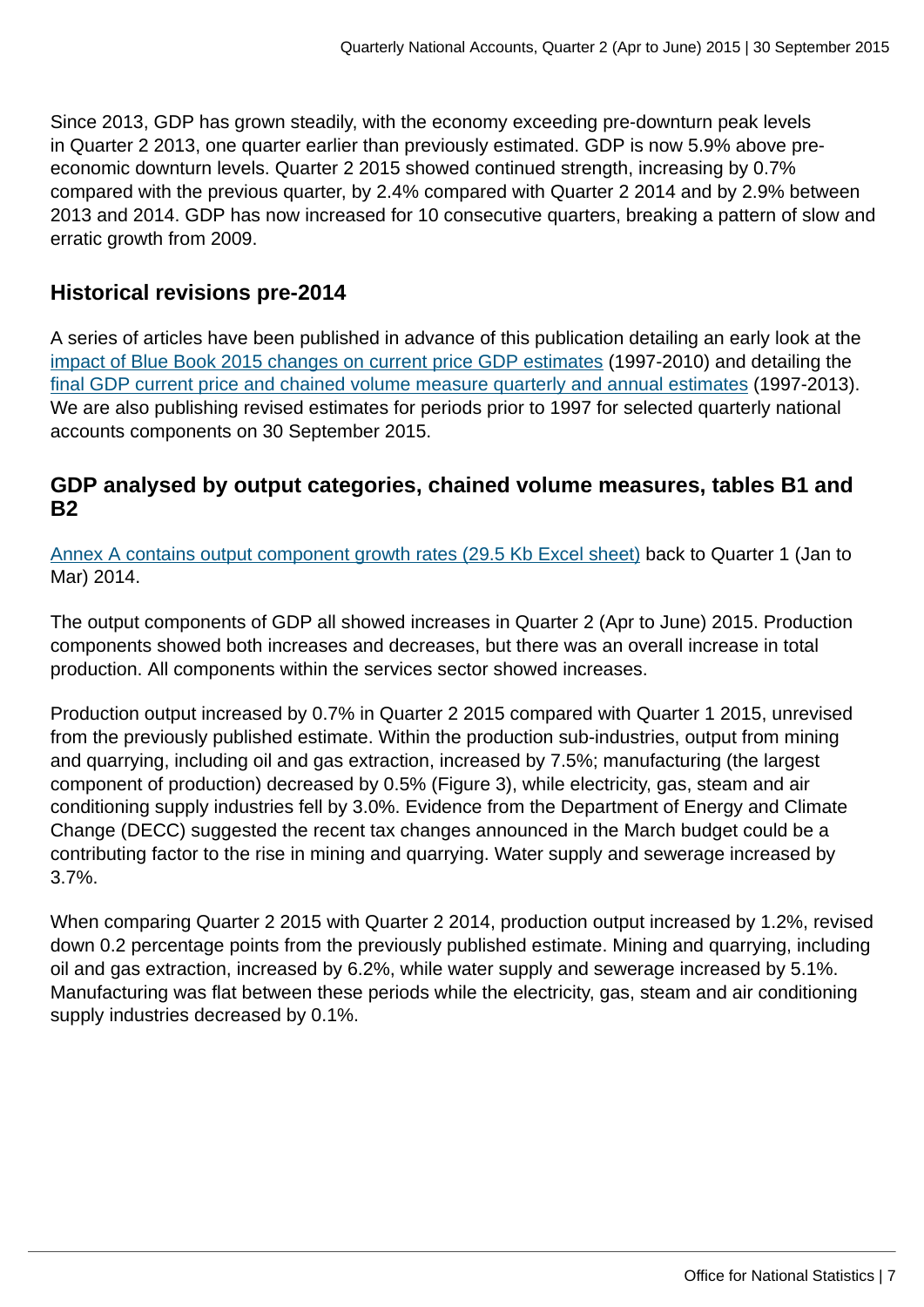

## **Figure 3: UK manufacturing growth, quarter-on-quarter**

## Source: Office for National Statistics

#### **Notes:**

1. Q1 is Quarter 1 (Jan to Mar) Q2 is Quarter 2 (Apr to June) Q3 is Quarter 3 (July to Sept) Q4 is Quarter 4 (Oct to Dec)

## **Download chart**

**XLS** [XLS format](http://www.ons.gov.uk:80/ons/rel/naa2/quarterly-national-accounts/q2-2015/chd-3.xls) (18.5 Kb)

Construction output increased by 1.4% in Quarter 2 2015, revised up 1.2 percentage points from the previously published estimate. Construction output increased by 3.9% between Quarter 2 2014 and Quarter 2 2015, revised up 1.4 percentage points from the previously published estimate.

The service industries increased by 0.6% in Quarter 2 2015 (Figure 4), revised down 0.1 percentage points from the previous estimate, marking the tenth consecutive quarter of positive growth. This follows a 0.4% increase in Quarter 1 2015.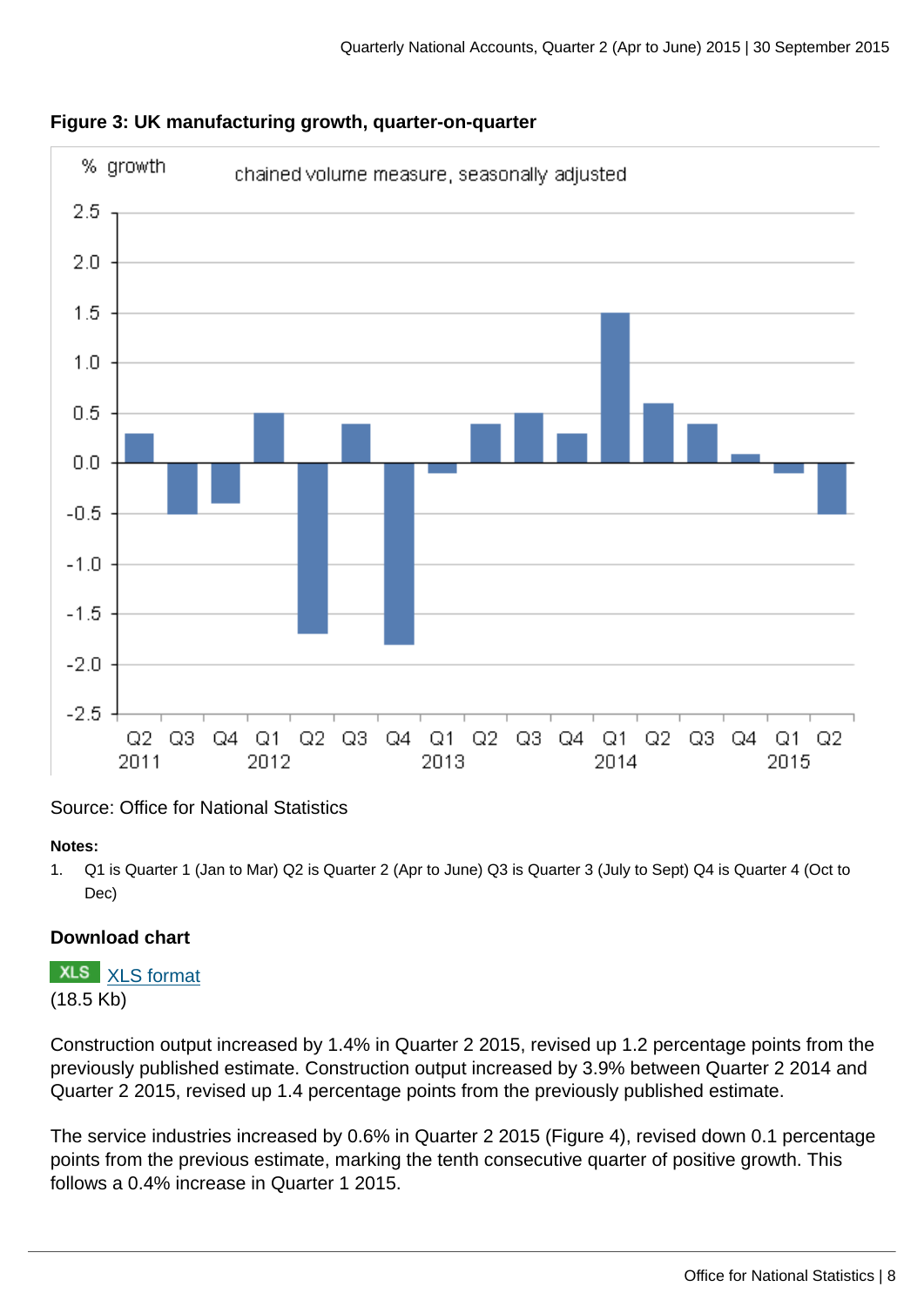



#### Source: Office for National Statistics

#### **Notes:**

1. Q1 is Quarter 1 (Jan to Mar) Q2 is Quarter 2 (Apr to June) Q3 is Quarter 3 (July to Sept) Q4 is Quarter 4 (Oct to Dec)

## **Download chart**

**XLS** [XLS format](http://www.ons.gov.uk:80/ons/rel/naa2/quarterly-national-accounts/q2-2015/chd-4.xls) (18.5 Kb)

Output of the distribution, hotels and restaurants industries increased by 1.0% in Quarter 2 2015, following a 1.2% increase in Quarter 1 2015. The increase in the latest quarter was largely due to wholesale and retail trade and repair of motor vehicles and motorcycles.

Output of the transport, storage and communication industries increased by 1.4% in Quarter 2 2015, following a 0.8% increase in Quarter 1 2015. The largest contributor to the increase was motion picture, video and TV programme production, sound recording and music publishing activities.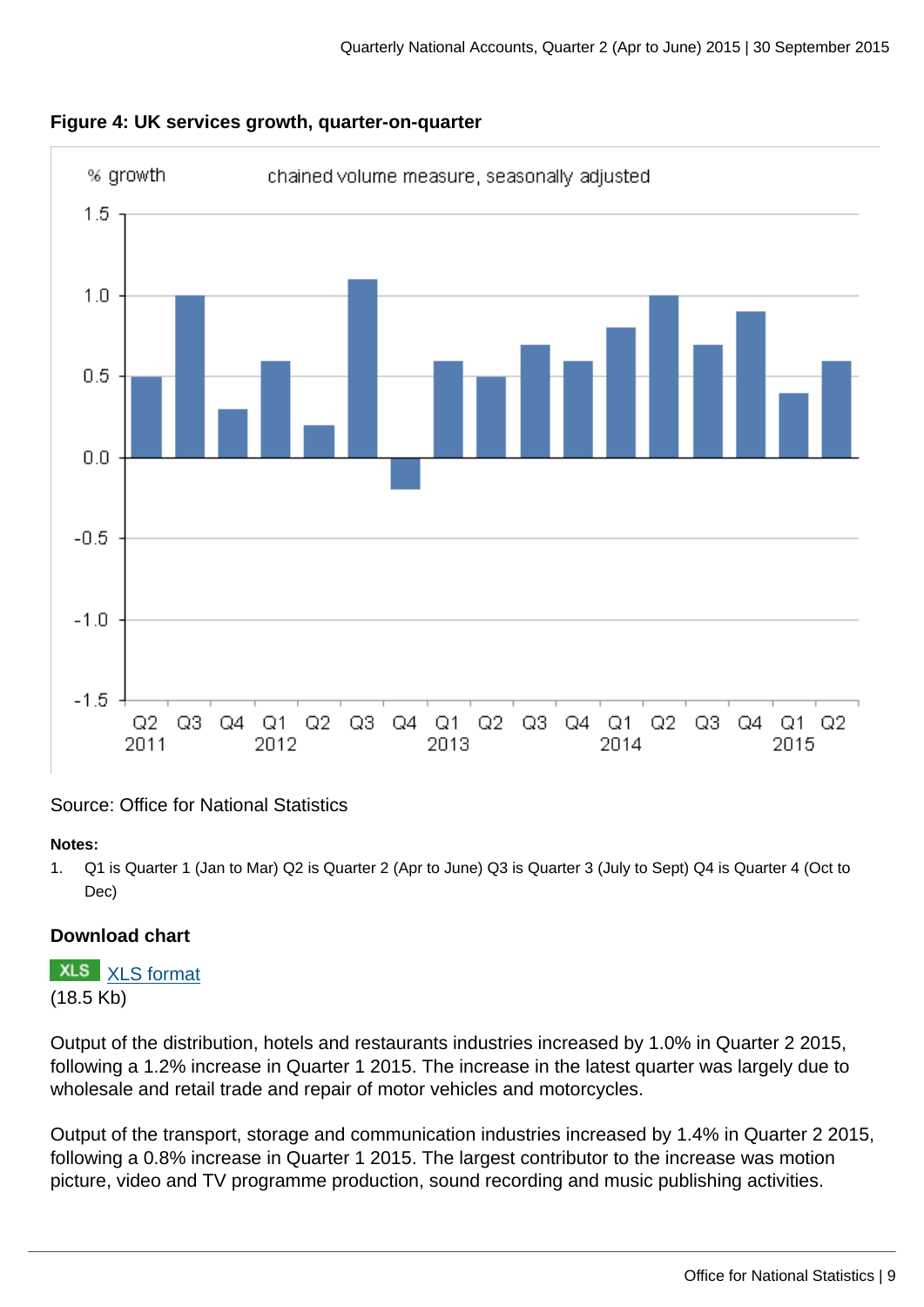Business services and finance industries' output increased by 0.6% in Quarter 2 2015, following a 0.1% increase in Quarter 1 2015. The largest upward contribution to growth in Quarter 2 2015 came from legal activities.

Output of government and other services increased by 0.1% in Quarter 2 2015, following a 0.2% increase in Quarter 1 2015. In the latest quarter the largest upward contribution came from human health activities.

Further detail on the service industries' lower level components can be found in the *[Index of](http://www.ons.gov.uk:80/ons/rel/ios/index-of-services/index.html)* [Services statistical bulletin](http://www.ons.gov.uk:80/ons/rel/ios/index-of-services/index.html) published on 30 September 2015.

Gross value added (GVA) excluding oil and gas extraction increased by 0.5% in Quarter 2 2015 following a 0.3% increase in Quarter 1 2015.

Figure 5 shows the path of GDP and its headline industries (this excludes agriculture, and includes manufacturing which is a sub-component of production) relative to their level of output achieved in Quarter 1 2008.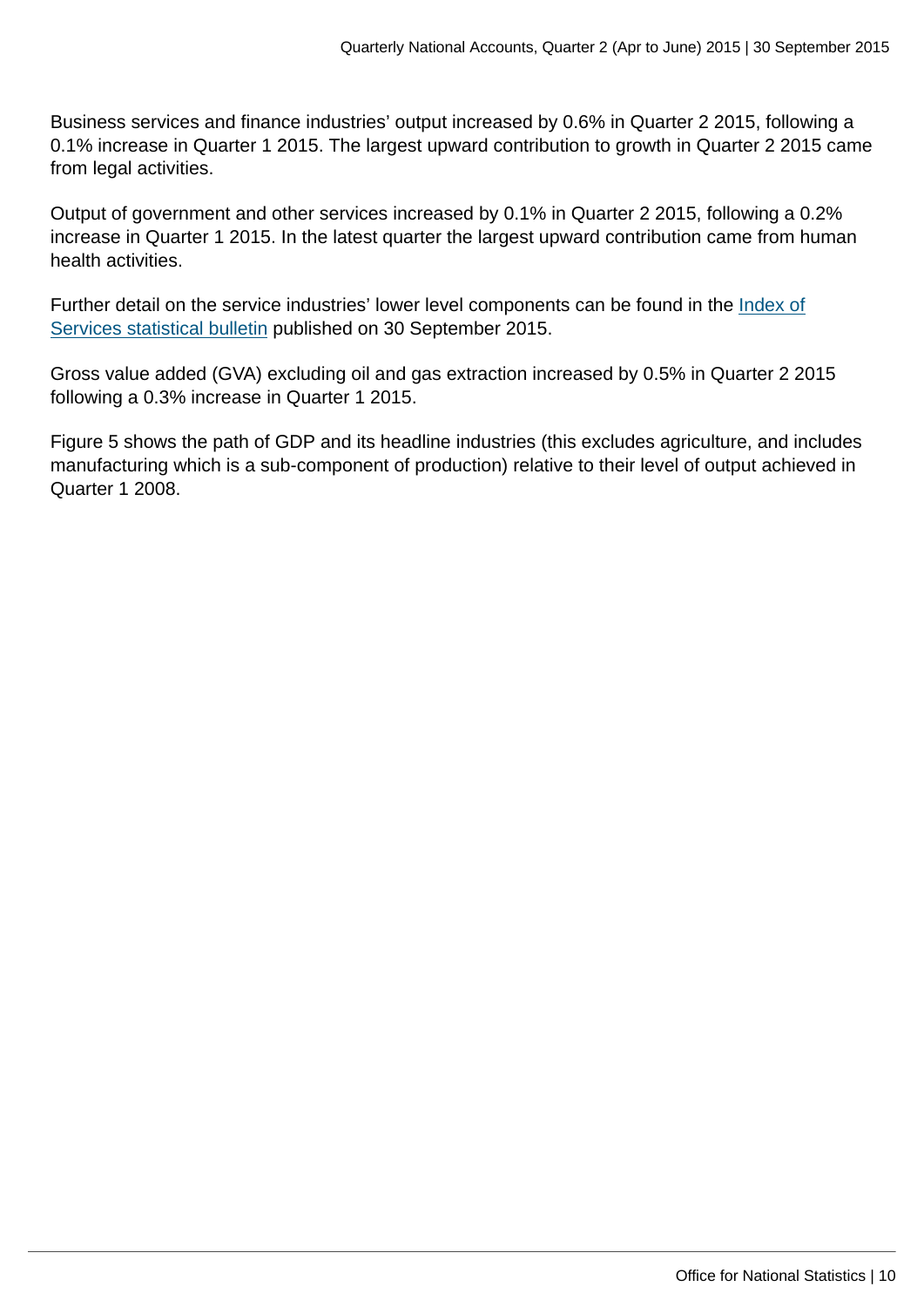## **Figure 5: UK GDP output components growth, quarter-on-quarter**

Quarter 1 (Jan to Mar) 2008 to Quarter 2 (Apr to June) 2015



#### Source: Office for National Statistics

#### **Notes:**

1. Q1 is Quarter 1 (Jan to Mar)

#### **Download chart**

**XLS** [XLS format](http://www.ons.gov.uk:80/ons/rel/naa2/quarterly-national-accounts/q2-2015/chd-5.xls) (30.5 Kb)

In the decade prior to the downturn, the service industries grew steadily, while production output was broadly flat over the same period. Construction activity grew strongly in the early part of the decade, and although there was a temporary decline in the mid-2000s - this was reversed by the end of 2007.

Industries have shown differing trends following the recent economic downturn. The construction, manufacturing, and production industries were more acutely affected by the deterioration in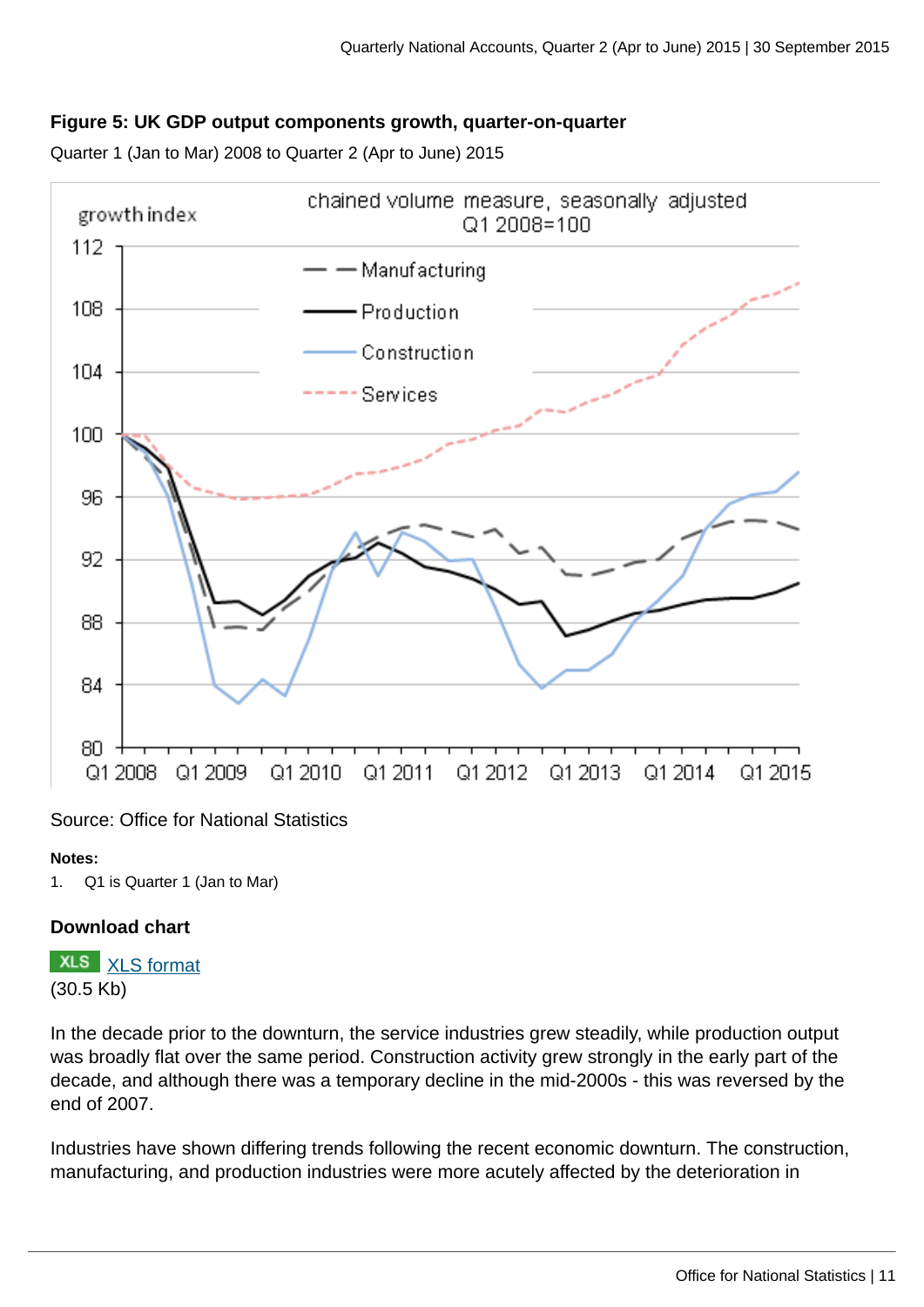economic conditions, with output falling from peak to trough by 17.1%, 12.3% and 10.6% respectively. In contrast, output in the services industry only fell by 4.1% from its peak to trough.

Production activity began to grow again in 2010, and the manufacturing and the construction industries showed particular strength, however neither industry sustained this growth. Production output fell in both 2011 and 2012, falling below levels seen at the depth of the downturn in 2009. Construction output also fell sharply in 2012, with output falling close to its 2009 trough after further contraction in Quarter 1 2013. Construction output improved throughout 2014 and has continued this trend in the most recent quarter. Although, there has been widespread growth across all major components of GDP since the start of 2013, the service industry remains the largest and steadiest contributor to overall economic growth, and is the only headline industry in which output has exceeded pre-downturn levels.

Figure 6 shows the average compound quarterly growth rate experienced over the 5 years prior to the economic downturn in 2008 to 2009, the average growth rate experienced between Quarter 3 (July to Sept) 2009 and Quarter 2 2014 (5 years following the downturn), and the current quarterly growth rate observed in the most recent period (Quarter 2 2015). Compound average growth is the rate at which a series would have increased or decreased if it had grown or fallen at a steady rate over a number of periods. This allows the composition of growth in the recent economic recovery to be compared to the long run average.

The UK experienced slightly slower average compound GDP growth in the 5 years following the economic downturn compared with the 5 years prior: this is also true of the services industry. Figure 6 shows that in Quarter 2 2015, all industries shown outperformed compared to the post-downturn average rate of growth, with the exception of manufacturing, which contracted by 0.5%. The water supply, mining and quarrying industries have shown particular strength when compared with both the production 5 year average, prior and post the downturn.

It should be noted that the current quarterly growth rate (the third column for each industry section in Figure 6), is based on only 1 data point. Consequently users should use caution when making direct comparisons with the long run averages.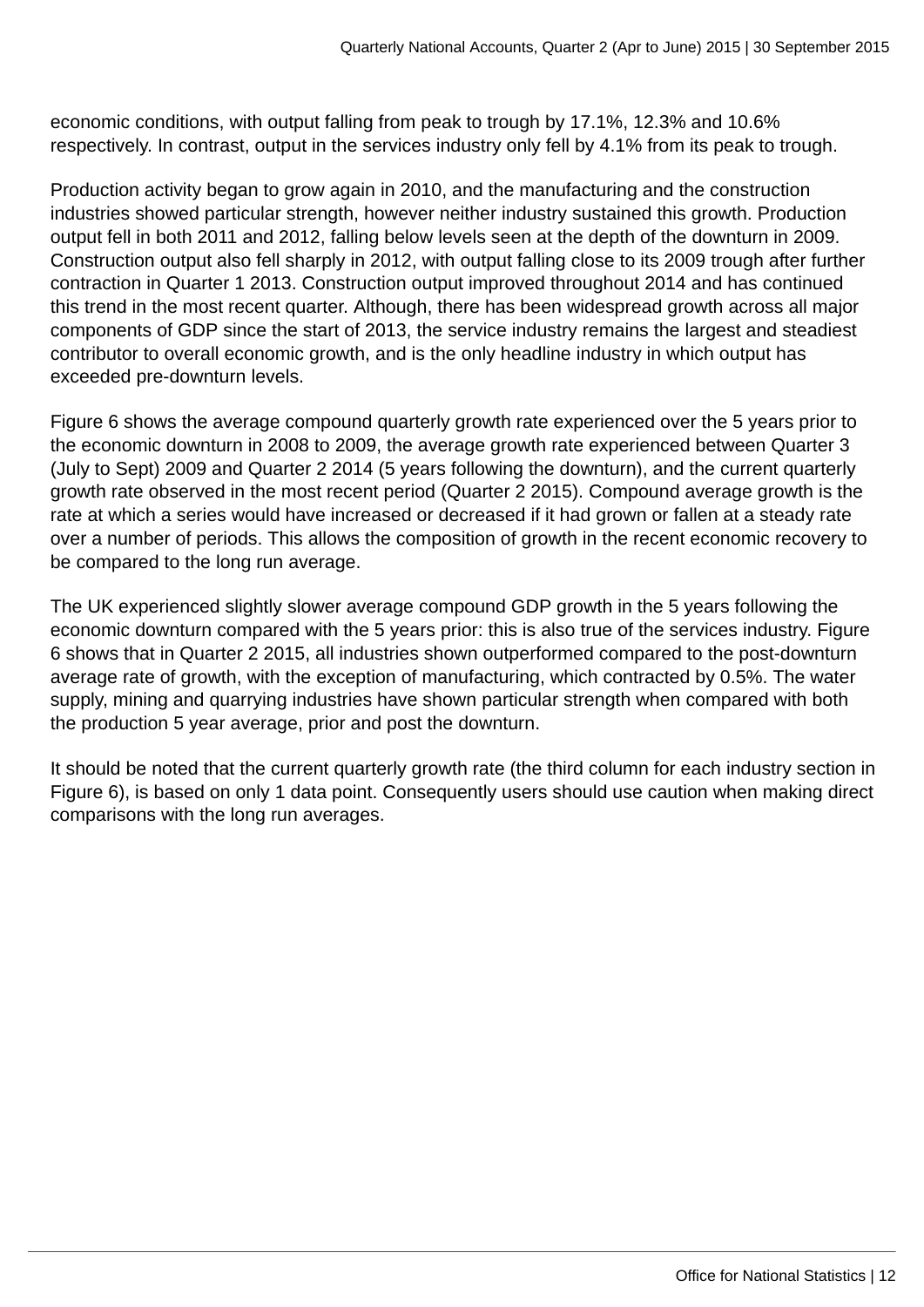## **Figure 6: UK GDP quarterly average compound growth by industry grouping before and after the 2008 to 2009 economic downturn**



## Source: Office for National Statistics

#### **Notes:**

1. Q1 is Quarter 1 (Jan to Mar) Q2 is Quarter 2 (Apr to June) Q3 is Quarter 3 (July to Sept) Q4 is Quarter 4 (Oct to Dec)

## **Download chart**

**XLS** [XLS format](http://www.ons.gov.uk:80/ons/rel/naa2/quarterly-national-accounts/q2-2015/chd-6.xls) (18 Kb)

# **GDP analysed by expenditure categories, chained volume measures, table C2**

[Annex B contains expenditure component growth rates \(26.5 Kb Excel sheet\)](http://www.ons.gov.uk:80/ons/rel/naa2/quarterly-national-accounts/q2-2015/rft-3-annex-b.xls) back to Quarter 1 (Jan to Mar) 2014.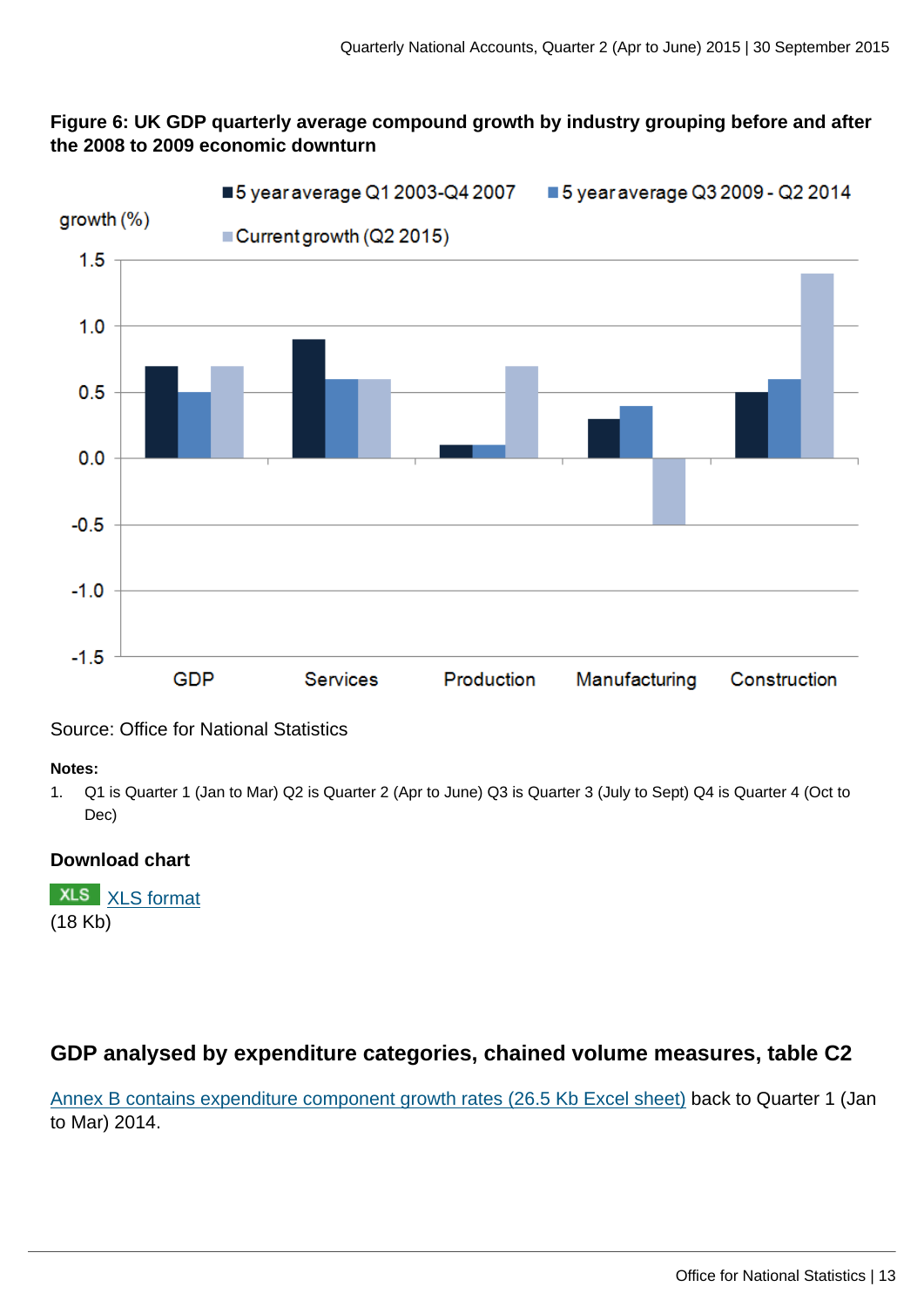Gross domestic expenditure (the sum of all expenditure by UK residents on goods and services that are not used up or transformed in a productive process) fell by 0.6% in Quarter 2 (Apr to June) 2015. Annually, between 2013 and 2014 gross domestic expenditure increased by 3.2%.

Household final consumption expenditure (HHFCE) increased by 0.8% in Quarter 2 2015, and has increased for 8 consecutive quarters (Figure 7). The largest increase in household final consumption expenditure in Quarter 2 2015 came from recreation and culture. When compared with the same quarter a year ago, household final consumption expenditure has been rising each quarter since Quarter 4 (Oct to Dec) 2011, and was 3.1% higher in Quarter 2 2015 than in the same period a year ago. Between 2013 and 2014, household final consumption expenditure increased by 2.7%.

Due to differences in low level rounding, "National" HHFCE chained volume measure data presented in tables E3 and E4 will vary slightly from that presented in the Consumer Trends bulletin published on 30 September 2015. In addition, in the quarters of 2013 only, "National" HHFCE chained volume measure data is not the sum of its components.



**Figure 7: UK household final consumption expenditure growth, quarter-on-quarter**

Source: Office for National Statistics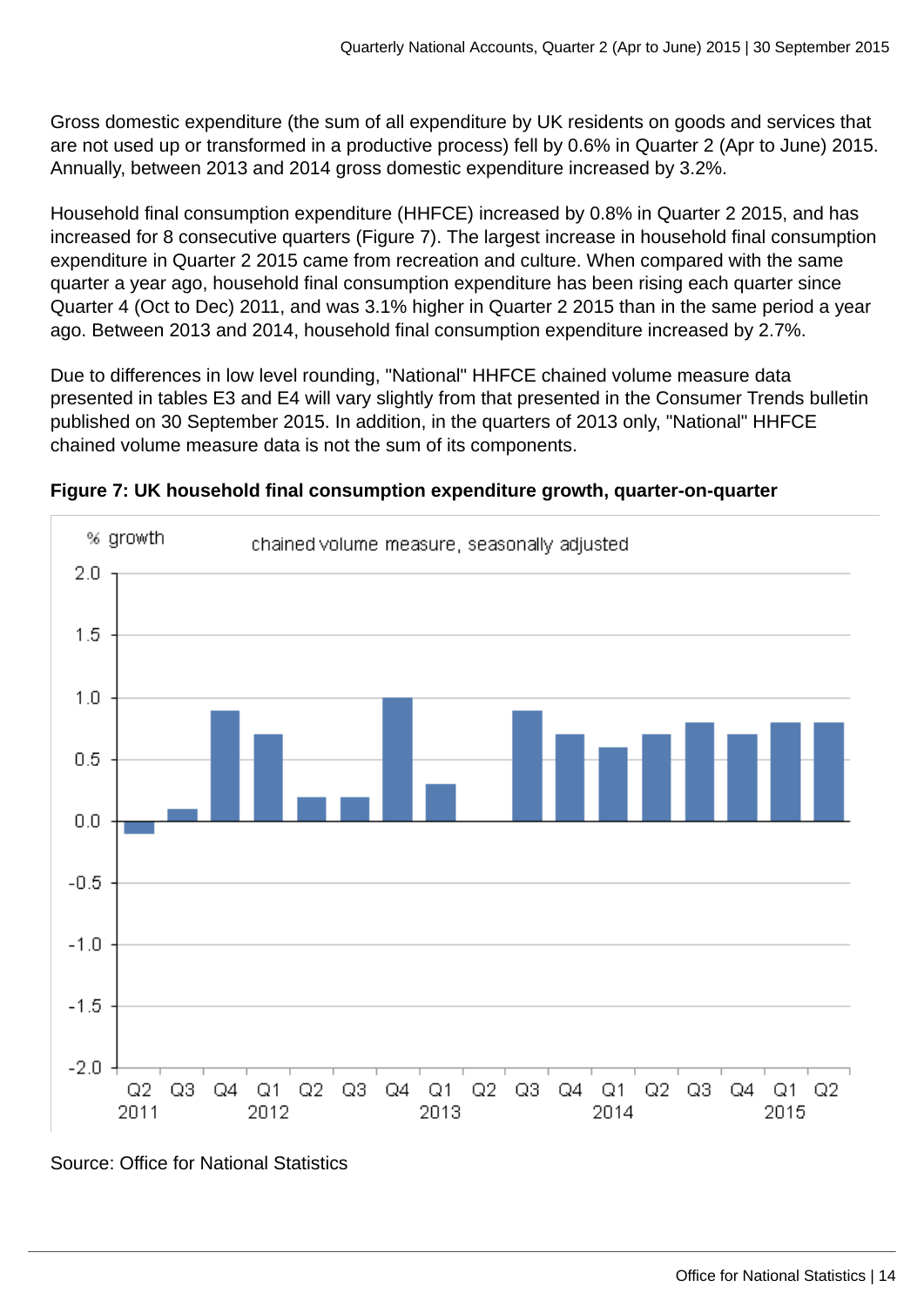#### **Notes:**

1. Q1 is Quarter 1 (Jan to Mar) Q2 is Quarter 2 (Apr to June) Q3 is Quarter 3 (July to Sept) Q4 is Quarter 4 (Oct to Dec)

#### **Download chart**

**XLS** [XLS format](http://www.ons.gov.uk:80/ons/rel/naa2/quarterly-national-accounts/q2-2015/chd-7.xls) (18.5 Kb)

Government final consumption expenditure increased by 0.4% in Quarter 2 2015, following a 1.1% increase in Quarter 1 2015. Between Quarter 2 2014 and Quarter 2 2015, government final consumption expenditure increased by 1.6%. Between 2013 and 2014, government final consumption expenditure increased by 1.9%.

Figure 8 shows the contribution of different categories of goods and services to the growth in UK household domestic expenditure, quarter-on-corresponding-quarter-of-previous-year. The positive consumption growth since Quarter 4 2011 is shown to have been broad-based across both goods and services. The most notable change over recent periods is the return to a positive contribution from consumption of non-durable goods. This component of expenditure made a positive contribution of 0.5 and 0.2 percentage points in Quarter 1 and Quarter 2 of 2015 respectively. Non-durable goods include items which can only be consumed or used once, such as food products.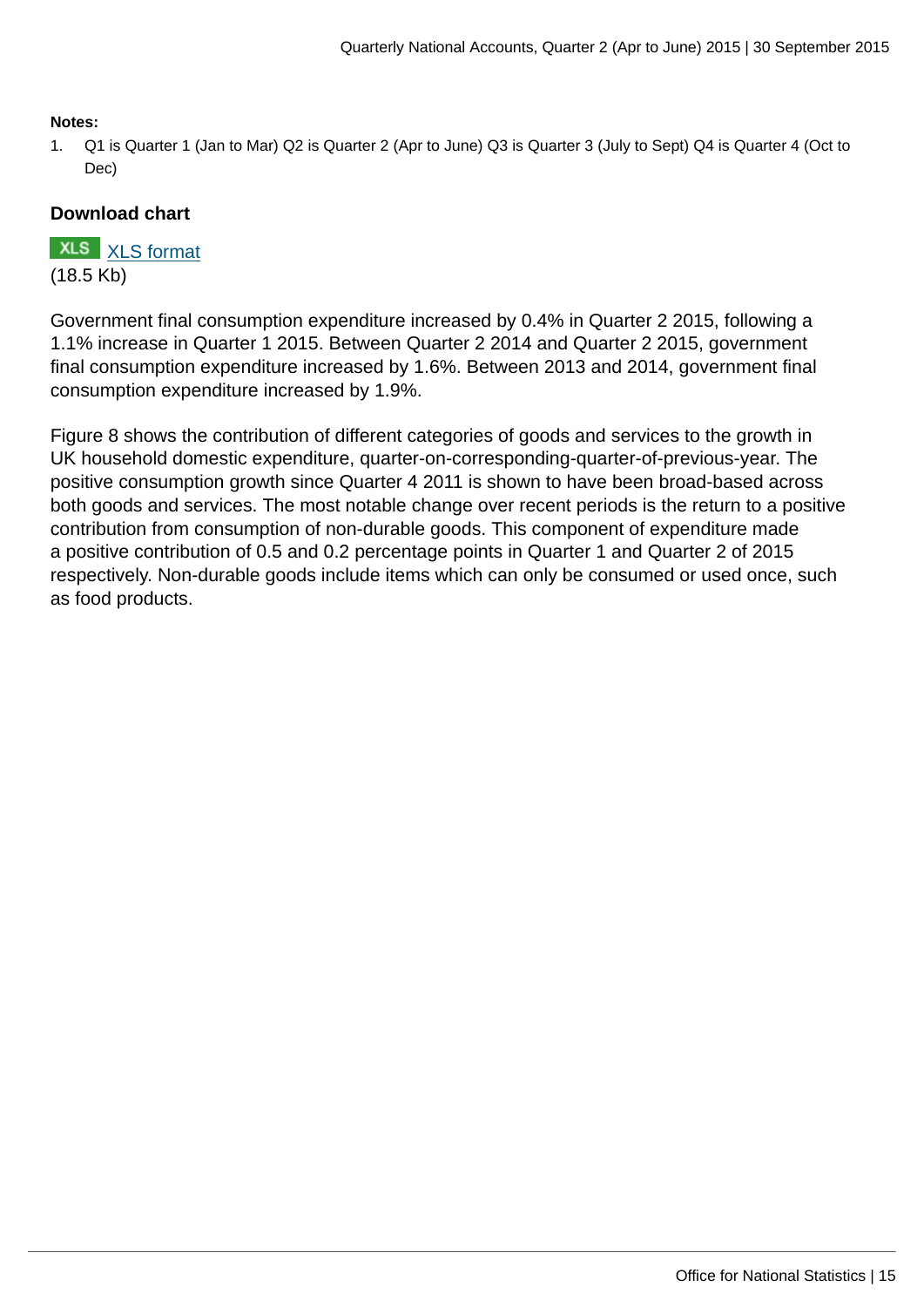## **Figure 8: Contribution to UK household expenditure growth, quarter-on-same-quarter previous year**

Quarter 1 (Jan to Mar) 2008 to Quarter 2 (Apr to June) 2015



## Source: Office for National Statistics

#### **Notes:**

1. Q1 is Quarter 1 (Jan to Mar)

#### **Download chart**

**XLS** [XLS format](http://www.ons.gov.uk:80/ons/rel/naa2/quarterly-national-accounts/q2-2015/chd-8.xls) (22 Kb)

Non-profit institutions serving households' (NPISH) final consumption expenditure increased by 2.9% in Quarter 2 2015, following a 1.1% rise in Quarter 1 2015. Between Quarter 2 2014 and Quarter 2 2015, NPISH final consumption expenditure increased by 0.6%. Annually, NPISH final consumption expenditure increased by 1.9% between 2013 and 2014.

In Quarter 2 2015, gross fixed capital formation (GFCF) was estimated to have increased by 1.0% (Figure 9). Between Quarter 2 2014 and Quarter 2 2015, GFCF increased by 3.4%. GFCF increased by 7.5% between 2013 and 2014.

In Quarter 1 2015, we migrated to the Quarterly Acquisitions and Disposals of Capital Assets Survey (QCAS) from the Quarterly Survey of Capital Expenditure (CAPEX) as one of the main data sources for GFCF. The main reasons for the changes to the survey are to move to the updated European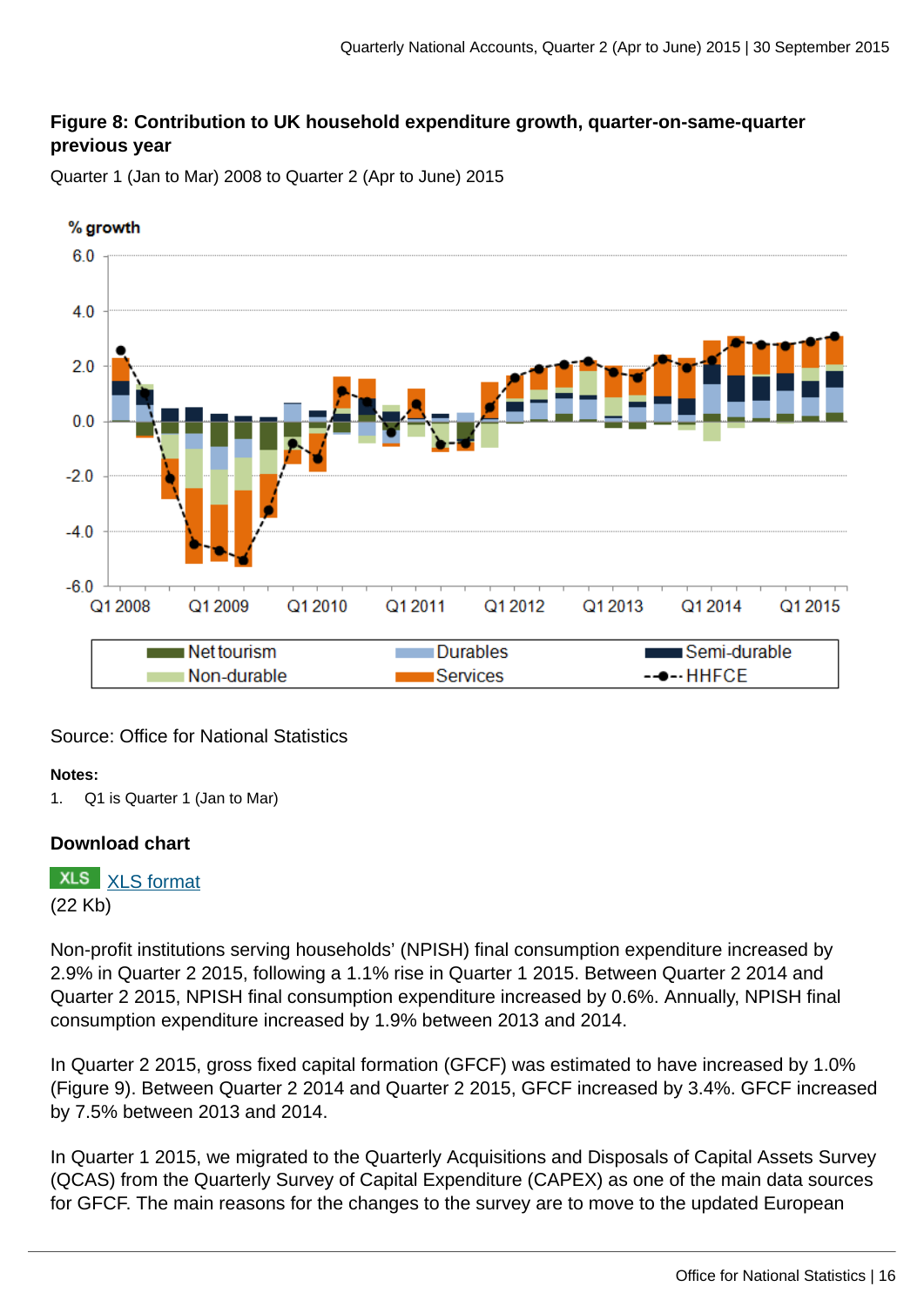System of Accounts (ESA) 2010 manual, the international guidance for national accounts. More information on this change and more detail on GFCF can be found in the [Business Investment](http://www.ons.gov.uk:80/ons/rel/bus-invest/business-investment/index.html) [statistical bulletin](http://www.ons.gov.uk:80/ons/rel/bus-invest/business-investment/index.html) published on 30 June 2015.

Business investment was estimated to have risen by 1.6% in Quarter 2 2015. Between Quarter 2 2014 and Quarter 2 2015, business investment increased by 5.5%. Annually, business investment increased by 4.6% between 2013 and 2014.





Source: Office for National Statistics

**Notes:**

1. Q1 is Quarter 1 (Jan to Mar) Q2 is Quarter 2 (Apr to June) Q3 is Quarter 3 (July to Sept) Q4 is Quarter 4 (Oct to Dec)

# **Download chart**

**XLS** [XLS format](http://www.ons.gov.uk:80/ons/rel/naa2/quarterly-national-accounts/q2-2015/chd-9.xls) (18.5 Kb)

Excluding the alignment adjustment, the level of inventories fell by £1.0 billion in Quarter 2 2015 following an increase of £2.3 billion in Quarter 1 2015. Including the alignment adjustment, the level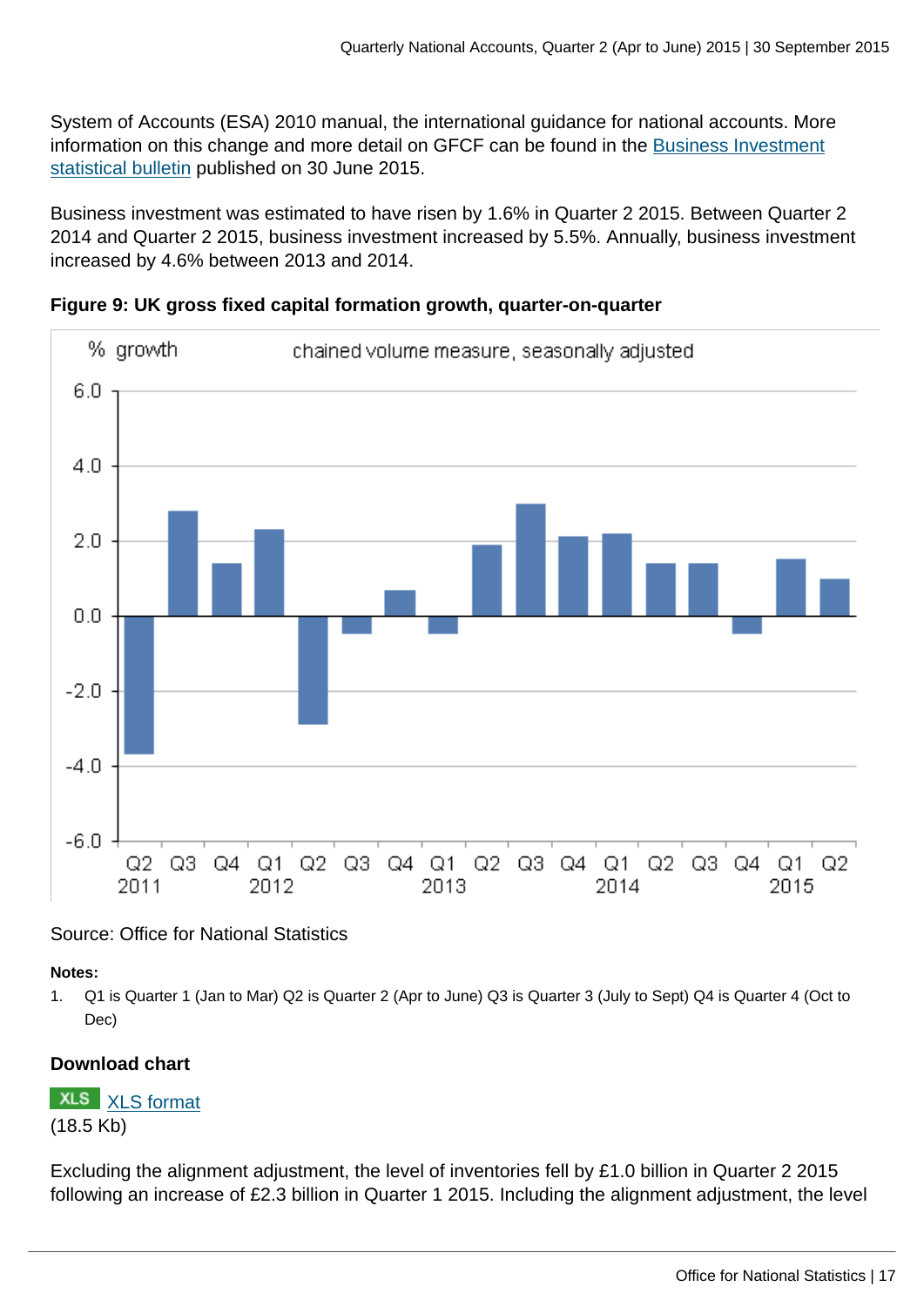of inventories decreased by £3.0 billion in Quarter 2 2015, following an increase of £2.8 billion in Quarter 1 2015. More information on the alignment adjustment can be found in the Balancing GDP section within the Background Notes of this release.

The trade balance deficit narrowed from £14.0 billion in Quarter 1 2015 to £7.6 billion in Quarter 2 2015 (Figure 10). The trade position reflects exports minus imports. Following a 1.2% decrease in Quarter 1 2015, exports increased by 1.9% in the latest quarter, while imports decreased by 2.7% following a 0.6% increase in Quarter 1 2015. Between 2013 and 2014, exports increased by 1.8%, with increases in both exports of goods and services, while imports increased by 2.8%; reflecting increases in imports of machinery and transport equipment.

Exports of goods increased by 2.6% in Quarter 2 2015, due mainly to an increase in chemicals, specifically organic chemicals and in fuel, specifically oil. Exports of services increased by 0.9% in Quarter 2 2015, due to an increase in travel services. In Quarter 2 2015 imports of goods fell by 4.3%, due to a decrease in machinery and transport equipment. Imports of services increased by 2.8% in Quarter 2 2015, due to an increase in transport and travel services.



## **Figure 10: UK trade balance**

Source: Office for National Statistics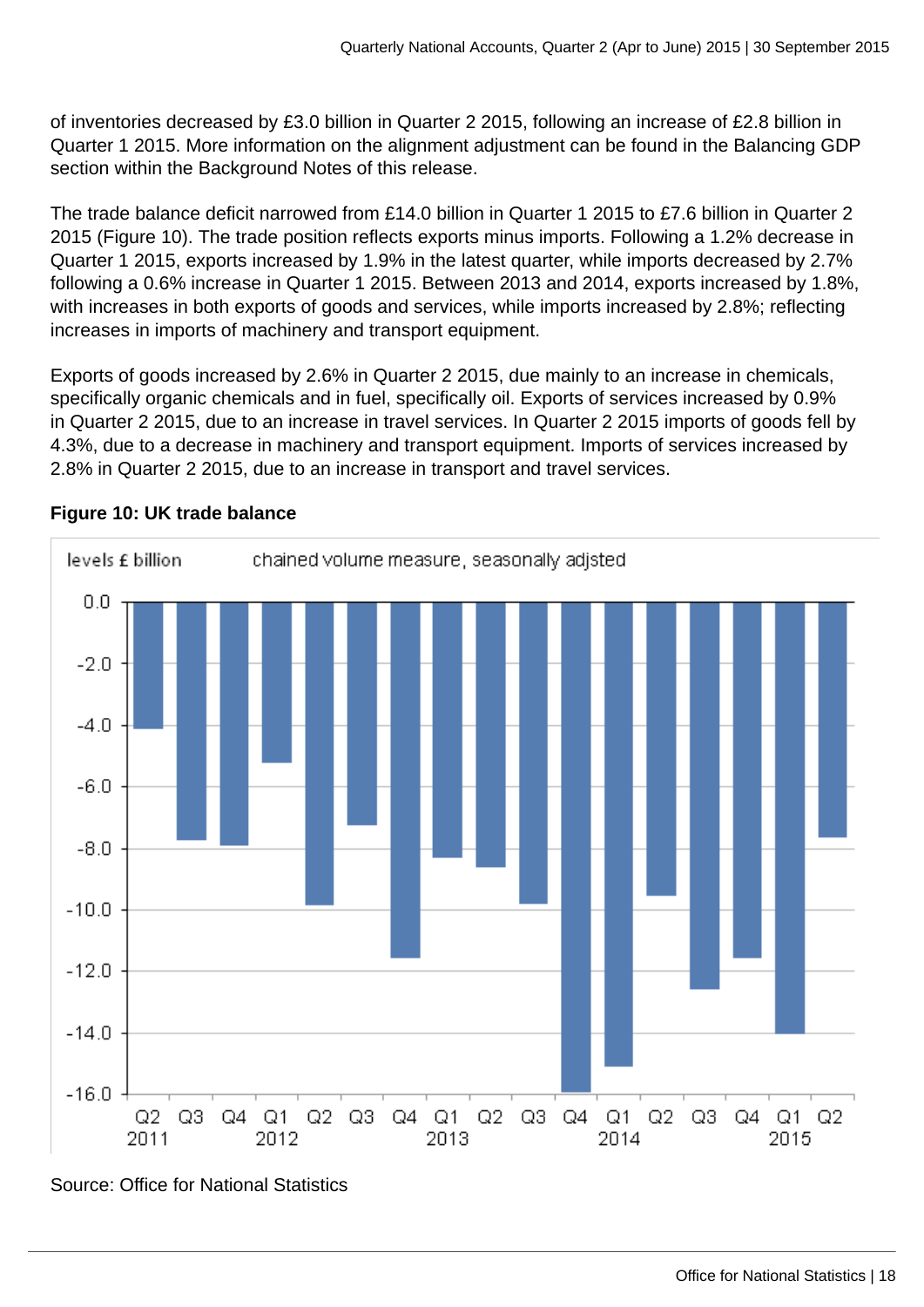#### **Notes:**

1. Q1 is Quarter 1 (Jan to Mar) Q2 is Quarter 2 (Apr to June) Q3 is Quarter 3 (July to Sept) Q4 is Quarter 4 (Oct to Dec)

#### **Download chart**

**XLS** [XLS format](http://www.ons.gov.uk:80/ons/rel/naa2/quarterly-national-accounts/q2-2015/chd-10.xls) (18.5 Kb)

% growth

Figure 11 shows a breakdown of the trade components and their contribution to GDP growth from Quarter 1 2008 to Quarter 2 2015. The series indicates that in the most recent quarter the UK trade balance has made a positive contribution to GDP growth. Export of goods increased by 3.0% when comparing Quarter 2 2014 with Quarter 2 2015, contributing 0.5 percentage points to GDP growth, with this being partially offset by the import of services, which increased by 5.1% in the same period, contributing -0.4 percentage points to GDP growth.

## **Figure 11: UK net trade components contribution to GDP, quarter-on-same-quarter previous year**

 $5.0$  $4.0$  $3.0$  $2.0$  $1.0$  $0.0$  $-1.0$  $-20$  $-3.0$  $-4.0$  $-5.0$ Q1 2008 Q1 2009 Q1 2010 Q1 2013 Q1 2011 Q1 2012 Q1 2014 Q1 2015 Export of goods **Export of services** Import of goods Import of services ---- Net trade contribution

Quarter 1 (Jan to Mar) 2008 to Quarter 2 (Apr to June) 2015

#### Source: Office for National Statistics

## **Notes:**

1. Q1 is Quarter 1 (Jan to Mar)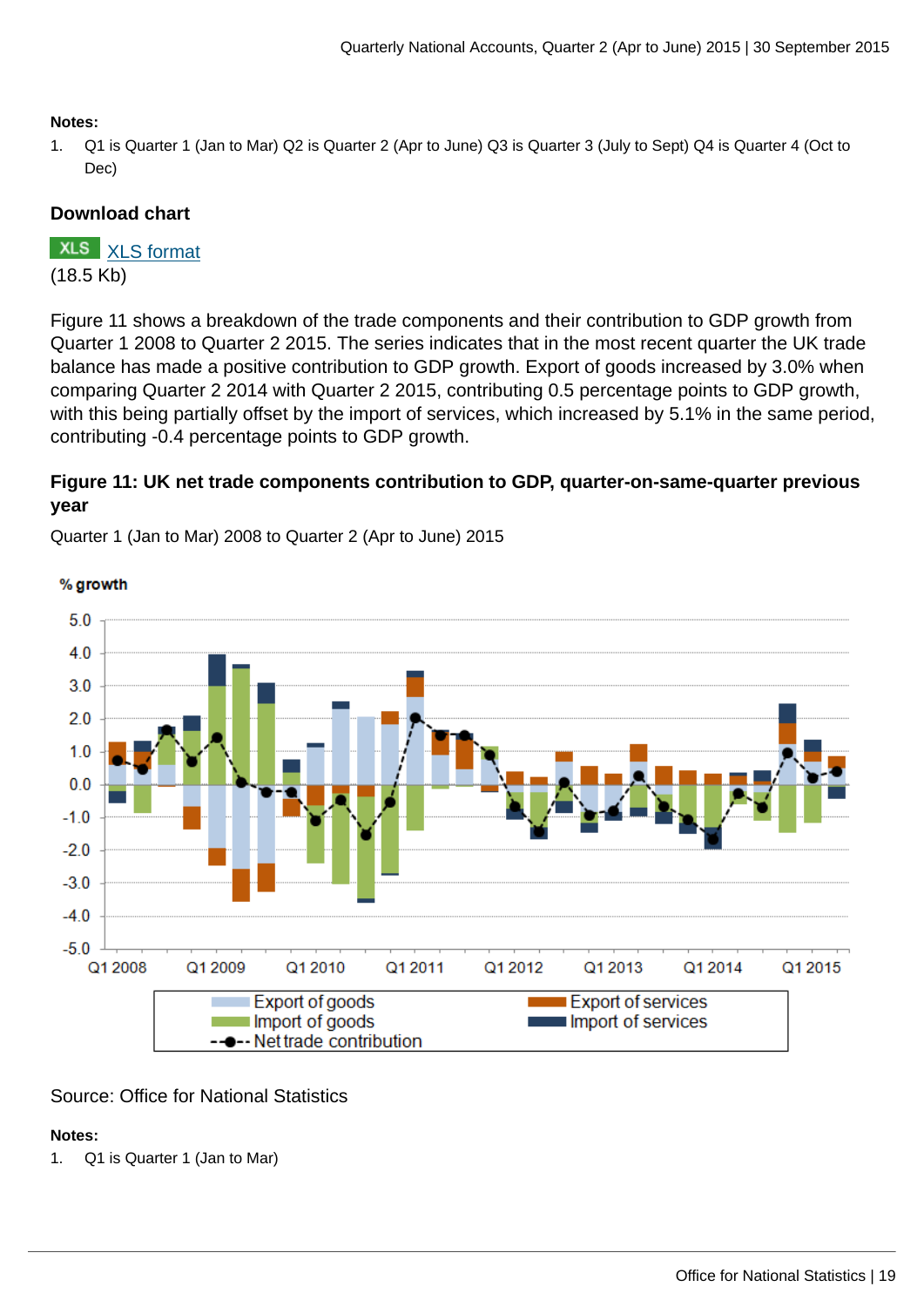## **Download chart**

**XLS** [XLS format](http://www.ons.gov.uk:80/ons/rel/naa2/quarterly-national-accounts/q2-2015/chd-11.xls) (21.5 Kb)

Figure 12 shows the quarterly contribution of the expenditure components to the growth of GDP in chained volume measures. For Quarter 2 2015, the largest positive contribution to GDP came from net trade, which contributed 1.4 percentage points. Household final consumption expenditure contributed 0.5 percentage points to GDP; general government final consumption expenditure contributed 0.1 percentage points and NPISH contributed 0.1 percentage points. The only negative contribution to GDP came from gross capital formation which contributed a negative 1.3 percentage points.





Source: Office for National Statistics

#### **Notes:**

1. Q1 is Quarter 1 (Jan to Mar) Q2 is Quarter 2 (Apr to June) Q3 is Quarter 3 (July to Sept) Q4 is Quarter 4 (Oct to Dec)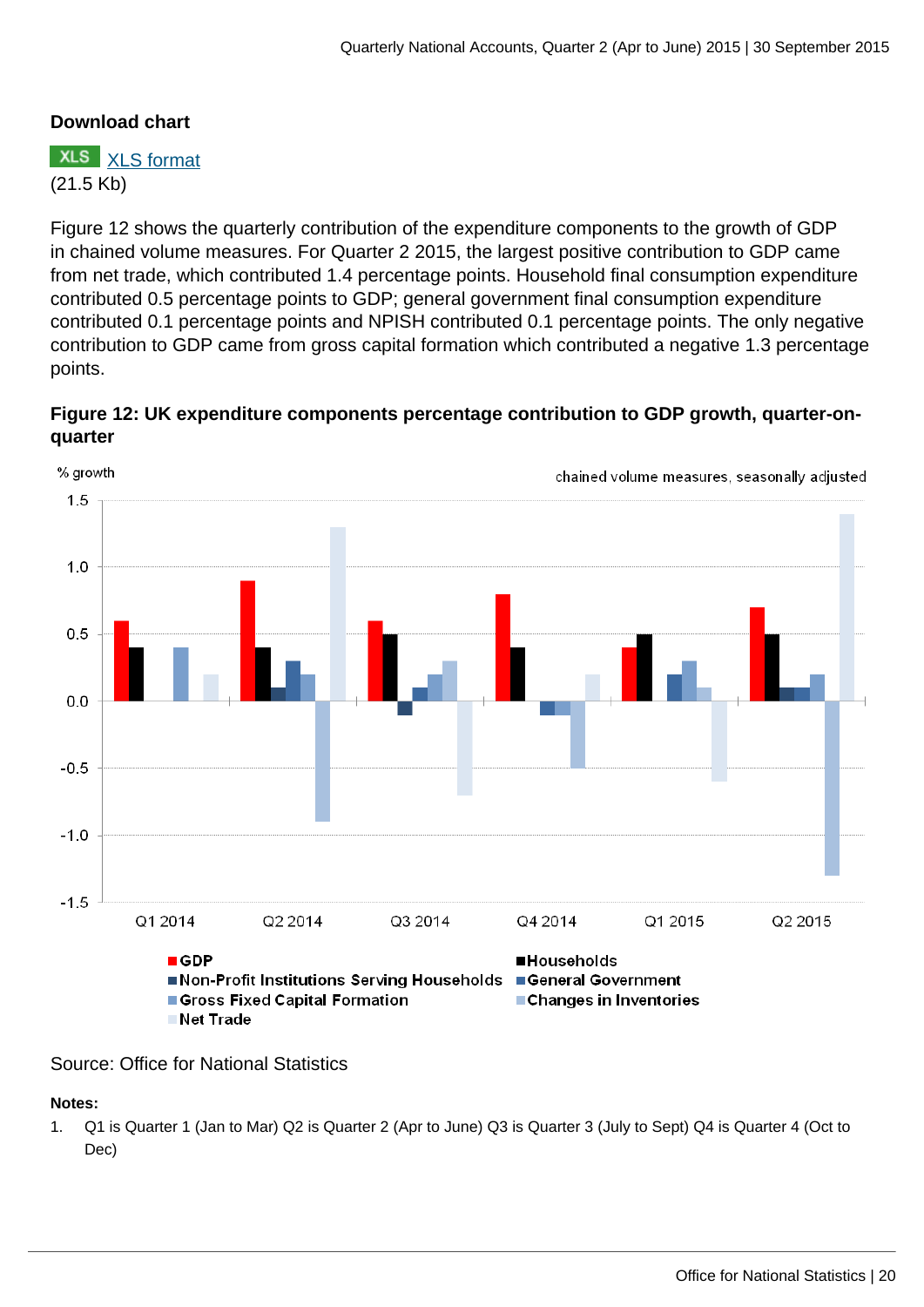## **Download chart**

**XLS** [XLS format](http://www.ons.gov.uk:80/ons/rel/naa2/quarterly-national-accounts/q2-2015/chd-12.xls) (47.5 Kb)

# **GDP implied deflator**

[Annex D contains implied deflator component growth rates \(24.5 Kb Excel sheet\)](http://www.ons.gov.uk:80/ons/rel/naa2/quarterly-national-accounts/q2-2015/rft-5-annex-d.xls) back to Quarter 1 (Jan to Mar) 2014.

The GDP implied deflator at market prices for Quarter 2 (Apr to June) 2015 is 1.0% above the same quarter of 2014 (Figure 13). The GDP implied deflator is calculated by dividing current price (nominal) GDP by chained volume (real) GDP and multiplying by 100 to convert to an index. It is not used in the calculation of GDP; the deflators for expenditure components, which are the basis for the implied GDP deflator, are used to calculate nominal GDP, not real GDP.

## **Figure 13: UK GDP at market prices implied deflator, quarter-on-quarter correspondingquarter-of-previous year**



Source: Office for National Statistics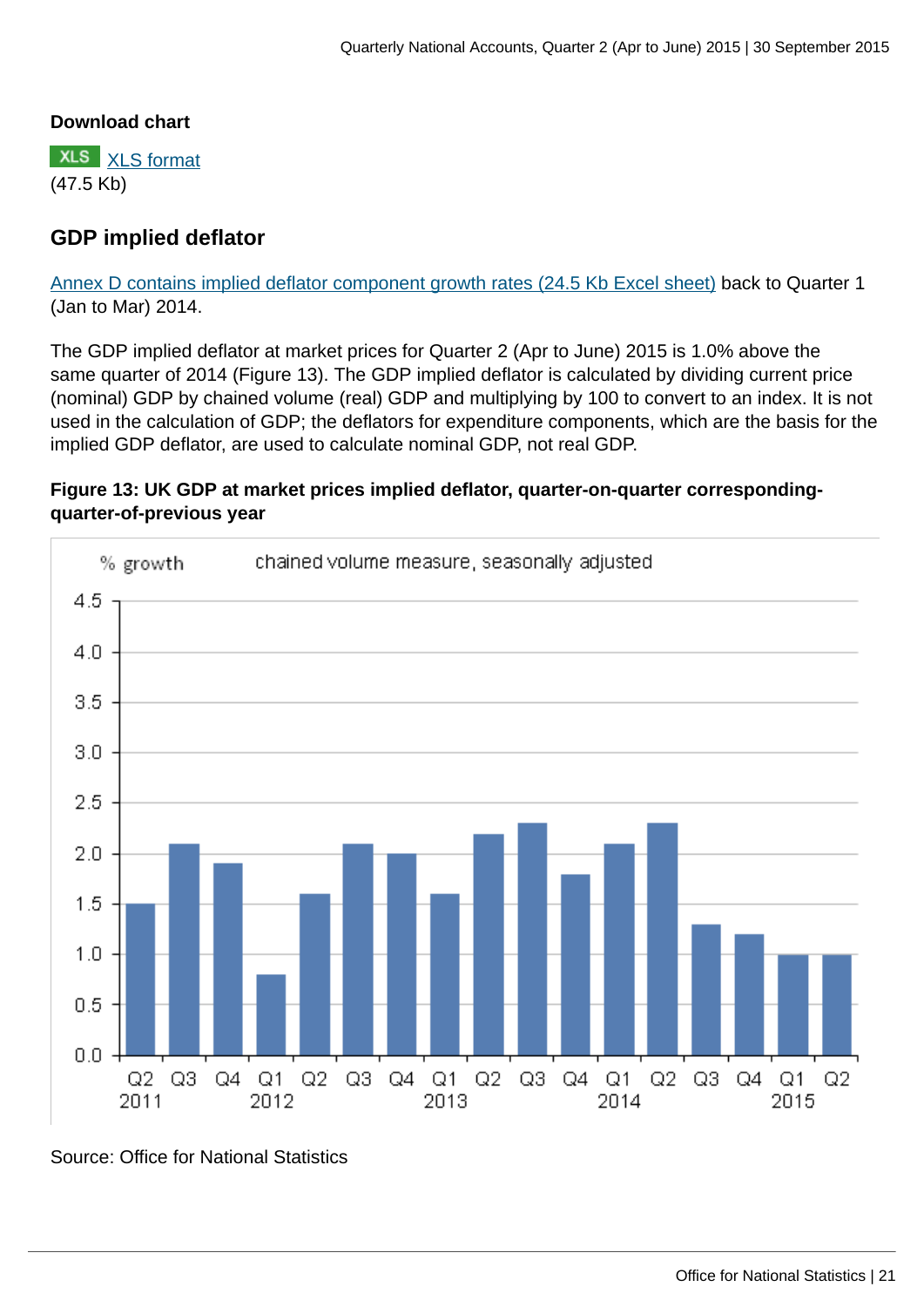**Notes:**

1. Q1 is Quarter 1 (Jan to Mar) Q2 is Quarter 2 (Apr to June) Q3 is Quarter 3 (July to Sept) Q4 is Quarter 4 (Oct to Dec)

## **Download chart**

**XLS** [XLS format](http://www.ons.gov.uk:80/ons/rel/naa2/quarterly-national-accounts/q2-2015/chd-13.xls) (18.5 Kb)

# **GDP analysed by income categories at current prices, table D**

[Annex C contains income component growth rates \(22 Kb Excel sheet\)](http://www.ons.gov.uk:80/ons/rel/naa2/quarterly-national-accounts/q2-2015/rft-4-annex-c.xls) back to Quarter 1 (Jan to Mar) 2014.

GDP at current market prices increased by 1.2% in Quarter 2 (Apr to June) 2015, following a 0.8% increase in Quarter 1 (Jan to Mar) 2015. GDP at current market prices increased by 3.4% when compared to Quarter 2 2014. In 2014, GDP at current market prices increased by 4.7%.

Compensation of employees, which includes both wages and salaries, and pension contributions, increased by 1.2% in Quarter 2 2015, following an increase of 0.7% in Quarter 1 2015 (Figure 14). Between Quarter 2 2014 and Quarter 2 2015, compensation of employees increased by 4.7%. Between 2013 and 2014, compensation of employees increased by 2.3%.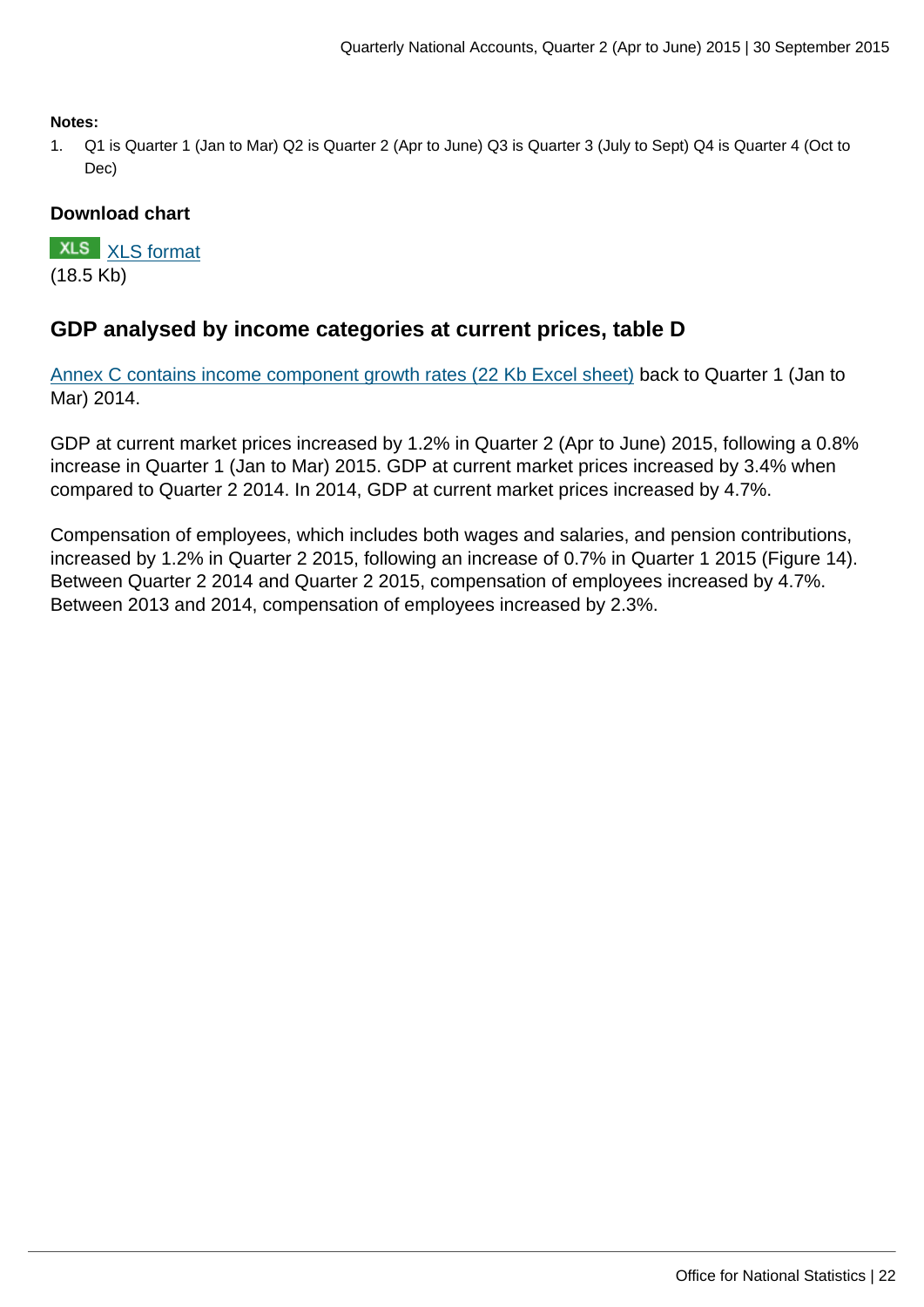



# Source: Office for National Statistics

#### **Notes:**

1. Q1 is Quarter 1 (Jan to Mar) Q2 is Quarter 2 (Apr to June) Q3 is Quarter 3 (July to Sept) Q4 is Quarter 4 (Oct to Dec)

## **Download chart**

**XLS** [XLS format](http://www.ons.gov.uk:80/ons/rel/naa2/quarterly-national-accounts/q2-2015/chd-14.xls) (18.5 Kb)

The gross operating surplus of corporations (effectively the profits of companies operating within the UK), including the alignment adjustment, was flat in Quarter 2 2015 compared with the previous quarter; this follows an increase of 4.0% in Quarter 1 2015 (Figure 15). Between 2013 and 2014 the gross operating surplus of corporations increased by 8.2%. More information on the alignment adjustment can be found in the Balancing GDP section within the Background Notes of this release.

On an unaligned basis, private non-financial corporations' operating surplus increased by 1.3% in Quarter 2 2015, following a 0.6% decrease in Quarter 1 2015. Private non-financial corporations'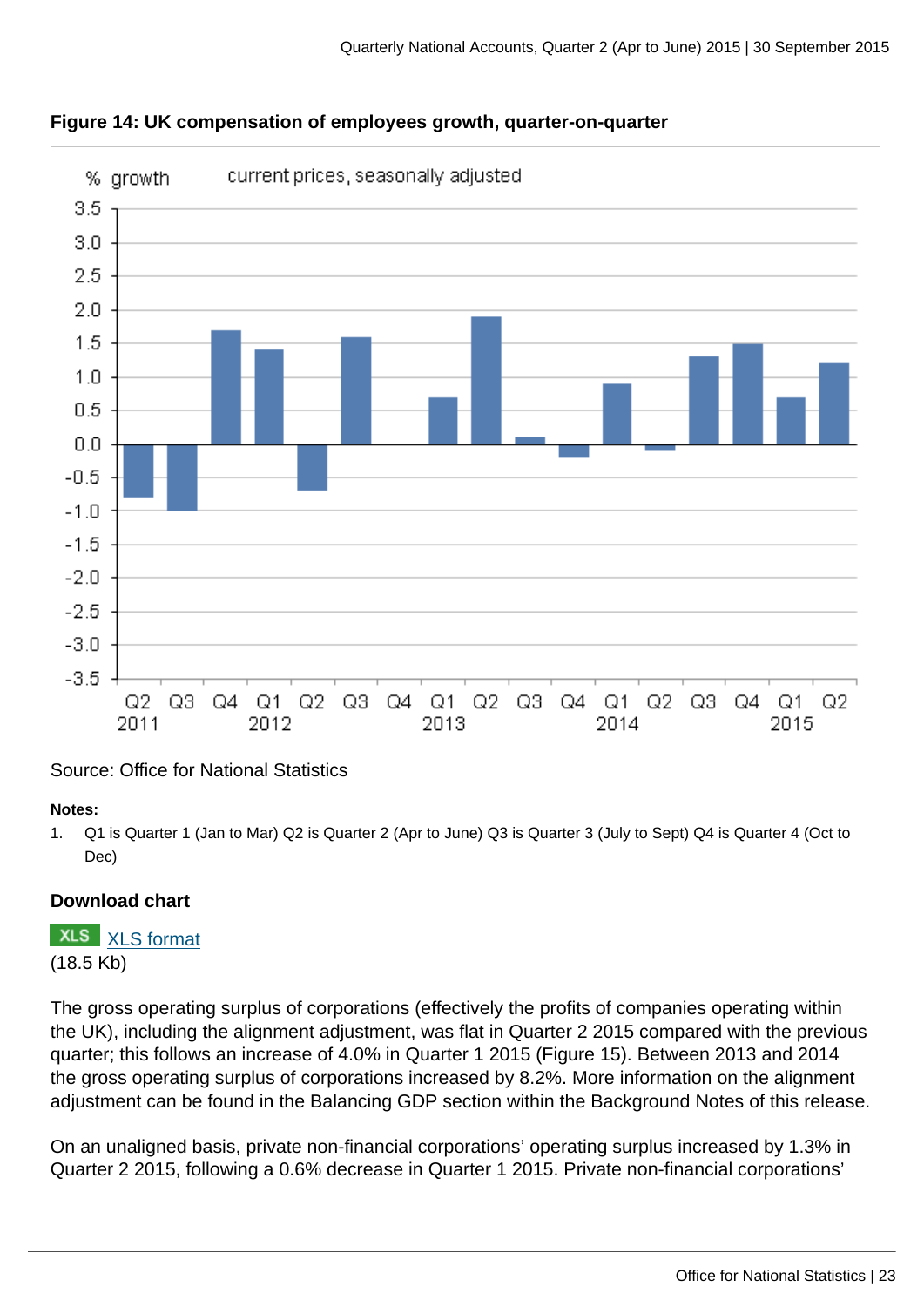operating surplus on an aligned basis increased by 1.1% in Quarter 2 2015 following an increase of 4.1% in Quarter 1 2015.



**Figure 15: UK gross operating surplus of corporations' growth, quarter-on-quarter**

Source: Office for National Statistics

#### **Notes:**

1. Q1 is Quarter 1 (Jan to Mar) Q2 is Quarter 2 (Apr to June) Q3 is Quarter 3 (July to Sept) Q4 is Quarter 4 (Oct to Dec)

## **Download chart**

**XLS** [XLS format](http://www.ons.gov.uk:80/ons/rel/naa2/quarterly-national-accounts/q2-2015/cht-15.xls)

(18.5 Kb)

Taxes less subsidies on products and production increased by 2.6% in Quarter 2 2015, following a decrease of 3.4% in Quarter 1 2015. Between 2013 and 2014 taxes less subsidies on products and production increased by 4.9%.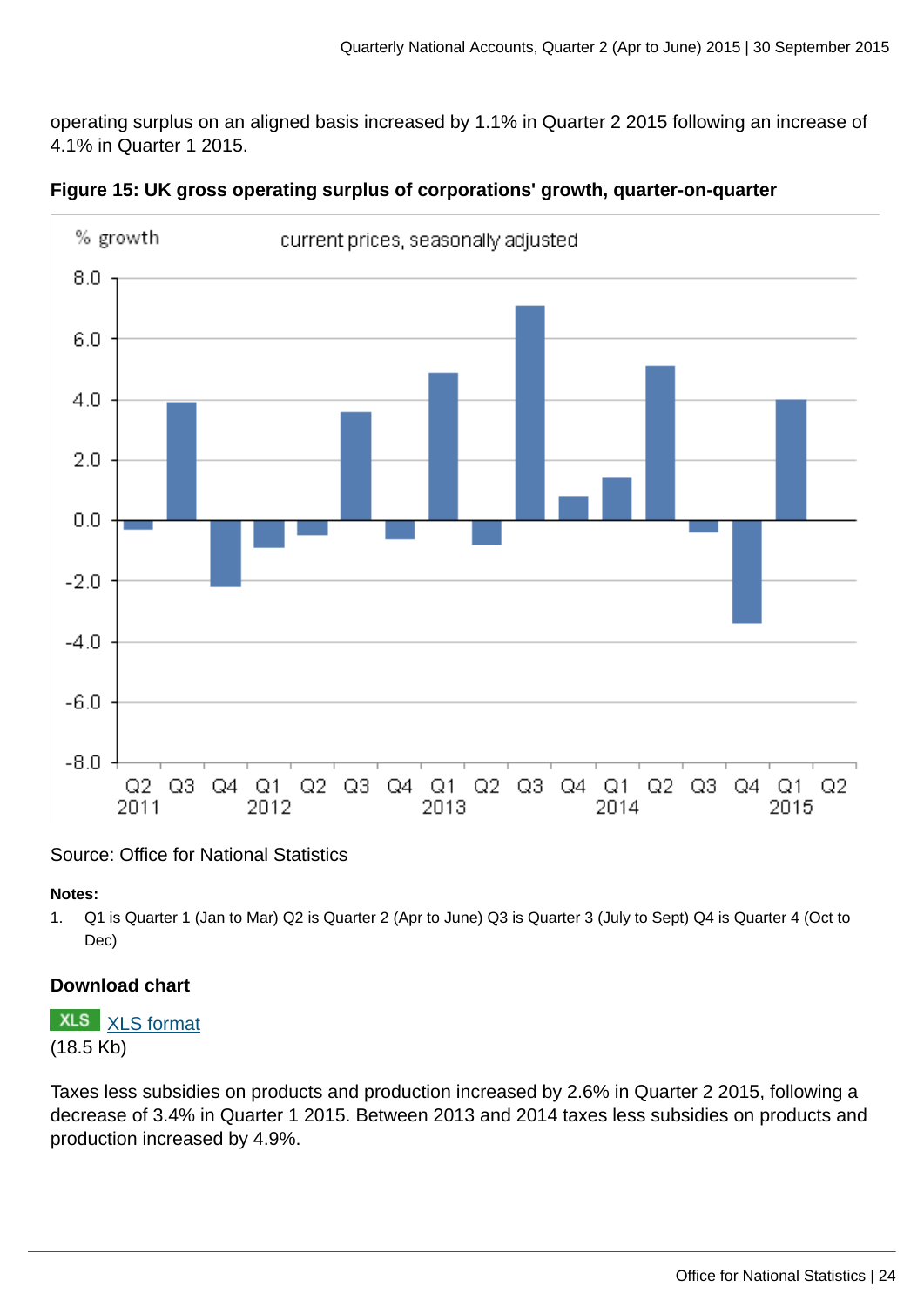Figure 16 shows the contribution made by income components to current price GDP. In Quarter 2 2015, there were positive contributions to GDP from compensation of employees, other income and taxes less subsidies, they contributed 0.6, 0.3 and 0.3 percentage points respectively. Gross operating surplus of corporations' contribution was flat this quarter.



**Figure 16: UK income components percentage contribution to GDP, quarter-on-quarter**

#### Source: Office for National Statistics

#### **Notes:**

1. Q1 is Quarter 1 (Jan to Mar) Q2 is Quarter 2 (Apr to June) Q3 is Quarter 3 (July to Sept) Q4 is Quarter 4 (Oct to Dec)

## **Download chart**

**XLS** [XLS format](http://www.ons.gov.uk:80/ons/rel/naa2/quarterly-national-accounts/q2-2015/chd-16.xls) (47.5 Kb)

# **GDP per head, table P**

In Quarter 2 (Apr to June) 2015 GDP per head increased by 0.5% compared with Quarter 1 (Jan to Mar) 2015, unrevised from the previously published estimate. In the previous estimate, GDP per head was still 0.1 % below its pre-downturn peak in Quarter 1 2008. The most recent estimate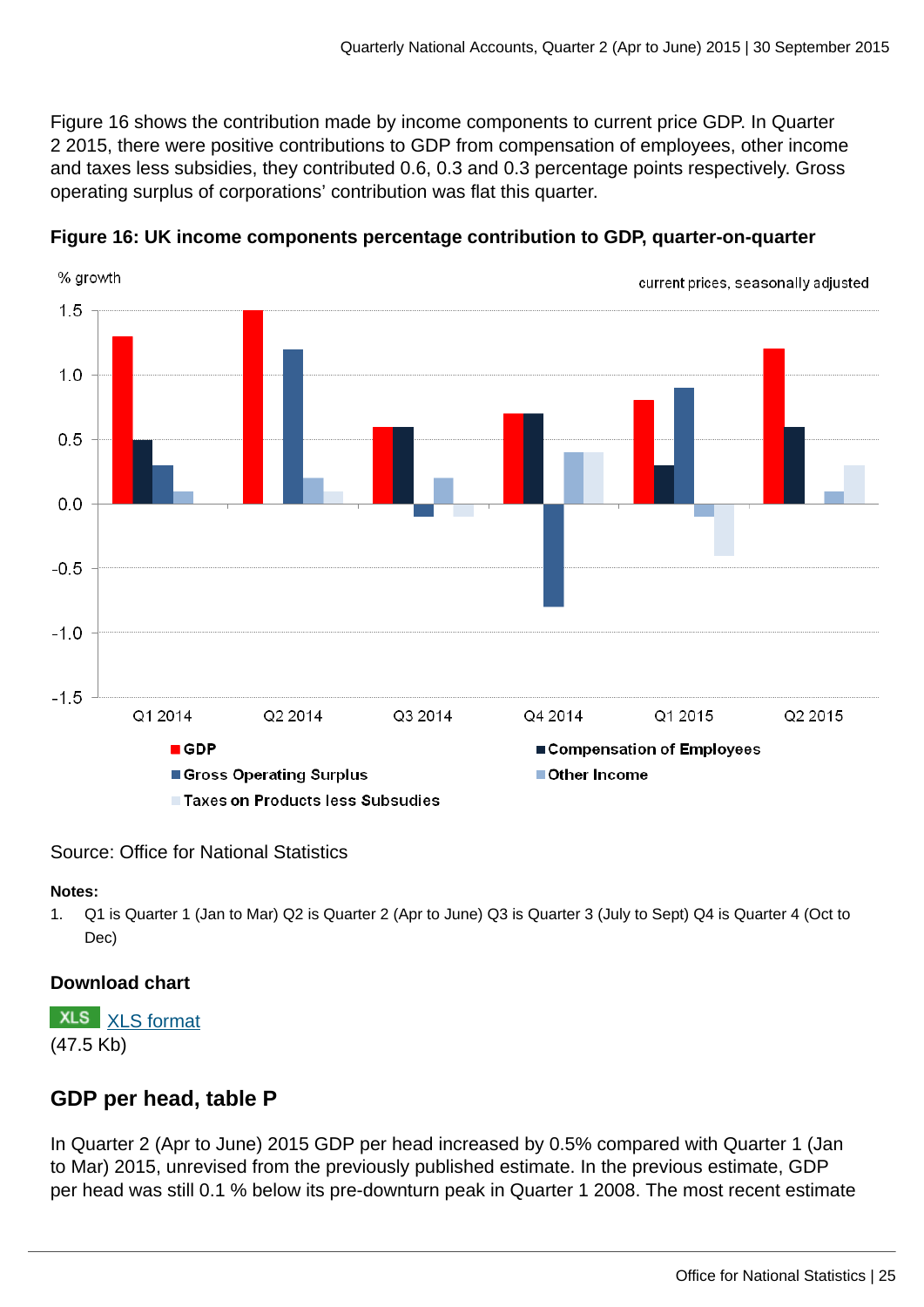shows that GDP per head surpassed its pre-downturn peak in Quarter 1 2015, when it was 0.1% above its pre-downturn peak. In the latest quarter it is now 0.6% above its pre-downturn peak. Headline GDP exceeded the level of its pre-downturn peak in Quarter 2 2013, a quarter earlier than previously estimated, and is now 5.9% above its pre-downturn peak (Figure 17).

## **Figure 17: UK quarterly growth of GDP and GDP per head**

Quarter 1 (Jan to Mar) 2008 to Quarter 2 (Apr to June) 2015



#### Source: Office for National Statistics

#### **Notes:**

- 1. Q1 is Quarter 1 (Jan to Mar)
- 2. Please click on the image to view a larger version

## **Download chart**

**XLS** [XLS format](http://www.ons.gov.uk:80/ons/rel/naa2/quarterly-national-accounts/q2-2015/chd-17.xls)

(20 Kb)

Between Quarter 2 2014 and Quarter 2 2015, GDP per head increased by 1.9% (unrevised). Between 2013 and 2014, GDP per head increased by 2.2%, revised down 0.1 percentage points from the previously published estimate.

GDP per head is calculated by dividing GDP in chained volume measures by the latest population estimates and projections. The population estimates and projections used in this release are those published on 25 June 2015. Revisions to GDP per head in this release are due to revisions to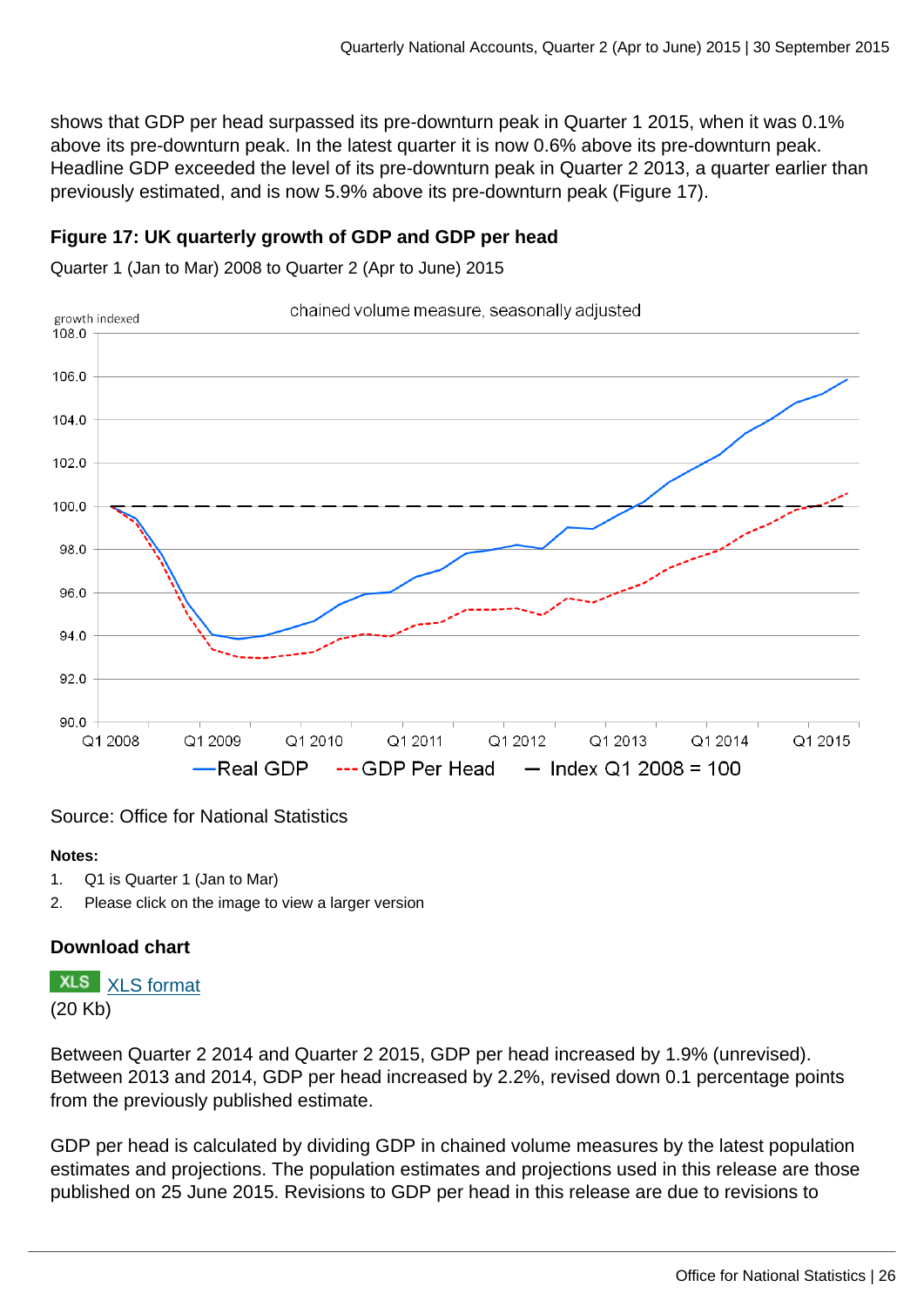headline GDP as well as inclusion of the latest population estimates used in the calculation of GDP per head.

# **Sector Accounts, tables I, J1, J2, J3, K1 and K2**

#### **Summary**

Annually for 2014, the central government, local government and the household and nonprofit institutions serving households sectors were net borrowers. Public corporations, financial corporations, private non-financial corporations and the rest of the world sectors were net lenders.

In Quarter 2 (April to June) 2015, the central government, local government, public corporations, financial corporations and households and non profit institutions serving households sectors were net borrowers. The private non-financial corporations and rest of the world sectors were net lenders (Figure 18).

Compared to the previous year, there has been a switch to net lending in the financial corporation's sector. All other sectors remain unchanged.

Compared to the previous quarter, there has been a switch to net borrowing in the public corporations sector. All other sectors remain unchanged. Table I has further details.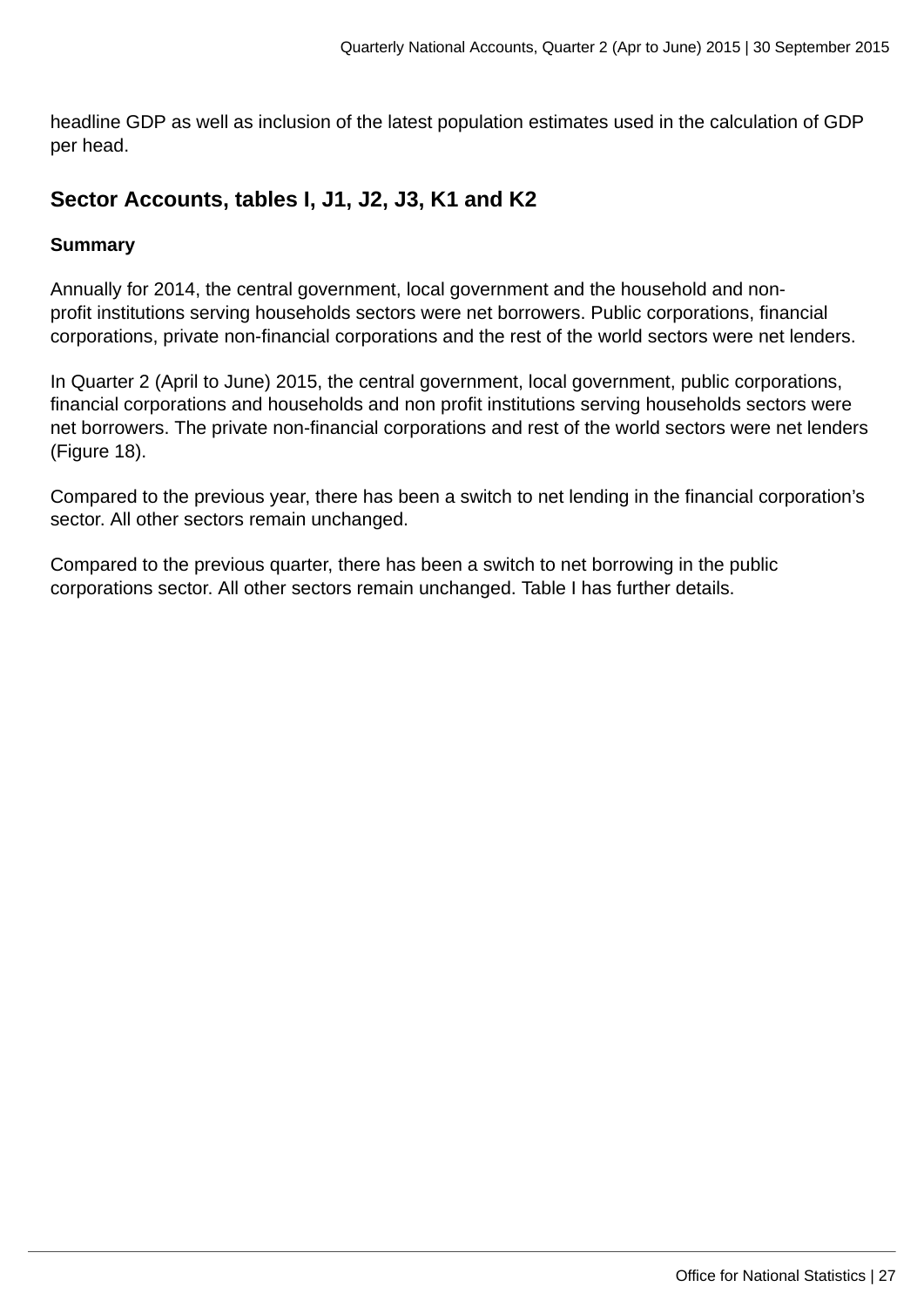# **Figure 18: UK net lending(+)/ net borrowing (-) by sector**

Quarter 1 (Jan to Mar) 2015 and Quarter 2 (Apr to June) 2015



## Source: Office for National Statistics

#### **Notes:**

1. Please click on image to view a larger version

#### **Download chart**

**XLS** [XLS format](http://www.ons.gov.uk:80/ons/rel/naa2/quarterly-national-accounts/q2-2015/chd-18.xls) (21.5 Kb)

**The household and non-profit institutions serving households (NPISH) sector (tables J1, J2 and J3)**

#### **Saving ratio:**

Annually for 2014 the saving ratio was 4.9%, compared with 6.3% in 2013.

The saving ratio in Quarter 2 2015 was 4.7%, compared with 4.0% in the previous quarter (Figure 19).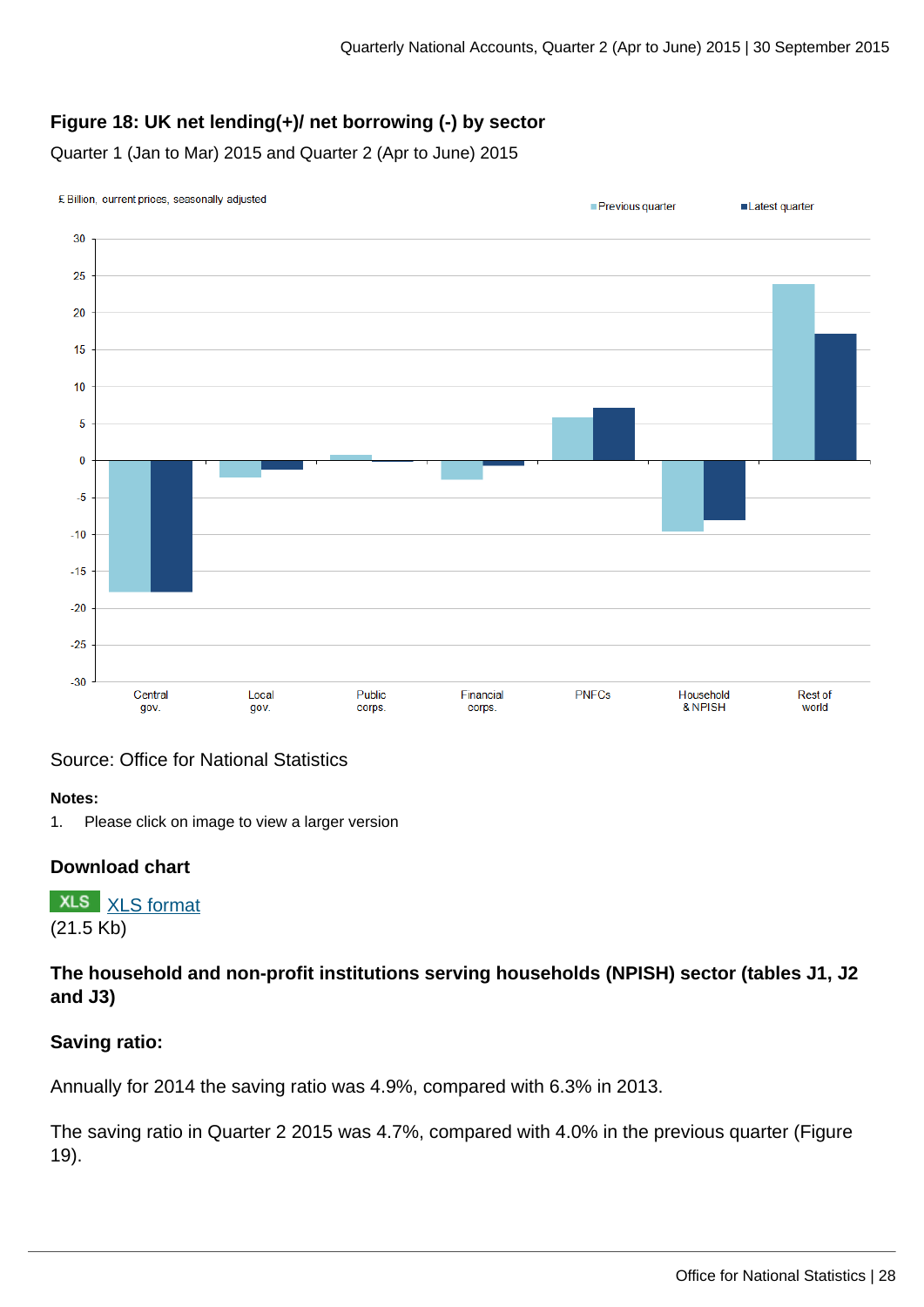

**Figure 19: UK household and NPISH saving ratio**

## Source: Office for National Statistics

#### **Notes:**

1. Q1 is Quarter 1 (Jan to Mar) Q2 is Quarter 2 (Apr to June) Q3 is Quarter 3 (July to Sept) Q4 is Quarter 4 (Oct to Dec)

## **Download chart**

**XLS** [XLS format](http://www.ons.gov.uk:80/ons/rel/naa2/quarterly-national-accounts/q2-2015/chd-19.xls) (19 Kb)

The decrease in the saving ratio in 2014 reflects rises in consumption expenditure and taxes on income and wealth, which are partially offset by rises in wages and salaries, and gross operating surplus and mixed income.

This increase in the latest quarter reflects increased compensation of employees with a fall in taxes on income and wealth, partially offset by a rise in final consumption expenditure. Figure 20 shows the main components contributing to the quarterly saving ratio movement.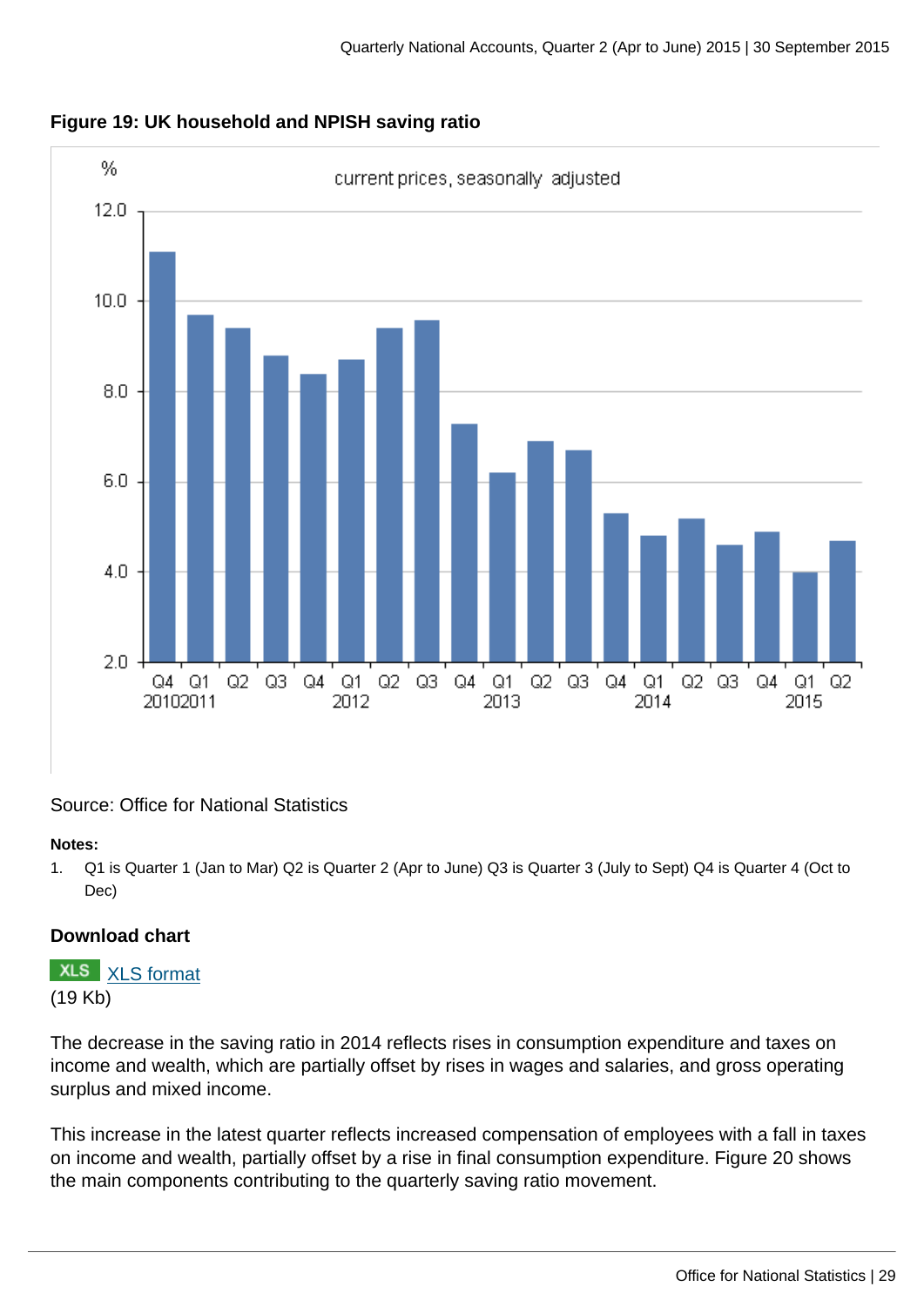## **Figure 20: UK main household and NPISH saving ratio components**



Gross operating surplus and mixed income Net property income

 $\blacksquare$  Net social benefits

Adj for change in pension entitlements

- Wages and salaries
- Current taxes on income & wealth
- Net other current transfers
- Final consumption expenditure



#### Source: Office for National Statistics

#### **Notes:**

- 1. Q1 is Quarter 1 (Jan to Mar) Q2 is Quarter 2 (Apr to June) Q3 is Quarter 3 (July to Sept) Q4 is Quarter 4 (Oct to Dec)
- 2. Please click on image to view a larger version.

#### **Download chart**

**XLS** [XLS format](http://www.ons.gov.uk:80/ons/rel/naa2/quarterly-national-accounts/q2-2015/chd-20.xls) (35.5 Kb)

#### **What is the saving ratio?**

The saving ratio estimates the amount of money households and NPISH have available to save (known as gross saving) as a percentage of their total disposable income (known as total available resources). Both can be found in table J3 of this release.

Gross saving estimates the difference between households' and NPISH total available resources (mainly wages received, revenue of the self-employed, social benefits and net income such as interest on savings and dividends from shares, but excluding taxes on income and wealth) and their current consumption (expenditure on goods and services).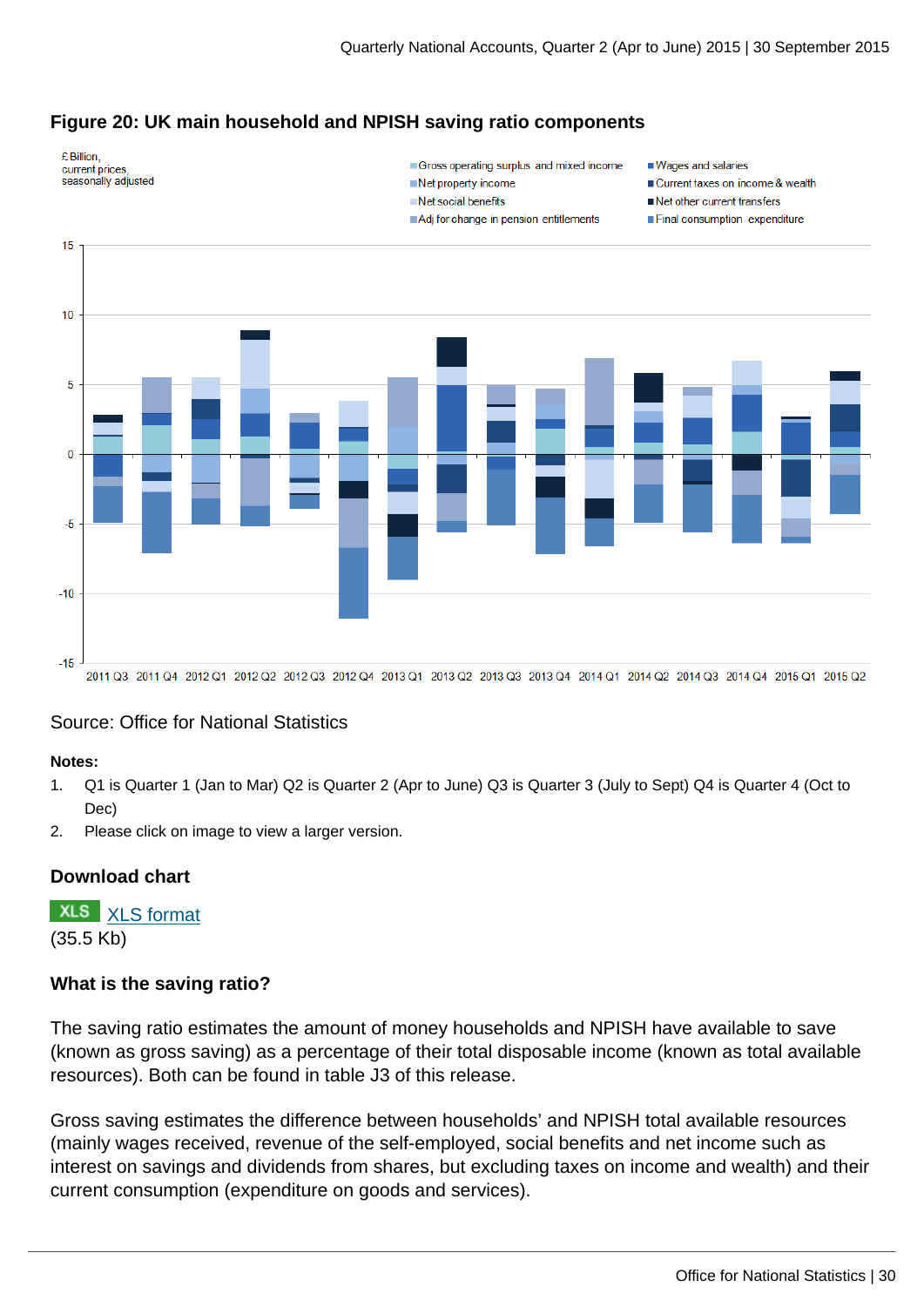All of the components that make up gross saving and total available resources, and in fact all sector accounts data apart from real household disposable income (RHDI), are estimated in current prices (CP). These are sometimes known as nominal prices, meaning that they include the effects of price changes.

The saving ratio is published in both non-seasonally adjusted (NSA) and seasonally adjusted (SA) formats with the latter removing seasonal effects to allow comparisons over time. However, the saving ratio can be volatile and is sensitive to even relatively small movements to its components, particularly on a quarterly basis. This is because saving is a small difference between 2 numbers. It is therefore often revised at successive publications when new or updated data are included.

## **Real household and NPISH disposable income:**

For the year 2014, real household and NPISH disposable income decreased by 0.2%, following a fall of 0.7% in 2013. This latest fall reflects an increase of 1.3% in nominal gross disposable income, offset by a 1.5% rise in the household and NPISH final consumption deflator. This increase in nominal gross disposable income was predominantly due to a rise in wages and salaries together with increased gross operating surplus and mixed income, partially offset by increased taxes on income and wealth and decreased social benefits.

The level of real household and NPISH disposable income increased by 2.0% in Quarter 2 2015, following an increase of 0.3% in the previous quarter (Figure 21).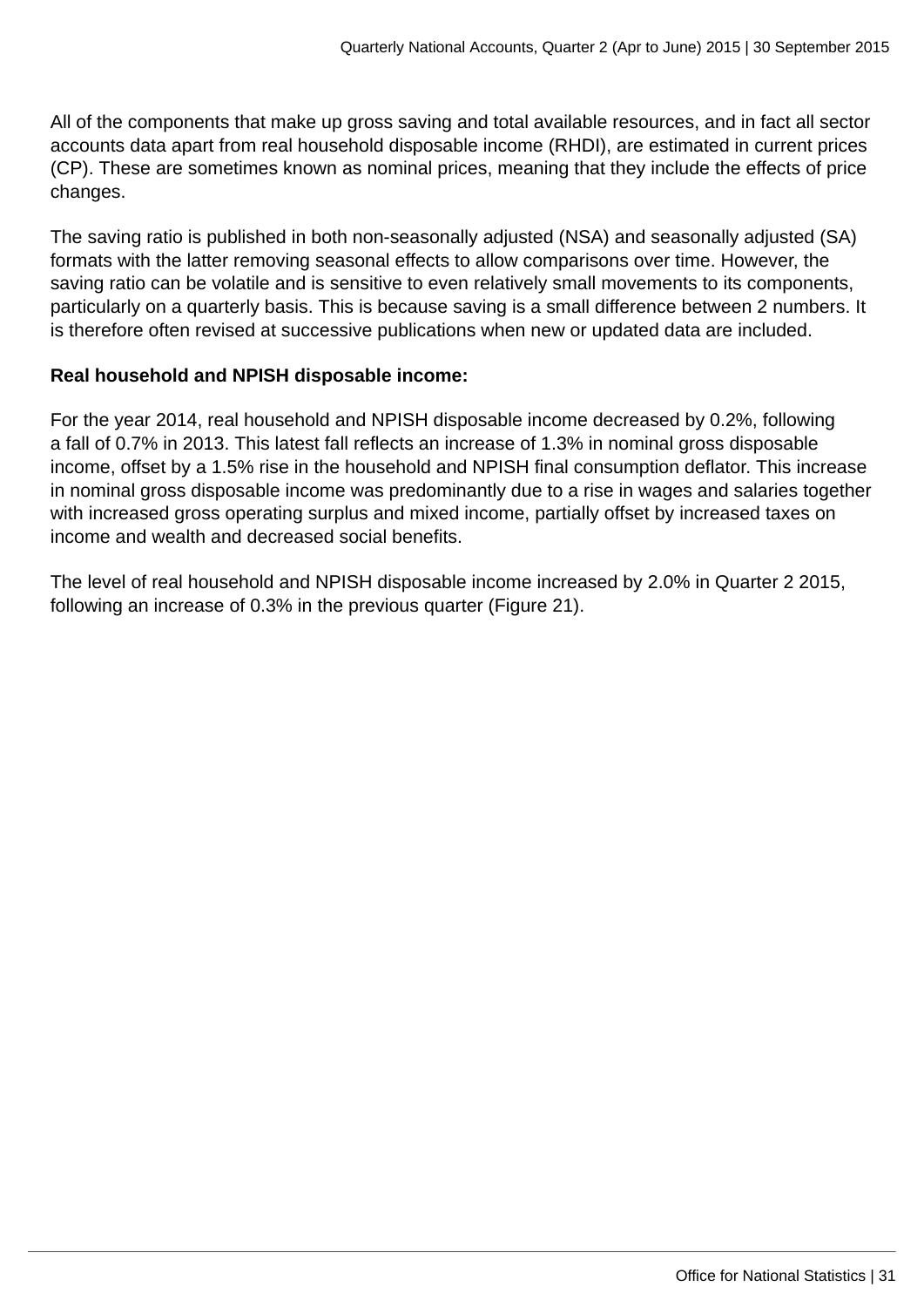

## **Figure 21: UK real household and NPISH disposable income, quarter-on-quarter.**

Source: Office for National Statistics

#### **Notes:**

1. Q1 is Quarter 1 (Jan to Mar) Q2 is Quarter 2 (Apr to June) Q3 is Quarter 3 (July to Sept) Q4 is Quarter 4 (Oct to Dec)

# **Download chart**

**XLS** [XLS format](http://www.ons.gov.uk:80/ons/rel/naa2/quarterly-national-accounts/q2-2015/chd-21.xls) (18.5 Kb)

The rise in the latest quarter reflects a 2.0% rise in the nominal gross disposable income with a flat household and NPISH final consumption deflator. The rise in nominal gross disposable income was due to a rise in compensation of employees and falls in taxes on income and wealth partially offset by a rise in social benefits.

Figure 22 shows the main components contributing to the quarterly movement of gross disposable income.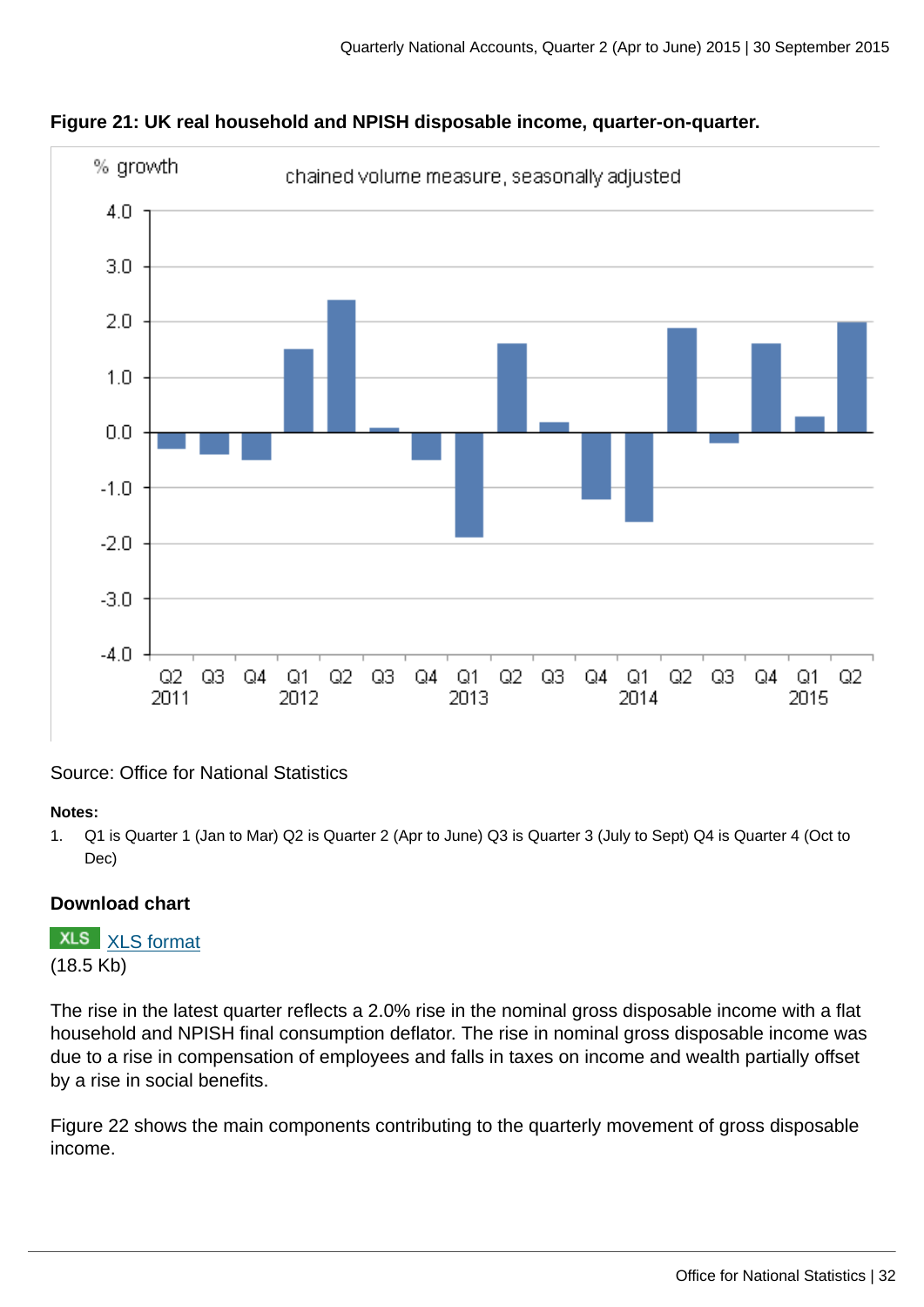

## **Figure 22: UK main gross disposable income components, quarter-on-quarter growth**

#### Source: Office for National Statistics

#### **Notes:**

- 1. Q1 is Quarter 1 (Jan to Mar) Q2 is Quarter 2 (Apr to June) Q3 is Quarter 3 (July to Sept) Q4 is Quarter 4 (Oct to Dec)
- 2. Please click on image to view a larger version

#### **Download chart**

**XLS** [XLS format](http://www.ons.gov.uk:80/ons/rel/naa2/quarterly-national-accounts/q2-2015/cht-22.xls) (22.5 Kb)

#### **What is real household and NPISH disposable income?**

There are 2 measures of household and NPISH income, in real terms or in current prices (or nominal as it is often called), and both of these time series can be found in table J2 of this release.

Gross household and NPISH disposable income (GDI) is the estimate of the total amount of money from income that households and NPISH have available from wages received, revenue of the selfemployed, social benefits and net income (such as interest on savings and dividends from shares) less taxes on income and wealth. All the components that make up GDI are estimated in current prices.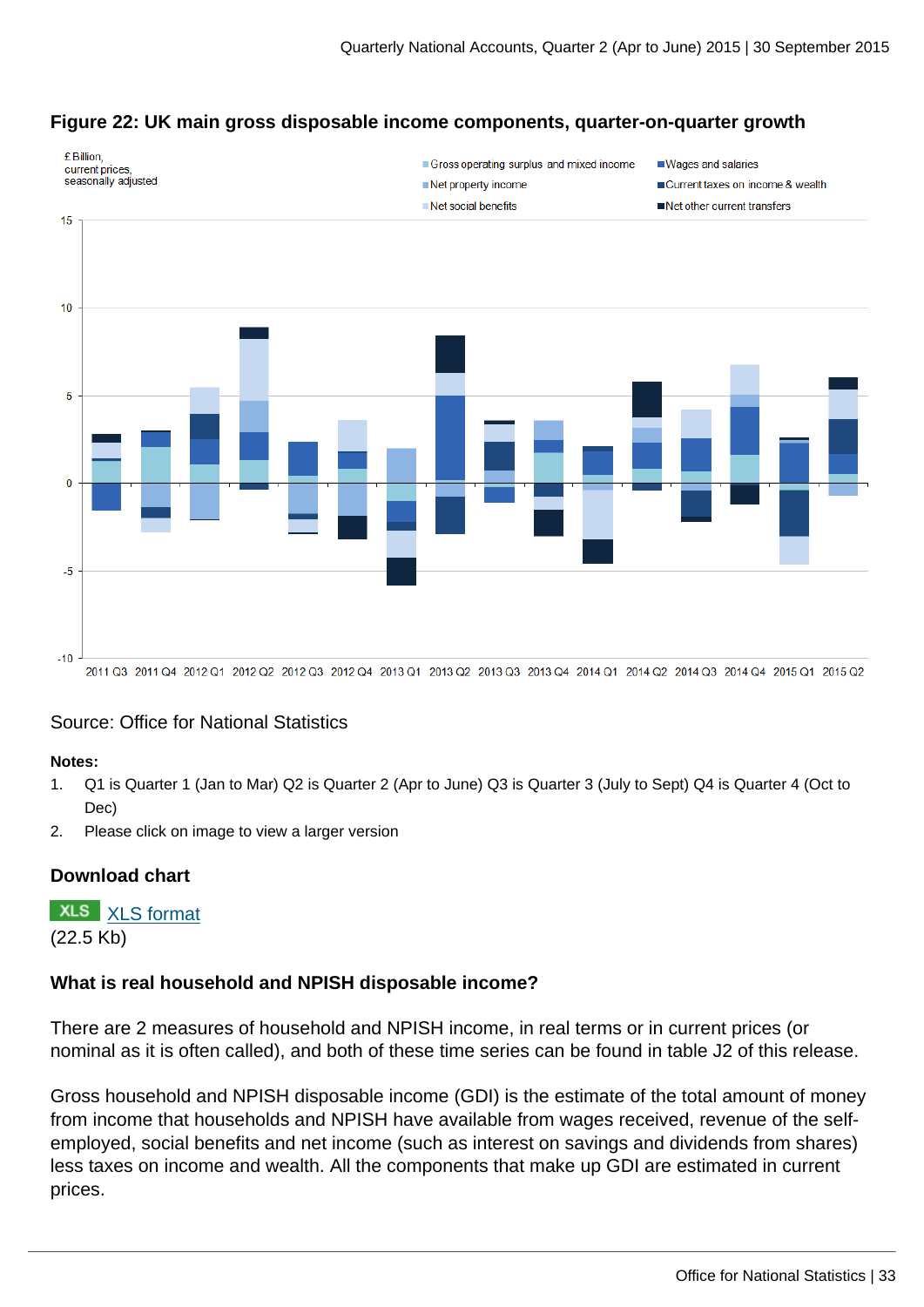However, by adjusting GDI to remove the effects of inflation, we are able to estimate another useful measure of disposable income called real disposable income. This is a measure of real purchasing power of household and NPISH incomes, in terms of the physical quantity of goods and services they would be able to purchase. We use the household and NPISH expenditure deflator (which can be found in table J2 of this release) to remove the effects of price inflation.

## **Private non-financial corporations' sector (tables K1 and K2)**

For the year 2014, net lending was £24.6 billion, following net lending of £23.8 billion in 2013. This increase was due to a rise in gross operating surplus partially offset by a fall in net property income and a rise in gross capital formation.

Net lending of private non-financial corporations' was £7.2 billion in Quarter 2 2015, following net lending of £5.9 billion in the previous quarter. This increase in net borrowing in the latest quarter was due to a fall in gross capital formation with rises in gross operating surplus and net property income.

# **International comparisons for Quarter 2 (Apr to June) 2015**

The estimates in this international comparison section are the latest available estimates published by the respective bodies (referenced) at the time of preparation of this statistical bulletin and may subsequently have been revised.

All areas included within our international comparison, with the exception of Japan, saw positive growth when comparing Quarter 1 (Jan to Mar) 2015 and Quarter 2 (Apr to June) 2015 (Figure 23). The European Union (EU28) grew by 0.4% in the second quarter of 2015, marking 9 consecutive quarters of positive growth (Table 2). In the same period, the eurozone (EA19) also expanded by 0.4%. When comparing Quarter 2 2014 with Quarter 2 2015, EA19 grew by 1.5 % whilst the EU28 expanded by 1.9% (Figure 24).

Germany saw its GDP increase by 0.4% between Quarter 1 2015 and Quarter 2 2015, an increase of 0.1 percentage points from the previous quarter-on-quarter growth. In contrast, GDP for France was unchanged between Quarter 1 2015 and Quarter 2 2015, following a 0.7% increase in the previous quarter.

In the second quarter of 2015 the USA's economy increased by 1.0%. Between Quarter 2 2014 and Quarter 2 2015, GDP for the USA increased by 2.7%. GDP for Japan decreased by 0.3% in Quarter 2 2015, following a 1.1% increase in the previous quarter. Although, Japan's economy grew by 0.9% between Quarter 2 2014 and Quarter 2 2015.

GDP for the Group of Seven (G7) countries increased by 0.6% in Quarter 2 2015, following a 0.4% increase in the previous quarter. When comparing Quarter 2 2014 with Quarter 2 2015, G7 GDP increased by 2.0% and is now 5.6% above the Quarter 1 2008 pre-economic downturn peak for the UK.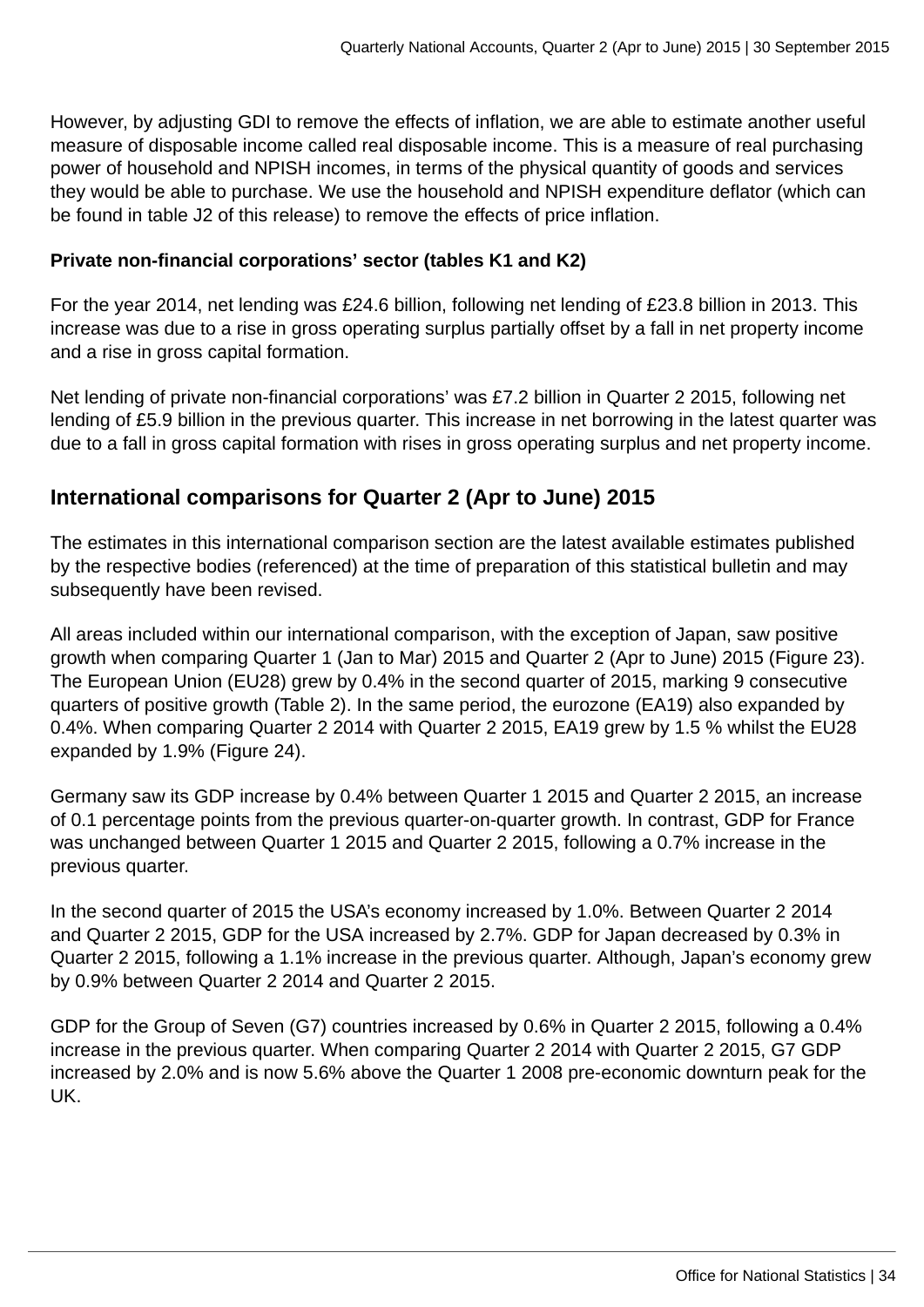## **Table 2: International GDP quarterly growth rate comparisons for selected economic areas, quarter-on-quarter**

|         | EU28 <sup>1</sup> | EA19 <sup>2</sup> | <b>France Germany</b> |        | UK  | Japan  | <b>USA</b> | $G7^3$ |
|---------|-------------------|-------------------|-----------------------|--------|-----|--------|------------|--------|
|         |                   |                   |                       |        |     |        |            |        |
| Q1 2013 | 0.0               | $-0.2$            | 0.1                   | $-0.3$ | 0.7 | 1.3    | 0.5        | 0.4    |
| Q2 2013 | 0.4               | 0.4               | 0.7                   | 0.9    | 0.6 | 0.6    | 0.3        | 0.4    |
| Q3 2013 | 0.4               | 0.2               | $-0.1$                | 0.4    | 0.9 | 0.6    | 0.7        | 0.6    |
| Q4 2013 | 0.3               | 0.2               | 0.2                   | 0.3    | 0.6 | $-0.2$ | 0.9        | 0.5    |
|         |                   |                   |                       |        |     |        |            |        |
| Q1 2014 | 0.3               | 0.2               | $-0.2$                | 0.7    | 0.6 | 1.1    | $-0.2$     | 0.2    |
| Q2 2014 | 0.3               | 0.1               | $-0.1$                | $-0.1$ | 0.9 | $-2.0$ | 1.1        | 0.4    |
| Q3 2014 | 0.4               | 0.3               | 0.3                   | 0.2    | 0.6 | $-0.3$ | 1.1        | 0.6    |
| Q4 2014 | 0.5               | 0.4               | 0.1                   | 0.6    | 0.8 | 0.3    | 0.5        | 0.5    |
|         |                   |                   |                       |        |     |        |            |        |
| Q1 2015 | 0.5               | 0.5               | 0.7                   | 0.3    | 0.4 | 1.1    | 0.2        | 0.4    |
| Q2 2015 | 0.4               | 0.4               | 0.0                   | 0.4    | 0.7 | $-0.3$ | 1.0        | 0.6    |
|         |                   |                   |                       |        |     |        |            |        |

Quarter on previous quarter % growth rates, chained volume, seasonally adjusted

#### **Table source:** Office for National Statistics

#### **Table notes:**

- 1. 1 <sup>1</sup>EU28 is the European Union
- $2.$  $2$ EA19 is the eurozone
- 3. <sup>3</sup>G7 is the Group of Seven countries
- 4. Q1 is Quarter 1 (Jan to Mar)

Q2 is Quarter 2 (Apr to June)

Q3 is Quarter 3 (July to Sept)

Q4 is Quarter 4 (Oct to Dec)

#### **Download table**

**XLS** [XLS format](http://www.ons.gov.uk:80/ons/rel/naa2/quarterly-national-accounts/q2-2015/prt-2.xls) (31 Kb)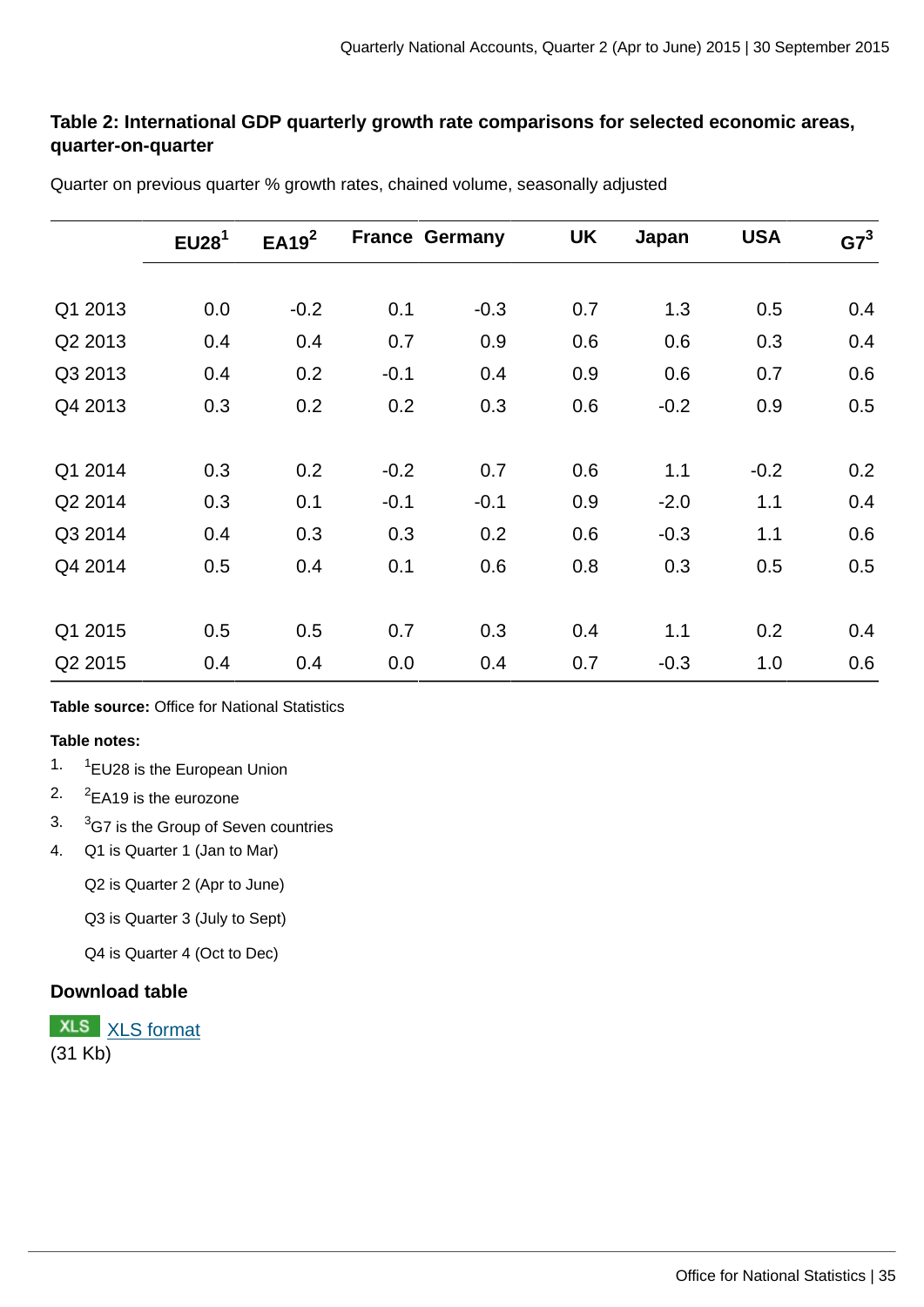## **Figure 23: International GDP growth rates, quarter-on-quarter**

Quarter 1 (Jan to Mar) 2003 to Quarter 2 (Apr to June) 2015



Source: Office for National Statistics

#### **Notes:**

1. Q1 is Quarter 1 (Jan to Mar)

#### **Download chart**

**XLS** [XLS format](http://www.ons.gov.uk:80/ons/rel/naa2/quarterly-national-accounts/q2-2015/chd-23.xls) (29.5 Kb)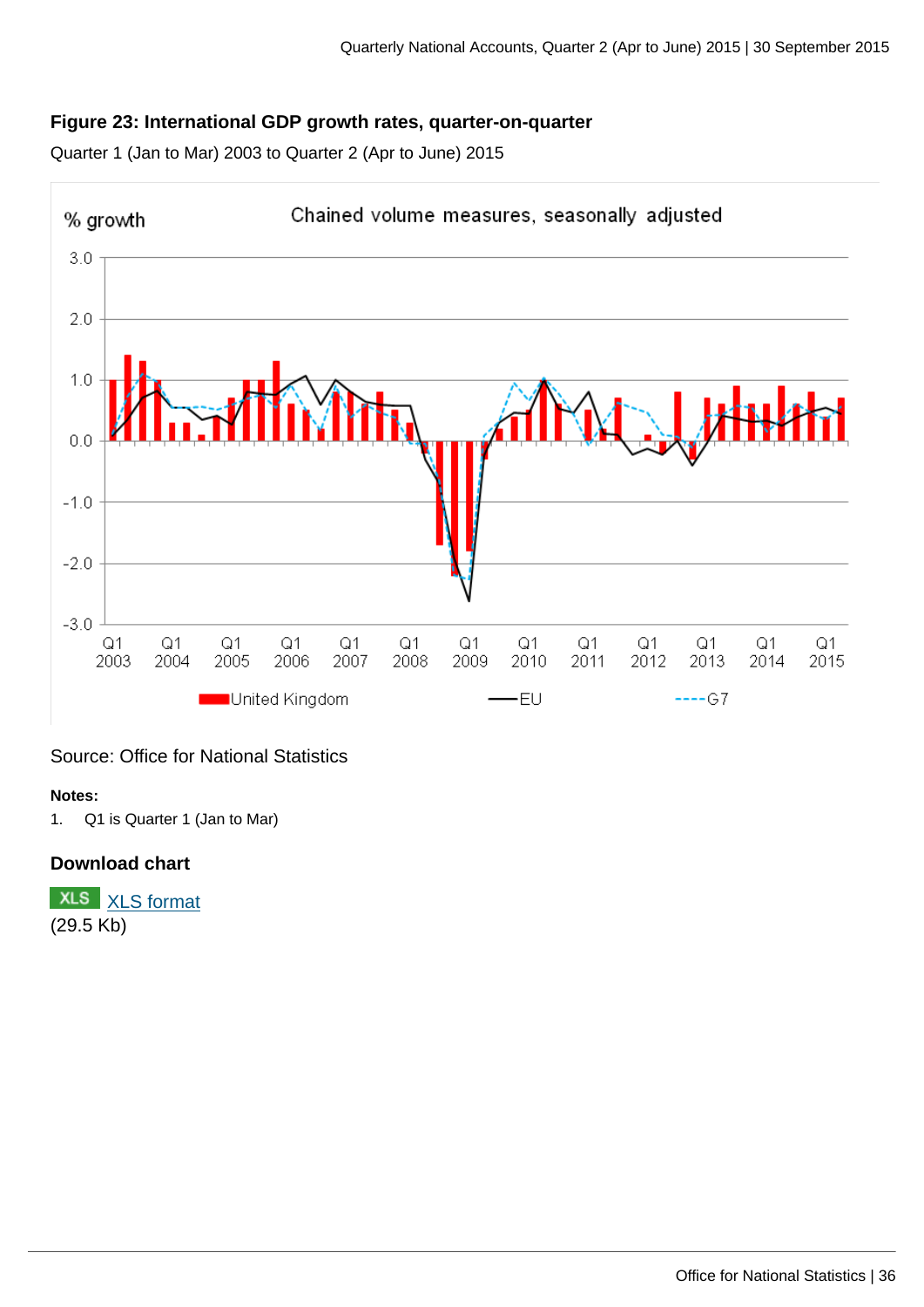#### **Figure 24: International GDP growth rates, quarter-on-corresponding-quarter-of-previousyear**



Quarter 1 (Jan to Mar) 2003 to Quarter 2 (Apr to June) 2015

#### Source: Office for National Statistics

#### **Notes:**

1. Q1 is Quarter 1 (Jan to Mar)

#### **Download chart**

**XLS** [XLS format](http://www.ons.gov.uk:80/ons/rel/naa2/quarterly-national-accounts/q2-2015/chd-24.xls) (25.5 Kb)

Figure 25 shows GDP for the UK, EU, the USA and Japan, all indexed to Quarter 1 2008 (the predownturn peak in the UK) to allow comparison of each since that period.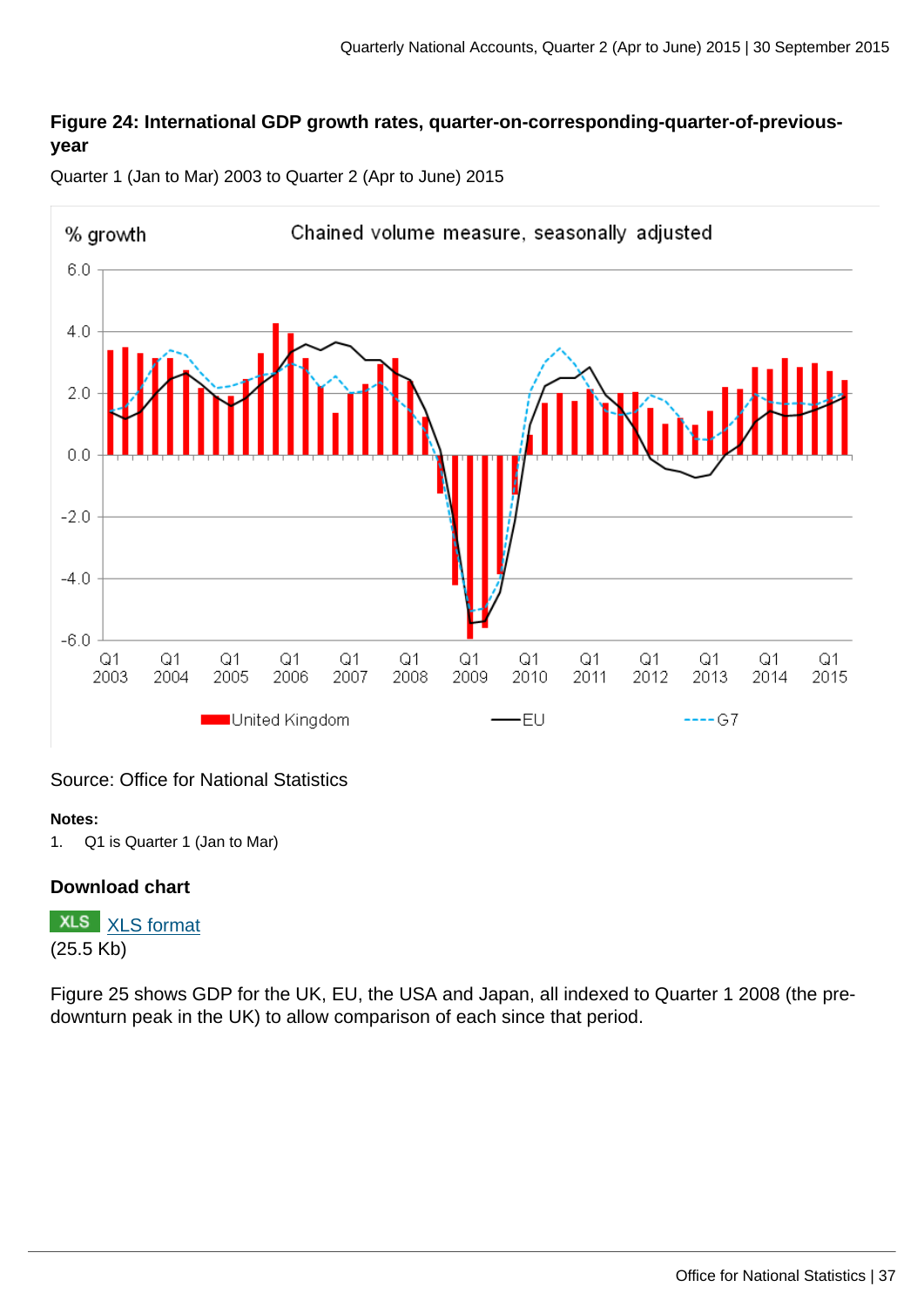#### **Figure 25: International GDP growth rates, quarter-on-quarter,indexed to Q1 2008=100**

Chained volume measure, seasonally adjusted arowth-indexed indexed  $Q1 2008 = 100$ 115.0 110.0 105.0 100.0  $95.0$  $90.0$  $Q<sub>1</sub>$  $Q1$  $Q1$  $Q1$  $Q1$  $Q1$  $Q1$  $Q1$ 2010 2011 2008 2009 2012 2013 2014 2015 -EU United Kingdom **United States** — — Japan G7

Quarter 1 (Jan to Mar) 2008 to Quarter 2 (Apr to June) 2015

Source: Office for National Statistics

#### **Notes:**

1. Q1 is Quarter 1 (Jan to Mar)

#### **Download chart**

**XLS** [XLS format](http://www.ons.gov.uk:80/ons/rel/naa2/quarterly-national-accounts/q2-2015/chd-25.xls) (25 Kb)

More detailed information on these estimates can be found on the [Eurostat website](http://ec.europa.eu/eurostat/news/news-releases). Information on the estimates for the USA can be found on the [Bureau of Economic Analysis website;](http://www.bea.gov/) information on the estimates for Japan can be found on the [Japanese Cabinet Office website](http://www.esri.cao.go.jp/en/sna/data/sokuhou/files/toukei_top.html) and information for the G7 countries can be found on the [Organisation for Economic Co-operation and Development's](http://stats.oecd.org/index.aspx?queryid=350) [website](http://stats.oecd.org/index.aspx?queryid=350).

#### **GNI**

Gross National Income (GNI) is an important statistic within the National Accounts, and it is used in the calculation of a Member State's contribution to the European Union (EU) budget. GNI is equal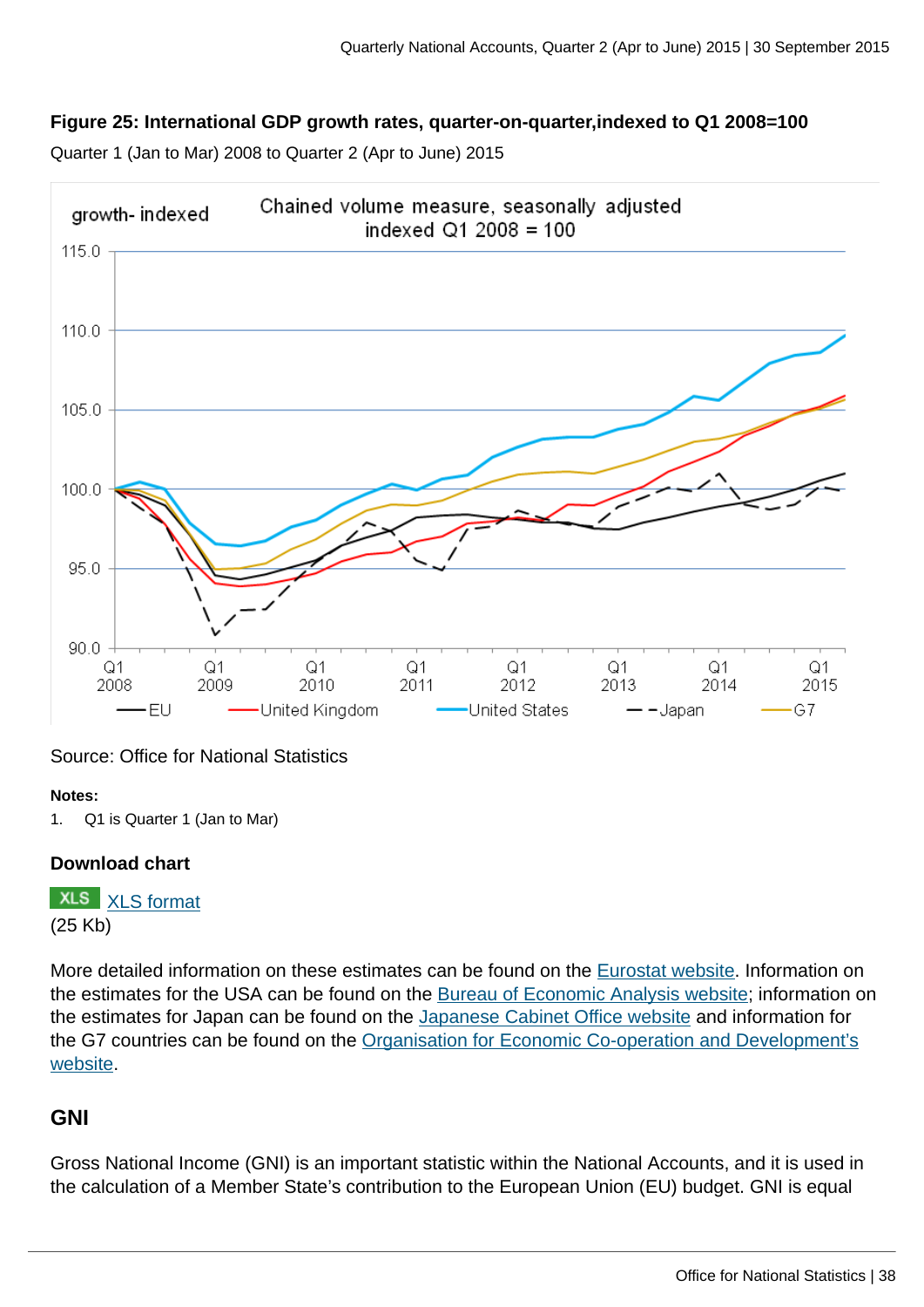to GDP plus net property income from abroad. The [Impact of ESA 1995 Changes on Current Price](http://www.ons.gov.uk:80/ons/rel/naa1-rd/national-accounts-articles/impact-of-esa-1995-changes-on-current-price-gross-national-income-estimates--2002-to-2010/index.html) [Gross National Income Estimates, 2002 to 2010 article, published in May 2015](http://www.ons.gov.uk:80/ons/rel/naa1-rd/national-accounts-articles/impact-of-esa-1995-changes-on-current-price-gross-national-income-estimates--2002-to-2010/index.html) covered the changes to GNI on the European System of Accounts 1995 (ESA 1995) basis that are being introduced in the September 2015 Quarterly National Accounts. There are 3 main ESA 1995 changes and a number of smaller ones summarised in the article. These ESA 1995 changes improve the measurement of GNI and ensure increased comparability of GNI across the EU.

In September 2014 the UK National Accounts moved from being compiled and published on an ESA 1995 basis to the ESA 2010 basis. However, the calculation of Member States' contribution to the EU budget is currently still based on the ESA 1995 definition of GNI. Table 3 shows how the September 2015 ESA 2010 GNI estimates could be mapped on to an ESA 1995 basis using the transition items defined by Eurostat (the statistical office of the European Union). Further information about the total Blue Book 2015 ESA 1995 based GNI reservations are presented in the [GNI special](http://www.ons.gov.uk:80/ons) [analysis](http://www.ons.gov.uk:80/ons) published on September 30 2015.

| current prices £ billion                                                                                                                  |         |         |         |         |         |  |  |
|-------------------------------------------------------------------------------------------------------------------------------------------|---------|---------|---------|---------|---------|--|--|
|                                                                                                                                           | 2010    | 2011    | 2012    | 2013    | 2014    |  |  |
| <b>Gross</b><br>national<br>income (ESA<br>2010) at 30<br><b>September</b><br>$2015^1$                                                    | 1,575.7 | 1,640.0 | 1,666.3 | 1,718.1 | 1,783.3 |  |  |
| Less total<br>impact of<br>differences<br>in definitions<br>between<br>ESA2010 and<br>ESA 95 on GNI<br>(ESA 2010)<br>minus ESA<br>$95)^2$ | 31.3    | 31.5    | 35.2    | 35.9    | 38.7    |  |  |
| <b>Gross</b><br>national<br>income (ESA<br>95) at 30<br><b>September</b><br>$2015^3$                                                      | 1,544.4 | 1,608.4 | 1,631.2 | 1,682.2 | 1,744.6 |  |  |

#### **Table 3: September 2015 ESA 2010 GNI for the UK mapped to ESA 1995**

**Table source:** Office for National Statistics

#### **Table notes:**

1. Figures expressed to the nearest £0.1 billion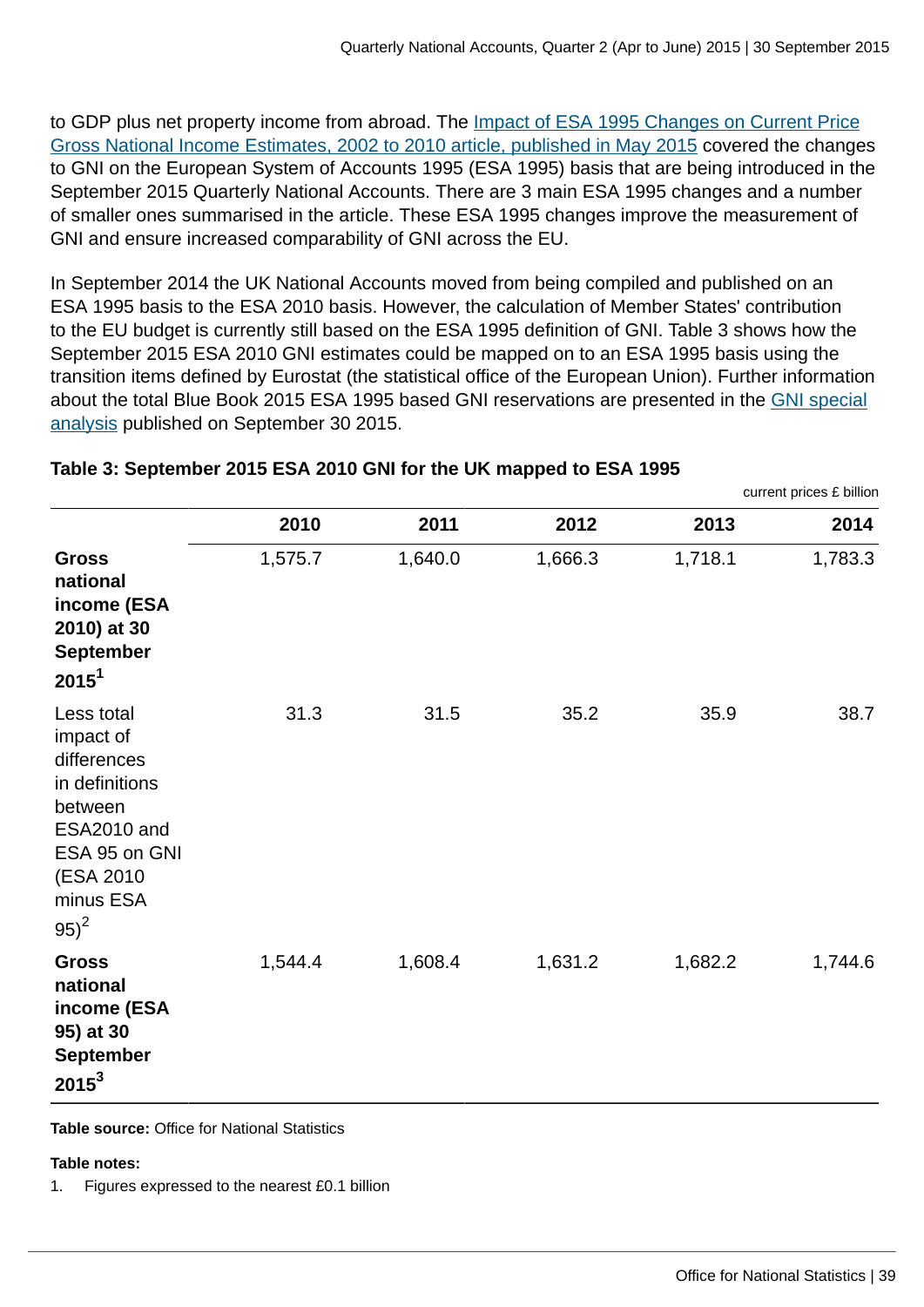#### **Download table**

**XLS** [XLS format](http://www.ons.gov.uk:80/ons/rel/naa2/quarterly-national-accounts/q2-2015/prt-3.xls) (26.5 Kb)

#### **Quarterly revisions**

#### **GDP and components, previously published on 28 August 2015**

Figure 26 shows quarterly revisions between latest and previously published estimates of GDP. All time periods are open for revision in this release.



#### **Figure 26: UK GDP, quarter-on-quarter growth**

#### Source: Office for National Statistics

**Notes:**

1. Q1 is Quarter 1 (Jan to Mar) Q2 is Quarter 2 (Apr to June) Q3 is Quarter 3 (July to Sept) Q4 is Quarter 4 (Oct to Dec)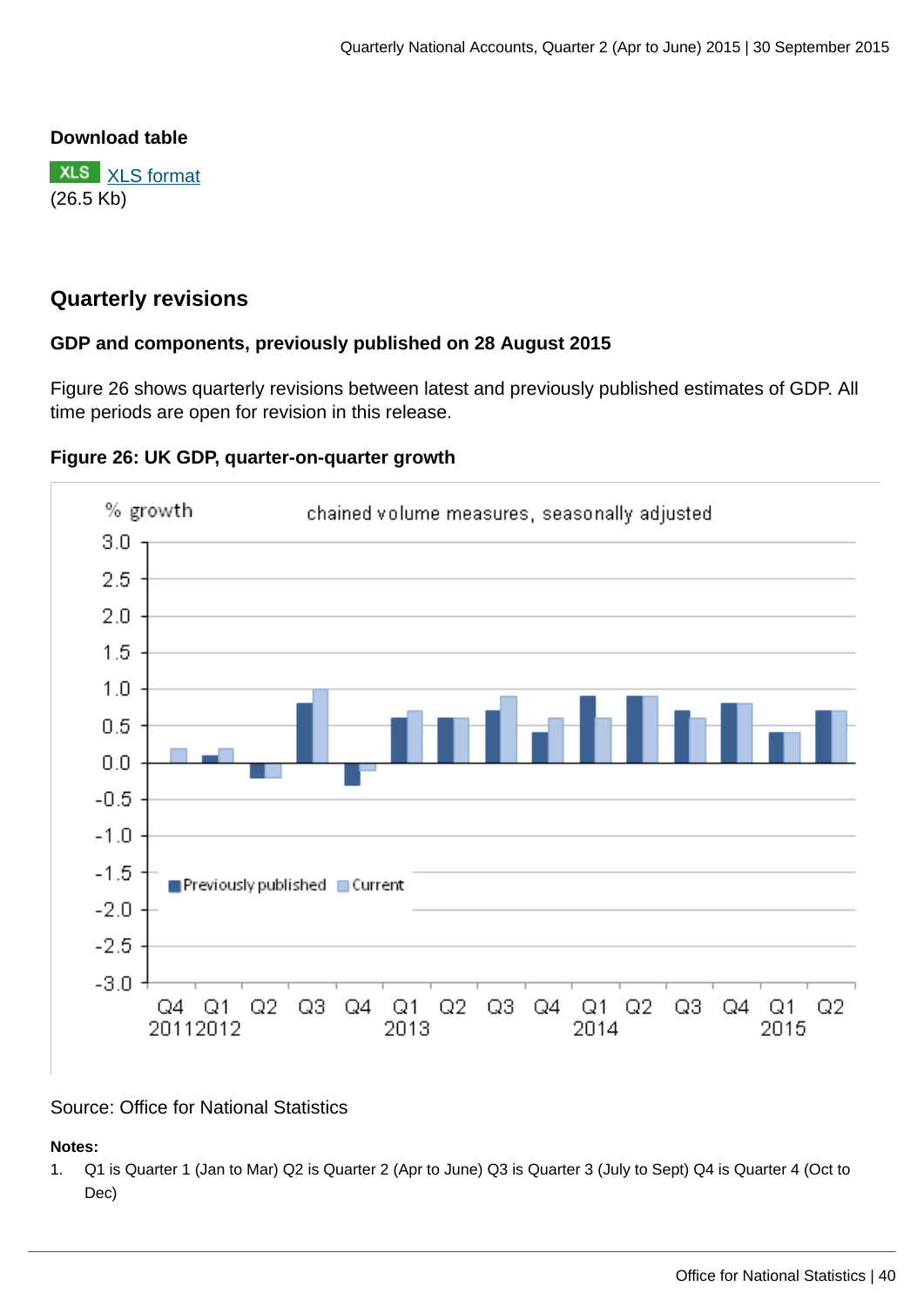#### **Download chart**

**XLS** [XLS format](http://www.ons.gov.uk:80/ons/rel/naa2/quarterly-national-accounts/q2-2015/chd-26.xls) (18.5 Kb)

Detailed revisions for the 3 GDP approaches:

- [output revisions are shown in Annex E \(29 Kb Excel sheet\)](http://www.ons.gov.uk:80/ons/rel/naa2/quarterly-national-accounts/q2-2015/rft-6.xls)
- [expenditure revisions are shown in Annex F \(27 Kb Excel sheet\)](http://www.ons.gov.uk:80/ons/rel/naa2/quarterly-national-accounts/q2-2015/rft-7-annex-f.xls)
- [income revisions are shown in Annex G \(24 Kb Excel sheet\)](http://www.ons.gov.uk:80/ons/rel/naa2/quarterly-national-accounts/q2-2015/rft-8-annex-g.xls)

Sector accounts revisions, previously published 30 June 2015:

[sector accounts revisions are shown in Annex H \(27.5 Kb Excel sheet\)](http://www.ons.gov.uk:80/ons/rel/naa2/quarterly-national-accounts/q2-2015/rft-9-annex-h.xls)

#### **Background notes**

#### 1. **What do you think?**

We would welcome your feedback on this publication. If you would like to get in touch please contact us via email: [gdp@ons.gsi.gov.uk](mailto:gdp@ons.gsi.gov.uk)

#### 2. **Release policy**

This release includes data available up to 21 September 2015 and is consistent with our annual Blue Book publication, to be published on 30 October 2015. Data are consistent with the population estimates published 25 June 2015 and will be consistent with the [Index of Production](http://www.ons.gov.uk:80/ons/rel/iop/index-of-production/index.html) [statistical bulletin](http://www.ons.gov.uk:80/ons/rel/iop/index-of-production/index.html) - to be published on 7 October 2015 and the current price trade in goods data within the [UK Trade statistical bulletin](http://www.ons.gov.uk:80/ons/rel/uktrade/uk-trade/index.html) - to be published on 9 October 2015.

#### 3. **Blue Book 2015 changes**

In this release we have published revised figures for the UK national accounts, including GDP and balance of payments.

Changes have been made in line with international standards adopted by all European Union (EU) member states and with worldwide best practice. These, and additional improvements we are making, will ensure that our national accounts continue to provide a reliable framework for analysing the UK economy and comparing it with other countries.

The improvements made in this release can be broadly split into 3 categories:

- methodological improvements introduced through the European System of Accounts 1995 (ESA95); these are also known as gross national income (GNI) reservations
- classification changes, under the new ESA2010 international standards have been incorporated into the National Accounts in Blue Book 2015
- other regular improvements and methodological changes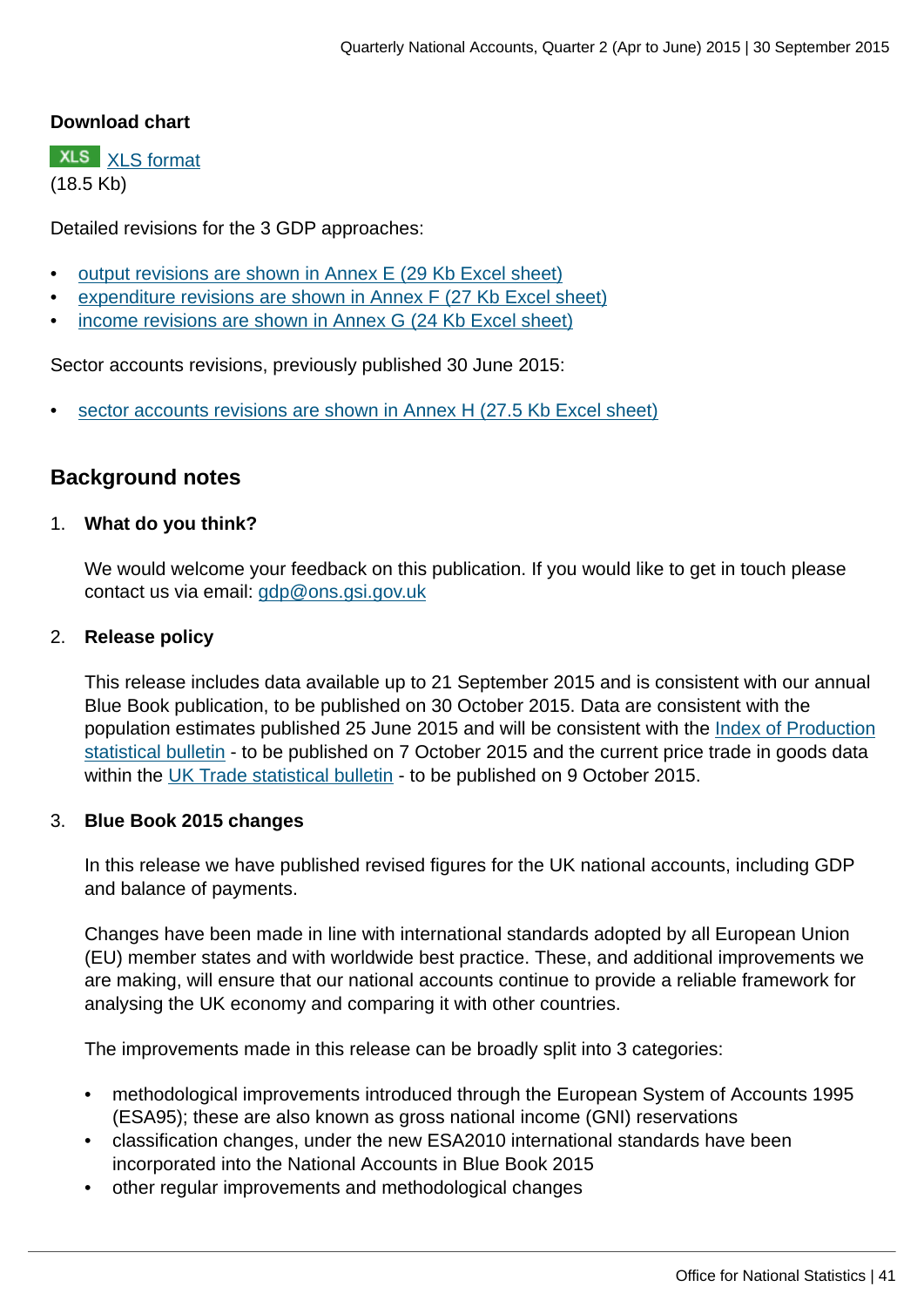We have published a series of articles in the lead up to this publication that can be found on the [Blue Book and Pink Book 2015 Changes](http://www.ons.gov.uk:80/ons/guide-method/method-quality/specific/economy/national-accounts/changes-to-national-accounts/blue-book-and-pink-book-2015-changes/index.html) page on our website.

Blue Book 2015 will be published on 30 October 2015.

As part of the ongoing development of the Blue Book, this year the ONS has removed Chapter 8: Percentage Distribution and Growth Rates. Although this chapter has been removed, key tables remain and have been placed in alternative chapters of the Blue Book where they are more relevant. From this year tables 8.1 and 8.2 have been moved and renamed 1.3A and 1.3B respectively. Table 8.3 has been moved and renamed to 2.1A. Tables 8.4 to 8.11 have been removed from the publication.

#### 4. **Construction industry**

On 11 December 2014, the UK Statistics Authority announced its decision to suspend the designation of Construction Price and Cost Indices (CPCIs) as Official Statistics due to concerns about the quality of these deflators. As a result, the UK Statistics Authority also suspended the designation of Output and New Orders as National Statistics in respect of the Code of Practice for Official Statistics.

We took over responsibility for the publication and development of the CPCIs from the Department for Business Innovation and Skills on 1 April 2015. On 8 May 2015, we published an [article describing the proposed interim solution for construction price and cost indices \(CPCIs\)](http://www.ons.gov.uk:80/ons/guide-method/method-quality/specific/business-and-energy/output-in-the-construction-industry/update-on-construction-price-statistics.pdf) [\(254.5 Kb Pdf\)](http://www.ons.gov.uk:80/ons/guide-method/method-quality/specific/business-and-energy/output-in-the-construction-industry/update-on-construction-price-statistics.pdf) to replace the statistical models that had been used in the production of chained volume measures (CVMs) for output in the construction industry since Quarter 3 (July to Sept) 2014 and to provide an ongoing source of data from Quarter 2 (Apr to June) 2015 onwards. This [interim solution](http://www.ons.gov.uk:80/ons/rel/ppi2/construction-output-price-indices--opis-/interim-solution--q1-2015/index.html) is used within this release.

The change in methodology for the CPCIs resulted in [revisions to output in the construction](http://www.ons.gov.uk:80/ons/guide-method/method-quality/specific/business-and-energy/output-in-the-construction-industry/impact-of-interim-solution-for-opis-on-ons-outputs.pdf) [industry \(214.3 Kb Pdf\)](http://www.ons.gov.uk:80/ons/guide-method/method-quality/specific/business-and-energy/output-in-the-construction-industry/impact-of-interim-solution-for-opis-on-ons-outputs.pdf). However, this is not the only source of revisions. The incorporation of late data and new seasonal adjustment parameters has also contributed to the revisions to output in the construction industry.

#### 5. **Release content and context**

This release includes the third estimate of GDP. Data content for each successive release of GDP varies according to availability.

The Preliminary Estimate of GDP is based on output data alone. These are based on survey estimates for the first 2 months of the quarter with estimates for the third month of the quarter based on forecasts using early returns from businesses. Other (non-survey based) data used in the compilation of the output approach are also based on forecasts.

For the Second Estimate of GDP output estimates, based on survey data, are available for all 3 months of the quarter, in addition to other significant data sources. Estimates of the expenditure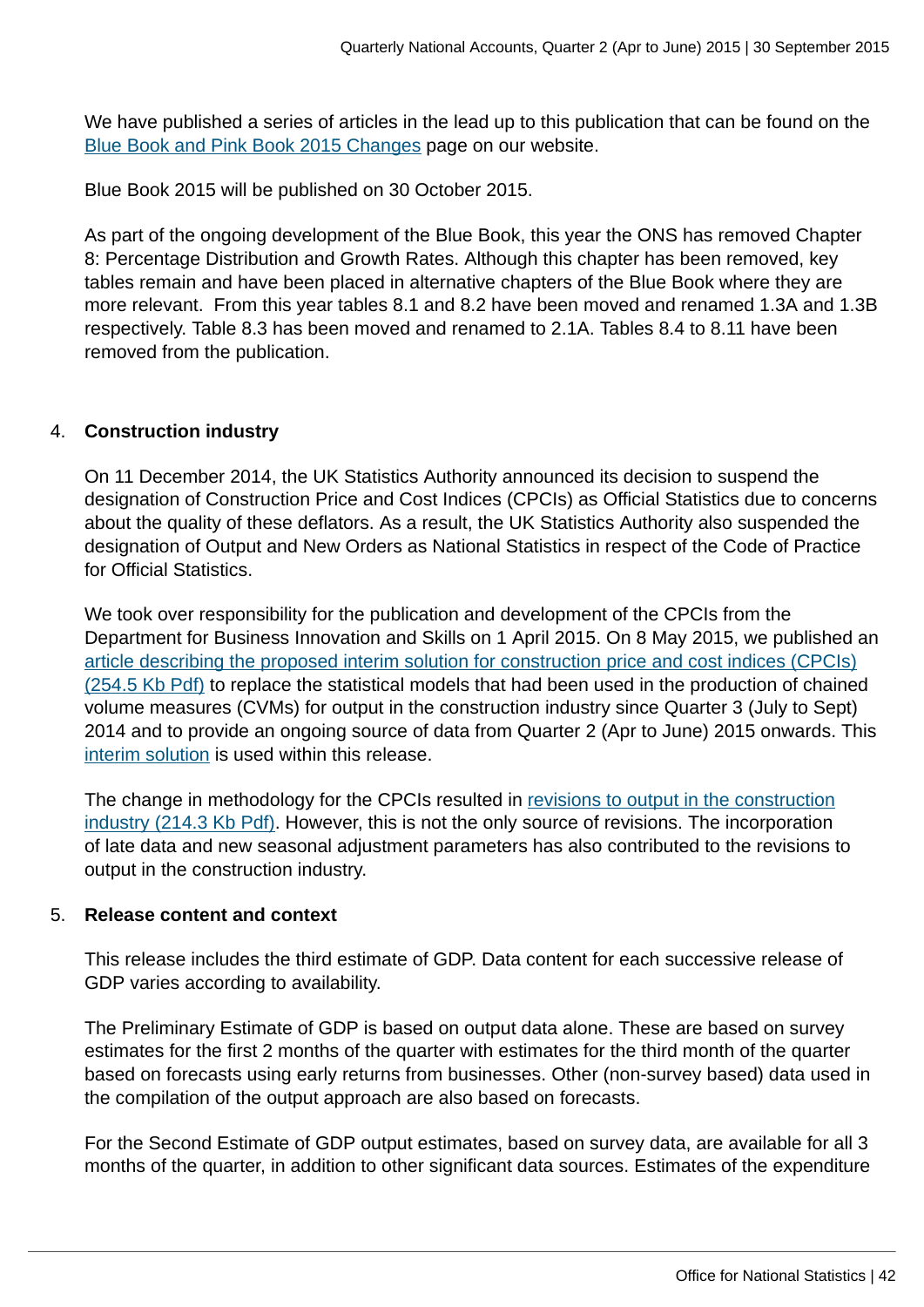and income approaches to measuring GDP are also available in this release based on a combination of limited survey data, other data sources and forecasts.

For the Quarterly National Accounts (QNA) release, output survey data are available for all 3 months of the quarter, along with most other data sources. For the expenditure and income approaches to measuring GDP, more extensive survey data are available, in addition to other data sources and a more limited use of forecasts.

After this release, the current quarter will be subject to revision in accordance with National Accounts revisions policy as further data, annual benchmarks and methodological improvements are implemented. More information on the annual data and benchmarks included in this release can be found in the Quarterly Revisions section of this bulletin.

For more information on the different estimates of GDP, we have produced [a short guide to the](http://www.ons.gov.uk:80/ons/guide-method/method-quality/specific/economy/national-accounts/articles/2011-present/uk-national-accounts---a-short-guide--2014.pdf) [UK National Accounts \(136.8 Kb Pdf\)](http://www.ons.gov.uk:80/ons/guide-method/method-quality/specific/economy/national-accounts/articles/2011-present/uk-national-accounts---a-short-guide--2014.pdf) which gives more information on the principles of national accounting and the various publications available.

#### 6. **National Statistics Quality Review**

In line with the recently published [National Statistics Quality Review \(NSQR\): Review of National](http://www.ons.gov.uk:80/ons/rel/naa1-rd/national-statistics-quality-review/-nsqr--series--2--report-no--2--review-of-national-accounts-and-balance-of-payments/index.html) [Accounts and Balance of Payments,](http://www.ons.gov.uk:80/ons/rel/naa1-rd/national-statistics-quality-review/-nsqr--series--2--report-no--2--review-of-national-accounts-and-balance-of-payments/index.html) we have [published a response to the review,](http://www.ons.gov.uk:80/ons/guide-method/method-quality/quality/quality-reviews/list-of-current-national-statistics-quality-reviews/nsqr-series--2--report-number-2/index.html) which can be found on our website.

#### 7. **National Accounts Work Plan 2015 to 2018**

On 13 July 2015 users of national accounts were invited to respond to an informal consultation on the national accounts work plan which lays out a proposed set of priorities for the next 3 years. This consultation on the national accounts medium-term work plan (covering the period to 2018) closed on 25 September 2015. It followed a previous work plan for national accounts and related outputs following the consultation held in 2013. We will publish the final report of the national accounts medium-term work plan on our website by the end of November 2015.

#### 8. **Special Events**

We maintain a list of candidate special events in the [Special Events Calendar](http://www.ons.gov.uk:80/ons/guide-method/method-quality/general-methodology/special-events-group/special-events-calendar/index.html). Special events are events that are identifiable; they do not recur on a regular cycle (so are not targeted by seasonal adjustment) and have at least the potential to have an impact on statistics. As explained in our [Special Events policy,](http://www.ons.gov.uk:80/ons/guide-method/method-quality/general-methodology/special-events-group/index.html) it is not possible to separate the effects of special events from other changes in the series.

#### 9. **Continuous improvement of GDP: sources, methods and communication**

The UK Statistics Authority published [2 new assessment reports on the Annual and Quarterly](http://www.statisticsauthority.gov.uk/assessment/assessment/assessment-reports/index.html) [National Accounts and Supply and Use Tables and Input-Output Tables](http://www.statisticsauthority.gov.uk/assessment/assessment/assessment-reports/index.html) on 25 February 2015.

In order to implement improvements reflected in the European System of Accounts 2010 (ESA2010), we will introduce a new survey to collect purchases data, [an](http://www.ons.gov.uk:80/ons/rel/naa1-rd/national-accounts-articles/a-new-business-survey-to-collect-purchases-for-intermediate-consumption/index.html)d have published an [article detailing our intentions](http://www.ons.gov.uk:80/ons/rel/naa1-rd/national-accounts-articles/a-new-business-survey-to-collect-purchases-for-intermediate-consumption/index.html) along with a [high level project plan](http://www.ons.gov.uk:80/ons/guide-method/method-quality/specific/business-and-energy/purchases-survey/project-progress-and-timetable/index.html).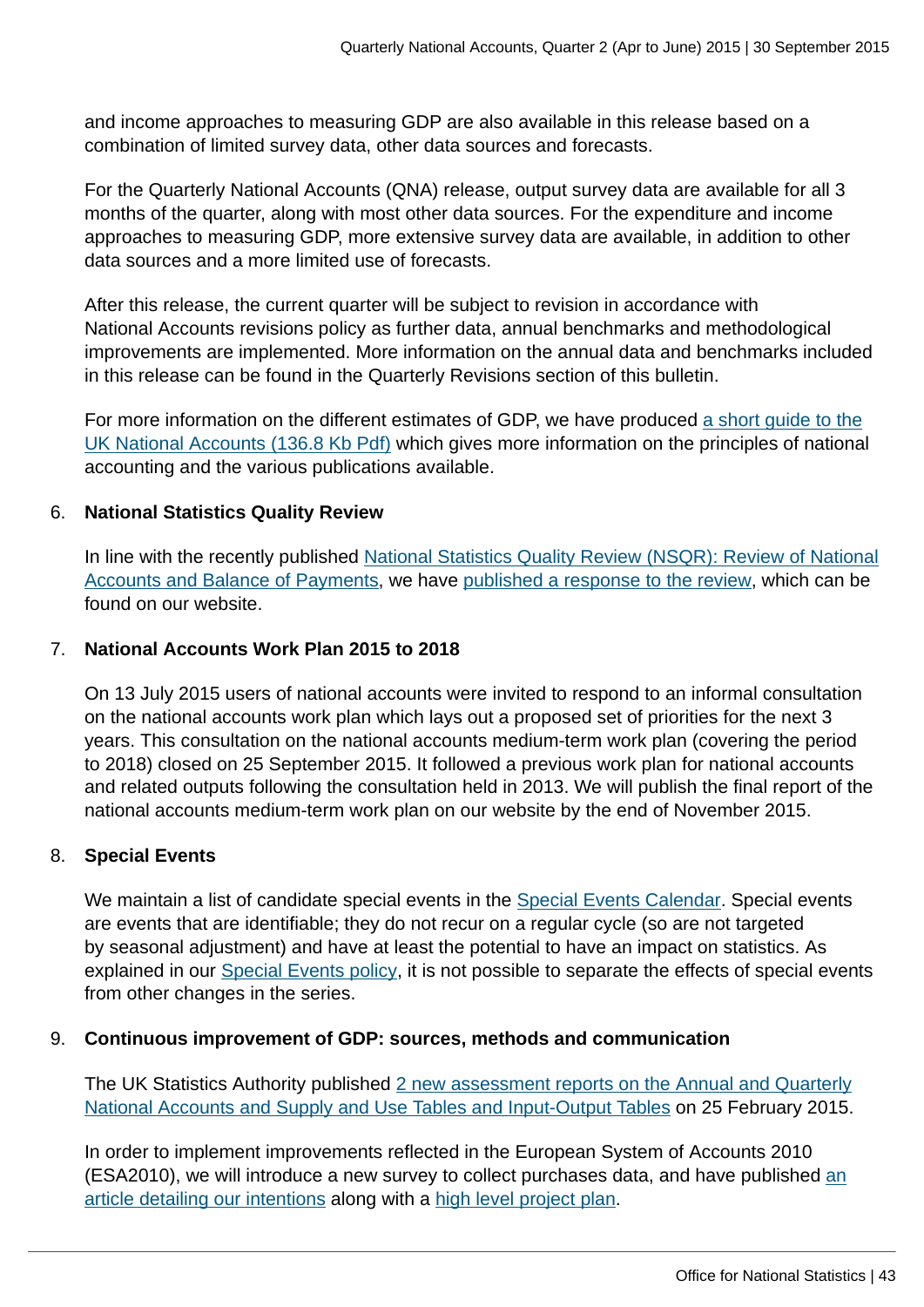Since 2012, we have been reviewing the data sources used in the output approach to measuring Gross Domestic Production (GDP(O)) as part of the continuous GDP(O) improvement programme. In recent months, we have been exploring the potential uses for turnover data from Her Majesty's Revenue and Customs (HMRC) in the compilation of GDP estimates. These include to quality assure and validate existing data sources, to supplement current data sources or to replace existing data sources. As a result of our early findings, the potential to use HMRC data within short-term output indicators and National Accounts has become a priority for ONS. The full update of the work examining the benefits of HMRC data are published in the [feasibility study article published on 14 August 2015 \(851.9 Kb Pdf\).](http://www.ons.gov.uk:80/ons/guide-method/method-quality/specific/economy/national-accounts/articles/2011-present/feasibility-study-into-the-use-of-hmrc-turnover-data-within-short-term-output-indicators-and-national-accounts.pdf)

#### 10. **National accounts methodology and articles**

We regularly publish [methodological information and articles](http://www.ons.gov.uk:80/ons/guide-method/method-quality/specific/economy/national-accounts/methodology-and-articles/2011-present/index.html) to provide more detailed information on developments within the national accounts. This includes; supplementary analyses of data to help users with the interpretation of statistics and guidance on the methodology used to produce the national accounts.

#### 11. **National accounts classification decisions**

The UK national accounts are produced under internationally agreed guidance and rules set out principally in the [European System of Accounts \(ESA 2010\)](http://ec.europa.eu/eurostat/web/products-manuals-and-guidelines/-/KS-02-13-269) and the accompanying [Manual on](http://ec.europa.eu/eurostat/web/products-manuals-and-guidelines/-/KS-GQ-14-010) [Government Deficit and Debt- Implementation of ESA 2010 – 2014 edition \(MGDD\).](http://ec.europa.eu/eurostat/web/products-manuals-and-guidelines/-/KS-GQ-14-010)

In the UK, we are responsible for the application and interpretation of these rules. Therefore we make [National Accounts classification decisions](http://www.ons.gov.uk:80/ons/guide-method/classifications/na-classifications/index.html) based upon the agreed guidance and rules, and these are published on our website.

#### 12. **Economic context**

We publish a monthly [Economic Review](http://www.ons.gov.uk:80/ons/rel/elmr/economic-review/index.html) discussing the economic background, giving economic commentary on the latest GDP estimate and our other economic releases. The next article will be published on 7 October 2015.

#### 13. **Basic quality information for GDP statistical bulletin**

A [Quality and Methodology Information report \(518.9 Kb Pdf\)](http://www.ons.gov.uk:80/ons/guide-method/method-quality/quality/quality-information/economic-statistics/gross-domestic-product--gdp-.pdf) for this statistical bulletin can be found on our website.

#### 14. **Important quality issues**

Common pitfalls in interpreting series:

- expectations of accuracy and reliability in early estimates are often too high
- revisions are an inevitable consequence of the trade-off between timeliness and accuracy
- early estimates are based on incomplete data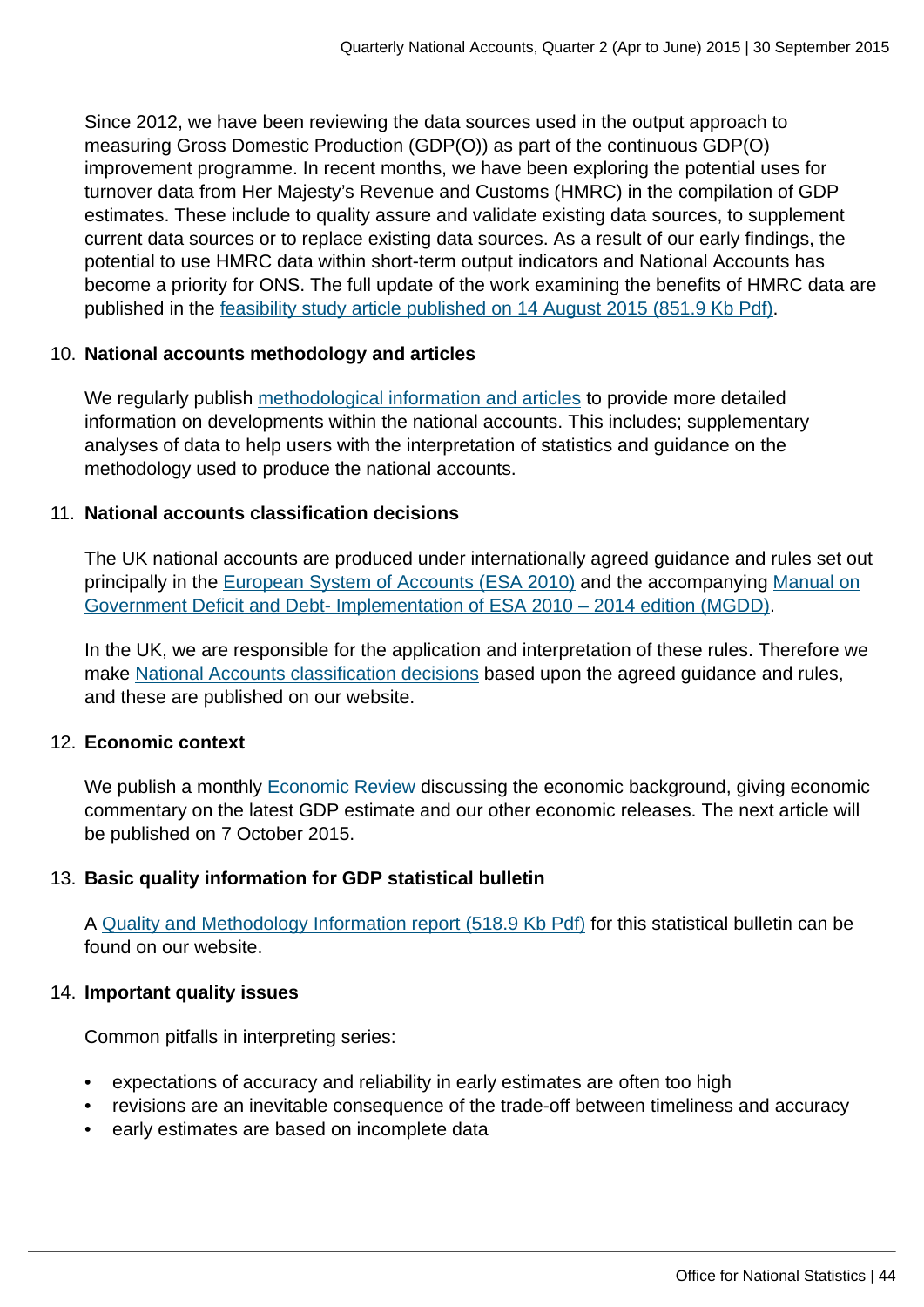Very few statistical revisions arise as a result of "errors" in the popular sense of the word. All estimates, by definition, are subject to statistical "error". In this context the word refers to the uncertainty inherent in any process or calculation that uses sampling, estimation or modelling. Most revisions reflect either the adoption of new statistical techniques or the incorporation of new information which allows the statistical error of previous estimates to be reduced. Only rarely are there avoidable "errors", such as human or system failures, and such mistakes are made quite clear when they do occur.

#### 15. **Reliability**

Estimates for the most recent quarters are provisional and are subject to revision in the light of updated source information. We currently provide an analysis of past revisions in the GDP and other statistical bulletins that present time series.

Our [revisions to economic statistics](http://www.ons.gov.uk:80/ons/guide-method/revisions/revisions-policies-by-theme/economy/index.html) page brings together our work on revisions analysis, linking to articles, revisions policies and important documentation from the Statistics Commission's report on revisions.

Revisions to data provide one indication of the reliability of main indicators. Tables 3 and 4 provide a summary of the size and direction of the revisions that have been made to data covering a 5 year period. A statistical test has been applied to the average revision to find out if it is statistically significantly different from zero. An asterisk (\*) shows if the result of the test is significant.

#### 16. **Revisions to GDP estimates**

Table 4 shows the revisions to month 1 (preliminary) and month 2 (second) estimates of GDP. The analysis of revisions between month 1 and month 2 uses month 2 estimates published from November 2010 (Quarter 3 2010) to August 2015 (Quarter 2 2015). The analysis of revisions between month 2 and month 3 (third estimate of GDP) uses month 3 estimates published from September 2010 (Quarter 2 2010) to June 2015 (Quarter 1 2015).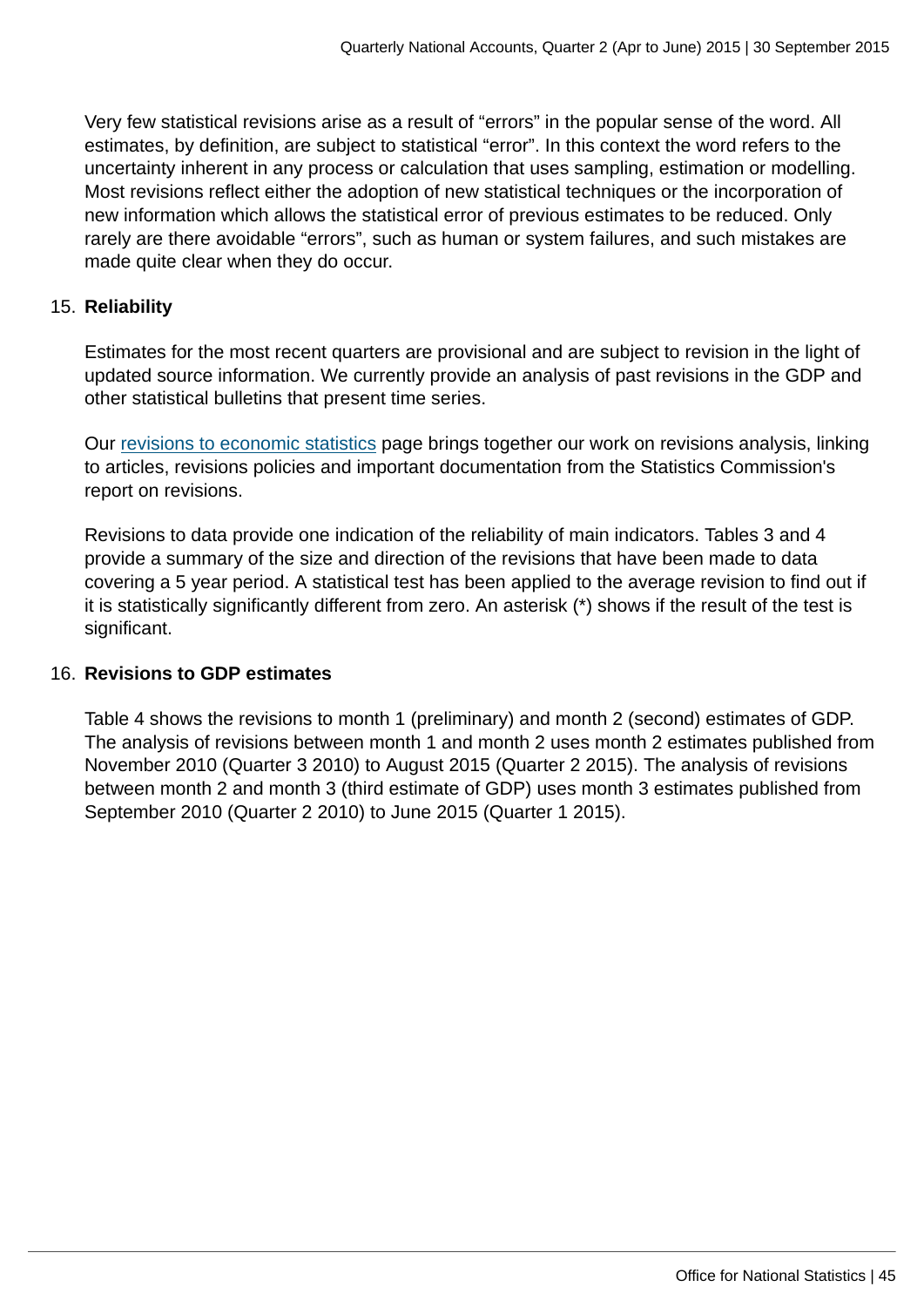#### **Table 4: Revisions to quarter-on-quarter percentage change growths for GDP for the UK**

|                                          | <b>Estimate in</b><br>latest period | Revisions between early estimates of<br><b>GDP growth (quarterly, CVM)</b> |                                                                                                 |  |  |
|------------------------------------------|-------------------------------------|----------------------------------------------------------------------------|-------------------------------------------------------------------------------------------------|--|--|
| <b>Revisions to</b><br><b>GDP</b> growth | % growth                            | Average over the<br>last 5 years                                           | Average over<br>the last 5 years<br>without regard<br>to sign (average<br>absolute<br>revision) |  |  |
| Between M1 and<br>M <sub>2</sub>         | 0.7                                 | 0.01                                                                       | 0.03                                                                                            |  |  |
| Between M2 and<br>M <sub>3</sub>         | 0.7                                 | 0.01                                                                       | 0.05                                                                                            |  |  |

**Table source:** Office for National Statistics

#### **Table notes:**

1. M1 or Month 1 is the Preliminary Estimate of GDP

M2 or Month 2 is the Second Estimate of GDP

M3 or Month 3 is the Quarterly National Accounts

#### **Download table**

**XLS** [XLS format](http://www.ons.gov.uk:80/ons/rel/naa2/quarterly-national-accounts/q2-2015/prt-4.xls)

(25.5 Kb)

Table 5 shows the revisions to GDP growth and the household saving ratio between the estimate published 3 months after the end of the quarter and the equivalent estimate 3 years later. The analysis uses month 3 estimates, first published from September 2007 (Quarter 2 2007) to June 2012 (Quarter 1 2012) for GDP.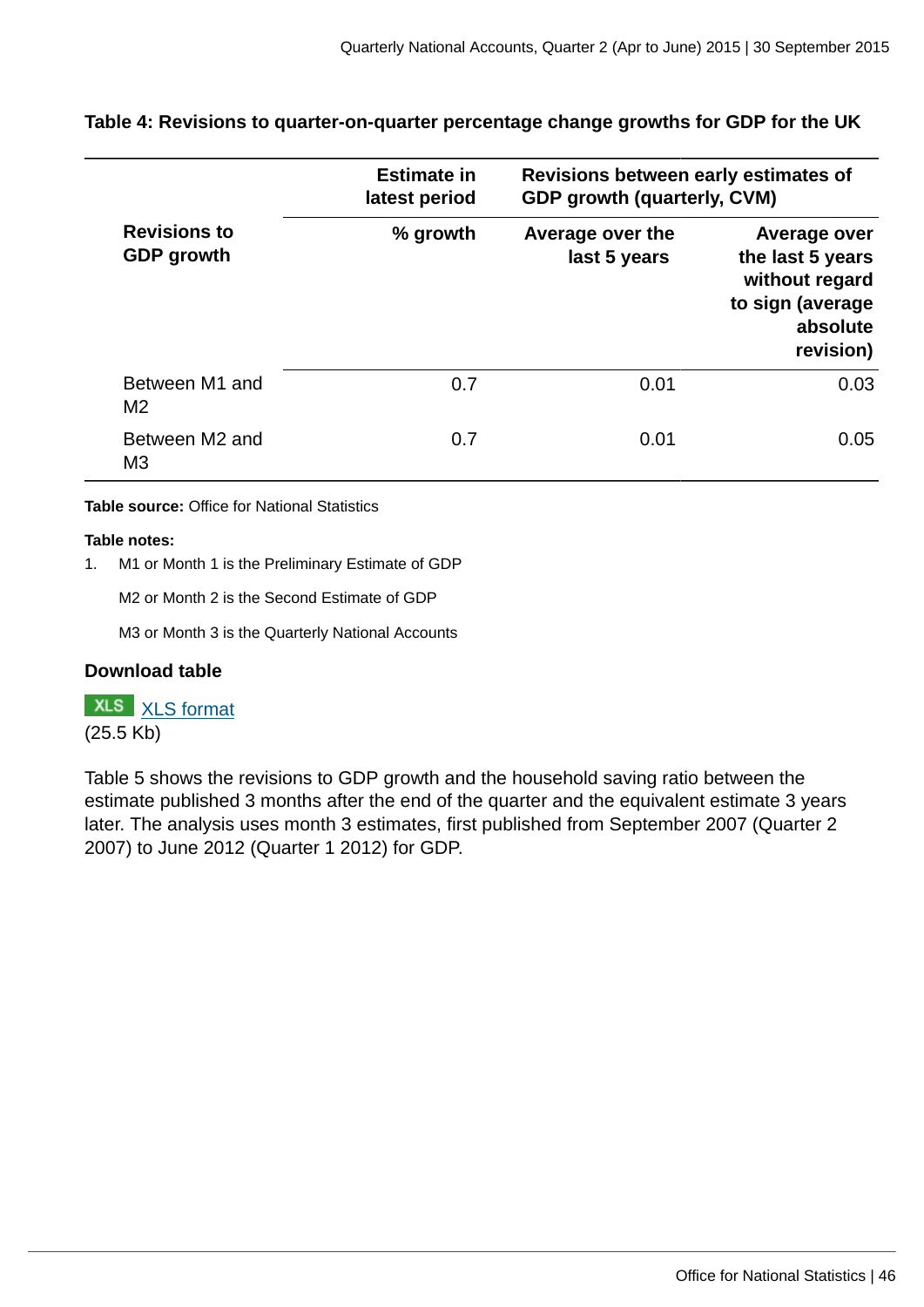|                                | <b>Estimate in</b> |                                  | Revisions between first publication and                                                         |
|--------------------------------|--------------------|----------------------------------|-------------------------------------------------------------------------------------------------|
|                                | latest period      | estimates 3 years later          |                                                                                                 |
|                                | % growth           | Average over the<br>last 5 years | Average over<br>the last 5 years<br>without regard<br>to sign (average<br>absolute<br>revision) |
| GDP growth<br>(quarterly, CVM) | 0.7                | $-0.06$                          | 0.41                                                                                            |
| Household saving<br>ratio      | 4.7                | $-0.95$                          | 1.21                                                                                            |

#### **Table 5: Revisions to quarter-on-same-quarter-a-year-ago, percentage change growths to GDP for the UK**

**Table source:** Office for National Statistics

#### **Table notes:**

1. Q1 is Quarter 1 (Jan to Mar)

Q2 is Quarter 2 (Apr to June)

Q3 is Quarter 3 (July to Sept)

Q4 is Quarter 4 (Oct to Dec)

#### **Download table**

#### **XLS** [XLS format](http://www.ons.gov.uk:80/ons/rel/naa2/quarterly-national-accounts/q2-2015/prt-5.xls)

(25 Kb)

Revisions triangles for the main components of GDP from expenditure, output and income approaches and spreadsheets, containing revisions triangles (real time databases) of estimates from 1992 to date and the calculations behind the averages in both tables are available on our website.

#### 17. **Balancing GDP**

Information on the methods we use [for balancing the output, income and expenditure](http://www.ons.gov.uk:80/ons/rel/naa1-rd/united-kingdom-national-accounts/the-blue-book--2012-edition/art---balancing-the-three-approaches-to-measuring-gdp.html) [approaches to measuring GDP](http://www.ons.gov.uk:80/ons/rel/naa1-rd/united-kingdom-national-accounts/the-blue-book--2012-edition/art---balancing-the-three-approaches-to-measuring-gdp.html) can be found on our website.

The different data content of the 3 approaches dictates the approach taken in balancing quarterly data. In the UK, there are far more data available on output than in the other 2 approaches. However, in order to obtain the best estimate of GDP (the published figure), the estimates from all 3 approaches are reconciled to produce an average.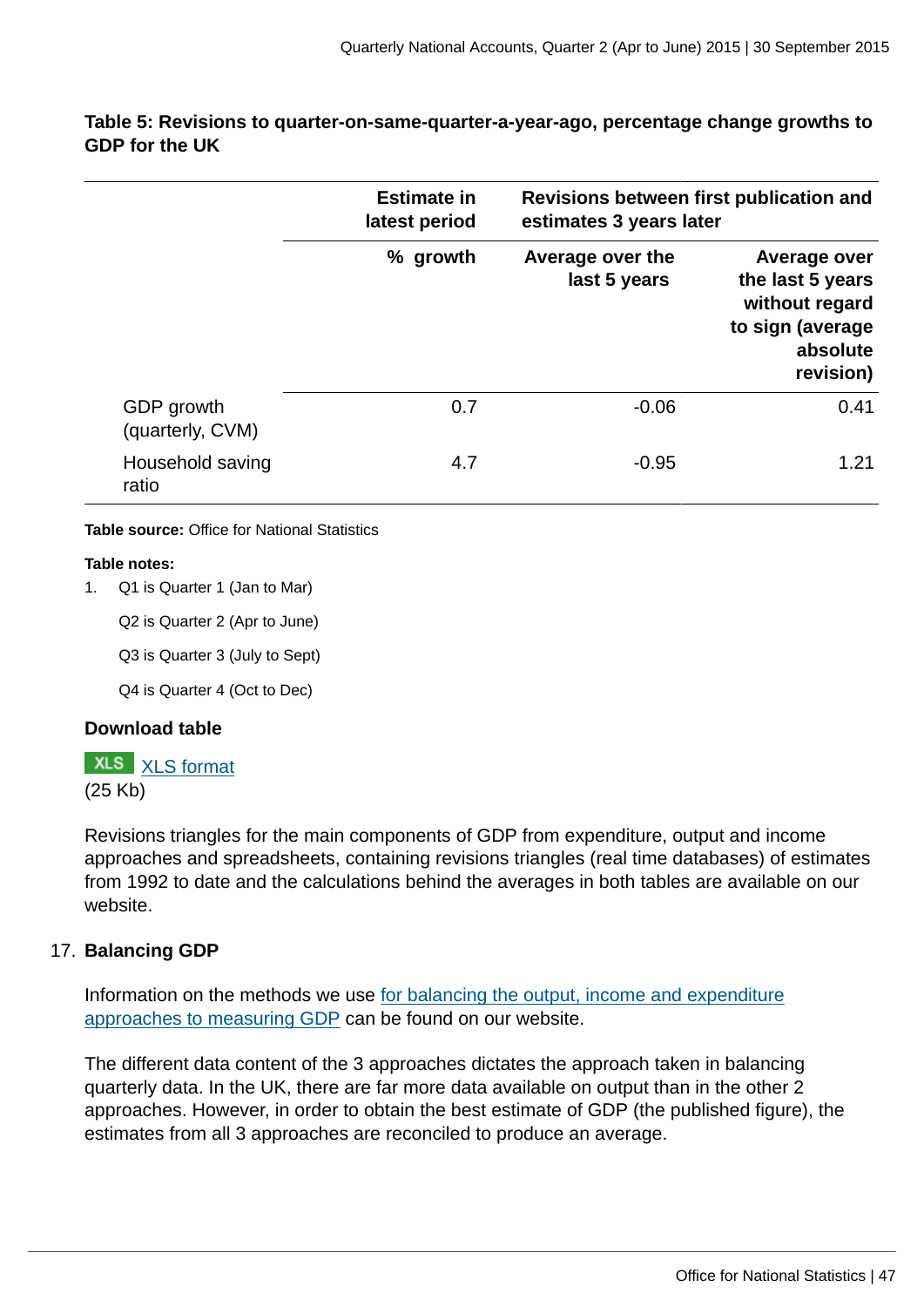Annually, the estimates from all 3 approaches are reconciled through the creation of Input-Output Supply and Use tables for the years for which data are available.

For years in which there is no Supply and Use balance, a Statistical Discrepancy exists that reflects the differences between the published headline estimate of GDP and the expenditure and income estimates.

For all periods, the expenditure and income estimates are aligned to the published headline GDP figure. Although annual data is aligned for balanced years, there will still be quarterly differences for balanced and post balanced years, due to timing and data content issues. These are dealt with by means of explicit alignment adjustments that are applied to specific components (gross operating surplus of private non-financial corporations in the income approach and changes in inventories in expenditure) to align the 3 approaches. As these are purely quarterly discrepancies, the alignments sum to zero over the year and are published explicitly in the GDP statistical bulletins. They are also published as "of which" items within the specific components, to enable users to ascertain the underlying picture.

Alignment adjustments have a target limit of plus or minus £2,000 million on any quarter. However, in periods where the data sources are particularly difficult to balance, slightly larger alignment adjustments are sometimes needed.

The size and direction of the quarterly alignment adjustments in Quarter 2 (Apr to June) 2015 indicate that in this quarter, the level of expenditure was higher than that of output while the level of income was lower than that of output.

#### 18. **Further information**

You can get the latest copies of this and our other releases through [Publications on our website](http://www.ons.gov.uk:80/ons/publications/index.html).

Details of the policy governing the release of new data are available from the media relations office. Also available is [a list of the ministers and officials who have pre-publication access](http://www.ons.gov.uk:80/ons/rel/naa2/quarterly-national-accounts/q2-2015/pra-qna.html) to the contents of this bulletin.

We are committed to ensuring all information provided is kept strictly confidential and will only be used for statistical purposes. Further details regarding confidentiality can be found in the [respondent charter for businesses](http://www.ons.gov.uk:80/ons/about-ons/get-involved/taking-part-in-a-survey/information-for-businesses/respondent-charter---business-surveys/index.html) and [respondent charter for households](http://www.ons.gov.uk:80/ons/about-ons/get-involved/taking-part-in-a-survey/information-for-households/respondent-charter---households-and-individuals/index.html), on our website.

#### 19. **Following ONS**

You can follow us on [Twitter](http://www.ons.gov.uk:80/ons/external-links/social-media/twitter.html) and [Facebook.](http://www.ons.gov.uk:80/ons/external-links/social-media/index.html)

#### 20. **Code of practice**

National Statistics are produced to high professional standards set out in the [UK Statistics](http://www.statisticsauthority.gov.uk/assessment/code-of-practice/index.html) [Authority's Code of Practice for Official Statistics](http://www.statisticsauthority.gov.uk/assessment/code-of-practice/index.html). They undergo regular quality assurance reviews to ensure that they meet customer needs. They are produced free from any political interference.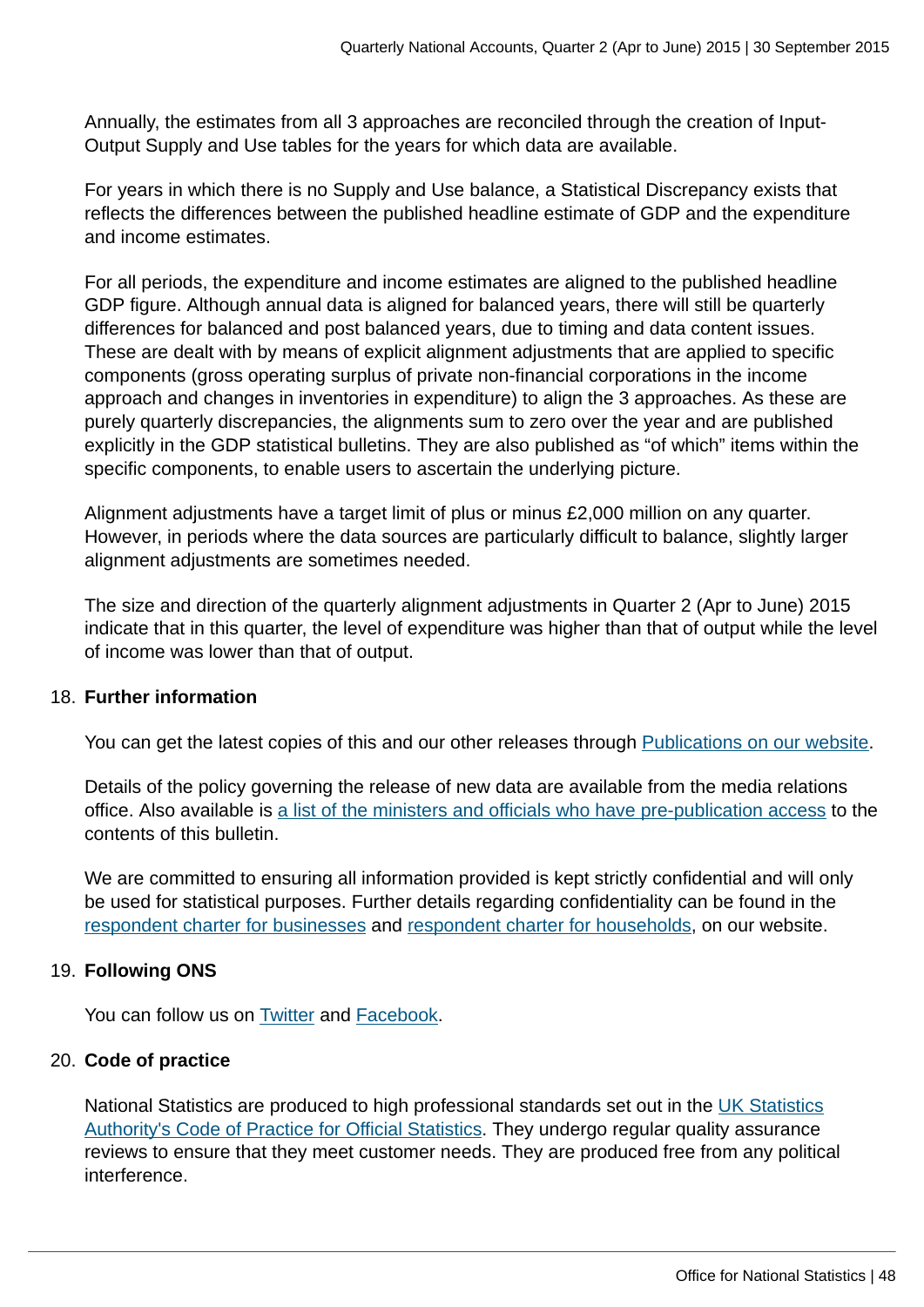© Crown copyright 2015.

You may use or re-use this information (not including logos) free of charge in any format or medium, under the terms of the Open Government Licence v3.0. To view this licence, visit<http://www.nationalarchives.gov.uk/doc/open-government-licence;or>write to the Information Policy Team, The National Archives, Kew, London TW9 4DU, or email: [psi@nationalarchives.gsi.gov.uk](mailto:psi@nationalarchives.gsi.gov.uk).

Where we have identified any third party copyright information you will need to obtain permission from the copyright holders concerned.

This document/publication is also available on our website

Any enquiries regarding this document/publication should be sent to us at

Office for National Statistics,

Government Buildings,

Cardiff Road,

Newport

NP10 8XG

21. Details of the policy governing the release of new data are available by visiting [www.statisticsauthority.gov.uk/assessment/code-of-practice/index.html](http://www.statisticsauthority.gov.uk/assessment/code-of-practice/index.html) or from the Media Relations Office email: [media.relations@ons.gsi.gov.uk](mailto:media.relations@ons.gsi.gov.uk)

These National Statistics are produced to high professional standards and released according to the arrangements approved by the UK Statistics Authority.

#### **Copyright**

© Crown copyright 2015

You may use or re-use this information (not including logos) free of charge in any format or medium, under the terms of the Open Government Licence. To view this licence, visit www.nationalarchives.gov.uk/doc/open-government-licence/ or write to the Information Policy Team, The National Archives, Kew, London TW9 4DU, or email: [psi@nationalarchives.gsi.gov.uk](mailto:psi@nationalarchives.gsi.gov.uk).

This document is also available on our website at [www.ons.gov.uk.](http://www.ons.gov.uk/)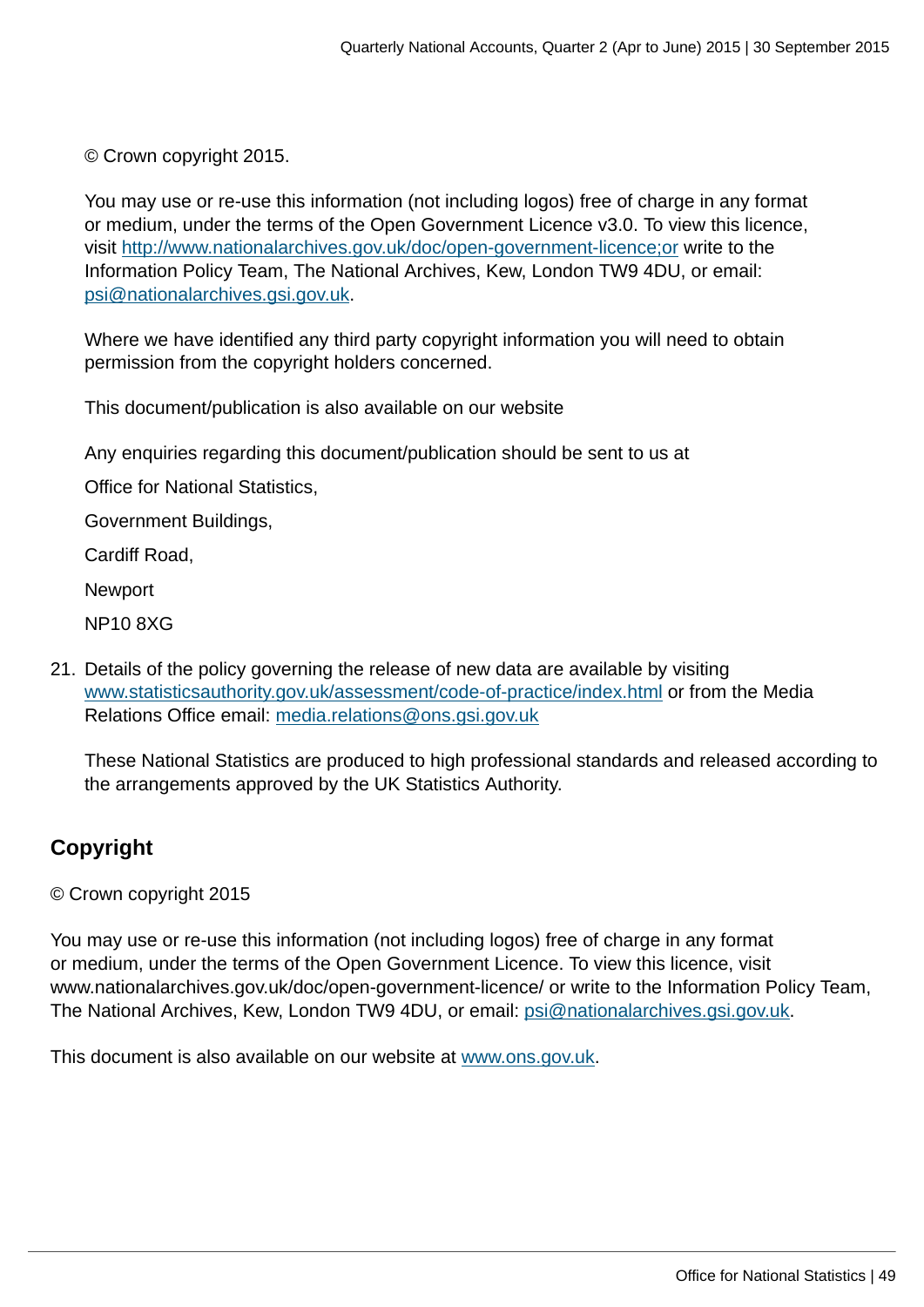#### **Statistical contacts**

**Name Phone Department Email** Matthew Hughes +44 (0)1633 455827 ONS / GDP coordination branch [gdp@ons.gsi.gov.uk](mailto:gdp@ons.gsi.gov.uk)

**Issuing Body:** Office for National Statistics

**Media Contact Details:** Telephone: 0845 604 1858 (8.30am-5.30pm Weekdays)

Emergency out of hours (limited service): 07867 906553

Email: [media.relations@ons.gsi.gov.uk](mailto:media.relations@ons.gsi.gov.uk)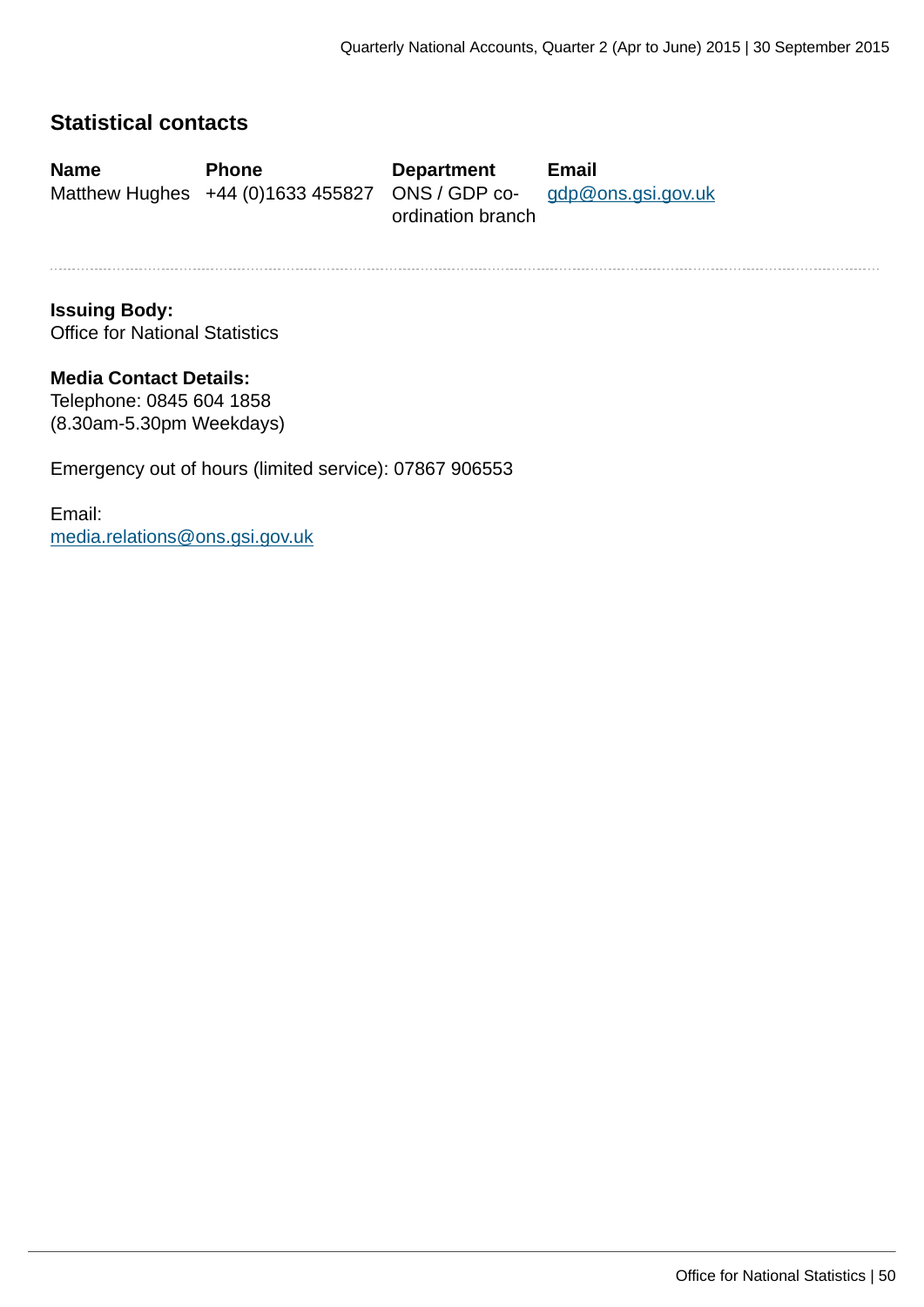#### **Annex A - growth and contributions to growth - output components**

| 0.000.000   0.000   0.000   0.000   0.000   0.000   0.000   0.000   0.000   0.000   0.000   0.000   0.000   0. |        |        |        |                                         |                  |         |  |  |
|----------------------------------------------------------------------------------------------------------------|--------|--------|--------|-----------------------------------------|------------------|---------|--|--|
| Component                                                                                                      |        |        |        | 2014 Q1 2014 Q2 2014 Q3 2014 Q4 2015 Q1 |                  | 2015 Q2 |  |  |
| GVA (Average)                                                                                                  | 0.6    | 0.9    | 0.6    | 0.7                                     | 0.3 <sub>l</sub> | 0.6     |  |  |
| Agriculture                                                                                                    | 7.4    | 2.4    | 1.7    | 1.5                                     | $-2.4$           | 0.4     |  |  |
| <b>Total Production</b>                                                                                        | 0.5    | 0.3    | 0.2    | 0.1                                     | 0.3              | 0.7     |  |  |
| Mining & quarrying inc oil & gas                                                                               |        |        |        |                                         |                  |         |  |  |
| extract                                                                                                        | $-0.6$ | 0.0    | $-2.4$ | 0.6                                     | 0.5              | 7.5     |  |  |
| Manufacturing                                                                                                  | 1.5    | 0.6    | 0.4    | 0.1                                     | $-0.1$           | $-0.5$  |  |  |
| Electricity, gas and air                                                                                       | $-5.1$ | 1.5    | 2.4    | $-2.3$                                  | 3.0              | $-3.0$  |  |  |
| Water and Sewerage                                                                                             | 0.0    | $-3.2$ | $-0.5$ | 1.3                                     | 0.5              | 3.7     |  |  |
| <b>Construction</b>                                                                                            | 1.3    | 3.3    | 1.7    | 0.6                                     | 0.2              | 1.4     |  |  |
| <b>Total Services</b>                                                                                          | 0.8    | 1.0    | 0.7    | 0.9                                     | 0.4              | 0.6     |  |  |
| Distn, hotels and catering                                                                                     | 1.5    | 1.2    | 0.9    | 1.4                                     | 1.2              | 1.0     |  |  |
| Transport, storage and comms                                                                                   | 0.9    | 1.6    | 1.2    | 1.1                                     | 0.8              | 1.4     |  |  |
| <b>Business services and Finance</b>                                                                           | 0.8    | 1.1    | 0.8    | 1.4                                     | 0.1              | 0.6     |  |  |
| Government and other                                                                                           | 0.3    | 0.4    | 0.1    | $-0.2$                                  | 0.2              | 0.1     |  |  |

#### **Growth, quarter-on-quarter, for the output components of GDP, CVM SA**

#### **Contribution to growth, quarter-on-quarter, for the output components of GDP, CVM SA**

| Component                            | 2014 Q1 |     |                  | 2014 Q2 2014 Q3 2014 Q4 |                  | 2015 Q1 2015 Q2  |
|--------------------------------------|---------|-----|------------------|-------------------------|------------------|------------------|
| Agriculture                          | 0.1     | 0.0 | 0.0 <sub>l</sub> | 0.0                     | 0.0 <sub>l</sub> | 0.0 <sub>l</sub> |
| <b>Total Production</b>              | 0.1     | 0.0 | 0.0 <sub>l</sub> | 0.0 <sub>l</sub>        | 0.0 <sub>l</sub> | 0.1              |
| Mining & quarrying inc oil & gas     |         |     |                  |                         |                  |                  |
| extract                              | 0.0     | 0.0 | 0.0 <sub>l</sub> | 0.0                     | 0.0 <sub>l</sub> | 0.1              |
| Manufacturing                        | 0.1     | 0.1 | 0.0 <sub>l</sub> | 0.0                     | 0.0              | 0.0              |
| Electricity, gas and air             | $-0.1$  | 0.0 | 0.0 <sub>l</sub> | 0.0                     | 0.0 <sub>l</sub> | 0.0              |
| Water and Sewerage                   | 0.0     | 0.0 | 0.0              | 0.0                     | 0.0              | 0.0              |
| <b>Construction</b>                  | 0.1     | 0.2 | 0.1              | 0.0                     | 0.0 <sub>l</sub> | 0.1              |
| <b>Total Services</b>                | 0.6     | 0.8 | 0.5              | 0.7                     | 0.3              | 0.5              |
| Distn, hotels and catering           | 0.2     | 0.2 | 0.1              | 0.2                     | 0.2              | 0.1              |
| Transport, storage and comms         | 0.1     | 0.2 | 0.1              | 0.1                     | 0.1              | 0.1              |
| <b>Business services and Finance</b> | 0.3     | 0.4 | 0.3              | 0.5                     | 0.0 <sub>l</sub> | 0.2              |
| Government and other                 | 0.1     | 0.1 | 0.0              | 0.0                     | 0.0              | 0.0              |

#### **Growth, quarter on same quarter of previous year, for the output components of GDP, CVM SA**

| Component                            | 2014 Q1 |        |        |                  | 2014 Q2 2014 Q3 2014 Q4 2015 Q1 | 2015 Q2 |
|--------------------------------------|---------|--------|--------|------------------|---------------------------------|---------|
| GVA (Average)                        | 2.9     | 2.9    | 2.8    | 2.9              | 2.6                             | 2.3     |
| Agriculture                          | 12.4    | 14.2   | 13.8   | 13.5             | 3.1                             | 1.1     |
| <b>Total Production</b>              | 1.9     | 1.5    | 1.1    | 1.0              | 0.8                             | 1.2     |
| Mining & quarrying inc oil & gas     |         |        |        |                  |                                 |         |
| extract                              | 3.8     | 0.9    | $-4.3$ | $-2.3$           | $-1.3$                          | 6.2     |
| Manufacturing                        | 2.6     | 2.8    | 2.8    | 2.7              | 1.1                             | 0.0     |
| Electricity, gas and air             | $-10.3$ | $-7.2$ | 0.1    | $-3.6$           | 4.6                             | $-0.1$  |
| Water and Sewerage                   | 7.4     | 1.7    | $-3.2$ | $-2.4$           | $-1.9$                          | 5.1     |
| <b>Construction</b>                  | 8.2     | 8.7    | 8.6    | 7.0 <sub>l</sub> | 5.8                             | 3.9     |
| <b>Total Services</b>                | 3.0     | 3.1    | 3.1    | 3.5              | 3.1                             | 2.7     |
| Distn, hotels and catering           | 5.0     | 4.4    | 4.2    | 5.1              | 4.8                             | 4.6     |
| Transport, storage and comms         | 0.8     | 2.5    | 3.9    | 5.0              | 4.8                             | 4.6     |
| <b>Business services and Finance</b> | 3.8     | 3.8    | 3.6    | 4.3              | 3.6                             | 3.0     |
| Government and other                 | 1.8     | 1.7    | 1.4    | 0.6              | 0.5                             | 0.3     |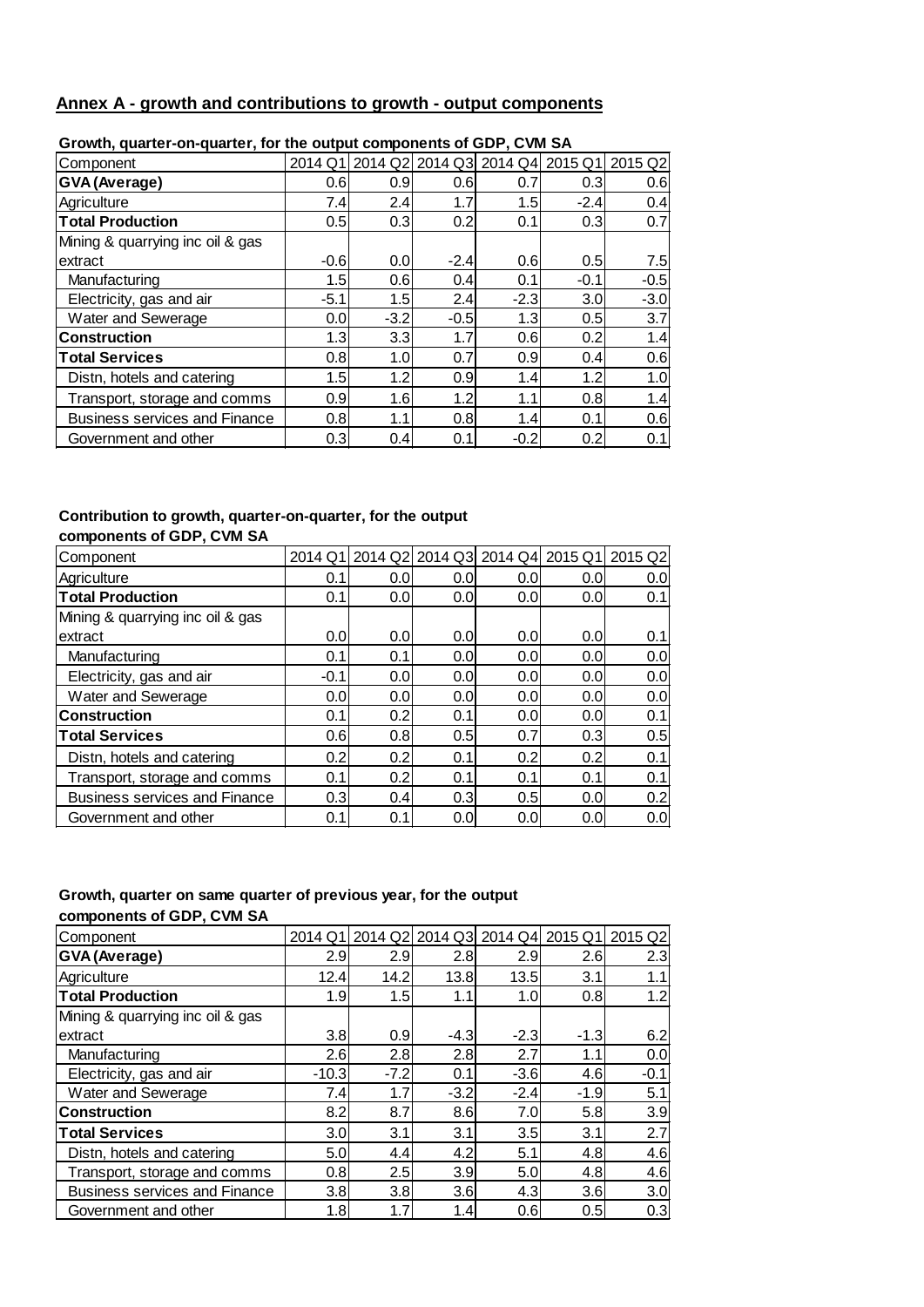#### **Contribution to growth, quarter on same quarter of previous year, for the output components of GDP, CVM SA**

| Component                            | 2014 Q1 |        |        | 2014 Q2 2014 Q3 2014 Q4 2015 Q1 2015 Q2 |                  |     |
|--------------------------------------|---------|--------|--------|-----------------------------------------|------------------|-----|
| Agriculture                          | 0.1     | 0.1    | 0.1    | 0.1                                     | 0.0              | 0.0 |
| <b>Total Production</b>              | 0.3     | 0.2    | 0.2    | 0.1                                     | 0.1              | 0.2 |
| Mining & quarrying inc oil & gas     |         |        |        |                                         |                  |     |
| extract                              | 0.1     | 0.0    | $-0.1$ | 0.0                                     | 0.0              | 0.1 |
| Manufacturing                        | 0.3     | 0.3    | 0.3    | 0.3                                     | 0.1              | 0.0 |
| Electricity, gas and air             | $-0.1$  | $-0.1$ | 0.0    | 0.0                                     | 0.1              | 0.0 |
| Water and Sewerage                   | 0.1     | 0.0    | 0.0    | 0.0                                     | 0.0              | 0.1 |
| <b>Construction</b>                  | 0.5     | 0.5    | 0.5    | 0.4                                     | 0.3 <sub>l</sub> | 0.2 |
| <b>Total Services</b>                | 2.4     | 2.5    | 2.4    | 2.7                                     | 2.4              | 2.1 |
| Distn, hotels and catering           | 0.7     | 0.6    | 0.6    | 0.7                                     | 0.7              | 0.6 |
| Transport, storage and comms         | 0.1     | 0.3    | 0.4    | 0.5                                     | 0.5              | 0.5 |
| <b>Business services and Finance</b> | 1.2     | 1.2    | 1.1    | 1.4                                     | 1.1              | 0.9 |
| Government and other                 | 0.4     | 0.4    | 0.3    | 0.2                                     | 0.1              | 0.1 |

Components may not sum due to rounding

Contributions to GVA are to output measures therefore may not sum to GVA (Average) used in Annex A

#### **Growth, year-on-year, for the output components of GDP, CVM SA**

| 2014 |
|------|
| 2.9  |
| 13.5 |
| 1.4  |
|      |
| -0.5 |
| 2.7  |
| -5.4 |
| 0.8  |
| 8.1  |
| 3.2  |
| 4.7  |
| 3.0  |
| 3.9  |
|      |
|      |

#### **Contribution to growth, year on year, for the output components of GDP, CVM SA**

| Component                            | 201  |
|--------------------------------------|------|
| Agriculture                          | 0.1  |
| <b>Total Production</b>              | 0.2  |
| Mining & quarrying inc oil & gas     |      |
| extract                              | 0.C  |
| Manufacturing                        | 0.3  |
| Electricity, gas and air             | -0.1 |
| Water and Sewerage                   | 0.0  |
| <b>Construction</b>                  | 0.5  |
| <b>Total Services</b>                | 2.5  |
| Distn, hotels and catering           | 0.6  |
| Transport, storage and comms         | 0.3  |
| <b>Business services and Finance</b> | 1.2  |
| Government and other                 |      |

Components may not sum due to rounding Contributions to GVA are to output measures therefore may not sum to GVA (Average) used in Annex A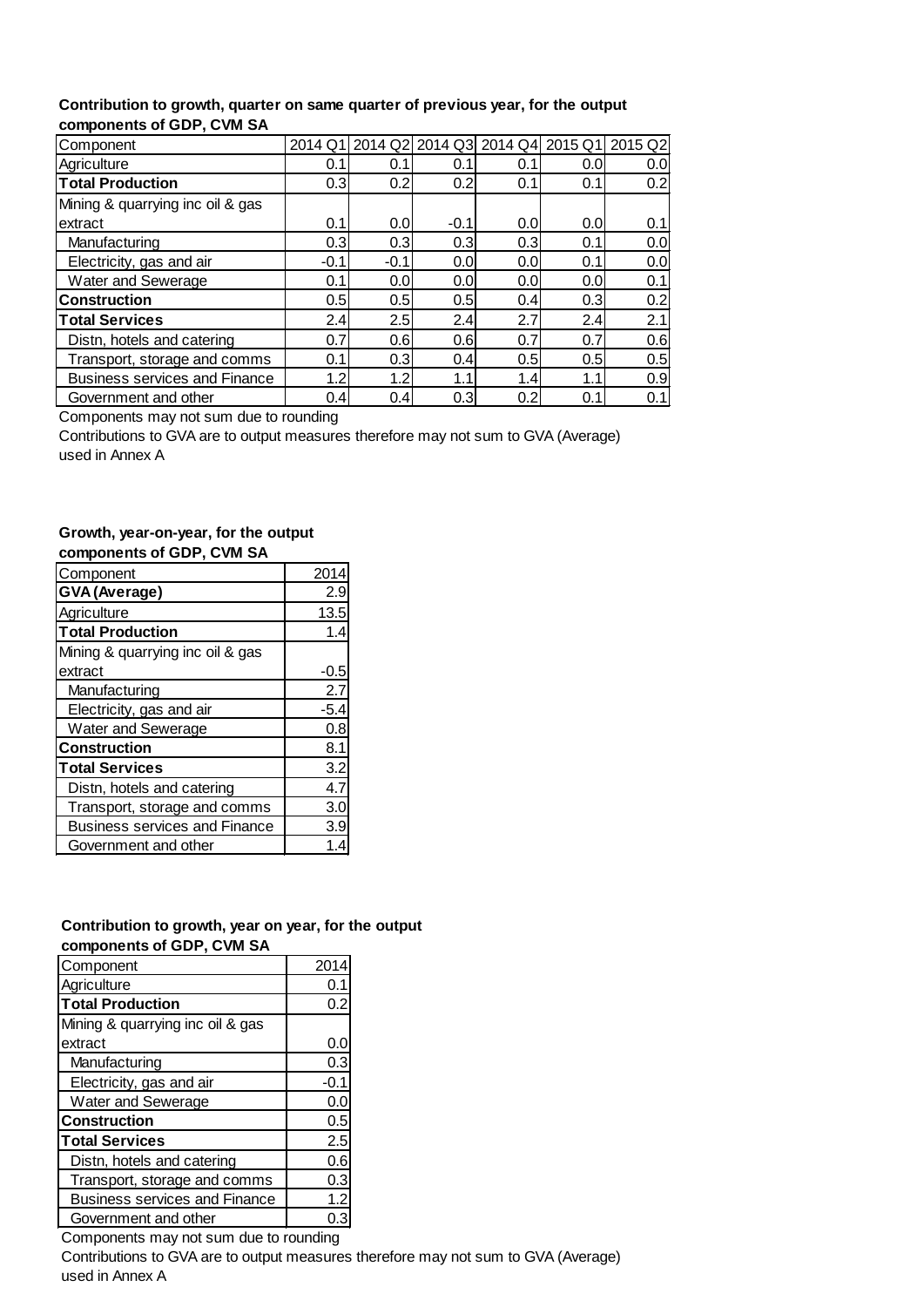#### **Annex B - growth and contributions to growth - expenditure components**

| Component                               |                  |                  |        |        |        | 2014 Q1 2014 Q2 2014 Q3 2014 Q4 2015 Q1 2015 Q2 |
|-----------------------------------------|------------------|------------------|--------|--------|--------|-------------------------------------------------|
| Household final consumption expenditure | 0.61             | 0.7              | 0.8    | 0.7    | 0.8    | 0.8                                             |
| NPISH final consumption expenditure     | $\mathbf{.4}$    | 1.8              | $-2.0$ | $-1.4$ |        | 2.9                                             |
| General government final consumption    | 0.0              | 1.4 <sub>l</sub> | 0.5    | $-0.4$ | 1.1    | 0.4                                             |
| Gross capital formation                 | 0.4              | $-5.9$           | 4.3    | 0.3    | 1.8    | $-7.1$                                          |
| - of which GFCF                         | 2.2 <sub>1</sub> | 1.4 <sub>l</sub> | 1.4    | $-0.5$ | 1.5    | 1.0                                             |
| - of which business investment          | $-2.2$           | 5.4              | $-1.2$ | 0.3    | 2.4    | 1.6                                             |
| <b>Exports</b>                          | 1.6I             | 2.4              | $-1.5$ | 3.8    | $-1.2$ | 1.9                                             |
| less Imports                            | 0.9              | $-1.8$           | 0.8    | 2.8    | 0.6    | $-2.7$                                          |

#### **Growth, quarter-on-quarter, for the expenditure components of GDP, CVM SA**

#### **Contribution to growth, quarter-on-quarter, for the expenditure components of GDP, CVM SA**

| Component                               |        |        |        |                  | 2014 Q1 2014 Q2 2014 Q3 2014 Q4 2015 Q1 | 2015 Q2 |
|-----------------------------------------|--------|--------|--------|------------------|-----------------------------------------|---------|
| Household final consumption expenditure | 0.4    | 0.4    | 0.5    | 0.4              | 0.5                                     | 0.5     |
| NPISH final consumption expenditure     | 0.0    | 0.1    | $-0.1$ | 0.0 <sub>l</sub> | 0.0                                     | 0.1     |
| General government final consumption    |        |        |        |                  |                                         |         |
| expenditure                             | 0.0    | 0.3    | 0.1    | $-0.1$           | 0.2                                     | 0.1     |
| Gross capital formation                 | 0.1    | $-1.1$ | 0.7    | 0.1              | 0.3                                     | $-1.3$  |
| - of which GFCF                         | 0.4    | 0.2    | 0.2    | $-0.1$           | 0.3                                     | 0.2     |
| - of which business investment          | $-0.2$ | 0.5    | $-0.1$ | 0.0              | 0.2                                     | 0.2     |
| <b>Exports</b>                          | 0.5    | 0.7    | $-0.5$ | 1.1              | $-0.4$                                  | 0.6     |
| less Imports                            | 0.3    | $-0.6$ | 0.2    | 0.9              | 0.2                                     | $-0.9$  |
| Net Trade                               | 0.2    | 1.3    | $-0.7$ | 0.2              | $-0.6$                                  | 1.4     |

Components may not sum due to rounding

#### **Growth, quarter on same quarter of previous year, for the expenditure components of GDP, CVM SA**

| Component                               |      |      |                  |                  |        | 2014 Q1 2014 Q2 2014 Q3 2014 Q4 2015 Q1 2015 Q2 |
|-----------------------------------------|------|------|------------------|------------------|--------|-------------------------------------------------|
| Household final consumption expenditure | 2.2  | 2.91 | 2.8              | 2.8 <sub>l</sub> | 2.9    | 3.1                                             |
| NPISH final consumption expenditure     | 2.91 | 3.5  | 1.3 <sub>l</sub> | $-0.2$           | $-0.5$ | 0.6                                             |
| General government final consumption    |      | 2.2  | 2.1              | 1.5I             | 2.6    | 1.6                                             |
| <b>Gross capital formation</b>          | 16.2 | 6.4  | 7.6              | $-1.2$           | 0.2    | $-1.1$                                          |
| - of which GFCF                         | 9.6  | 9.0  | 7.2              | 4.4              | 3.8    | 3.4                                             |
| - of which business investment          | 4.0  | 7.7  | 4.6              | 2.2              | 7.0    | 3.1                                             |
| <b>Exports</b>                          |      | 0.3  | $-0.4$           | 6.4              | 3.5    | 2.9                                             |
| less Imports                            | 6.2  | 0.9  | 1.6              | 2.6              | 2.3    | 1.4                                             |

#### **Contribution to growth, quarter on same quarter of previous year, for the expenditure components of GDP, CVM SA**

| Component                               |                  |                  |                  |                  | 2014 Q1 2014 Q2 2014 Q3 2014 Q4 2015 Q1 2015 Q2 |        |
|-----------------------------------------|------------------|------------------|------------------|------------------|-------------------------------------------------|--------|
| Household final consumption expenditure | 1.4 <sub>1</sub> | 1.8 <sub>l</sub> | 1.7              | 1.7 <sub>l</sub> | 1.8 <sub>l</sub>                                | 1.9    |
| NPISH final consumption expenditure     | 0.1              | 0.1              | 0.0              | 0.0 <sub>l</sub> | 0.0                                             | 0.0    |
| General government final consumption    | 0.3              | 0.5              | 0.4              | 0.3              | 0.5                                             | 0.3    |
| <b>Gross capital formation</b>          | 2.7              | 1.1              | 1.3 <sub>1</sub> | $-0.2$           | 0.0                                             | $-0.2$ |
| - of which GFCF                         | .5               | 1.4              | 1.2              | 0.7              | 0.6                                             | 0.6    |
| - of which business investment          | 0.4              | 0.7              | 0.4              | 0.2              | 0.6                                             | 0.3    |
| <b>Exports</b>                          | 0.3              | 0.1              | $-0.1$           | 1.9 <sub>l</sub> | 1.0                                             | 0.9    |
| less Imports                            | 2.0 <sub>l</sub> | 0.3              | 0.5              | 0.8              | 0.8                                             | 0.4    |
| Net Trade                               | -1.6             | $-0.2$           | $-0.7$           | 1.0 <sub>l</sub> | 0.2                                             | 0.4    |

Components may not sum due to rounding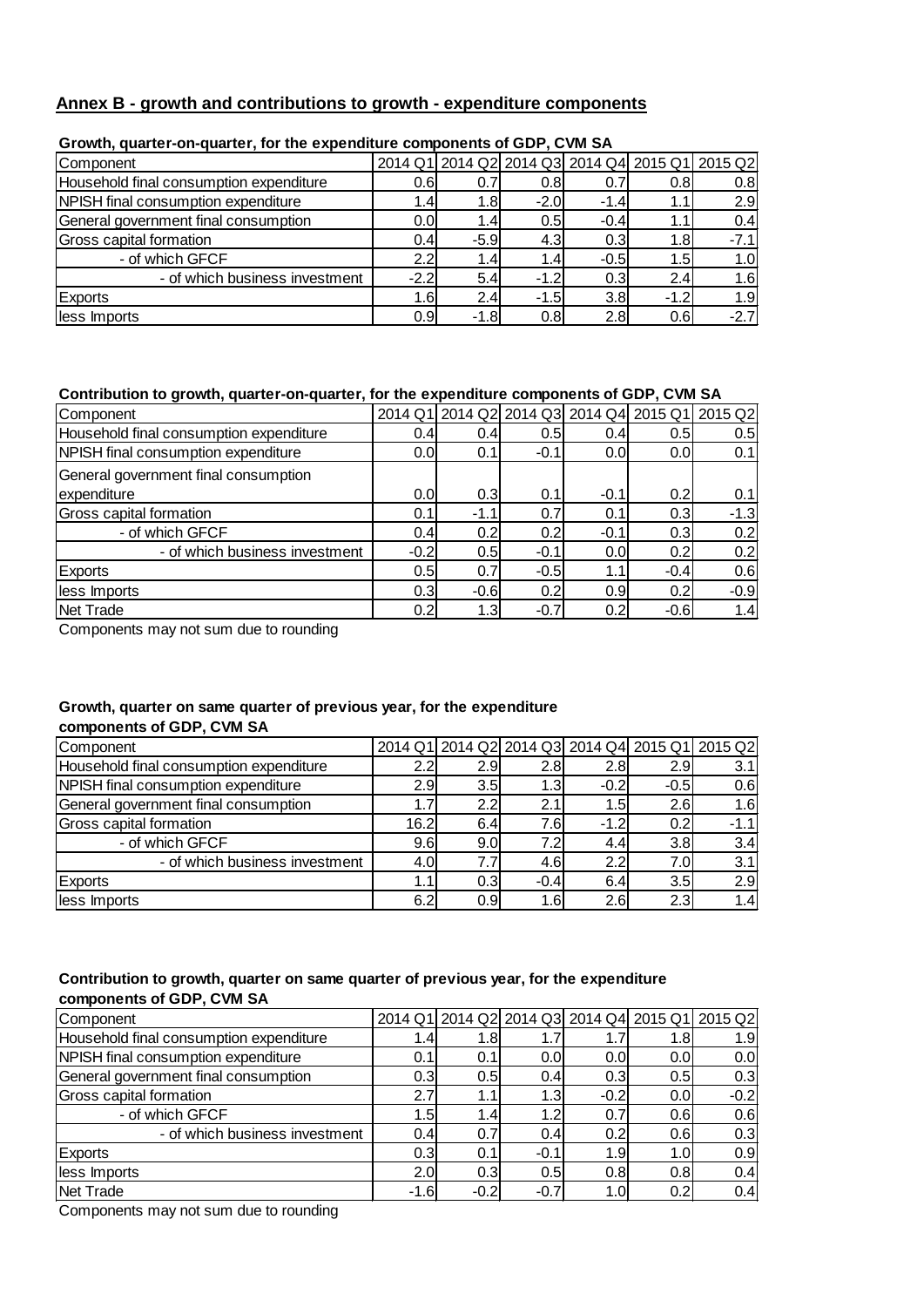#### **Growth, year-on-year, for the expenditure components of GDP, CVM SA**

| Component                               | 2014 |
|-----------------------------------------|------|
| Household final consumption expenditure | 2.7  |
| NPISH final consumption expenditure     | 1.9  |
| General government final consumption    | 1.9  |
| Gross capital formation                 | 6.9  |
| - of which GFCF                         | 7.5  |
| - of which business investment          | 4.6  |
| <b>Exports</b>                          | 1.8  |
| less Imports                            | 2.8  |

#### **Contribution to growth, year on year, for the expenditure components of GDP, CVM SA**

| Component                               | 2014 |
|-----------------------------------------|------|
| Household final consumption expenditure | 1.7  |
| NPISH final consumption expenditure     | 0.1  |
| General government final consumption    | 0.4  |
| Gross capital formation                 | 1.2  |
| - of which GFCF                         | 1.2  |
| - of which business investment          | 0.4  |
| <b>Exports</b>                          | 0.5  |
| less Imports                            | 0.9  |
| Net Trade                               |      |

Components may not sum due to rounding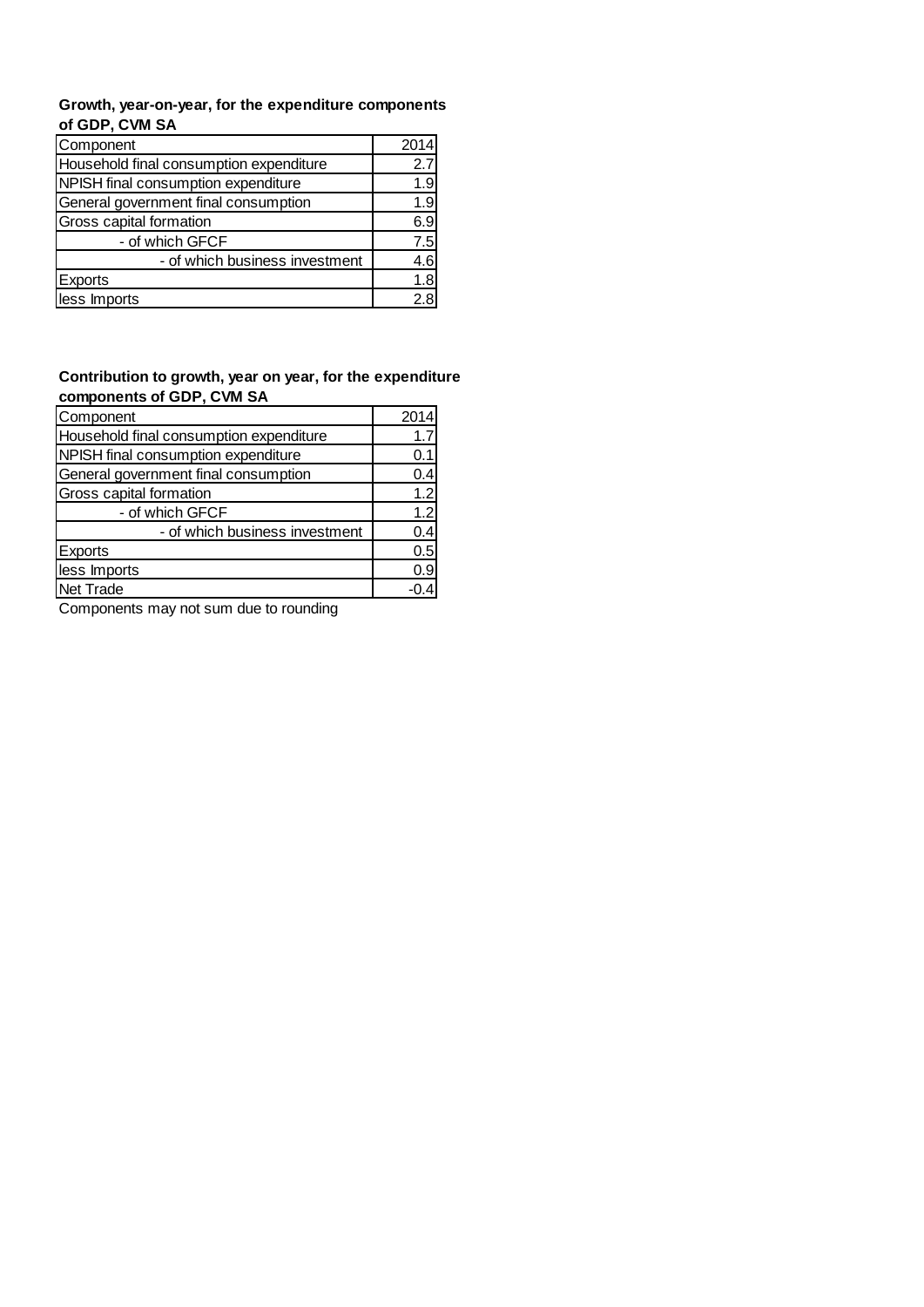#### **Annex C - growth and contributions to growth - income components**

| Component               |     |        |        |        |        | 2014 Q1 2014 Q2 2014 Q3 2014 Q4 2015 Q1 2015 Q2 |
|-------------------------|-----|--------|--------|--------|--------|-------------------------------------------------|
| Compensation of         |     |        |        |        |        |                                                 |
| employees               | 0.9 | $-0.1$ | 1.3    | 1.5    | 0.7    | 1.2 <sub>l</sub>                                |
| GOS of corporations     | 1.4 | 5.1    | $-0.4$ | $-3.4$ | 4.0    | 0.0                                             |
| Other income            | 0.8 | 1.3    | 1.0    | 2.4    | $-0.5$ | 0.8                                             |
| Taxes less subsidies on |     |        |        |        |        |                                                 |
| products and production | 0.4 | 1.1    | $-0.6$ | 3.5    | $-3.4$ | 2.6                                             |

#### **Growth, quarter-on-quarter, for the income components of GDP, CP SA**

#### **Contribution to growth, quarter-on-quarter, for the income components of GDP, CP SA**

| Component               |                  | 2014 Q1 2014 Q2 2014 Q3 2014 Q4 2015 Q1 2015 Q2 |        |        |                  |      |
|-------------------------|------------------|-------------------------------------------------|--------|--------|------------------|------|
| Compensation of         |                  |                                                 |        |        |                  |      |
| employees               | 0.5              | 0.0                                             | 0.6    | 0.7    | 0.3              | 0.6  |
| GOS of corporations     | 0.3 <sub>l</sub> | 1.2 <sub>l</sub>                                | $-0.1$ | $-0.8$ | 0.9 <sup>1</sup> | 0.0  |
| Other income            | 0.1              | 0.2                                             | 0.2    | 0.4    | $-0.1$           | 0.11 |
| Taxes less subsidies on |                  |                                                 |        |        |                  |      |
| products and production | 0.0              | 0.1                                             | $-0.1$ | 0.4    | $-0.4$           | 0.3  |

Components may not sum due to rounding

#### **Growth, quarter on same quarter of previous year, for the income components of GDP, CP SA**

| Component               |                  |      |      |               |     | 2014 Q1 2014 Q2 2014 Q3 2014 Q4 2015 Q1 2015 Q2 |
|-------------------------|------------------|------|------|---------------|-----|-------------------------------------------------|
| Compensation of         |                  |      |      |               |     |                                                 |
| employees               | 2.7 <sub>1</sub> | 0.7  | 2.0I | 3.7           | 3.5 |                                                 |
| GOS of corporations     | 8.7              | 15.1 | 7.1  | 2.6           | 5.2 |                                                 |
| Other income            | 3.8              | 4.7  | 6.0  | 5.6           | 4.2 | 3.8                                             |
| Taxes less subsidies on |                  |      |      |               |     |                                                 |
| products and production | 6.9 <sub>l</sub> | 6.1  | 2.5  | $4.4^{\circ}$ | 0.4 | 1.8l                                            |

#### **Contribution to growth, quarter on same quarter of previous year, for the income components of GDP, CP SA**

| Component               |                  |                  |      |     |     | 2014 Q1 2014 Q2 2014 Q3 2014 Q4 2015 Q1 2015 Q2 |
|-------------------------|------------------|------------------|------|-----|-----|-------------------------------------------------|
| Compensation of         |                  |                  |      |     |     |                                                 |
| employees               | 1.4              | 0.4              | 1.0  | 1.9 | 1.7 | 2.3 <sub>l</sub>                                |
| GOS of corporations     | 1.9 <sub>l</sub> | 3.2 <sub>l</sub> | 1.6I | 0.6 | 1.2 | 0.0                                             |
| Other income            | 0.6              | 0.7              | 0.9  | 0.9 | 0.7 | 0.6                                             |
| Taxes less subsidies on |                  |                  |      |     |     |                                                 |
| products and production | 0.8              | 0.7              | 0.3  | 0.5 | 0.0 | 0.2ı                                            |

Components may not sum due to rounding

#### **Growth, year-on-year, for the income components of GDP, CP SA**

| Component               | 2014 |
|-------------------------|------|
| Compensation of         |      |
| employees               | 2.3  |
| GOS of corporations     | 82   |
| Other income            | 5.0  |
| Taxes less subsidies on |      |
| products and production |      |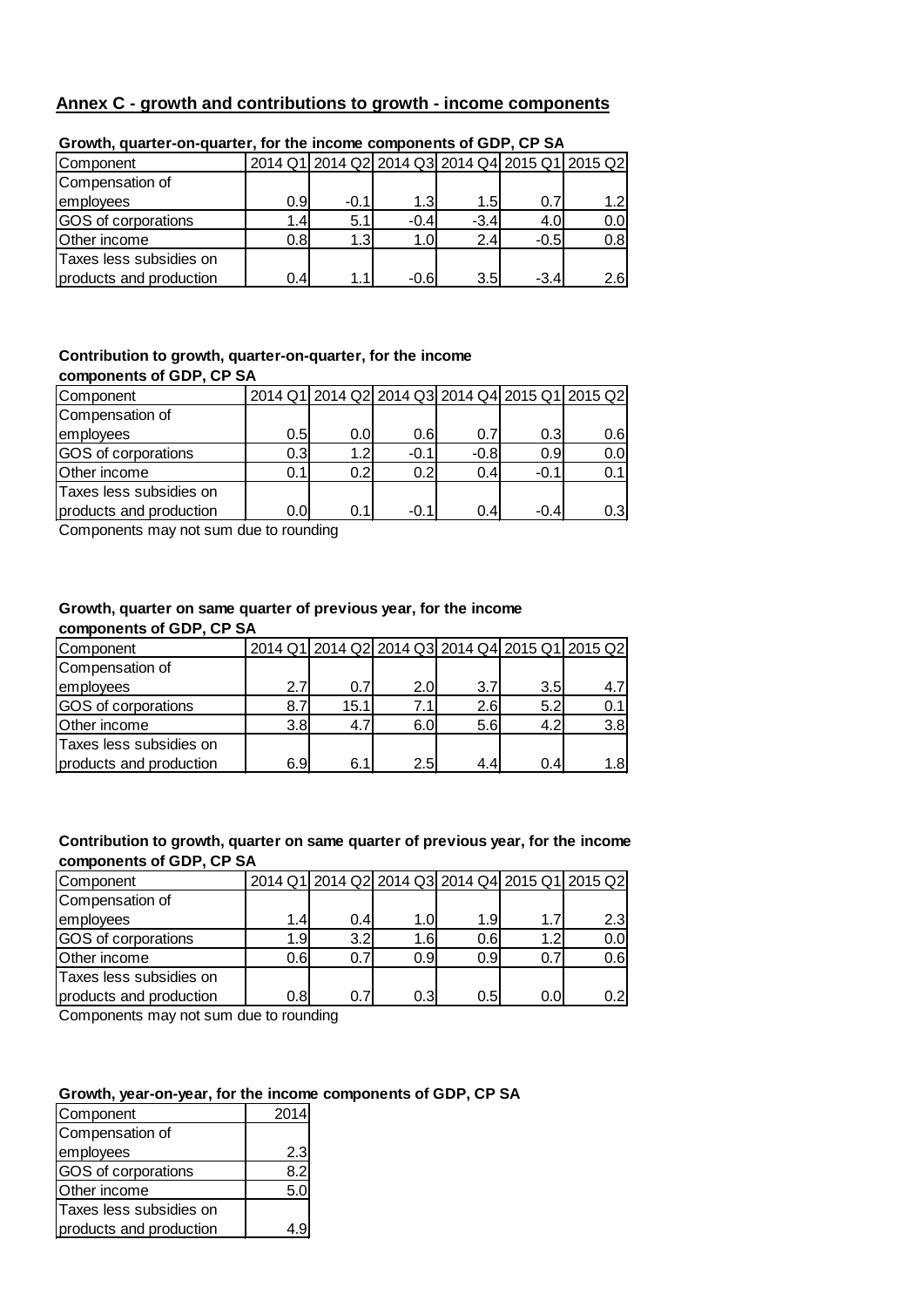#### **Contribution to growth, year on year, for the income components of GDP, CP SA**

| Component               | 2014 |
|-------------------------|------|
| Compensation of         |      |
| employees               | 1.1  |
| GOS of corporations     | 1.8  |
| Other income            | 0.8  |
| Taxes less subsidies on |      |
| products and production |      |

Components may not sum due to rounding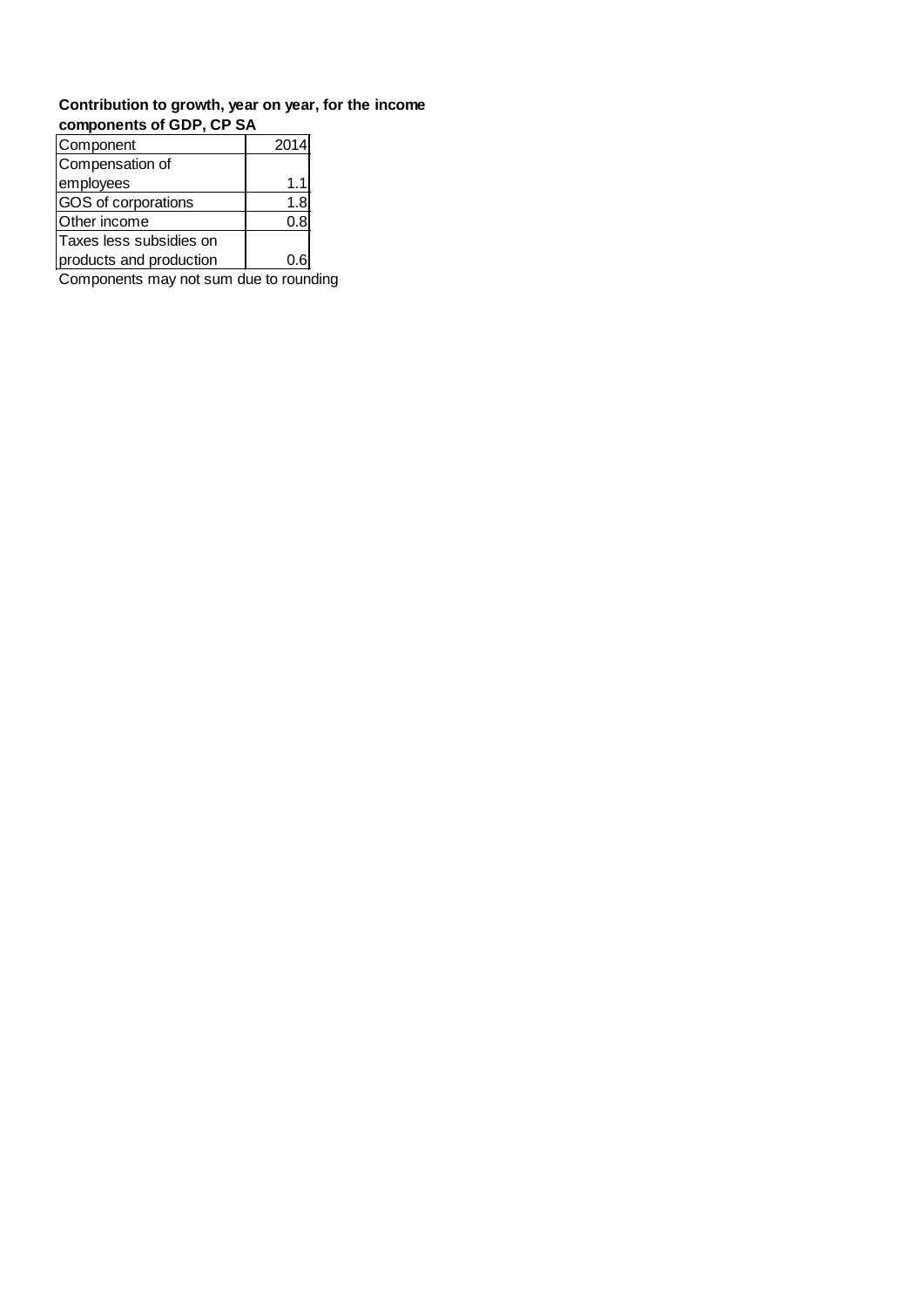#### **Annex D - Implied GDP deflator growths- Expenditure Components**

#### **Deflator growth, quarter-on-quarter, for the expenditure**

| Component                               | 2014 Q1          | 2014 Q2          | 2014 Q3 | 2014 Q4 | 2015 Q1          | 2015 Q2 |
|-----------------------------------------|------------------|------------------|---------|---------|------------------|---------|
| Household final consumption expenditure |                  | 0.4              | 0.4     | 0.6     | $-0.6$           | 0.1     |
| NPISH final consumption expenditure     | $-0.5$           | $-2.3$           | 1.4     | 1.3     | $-0.6$           | $-2.4$  |
| General government final consumption    | 0.5 <sub>l</sub> | $-1.3$           |         | $-1.3$  | $-0.5$           | $-0.2$  |
| Gross capital formation                 | 0.4              | 6.1              | $-3.1$  | 0.3     | 3.5 <sub>l</sub> | 3.2     |
| - of which GFCF                         | 0.0 <sub>l</sub> | 0.3'             | $-1.0$  | 0.6     | 0.8              | 1.7     |
| Exports                                 | $-1.1$           | $-0.7$           | $-0.9$  | $-0.9$  | $-1.0$           | 1.7     |
| less Imports                            | $-2.4$           | 0.3 <sub>l</sub> | $-0.5$  | 0.1     | $-1.9$           | 1.0     |

#### **Deflator growth, quarter on same quarter of previous year, for the expenditure components of GDP, SA**

| <b>Component</b>                        | 2014 Q1          | 2014 Q2          | 2014 Q3       | 2014 Q4 | 2015 Q1 | 2015 Q2 |
|-----------------------------------------|------------------|------------------|---------------|---------|---------|---------|
| Household final consumption expenditure | 1.6              | 1.7              | ا6،           | 1.5     | 0.8     | 0.6     |
| NPISH final consumption expenditure     | 2.0              | $-0.4$           | $-0.2$        | $-0.2$  | $-0.3$  | $-0.4$  |
| General government final consumption    | 2.3 <sub>l</sub> | $-0.5$           | $1.8^{\circ}$ | $-0.5$  | $-1.4$  | $-0.3$  |
| Gross capital formation                 | $-1.8$           | 4.9 <sub>l</sub> | $-0.8$        | 3.5     | 6.8     | 3.8     |
| - of which GFCF                         | 3.3 <sub>l</sub> | 1.8I             | 1.3           | $-0.2$  | 0.6     | 2.0     |
| Exports                                 | $-1.7$           | $-2.3$           | $-3.8$        | $-3.6$  | $-3.5$  | $-1.2$  |
| less Imports                            | $-4.5$           | $-3.8$           | $-3.9$        | $-2.6$  | $-2.1$  | $-1.4$  |

#### **Deflator growth, year-on-year, for the expenditure components of GDP**

| Component                               | 2014   |
|-----------------------------------------|--------|
| Household final consumption expenditure | 1.6    |
| NPISH final consumption expenditure     | 0.3    |
| General government final consumption    | 0.8    |
| <b>Gross capital formation</b>          | 1.4    |
| - of which GFCF                         | 1.5    |
| <b>Exports</b>                          | $-2.9$ |
| less Imports                            | $-3.7$ |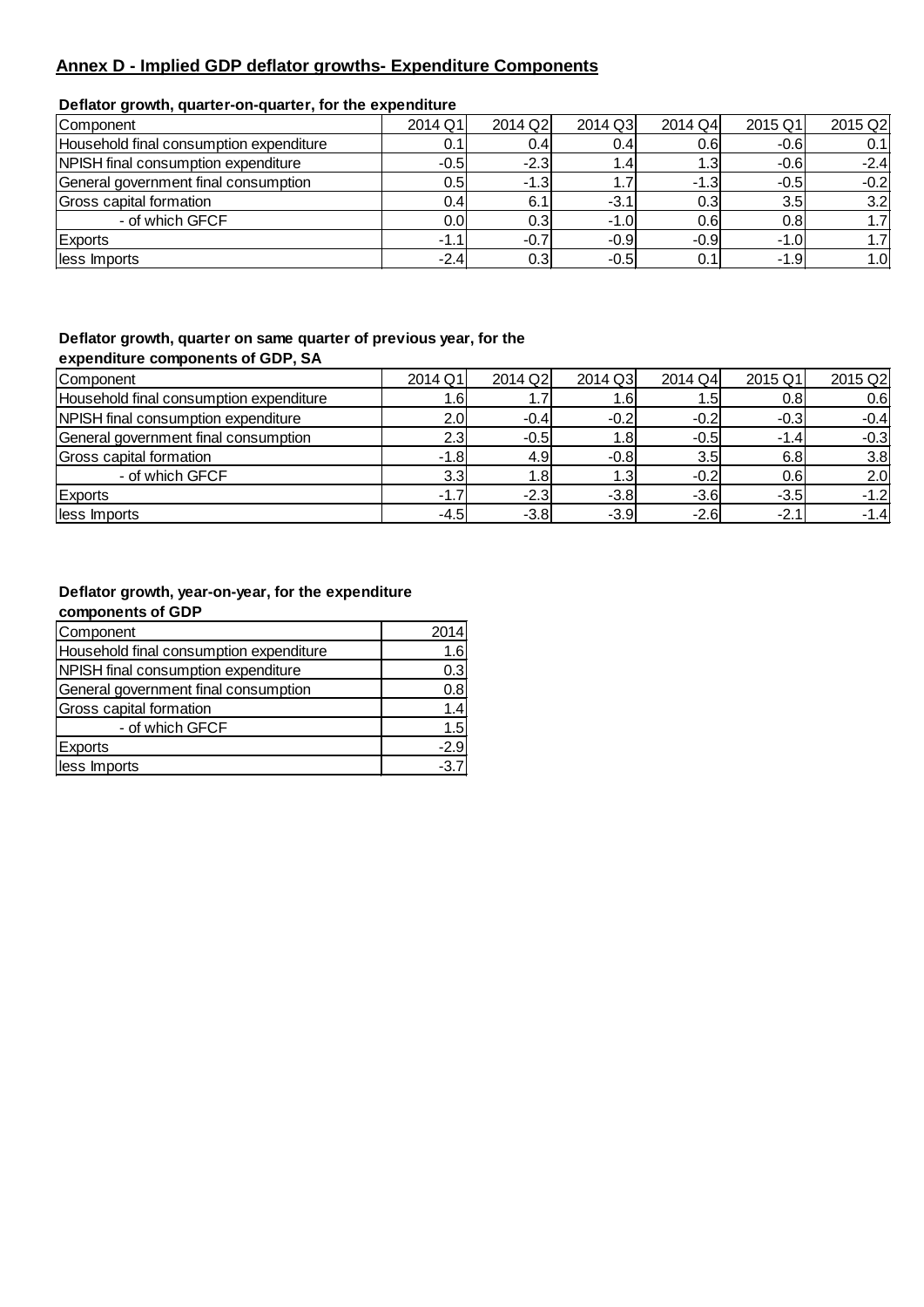#### **Annex E - Output growth revisions from second estimates**

#### **Quarter-on-quarter CVM revisions**

| Revisions                                   | 2014 Q1          |        |             | 2014 Q2 |        |                  | 2014 Q3 |                |          | 2014 Q4        |                  |             | 2015 Q1 |                  |                 | 2015 Q2          |        |          |
|---------------------------------------------|------------------|--------|-------------|---------|--------|------------------|---------|----------------|----------|----------------|------------------|-------------|---------|------------------|-----------------|------------------|--------|----------|
|                                             | M <sub>2</sub>   |        | M3 Revision | M2      |        | M3 Revision      | M2      | M <sub>3</sub> | Revision | M <sub>2</sub> |                  | M3 Revision | M2      |                  | M3 Revision     | M <sub>2</sub>   | M3     | Revision |
| <b>GDP</b>                                  | 0.9              | 0.6    | $-0.3$      | 0.9     | 0.9    | 0.0              | 0.7     | 0.6            | $-0.1$   | 0.8            | 0.8              | 0.0         | 0.4     | 0.4              | 0.0             | 0.7              | 0.7    | 0.0      |
| Agriculture                                 | 5.0              | 7.4    | 2.4         | 2.2     | 2.4    | 0.2              | 4.4     | 1.7            | 0.3      | 1.2            | 1.5              | 0.3         | $-2.3$  | $-2.4$           | $-0.1$          | $-0.1$           | 0.4    | 0.5      |
| <b>Total Production</b>                     | 0.5              | 0.5    | 0.0         | 0.3     | 0.3    | 0.0              | 0.2     | 0.2            | 0.0      | 0.4            | 0.1              | $-0.3$      | 0.2     | 0.3 <sup>1</sup> | 0.1             | 0.7              | 0.7    | 0.0      |
| Mining & quarrying inc oil<br>& gas extract | $-1.0$           | $-0.6$ | 0.4         | 0.2     | 0.0    | $-0.2$           | $-1.8$  | $-2.4$         | $-0.6$   | 1.5            | 0.6              | $-0.9$      | $-0.5$  | 0.5              |                 | 6.1              | 7.5    | 1.4      |
| Manufacturing                               | 1.6              | 1.5    | $-0.1$      | 0.5     | 0.6    | 0.1              | 0.4     | 0.4            | 0.0      | 0.4            | 0.1              | $-0.3$      | 0.1     | $-0.1$           | $-0.2$          | $-0.3$           | $-0.5$ | $-0.2$   |
| Electricity, gas and air                    | $-5.3$           | $-5.1$ | 0.2         | 1.4     | 1.5    | 0.1              | 2.5     | 2.4            | $-0.1$   | $-2.5$         | $-2.3$           | 0.2         | 2.8     | 3.0              | 0.2             | $-3.1$           | $-3.0$ | 0.1      |
| Water and Sewerage                          | $-0.5$           | 0.0    | 0.5         | $-2.9$  | $-3.2$ | $-0.3$           | $-0.4$  | $-0.5$         | $-0.1$   | 1.2            | 1.3              | 0.1         | 0.2     | 0.5              | 0.3             | 3.0 <sub>l</sub> | 3.7    | 0.7      |
| <b>Construction</b>                         | 4.1              | 1.3    | $-2.8$      | 2.2     | 3.3    | 1.1 <sub>1</sub> | 2.2     |                | $-0.5$   | 0.2            | 0.6              | 0.4         | $-0.2$  | 0.2              | 0.4             | 0.2              | 1.4    | 1.2      |
| <b>Total Services</b>                       | 0.7              | 0.8    | 0.1         | 1.0     | 1.0    | 0.0              | 0.7     | 0.7            | 0.0      | 0.9            | 0.9              | 0.0         | 0.4     | 0.4              | 0. <sub>C</sub> | 0.7              | 0.6    | $-0.1$   |
| Distn, hotels and catering                  | 1.7 <sub>1</sub> | 1.5    | $-0.2$      | 1.1     | 1.2    | 0.1              | 1.0     | 0.9            | $-0.1$   | .4             | 1.4              | 0.0         | 1.1     | 1.2              | 0.1             | 1.0              | 1.0    | 0.0      |
| Transport, storage and                      |                  |        |             |         |        |                  |         |                |          |                |                  |             |         |                  |                 |                  |        |          |
| comms                                       | 0.5              | 0.9    | 0.4         | 1.7     | 1.6    | $-0.1$           | 1.2     | $\cdot$ .2     | 0.0      | 1.0            | 1.1              | 0.1         | 0.7     | 0.8              | 0.1             | 1.2              | 1.4    | 0.2      |
| Business services and<br>Finance            | 0.7              | 0.8    | 0.1         | 1.3     | 1.1    | $-0.2$           | 0.8     | 0.8            | 0.0      | 41، ،          | 1.4 <sub>1</sub> | 0.0         | 0.1     | 0.1              | 0. <sub>C</sub> | 0.8              | 0.6    | $-0.2$   |
| Government and other                        | 0.3              | 0.3    | 0.0         | 0.4     | 0.4    | 0.0              | 0.2     | 0.1            | $-0.1$   | 0.0            | $-0.2$           | $-0.2$      | 0.3     | 0.2              | $-0.1$          | 0.2              | 0.1    | $-0.1$   |

#### **CVM revisions on the same quarter of the previous year**

| Revisions                  |                  | 2014 Q1 |             |                  | 2014 Q <sub>2</sub> |             |                  | 2014 Q3        |          |                | 2014 Q4 |                  |        | 2015 Q1 |             |        | 2015 Q2        |          |
|----------------------------|------------------|---------|-------------|------------------|---------------------|-------------|------------------|----------------|----------|----------------|---------|------------------|--------|---------|-------------|--------|----------------|----------|
|                            | M <sub>2</sub>   |         | M3 Revision | M2               |                     | M3 Revision | M2               | M <sub>3</sub> | Revision | M <sub>2</sub> |         | M3 Revision      | M2     |         | M3 Revision | M2     | M <sub>3</sub> | Revision |
| <b>GDP</b>                 | 2.7              | 2.8     | 0.1         | 3.0              | 3.1                 | 0.1         | 3.0              | 2.9            | $-0.1$   | 3.4            | 3.0     | $-0.4$           | 2.9    | 2.7     | $-0.2$      | 2.6    | 2.4            | $-0.2$   |
| Agriculture                | 7.6 <sub>1</sub> | 12.4    | 4.8         | 8.8              | 14.2                | 5.4         | 9.6              | 13.8           | 4.2      | 10.2           | 13.5    | 3.3 <sub>1</sub> | 2.5    | 3.1     | 0.6         | 0.2    | 1.1            | 0.9      |
| <b>Total Production</b>    | 2.3              | 1.9     | $-0.4$      | 1.9              | 1.5                 | $-0.4$      | 1.3 <sub>l</sub> |                | $-0.2$   | 1.31           | 1.0     | $-0.3$           | 1.0    | 0.8     | $-0.2$      | 1.4    | 1.2            | $-0.2$   |
| Mining & quarrying inc oil |                  |         |             |                  |                     |             |                  |                |          |                |         |                  |        |         |             |        |                |          |
| & gas extract              | 3.3              | 3.8     | 0.5         |                  | 0.9                 | $-0.2$      | $-4.0$           | $-4.3$         | $-0.3$   | $-1.2$         | $-2.3$  | $-1.1$           | $-0.7$ | $-1.3$  | $-0.6$      | 5.2    | 6.2            | 1.0      |
| Manufacturing              | 3.1              | 2.6     | $-0.5$      | 3.2 <sub>1</sub> | 2.8                 | $-0.4$      | 3.1              | 2.8            | $-0.3$   | 2.9            | 2.7     | $-0.2$           | 1.41   |         | $-0.3$      | 0.6    | 0.0            | $-0.6$   |
| Electricity, gas and air   | $-11.3$          | $-10.3$ | 1.0         | $-8.0$           | $-7.2$              | 0.8         | 0.1              | 0.1            | 0.0      | $-4.1$         | $-3.6$  | 0.5              | 4.1    | 4.6     | 0.5         | $-0.5$ | $-0.1$         | 0.4      |
| Water and Sewerage         | 6.8              | 7.4     | 0.6         | 0.9              | 1.7                 | 0.8         | $-3.7$           | $-3.2$         | 0.5      | $-2.7$         | $-2.4$  | 0.3              | $-2.0$ | $-1.9$  | 0.1         | 4.0    | 5.1            | 1.1      |
| Construction               | 10.1             | 8.2     | $-1.9$      | 9.9              | 8.7                 | $-1.2$      | 9.0              | 8.6            | $-0.4$   | 8.9            | 7.0     | $-1.9$           | 4.5    | 5.8     | 1.3         | 2.5    | 3.9            | 1.4      |
| <b>Total Services</b>      | 2.5              | 3.0     | 0.5         | 3.0              | 3.1                 | 0.1         | 3.1              | 3.1            | 0.0      | 3.4            | 3.5     | 0.1              | 3.1    | 3.1     | 0.0         | 2.8    | 2.7            | $-0.1$   |
| Distn, hotels and catering | 5.0              | 5.0     | 0.0         | 4.5              | 4.4                 | $-0.1$      | 4.3              | 4.2            | $-0.1$   | 5.2            | 5.1     | $-0.1$           | 4.6    | 4.8     | 0.2         | 4.6    | 4.6            | 0.0      |
| Transport, storage and     |                  |         |             |                  |                     |             |                  |                |          |                |         |                  |        |         |             |        |                |          |
| comms                      | 0.2              | 0.8     | 0.6         | 2.4              | 2.5                 | 0.1         | 3.6              | 3.9            | 0.3      | 4.5            | 5.0     | 0.5              | 4.6    | 4.8     | 0.2         | 4.1    | 4.6            | 0.5      |
| Business services and      |                  |         |             |                  |                     |             |                  |                |          |                |         |                  |        |         |             |        |                |          |
| Finance                    | 3.3              | 3.8     | 0.5         | 3.9              | 3.8                 | $-0.1$      | 3.8              | 3.6            | $-0.2$   | 4.2            | 4.3     | 0.1              | 3.6    | 3.6     | 0.0         | 3.1    | 3.0            | $-0.1$   |
| Government and other       | 0.9              | 1.8     | 0.9         | 1.3              | 1.7                 | 0.4         | 1.2              |                | 0.2      | 0.8            | 0.6     | $-0.2$           | 0.8    | 0.5     | $-0.3$      | 0.6    | 0.3            | $-0.3$   |

#### **Annual CVM revisions**

| Revisions                  |        | 2014   |          |
|----------------------------|--------|--------|----------|
|                            | M2     | M3l    | Revision |
| <b>GDP</b>                 | 3.0    | 2.9    | $-0.1$   |
|                            | 0.0    | 0.0    | 0.0      |
|                            | 0.0    | 0.0    | 0.0      |
| Agriculture                | 9.1    | 13.5   | 4.4      |
| <b>Total Production</b>    | 1.7    | 1.4    | $-0.3$   |
| Mining & quarrying inc oil |        |        |          |
| & gas extract              | $-0.3$ | $-0.5$ | $-0.2$   |
| Manufacturing              | 3.1    | 2.7    | $-0.4$   |
| Electricity, gas and air   | -5.9   | $-5.4$ | 0.5      |
| Water and Sewerage         | 0.2    | 0.8    | 0.6      |
| <b>Construction</b>        | 9.5    | 8.1    | $-1.4$   |
| <b>Total Services</b>      | 3.0    | 3.2    | 0.2      |
| Distn, hotels and catering | 4.8    | 4.7    | $-0.1$   |
| Transport, storage and     |        |        |          |
| comms                      | 2.7    | 3.0    | 0.3      |
| Business services and      |        |        |          |
| Finance                    | 3.8    | 3.9    | 0.1      |
| Government and other       | 1.1    | 1.4    | 0.3      |

Month 1 refers to estimates from the preliminary estimate of GDP Month 2 refers to estimates from second estimate of GDP QNA refers to estimates from GDP Quarterly National Accounts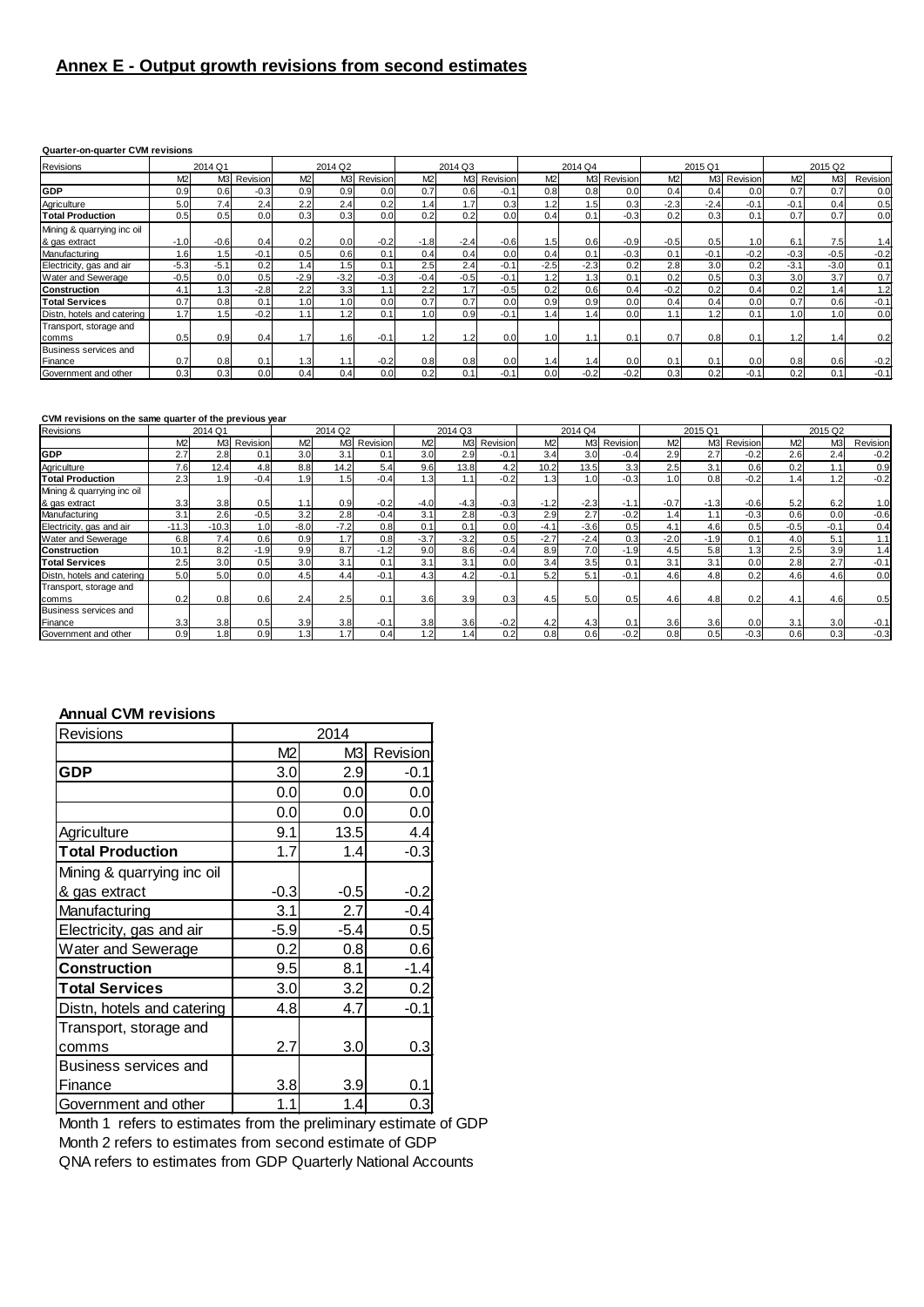#### **Annex F - Expenditure growth revisions from second estimates**

#### **Quarter-on-quarter CVM revisions**

| Revisions                               |                | 2014 Q1 |                     |                | 2014 Q2 |                     |                  | 2014 Q3 |                     |                | 2014 Q4 |                     |                  | 2015 Q1 |                     |                  | 2015 Q <sub>2</sub> |                     |
|-----------------------------------------|----------------|---------|---------------------|----------------|---------|---------------------|------------------|---------|---------------------|----------------|---------|---------------------|------------------|---------|---------------------|------------------|---------------------|---------------------|
|                                         | M <sub>2</sub> |         | <b>QNA Revision</b> | M <sub>2</sub> |         | <b>QNA</b> Revision | M <sub>2</sub>   |         | <b>QNA</b> Revision | M <sub>2</sub> |         | <b>QNA Revision</b> | M <sub>2</sub>   |         | <b>QNA</b> Revision | M <sub>2</sub>   |                     | <b>QNA</b> Revision |
| Household final consumption expenditure | 0.6            |         | 0.0                 | 0.8            | 0.71    | $-0.1$              |                  | 0.8     | $-0.2$              | 0.7            | 0.7     | 0.0                 | 0.9              | 0.8     | $-0.1$              | 0.7              | 0.8                 |                     |
| NPISH final consumption expenditure     | -0.1           |         | .5 <sub>1</sub>     | .8             | 1.8     | 0.0                 |                  | $-2.0$  | $-3.2$              | $-3.2$         | $-1.4$  | 1.8                 | 2.61             |         | 1.5                 | 0.5              | 2.9                 | <b>Z.4</b>          |
| General government final consumption    |                |         |                     |                |         |                     |                  |         |                     |                |         |                     |                  |         |                     |                  |                     |                     |
| expenditure                             | 0.5            |         | $-0.5$              | $\cdot$ 3      | 1.4     |                     | 0.0 <sub>l</sub> | 0.5     | 0.5                 |                | $-0.4$  | $-0.5$              | 0.9              |         | 0.2                 | 0.9 <sub>l</sub> | 0.4                 | $-0.5$              |
| Gross capital formation                 | 0.8            |         | 0.4                 | $-0.2$         | $-5.9$  | $-5.7$              |                  | 4.3     | 0.3                 |                | 0.3     | 2.0                 | 1.4              |         | 0.4                 | $-5.2$           |                     | $-1.9$              |
| - of which GFCF                         | 3.4            | ے.ے     | 1.2<br>÷            |                | ا4.،    | 0.3                 | .81              |         | $-0.4$              | 0.1I           | $-0.5$  | $-0.6$              | 2.0 <sub>1</sub> |         | $-0.5$              | 0.9 <sub>l</sub> |                     |                     |
| - of which business investment          | 4.4            | $-2.2$  | $-3.6$              | 3.6            | 5.4     | 1.8                 | $-0.2$           | $-1.2$  | $-1.0$              | 0.31           | 0.3     | 0.0                 | 2.0              | 2.4     | 0.4                 | 2.9              |                     | $-1.3$              |
| Exports                                 | .6             |         | 0.0                 | $-0.3$         | 2.4     | 2.7                 | $-0.8$           | $-1.5$  | $-0.7$              | 4.5            | 3.8     | $-0.7$              | 0.4              |         | $-1.6$              | 3.9              |                     | $-2.0$              |
| less Imports                            | l.OI           |         |                     | $-0.6$         | $-1.8$  |                     |                  | 0.8     | $-0.5$              | 1.6            | 2.8     |                     | 2.3              | 0.6     |                     | 0.6              | $-2.7$              | $-3.3$              |

#### **CVM revisions on the same quarter of the previous year**

| Revisions                               |                | 2014 Q1 |                     |                  | 2014 Q2 |                     |                | 2014 Q3 |                     |                  | 2014 Q4 |                     |                  | 2015 Q1  |                     |                | 2015 Q2 |                     |
|-----------------------------------------|----------------|---------|---------------------|------------------|---------|---------------------|----------------|---------|---------------------|------------------|---------|---------------------|------------------|----------|---------------------|----------------|---------|---------------------|
|                                         | M <sub>2</sub> |         | <b>QNA</b> Revision | M <sub>2</sub>   |         | <b>QNA</b> Revision | M <sub>2</sub> |         | <b>QNA</b> Revision | M <sub>2</sub>   |         | <b>QNA Revision</b> | M <sub>2</sub>   |          | <b>QNA</b> Revision | M <sub>2</sub> |         | <b>QNA</b> Revision |
| Household final consumption expenditure | 1.9            | 2.2     | 0.3                 | 2.4              | 2.9     | 0.5                 | 2.8            | 2.8     | O.C                 | 3.2              | 2.8     | $-0.4$              | 3.4              | 2.9      | $-0.5$              | 3.3            |         | $-0.2$              |
| NPISH final consumption expenditure     |                | 2.9     |                     | 0.8 <sub>l</sub> | 3.5     | 2.7 <sub>1</sub>    | 1.9            |         | $-0.6$              | $-0.4$           | $-0.2$  | 0.2                 | 2.3              | $-0.5$   | $-2.8$              |                | J.61    | $-0.4$              |
| General government final consumption    |                |         |                     |                  |         |                     |                |         |                     |                  |         |                     |                  |          |                     |                |         |                     |
| expenditure                             | 0.3            |         | $.4^{\circ}$        | 2.3 <sub>l</sub> | 2.2     | $-0.1$              | 1.8            | 2.1     | 0.3                 | ا 9. ا           | 1.5     | $-0.4$              | 2.3              | 2.6      | 0.3                 |                | . 6۱    | $-0.3$              |
| Gross capital formation                 | 16.9           | 16.2    | $-0.7$              | 13.9             | 6.41    | $-7.5$              | 5.5            | 7.6     | <u></u>             | 3.0 <sub>l</sub> | $-1.2$  | $-4.2$              | 3.5 <sub>l</sub> | 0.2      | $-3.3$              |                |         | 0.6                 |
| - of which GFCF                         | 9.3            | 9.6     | U.J                 | 9.8              | 9.0     | $-0.8$              | 8.9            | 7.2     |                     | 6.5              | 4.4I    | $-2.1$              | 5.0              | 3.8      | $-1.2$              |                |         |                     |
| - of which business investment          | 7.61           | 4.0     | $-3.6$              | 11.9             |         | $-4.2$              | 7.6            | 4.6     | $-3.0$              | 5.1              | 2.2     | $-2.9$              | 5.7              |          | 1.3                 |                |         | $-1.9$              |
| Exports                                 | 1.3            |         | $-0.2$              | $-3.5$           | 2.3     | 3.8                 | $-0.8$         | $-0.4$  | 0.4                 | 5.1              | 6.4     | 1.3                 | 3.8              | 3.5      | $-0.3$              |                | 2.9     | $-5.2$              |
| less Imports                            | 5.3            |         |                     | 0.8              | 0.9     | 0.1                 | 0.3            | 1.6     |                     | 3.3              | 2.6     | $-0.7$              | 4.6              | ົ<br>2.3 | $-2.3$              |                | . 41    | $-4.5$              |

#### **Annual CVM revisions**

| Revisions                               |                | 2014 |          |
|-----------------------------------------|----------------|------|----------|
|                                         | M <sub>2</sub> | QNAI | Revision |
| Household final consumption expenditure | 2.6            | 2.7  | 0.1      |
| NPISH final consumption expenditure     | 0.9            | 1.9  | 1.0      |
| General government final consumption    |                |      |          |
| expenditure                             | 1.6            | 1.9  | 0.3      |
| Gross capital formation                 | 9.4            | 6.9  | $-2.5$   |
| - of which GFCF                         | 8.6            | 7.5  | $-1.1$   |
| - of which business investment          | 8.0            | 4.6  | $-3.4$   |
| <b>Exports</b>                          | 0.5            | 1.8  | 1.3      |
| less Imports                            | 2.4            | 2.8  | 0.4      |

Month 1 refers to estimates from the preliminary estimate of GDP

Month 2 refers to estimates from second estimate of GDP

QNA refers to estimates from GDP Quarterly National Accounts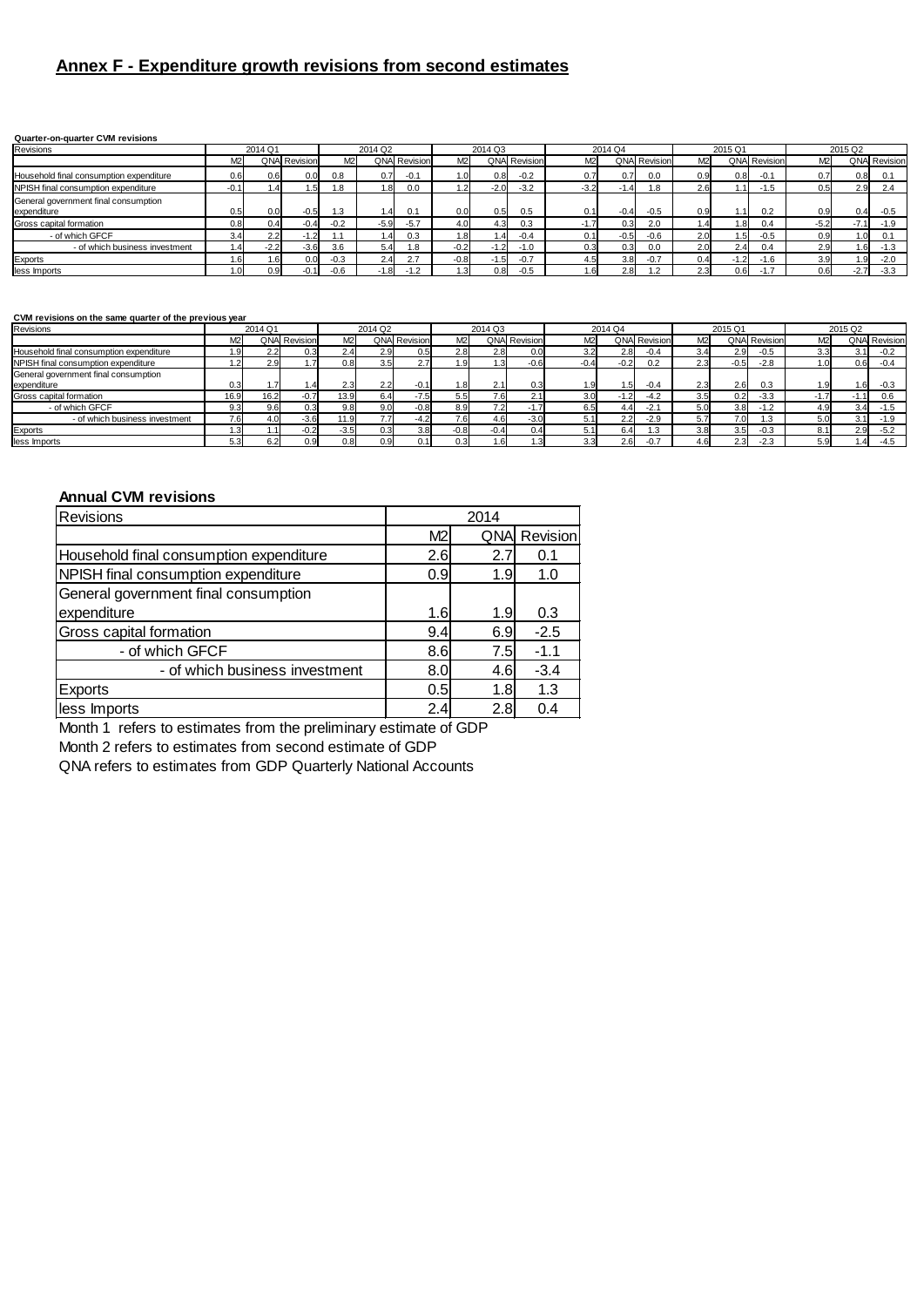#### **Annex G - Income growth revisions from second estimate**

#### **Quarter-on-quarter CP revisions**

| Revisions                            |     | 2014 Q1 |                     |                | 2014 Q2 |                     |      | 2014 Q3 |                     |                | 2014 Q4          |                     |                  | 2015 Q1        |                     |        | 2015 Q2 |                     |
|--------------------------------------|-----|---------|---------------------|----------------|---------|---------------------|------|---------|---------------------|----------------|------------------|---------------------|------------------|----------------|---------------------|--------|---------|---------------------|
|                                      |     |         | <b>QNA Revision</b> | M <sub>2</sub> |         | <b>QNA Revision</b> | M2   |         | <b>QNA</b> Revision | M <sub>2</sub> |                  | <b>QNA Revision</b> | M <sub>2</sub>   |                | <b>QNA Revision</b> | M2     |         | <b>QNA</b> Revision |
| Compensation of employees            | U.J | 0.9     | 1.2 <sub>l</sub>    |                | $-0.1$  | $-2.0$              |      |         |                     | l.1            |                  | 0.4                 | $-0.5$           | 0.7            | 1.2                 | 2.1    | l.2l    | $-0.9$              |
| GOS of corporations                  |     | 1.4     | 1.9                 | 0.4            | 5.1     |                     | 1.31 | -0.4    | $\mathbf{L}$        |                | -3.4             |                     | 3.5 <sub>1</sub> | 4.0            | 0.5                 | $-2.3$ | 0.0     |                     |
| Other income                         |     | 0.8     | $-2.4$              |                |         |                     | 0.5I |         | 0.5                 | 2.3            | 2.4 <sub>1</sub> |                     | 3.6              | $-0.5$         | $-4.$               |        | 0.8     | $\sim$ $\sim$       |
| Taxes less subsidies on products and |     |         |                     |                |         |                     |      |         |                     |                |                  |                     |                  |                |                     |        |         |                     |
| production                           | 0.0 | 0.4     | 0.4                 |                |         |                     |      | $-0.6$  | 0.1                 | 3.4            | 35.              |                     |                  | $\sim$<br>-3.4 |                     | 3.7    | 2.6     |                     |

#### **CP revisions on the same quarter of the previous year**

| Revisions                                          |                  | 2014 Q1 |                     |                | 2014 Q2 |                     |                  | 2014 Q3          |                     |                | 2014 Q4 |                     |                  | 2015 Q1          |                     |                  | 2015 Q2 |                     |
|----------------------------------------------------|------------------|---------|---------------------|----------------|---------|---------------------|------------------|------------------|---------------------|----------------|---------|---------------------|------------------|------------------|---------------------|------------------|---------|---------------------|
|                                                    | M2               |         | <b>QNA</b> Revision | M <sub>2</sub> |         | <b>QNA Revision</b> | M <sub>2</sub>   |                  | <b>QNA</b> Revision | M <sub>2</sub> |         | <b>QNA</b> Revision | M <sub>2</sub>   |                  | <b>QNA Revision</b> | M <sub>2</sub>   |         | <b>QNA</b> Revision |
| Compensation of employees                          | 3.0 <sub>1</sub> | 2.7     | $-0.3$              | 2.0            | 0.7     | 1.3 <sup>1</sup>    | 3.4              | 2.0              | $-1.4$              |                | 3.7     | $-0.5$              | 3.9 <sub>l</sub> | 3.5 <sub>1</sub> | $-0.4$              |                  |         | 0.6                 |
| GOS of corporations                                | 6.5              | 8.7     | 2.2                 | 6.0            | 15.1    | Q <sub>1</sub>      | 6.8              | 7.1 <sub>1</sub> | 0.3                 | 3.2            | 2.6     | $-0.6$              | 3.4              | らっ               | 1.8                 | 0.6              |         | $-0.5$              |
| Other income                                       | 5.1              | 3.8     |                     | 6.91           | 4.7     | $-2.2$              |                  | 6.0              |                     | 8.2            | 5.6     | $-2.6$              |                  | $\sim$           | $-4.5$              | 5.0 <sub>l</sub> | 3.8     | $-1.2$              |
| Taxes less subsidies on products and<br>production |                  | 6.9     | 0.3                 |                |         | 0.0                 | 2.4 <sub>1</sub> | 2.5 <sub>1</sub> |                     | 4.2            |         |                     |                  |                  |                     | 3.6              |         |                     |
|                                                    | 6.6              |         |                     |                | 6.1     |                     |                  |                  | 0.1                 |                | 4.4     | 0.2                 |                  |                  |                     |                  | .81     | $-1.8$              |

#### **Annual CP revisions**

| <b>Revisions</b>                     |                | 2014             |                     |
|--------------------------------------|----------------|------------------|---------------------|
|                                      | M <sub>2</sub> |                  | <b>QNA</b> Revision |
| Compensation of employees            | 3.1            | 2.3 <sub>l</sub> | $-0.8$              |
| <b>GOS</b> of corporations           | 5.6            | 8.2              | 2.6                 |
| Other income                         | 6.8            | 5.0              | $-1.8$              |
| Taxes less subsidies on products and |                |                  |                     |
| production                           | 4.8            | 4.9              | 0.1                 |

Month 1 refers to estimates from the preliminary estimate of GDP

Month 2 refers to estimates from second estimate of GDP

QNA refers to estimates from GDP Quarterly National Accounts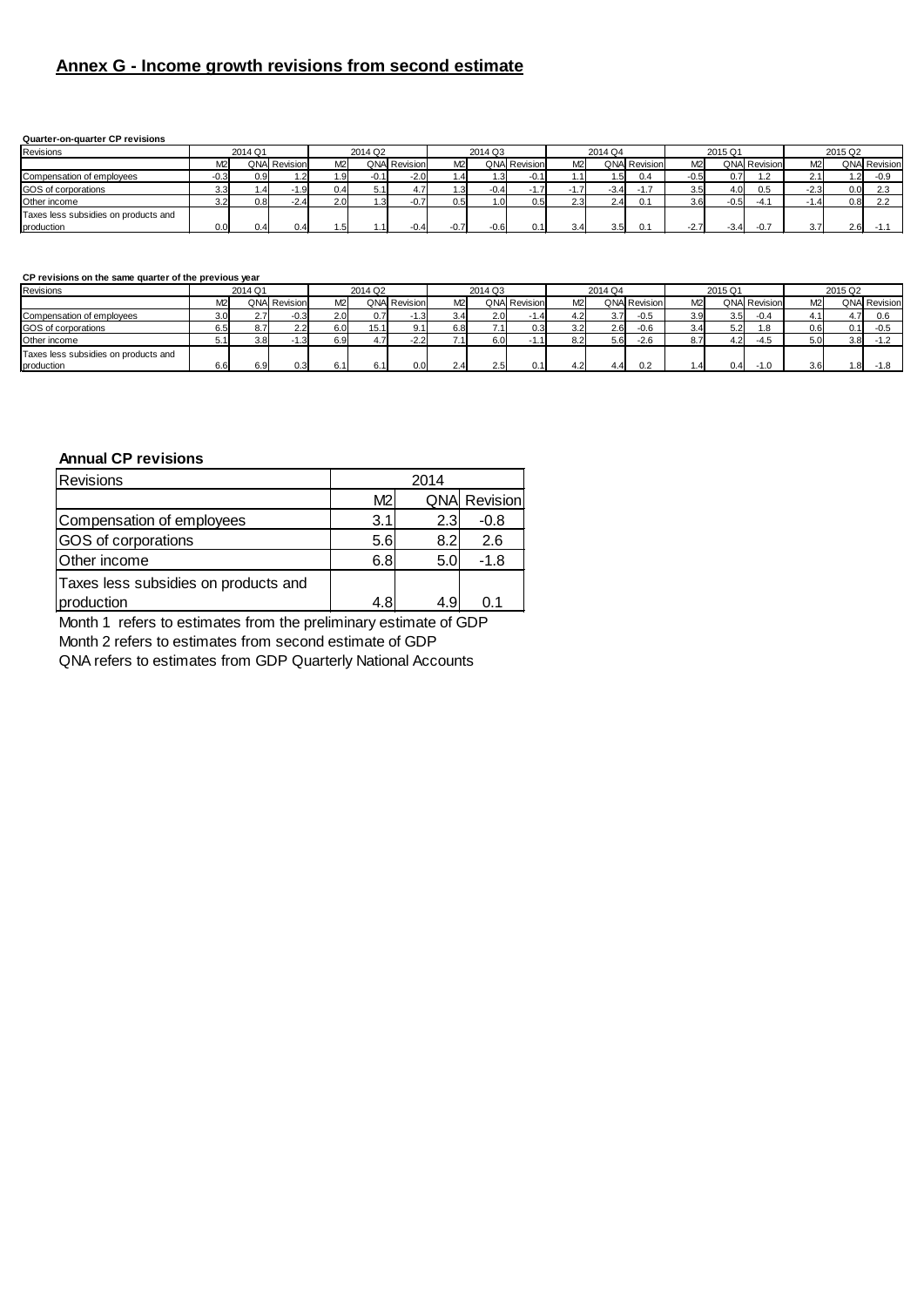#### **Annex H Net lending (+)/ borrowing (-) by sector (Table I)**

| Net lending $(+)$ / borrowing $(-)$ by sector (Table I) |  |  |  |  |  |  |  |
|---------------------------------------------------------|--|--|--|--|--|--|--|
|---------------------------------------------------------|--|--|--|--|--|--|--|

| Current price £ Billion, seasonally adjusted |         |            |                  |         |                  |          |         |         |          |         |                     |          |
|----------------------------------------------|---------|------------|------------------|---------|------------------|----------|---------|---------|----------|---------|---------------------|----------|
| <b>REVISIONS</b>                             |         | 2014 Q1    |                  |         | 2014 Q2          |          |         | 2014 03 |          |         | 2014 O <sub>4</sub> |          |
|                                              | Old     | <b>New</b> | Revision         | Old     | <b>New</b>       | Revision | Old     | New     | Revision | Old     | <b>New</b>          | Revision |
| Central government                           | $-27.9$ | $-28.9$    | $-1.0$           | $-24.6$ | $-25.2$          | $-0.6$   | $-26.0$ | $-27.8$ | $-1.8$   | $-17.4$ | $-20.2$             | $-2.8$   |
| Local government                             | 1.1     | 1.3'       | $-0.4$           | 1.8     | $1.4^{\circ}$    | $-0.4$   | $-0.9$  | $-1.4$  | $-0.5$   | $-1.7$  | $-2.1$              | $-0.4$   |
| Public corporations                          | 0.6     | 0.7        | 0.0 <sub>l</sub> | 0.3     | 0.4              | 0.1      | 1.0     | 0.2     | $-0.8$   | 0.7     | 0.4                 | $-0.4$   |
| Financial corporations                       | 3.2     | 3.9        | 0.7 <sup>1</sup> | $-0.4$  | 3.0 <sub>l</sub> | 3.5      | 0.6     | 3.3     | 2.7      | $-5.1$  | $-4.9$              | 0.2      |
| Private non-financial corporations           | 6.0     | 9.6        | 3.6              | $-2.3$  | 5.2              | 7.5      | $-4.4$  | 6.3     | 10.7     | $-3.8$  | 3.6 <sub>l</sub>    | 7.3      |
| Household & NPISH                            | $-5.1$  | $-8.4$     | $-3.3$           | 0.2     | $-5.4$           | $-5.7$   | $-3.5$  | $-7.6$  | $-4.2$   | $-2.5$  | $-6.7$              | $-4.2$   |
| Rest of the world                            | 20.4    | 20.3       | $-0.1$           | 23.9    | 18.7             | $-5.1$   | 32.0    | 25.3    | $-6.7$   | 28.4    | 29.3                | 0.9      |

| <b>REVISIONS</b>                   |         | 2015 O1    |          |
|------------------------------------|---------|------------|----------|
|                                    | Old     | <b>New</b> | Revision |
| Central government                 | $-15.3$ | $-17.8$    | $-2.5$   |
| Local government                   | $-2.3$  | $-2.3$     | 0.0      |
| Public corporations                | 0.7     | 0.8        | 0.1      |
| Financial corporations             | $-2.8$  | $-2.6$     | 0.2      |
| Private non-financial corporations | $-2.9$  | 5.9        | 8.8      |
| Household & NPISH                  | $-5.4$  | $-9.7$     | $-4.3$   |
| Rest of the world                  | 26.4    | 23.9       | $-2.5$   |

| <b>REVISIONS</b>                   |                 | 2014     |              |
|------------------------------------|-----------------|----------|--------------|
|                                    | Q <sub>ld</sub> |          | New Revision |
| Central government                 | $-96.0$         | $-102.2$ | $-6.2$       |
| Local government                   | 0.8             | $-0.9$   | $-1.8$       |
| Public corporations                | 2.7             | 1.6      | $-1.1$       |
| Financial corporations             | $-1.7$          | 5.4      | 7.1          |
| Private non-financial corporations | $-4.4$          | 24.6     | 29.0         |
| Household & NPISH                  | $-10.8$         | $-28.1$  | $-17.3$      |
| Rest of the world                  | 104.7           | 93.7     | $-11.1$      |

Components may not sum to totals due to rounding

Household & non-profit institutions serving households (NPISH) sector (Tables J1, J2 and J3)

| <b>REVISIONS</b>                 | 2014 Q1 |        | 2014 Q <sub>2</sub> |                  |        | 2014 Q3      |        |        | 2014 Q4      |     |      |               |
|----------------------------------|---------|--------|---------------------|------------------|--------|--------------|--------|--------|--------------|-----|------|---------------|
|                                  | Old     |        | New Revision        | Old              |        | New Revision | Old    |        | New Revision | Old |      | Newl Revision |
| Household saving ratio           |         | 4.8    | $-0.5$              | 7.0 <sub>l</sub> | 5.21   | $-1.8$       | 6.0    | 4.61   | $-1.4$       | 5.9 | 4.9  | $-1.0$        |
| Real household disposable income |         |        |                     |                  |        |              |        |        |              |     |      |               |
| growth, quarter on quarter       | $-1.6$  | $-1.6$ |                     | 3.1              | 1.9    | $-1.2$       | $-0.3$ | $-0.2$ | 0.1          | 1.5 | . 61 | 0.1           |
| Real household disposable income |         |        |                     |                  |        |              |        |        |              |     |      |               |
| growth, quarter on corresponding |         |        |                     |                  |        |              |        |        |              |     |      |               |
| quarter of previous year         | $-0.4$  | $-1.0$ | $-0.6$              |                  | $-0.6$ | $-1.6$       | $-0.1$ | $-1.0$ | $-0.9$       | 2.7 |      | $-1.0$        |

| <b>REVISIONS</b>                 |     | 2015 O1    |          |  |  |  |  |
|----------------------------------|-----|------------|----------|--|--|--|--|
|                                  | Old | <b>New</b> | Revision |  |  |  |  |
| Household saving ratio           | 4.9 | 4.C        | $-0.9$   |  |  |  |  |
| Real household disposable income |     |            |          |  |  |  |  |
| growth, quarter on quarter       | 0.2 | 0.3        | 0.1      |  |  |  |  |
| Real household disposable income |     |            |          |  |  |  |  |
| growth, quarter on corresponding |     |            |          |  |  |  |  |
| quarter of previous year         | 4.5 | 3.6        |          |  |  |  |  |
|                                  |     |            |          |  |  |  |  |

| <b>REVISIONS</b>                                 |     | 2014   |              |  |  |  |  |  |  |
|--------------------------------------------------|-----|--------|--------------|--|--|--|--|--|--|
|                                                  | Old |        | New Revision |  |  |  |  |  |  |
| Household saving ratio                           | b   | 4.9    | $-1.2$       |  |  |  |  |  |  |
| Real household disposable income                 |     |        |              |  |  |  |  |  |  |
| growth, year on year                             | 0.8 | $-0.2$ | -1.0         |  |  |  |  |  |  |
| Components may not sum to totals due to rounding |     |        |              |  |  |  |  |  |  |

Components may not sum to totals due to rounding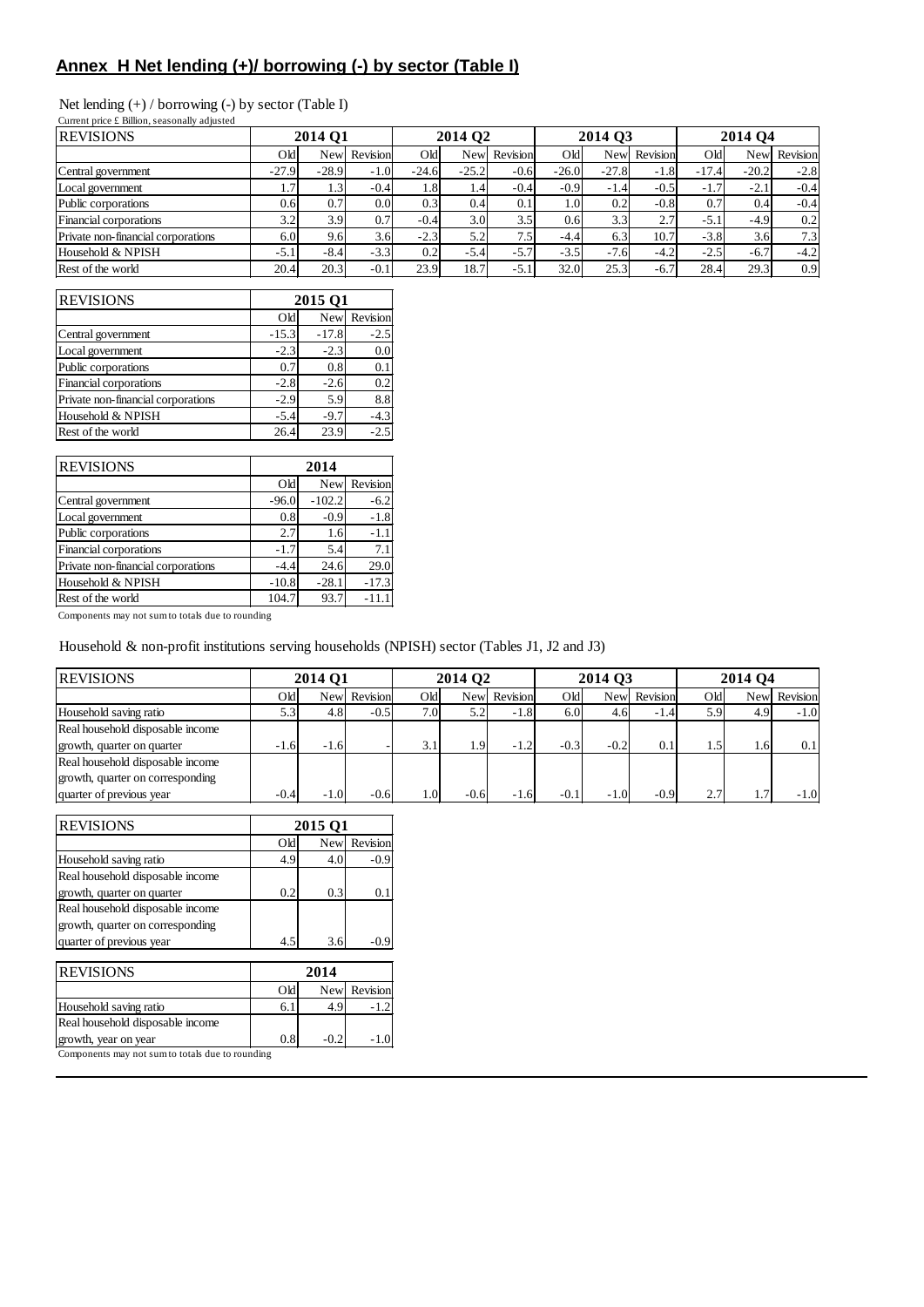#### **INDEX TO TABLES**

#### **Gross domestic product tables**

| Gross value added chained volume measures at basic prices, by category of output: |  |
|-----------------------------------------------------------------------------------|--|
| Gross value added chained volume measures at basic prices, by category of output: |  |
| Gross domestic product: expenditure                                               |  |
|                                                                                   |  |
| Gross domestic product: expenditure                                               |  |
|                                                                                   |  |
| Gross domestic product: by category of income                                     |  |
|                                                                                   |  |
| Household final consumption expenditure by purpose                                |  |
|                                                                                   |  |
| Household final consumption expenditure (goods and services)                      |  |
|                                                                                   |  |
| Household final consumption expenditure by purpose                                |  |
|                                                                                   |  |
| Household final consumption expenditure (goods and services)                      |  |
|                                                                                   |  |
| Gross fixed capital formation by sector and type of asset                         |  |
|                                                                                   |  |
| Change in inventories                                                             |  |
|                                                                                   |  |
| Exports and imports of goods and services                                         |  |
|                                                                                   |  |
| Exports and imports of goods and services                                         |  |
|                                                                                   |  |

#### **Sector accounts tables**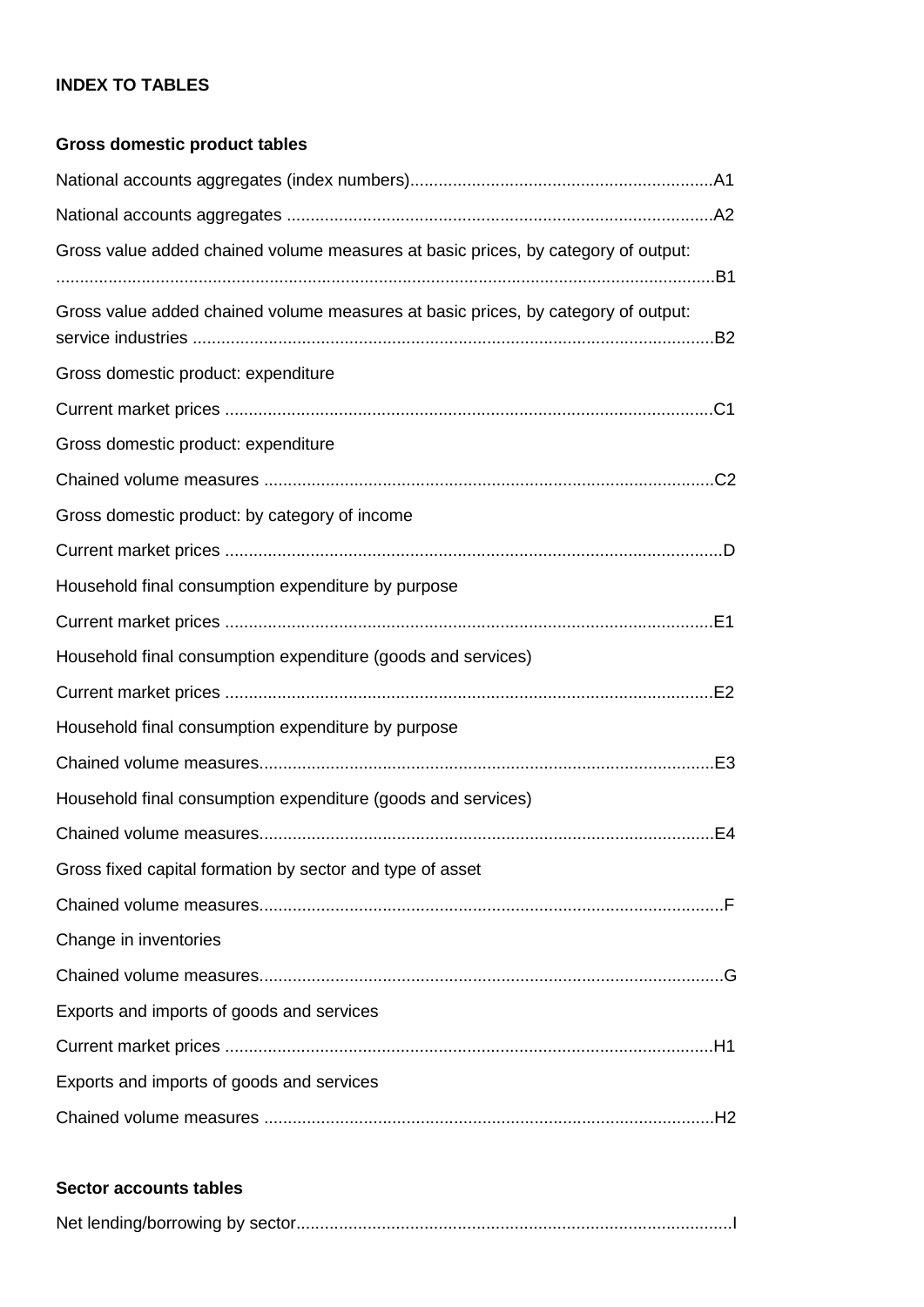#### **Sector accounts tables - continued**

| Private non-financial corporations sector: |  |
|--------------------------------------------|--|
|                                            |  |
| Private non-financial corporations sector: |  |
|                                            |  |

#### **Other analysis**

#### **Revisions tables**

|--|--|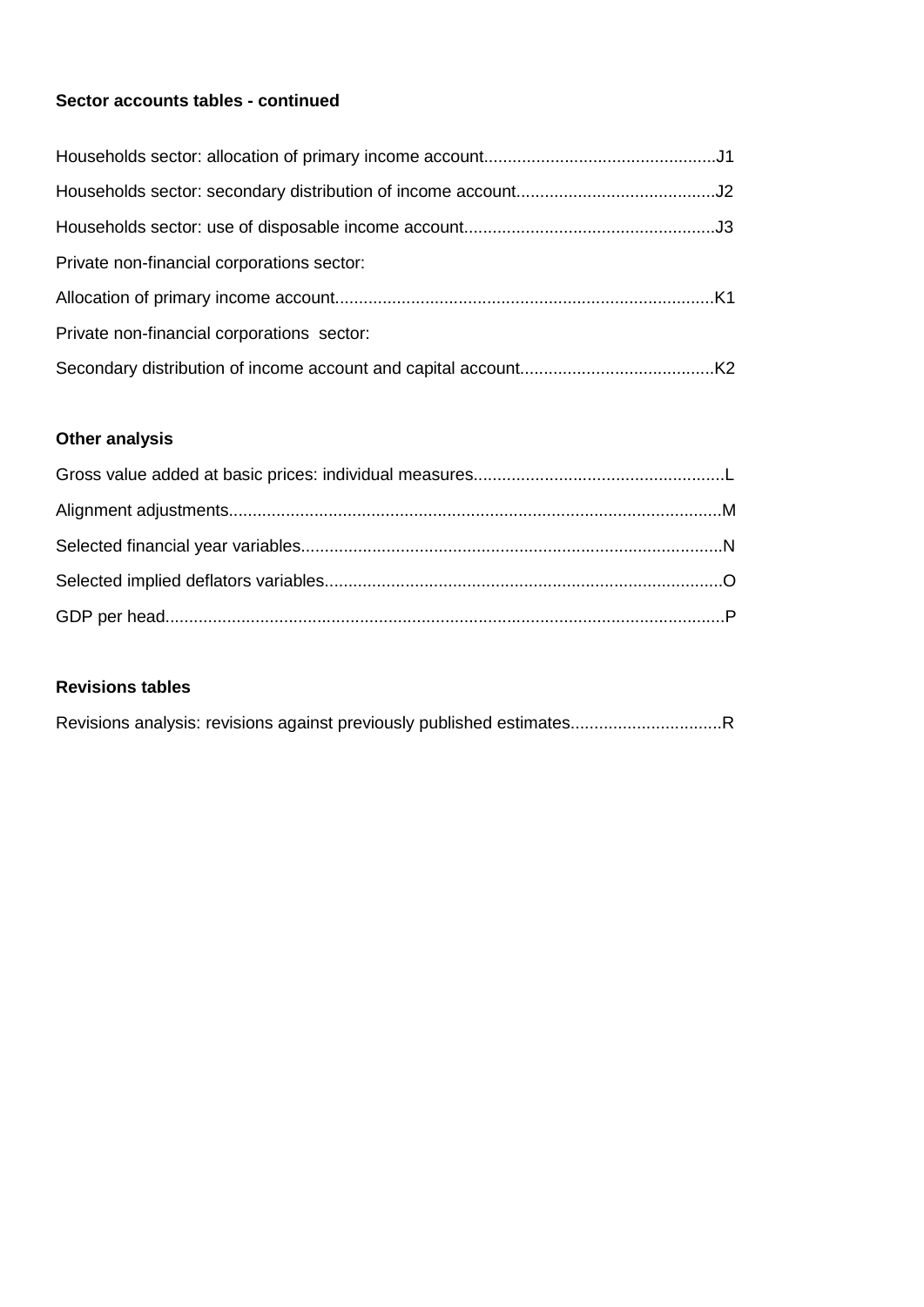## **A1 National accounts aggregates<sup>1</sup>**

 $2012 = 100$ 

|                                                                            | Value indices at current prices                                             |                                         |                                                  |                                         | Chained volume indices                                     |                                         |                                                | Implied deflators <sup>2</sup>                   |                                                 |
|----------------------------------------------------------------------------|-----------------------------------------------------------------------------|-----------------------------------------|--------------------------------------------------|-----------------------------------------|------------------------------------------------------------|-----------------------------------------|------------------------------------------------|--------------------------------------------------|-------------------------------------------------|
|                                                                            | Gross<br>domestic<br>product at<br>market prices                            | Gross value<br>added at<br>basic prices | Gross<br>domestic<br>product at<br>market prices | Gross value<br>added at<br>basic prices | Gross national<br>disposable<br>income at<br>market prices | Market sector<br>gross value<br>added   | Gross<br>domestic<br>expenditure               | Gross<br>domestic<br>product at<br>market prices | Gross value<br>added at<br>basic<br>prices      |
| 2011<br>2012<br>2013<br>2014                                               | YBEU<br>97.3<br>100.0<br>104.2<br>109.1                                     | YBEX<br>97.1<br>100.0<br>104.1<br>108.9 | YBEZ<br>98.8<br>100.0<br>102.2<br>105.2          | CGCE<br>99.0<br>100.0<br>102.2<br>105.1 | YBFP<br>99.8<br>100.0<br>101.3<br>103.8                    | L48H<br>99.3<br>100.0<br>102.3<br>106.4 | <b>YBFV</b><br>98.7<br>100.0<br>101.5<br>102.8 | YBGB<br>98.4<br>100.0<br>102.0<br>103.7          | CGBV<br>98.1<br>100.0<br>101.9<br>103.6         |
| Seasonally adjusted                                                        |                                                                             |                                         |                                                  |                                         |                                                            |                                         |                                                |                                                  |                                                 |
| 2012 Q1<br>Q2<br>$^{Q3}_{Q4}$                                              | 99.2<br>98.9<br>100.7<br>101.2                                              | 99.1<br>99.0<br>100.9<br>101.0          | 99.6<br>99.5<br>100.5<br>100.4                   | 99.7<br>99.7<br>100.5<br>100.1          | 99.7<br>99.7<br>100.4<br>100.2                             | 99.8<br>99.5<br>100.6<br>100.1          | 99.9<br>99.4<br>100.2<br>100.5                 | 99.5<br>99.4<br>100.2<br>100.8                   | 99.4<br>99.3<br>100.4<br>100.9                  |
| 2013 Q1<br>Q <sub>2</sub><br>Q3<br>Q4                                      | 102.2<br>103.3<br>105.3<br>106.0                                            | 102.4<br>103.3<br>105.1<br>105.7        | 101.1<br>101.7<br>102.6<br>103.3                 | 100.9<br>101.9<br>102.7<br>103.3        | 100.1<br>101.8<br>101.4<br>102.0                           | 100.9<br>102.0<br>102.8<br>103.5        | 100.9<br>101.2<br>101.9<br>101.8               | 101.1<br>101.6<br>102.6<br>102.6                 | 101.4<br>101.4<br>102.4<br>102.3                |
| 2014 Q1<br>Q2<br>Q3<br>Q <sub>4</sub>                                      | 107.3<br>109.0<br>109.7<br>110.4                                            | 107.1<br>108.8<br>109.7<br>110.0        | 103.9<br>104.9<br>105.5<br>106.3                 | 103.9<br>104.9<br>105.5<br>106.3        | 103.9<br>103.9<br>103.9<br>103.5                           | 104.7<br>106.0<br>106.9<br>108.0        | 102.0<br>103.0<br>103.1<br>103.3               | 103.3<br>103.9<br>103.9<br>103.8                 | 103.1<br>103.8<br>104.0<br>103.5                |
| 2015 Q1<br>Q2                                                              | 111.3<br>112.7                                                              | 111.6<br>112.7                          | 106.7<br>107.4                                   | 106.6<br>107.3                          | 105.6<br>106.6                                             | 108.4<br>109.3                          | 103.4<br>103.9                                 | 104.3<br>104.9                                   | 104.6<br>105.1                                  |
|                                                                            | Percentage change, latest year on previous year                             |                                         |                                                  |                                         |                                                            |                                         |                                                |                                                  |                                                 |
| 2011<br>2012<br>2013<br>2014                                               | <b>IHYM</b><br>4.1<br>2.8<br>4.2<br>4.7                                     | KGL6<br>3.3<br>2.9<br>4.1<br>4.6        | <b>IHYP</b><br>2.0<br>1.2<br>2.2<br>2.9          | KGM7<br>1.9<br>1.0<br>2.2<br>2.9        | KH6X<br>1.6<br>0.2<br>1.3<br>2.5                           | L489<br>2.0<br>0.7<br>2.3<br>4.0        | KH7D<br>2.5<br>1.4<br>1.5<br>1.4               | <b>IHYS</b><br>2.1<br>1.6<br>2.0<br>1.7          | KGM4<br>1.4<br>1.9<br>1.9<br>1.7                |
|                                                                            | Percentage change, latest quarter on previous quarter                       |                                         |                                                  |                                         |                                                            |                                         |                                                |                                                  |                                                 |
| 2012 Q1<br>Q2<br>Q3<br>Q4                                                  | <b>IHYN</b><br>0.9<br>$-0.3$<br>1.8<br>0.5                                  | KGL8<br>1.0<br>$-0.2$<br>2.0<br>0.1     | <b>IHYQ</b><br>0.2<br>$-0.2$<br>1.0<br>$-0.1$    | KGM9<br>0.2<br>$-0.1$<br>0.8<br>$-0.3$  | KH6Z<br>$-1.0$<br>0.6<br>$-0.2$                            | $-0.3$<br>1.1<br>$-0.4$                 | KH7E<br>0.9<br>$-0.6$<br>0.8<br>0.4            | <b>IHYT</b><br>0.7<br>$-0.1$<br>0.8<br>0.6       | KGM5<br>0.8<br>$-0.1$<br>1.1<br>0.5             |
| 2013 Q1<br>Q2<br>$^{Q3}_{Q4}$                                              | 1.0<br>1.1<br>1.9<br>0.7                                                    | 1.3<br>0.9<br>1.7<br>0.6                | 0.7<br>0.6<br>0.9<br>0.6                         | 0.8<br>0.9<br>0.8<br>0.6                | $-0.1$<br>1.7<br>$-0.3$<br>0.6                             | 0.8<br>1.1<br>0.8<br>0.7                | 0.4<br>0.3<br>0.6<br>$\overline{\phantom{0}}$  | 0.3<br>0.5<br>0.9                                | 0.5<br>1.0                                      |
| 2014 Q1<br>$\overline{Q}2$<br>Q <sub>3</sub><br>Q4                         | 1.3<br>1.6<br>0.6<br>0.7                                                    | 1.4<br>1.6<br>0.8<br>0.3                | 0.6<br>0.9<br>0.6<br>0.8                         | 0.6<br>0.9<br>0.6<br>0.7                | 1.9<br>$-0.4$                                              | 1.1<br>1.3<br>0.8<br>1.0                | $\substack{0.2\\0.9}$<br>0.1<br>0.2            | 0.6<br>0.6<br>$-0.1$                             | $0.8$<br>$0.6$<br>0.2<br>$-0.5$                 |
| 2015 Q1<br>Q2                                                              | 0.8<br>1.2                                                                  | 1.4<br>1.0                              | 0.4<br>0.7                                       | 0.3<br>0.6                              | 2.0<br>1.0                                                 | 0.4<br>0.8                              | 0.1<br>0.5                                     | 0.5<br>0.6                                       | 1.1<br>0.4                                      |
|                                                                            | Percentage change, latest quarter on corresponding quarter of previous year |                                         |                                                  |                                         |                                                            |                                         |                                                |                                                  |                                                 |
| 2012 Q1<br>$\begin{array}{c} \bar{Q}2 \\ \bar{Q}3 \\ \bar{Q}4 \end{array}$ | <b>IHYO</b><br>2.3<br>$\frac{2.6}{3.4}$<br>3.0                              | KGM2<br>2.2<br>$\frac{2.7}{3.9}$<br>2.9 | <b>IHYR</b><br>1.5<br>$1.0$<br>$1.2$<br>1.0      | KGN3<br>1.4<br>1.0<br>1.1<br>0.6        | KH73<br>1.7<br>$-0.6$<br>0.4<br>$-0.6$                     | L48D<br>1.2<br>0.5<br>0.8<br>0.3        | KH7F<br>1.0<br>$\frac{1.3}{1.5}$<br>1.5        | <b>IHYU</b><br>0.8<br>$\frac{1.6}{2.1}$<br>2.0   | KGM6<br>$0.\overline{8}$<br>$1.7$<br>2.8<br>2.3 |
| 2013 Q1<br>Q2<br>$^{Q3}_{Q4}$                                              | 3.1<br>4.5<br>$\frac{4.5}{4.7}$                                             | 3.3<br>4.4<br>$^{4.2}_{4.6}$            | 1.4<br>2.2<br>2.1<br>2.8                         | 1.2<br>2.2<br>2.2<br>3.1                | 0.3<br>2.0<br>1.1<br>1.9                                   | 1.1<br>2.6<br>$\frac{2.3}{3.4}$         | 1.0<br>1.9<br>$\frac{1.7}{1.3}$                | 1.6<br>2.2<br>$\frac{2.3}{1.8}$                  | 2.0<br>2.1<br>1.9<br>1.4                        |
| 2014 Q1<br>Q2<br>Q <sub>3</sub><br>Q4                                      | $\begin{array}{c} 5.0 \\ 5.5 \end{array}$<br>4.2<br>4.2                     | $\frac{4.7}{5.3}$<br>4.4<br>4.1         | $\frac{2.8}{3.1}$<br>2.9<br>3.0                  | $^{2.9}_{2.9}$<br>2.8<br>2.9            | $\frac{3.9}{2.1}$<br>2.4<br>1.4                            | $\frac{3.7}{3.9}$<br>3.9<br>4.3         | $1.1$<br>$1.7$<br>1.2<br>1.4                   | $^{2.1}_{2.3}$<br>1.3<br>1.2                     | $\frac{1.7}{2.4}$<br>1.6<br>1.2                 |
| 2015 Q1<br>Q2                                                              | 3.7<br>3.4                                                                  | 4.1<br>3.6                              | 2.7<br>2.4                                       | 2.6<br>2.3                              | 1.6<br>2.6                                                 | 3.5<br>3.1                              | 1.4<br>0.9                                     | $1.0$<br>1.0                                     | 1.5<br>1.3                                      |

1 Estimates cannot be regarded as accurate to the last digit shown.

2 Based on the sum of expenditure components of GDP at current prices and

in chained volume terms.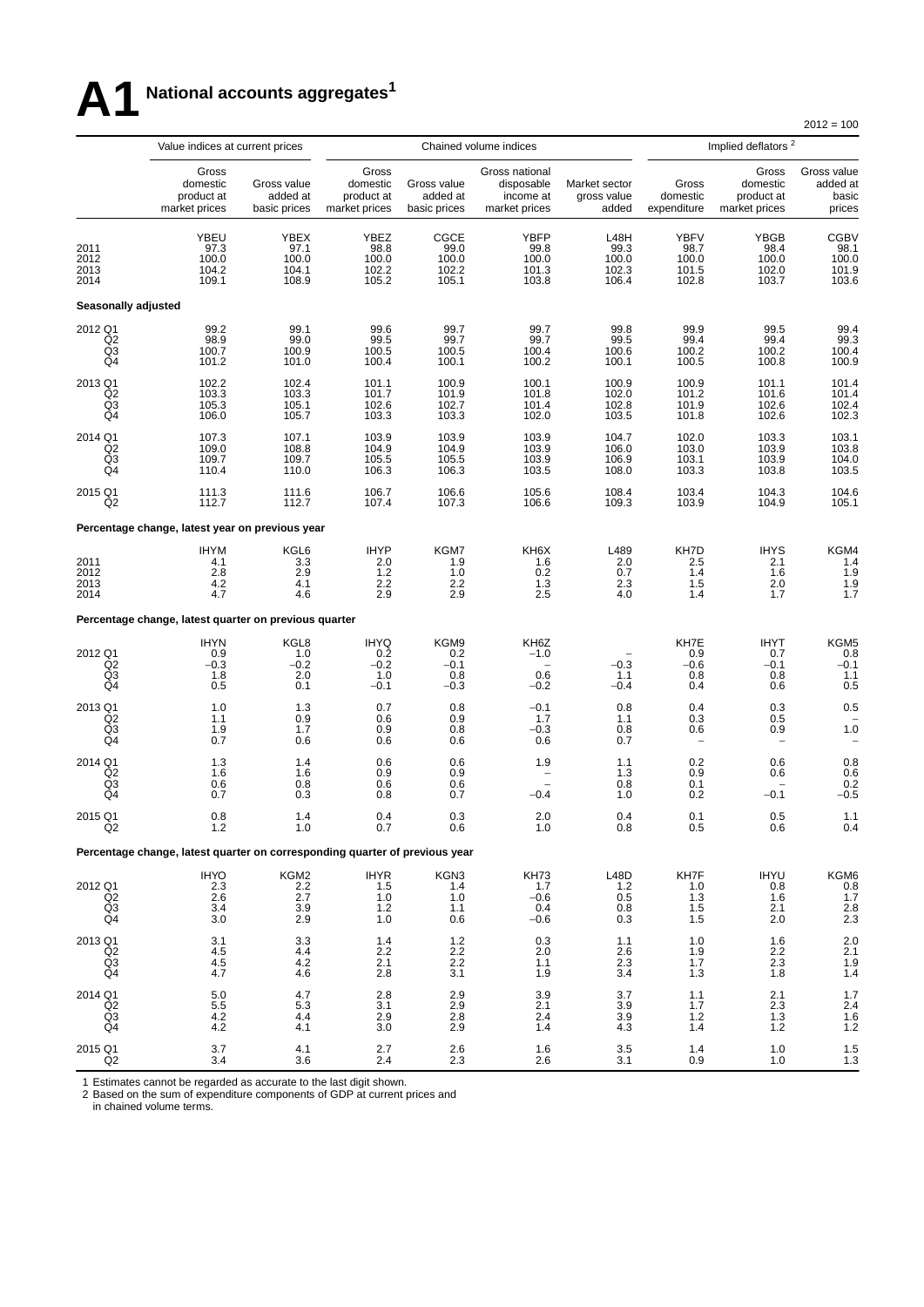# **A2 National accounts aggregates<sup>1</sup>**

£ million

|                                       |                                                                             |                                                   | <b>Current prices</b>                               |                                                               | Chained Volume Measures (Reference year 2012)          |                                                     |                                                        |                                                          |                                                                    |  |
|---------------------------------------|-----------------------------------------------------------------------------|---------------------------------------------------|-----------------------------------------------------|---------------------------------------------------------------|--------------------------------------------------------|-----------------------------------------------------|--------------------------------------------------------|----------------------------------------------------------|--------------------------------------------------------------------|--|
|                                       | Gross national<br>income at<br>market prices                                | Net<br>income<br>from<br>abroad <sup>2</sup>      | Gross<br>domestic<br>product<br>at market<br>prices | less<br><b>Basic</b><br>price<br>adjust-<br>ment <sup>3</sup> | Gross<br>value<br>added<br>at basic<br>prices          | Gross<br>domestic<br>product<br>at market<br>prices | less<br>Basic<br>price<br>adjust-<br>ment <sup>3</sup> | Gross<br>value<br>added<br>at basic<br>prices            | Gross<br>value<br>added<br>excluding<br>oil & gas                  |  |
| 2011<br>2012<br>2013<br>2014          | ABMZ<br>1 639 967<br>1 666 312<br>1718117<br>1783331                        | CAES<br>20 483<br>1 0 9 8<br>$-16833$<br>$-33108$ | YBHA<br>1619480<br>1 665 213<br>1734949<br>1816439  | <b>NTAP</b><br>176 199<br>179 437<br>188 035<br>198 093       | ABML<br>1 443 281<br>1 485 776<br>1546914<br>1 618 346 | ABMI<br>1645808<br>1665213<br>1701180<br>1751198    | <b>NTAO</b><br>175 032<br>179 437<br>182712<br>189 185 | ABMM<br>1 470 835<br>1 485 776<br>1 518 468<br>1 562 013 | KLS <sub>2</sub><br>1 443 408<br>1 462 218<br>1496851<br>1 540 911 |  |
| <b>Seasonally adjusted</b>            |                                                                             |                                                   |                                                     |                                                               |                                                        |                                                     |                                                        |                                                          |                                                                    |  |
| 2012 Q1<br>Q2<br>Q3<br>Q4             | 414 830<br>412 381<br>418 865<br>420 236                                    | 2011<br>699<br>$-420$<br>$-1192$                  | 412819<br>411 682<br>419 285<br>421 427             | 44 641<br>44 109<br>44 520<br>46 167                          | 368 178<br>367 573<br>374 765<br>375 260               | 414 835<br>414 099<br>418 255<br>418 024            | 44 377<br>43 935<br>45 074<br>46 051                   | 370 463<br>370 184<br>373 174<br>371 955                 | 364 222<br>364 173<br>367 170<br>366 653                           |  |
| 2013 Q1<br>Q <sub>2</sub><br>Q3<br>Q4 | 421 532<br>430 460<br>432 197<br>433 928                                    | $-3985$<br>350<br>$-5967$<br>$-7231$              | 425 516<br>430 110<br>438 163<br>441 160            | 45 313<br>46 402<br>47 755<br>48 5 65                         | 380 203<br>383 708<br>390 408<br>392 595               | 420 779<br>423 282<br>427 197<br>429 922            | 45 834<br>44 846<br>45 778<br>46 254                   | 374 945<br>378 436<br>381 419<br>383 668                 | 369 731<br>373 094<br>375 816<br>378 210                           |  |
| 2014 Q1<br>Q2<br>Q3<br>Q4             | 442 210<br>447 141<br>446 221<br>447 759                                    | $-4481$<br>$-6500$<br>$-10338$<br>$-11789$        | 446 691<br>453 641<br>456 559<br>459 548            | 48743<br>49 44 6<br>48 967<br>50 937                          | 397 948<br>404 195<br>407 592<br>408 611               | 432 555<br>436 598<br>439 374<br>442 671            | 46 636<br>47 135<br>47 458<br>47 956                   | 385 919<br>389 463<br>391 916<br>394 715                 | 380 487<br>384 150<br>386 738<br>389 536                           |  |
| 2015 Q1<br>Q2                         | 455 430<br>462 267                                                          | $-7981$<br>$-6897$                                | 463 411<br>469 164                                  | 49 0 34<br>50 473                                             | 414 377<br>418 691                                     | 444 297<br>447 199                                  | 48 319<br>48758                                        | 395 978<br>398 441                                       | 390 777<br>392 580                                                 |  |
|                                       | Percentage change, latest year on previous year                             |                                                   |                                                     |                                                               |                                                        |                                                     |                                                        |                                                          |                                                                    |  |
| 2011<br>2012<br>2013<br>2014          | <b>KH74</b><br>4.1<br>1.6<br>3.1<br>3.8                                     |                                                   | <b>IHYM</b><br>4.1<br>2.8<br>4.2<br>4.7             |                                                               | KGL6<br>3.3<br>2.9<br>4.1<br>4.6                       | <b>IHYP</b><br>2.0<br>$1.2$<br>2.2<br>2.9           |                                                        | KGM7<br>1.9<br>1.0<br>2.2<br>2.9                         | KLH8<br>$^{2.3}_{1.3}$<br>2.4<br>2.9                               |  |
|                                       | Percentage change, latest quarter on previous quarter                       |                                                   |                                                     |                                                               |                                                        |                                                     |                                                        |                                                          |                                                                    |  |
| 2012 Q1<br>$^{Q2}_{Q3}$<br>Q4         | <b>KH75</b><br>0.6<br>$-0.6$<br>1.6<br>0.3                                  |                                                   | <b>IHYN</b><br>0.9<br>$-0.3$<br>1.8<br>0.5          |                                                               | KGL8<br>1.0<br>$-0.2$<br>2.0<br>0.1                    | <b>IHYQ</b><br>0.2<br>$-0.2$<br>1.0<br>$-0.1$       |                                                        | KGM9<br>0.2<br>$-0.1$<br>0.8<br>$-0.3$                   | 0.3<br>0.8<br>$-0.1$                                               |  |
| 2013 Q1<br>Q <sub>2</sub><br>Q3<br>Q4 | 0.3<br>2.1<br>0.4<br>0.4                                                    |                                                   | 1.0<br>1.1<br>1.9<br>0.7                            |                                                               | 1.3<br>0.9<br>1.7<br>0.6                               | 0.7<br>0.6<br>0.9<br>0.6                            |                                                        | 0.8<br>0.9<br>0.8<br>0.6                                 | $\begin{array}{c} 0.8 \\ 0.9 \end{array}$<br>0.7<br>0.6            |  |
| 2014 Q1<br>Q <sub>2</sub><br>Q3<br>Q4 | 1.9<br>1.1<br>$-0.2$<br>0.3                                                 |                                                   | 1.3<br>1.6<br>0.6<br>0.7                            |                                                               | 1.4<br>1.6<br>0.8<br>0.3                               | 0.6<br>0.9<br>0.6<br>0.8                            |                                                        | 0.6<br>0.9<br>0.6<br>0.7                                 | 0.6<br>$\begin{array}{c} 1.0 \\ 0.7 \end{array}$<br>0.7            |  |
| 2015 Q1<br>Q <sub>2</sub>             | 1.7<br>1.5                                                                  |                                                   | $0.8\,$<br>$1.2$                                    |                                                               | 1.4<br>1.0                                             | 0.4<br>0.7                                          |                                                        | 0.3<br>0.6                                               | 0.3<br>0.5                                                         |  |
|                                       | Percentage change, latest quarter on corresponding quarter of previous year |                                                   |                                                     |                                                               |                                                        |                                                     |                                                        | KGN3                                                     |                                                                    |  |
| 2012 Q1<br>$_{\rm Q3}^{\rm Q2}$<br>Q4 | KH76<br>1.7<br>0.6<br>2.3<br>1.9                                            |                                                   | <b>IHYO</b><br>$^{2.3}_{2.6}$<br>3.4<br>3.0         |                                                               | KGM2<br>2.2<br>2.7<br>3.9<br>2.9                       | <b>IHYR</b><br>1.5<br>1.0<br>1.2<br>1.0             |                                                        | 1.4<br>1.0<br>1.1<br>0.6                                 | KLH9<br>$\frac{1.8}{1.2}$<br>1.3<br>0.9                            |  |
| 2013 Q1<br>Q <sub>2</sub><br>Q3<br>Q4 | 1.6<br>4.4<br>3.2<br>3.3                                                    |                                                   | 3.1<br>4.5<br>4.5<br>4.7                            |                                                               | 3.3<br>4.4<br>4.2<br>4.6                               | 1.4<br>2.2<br>2.1<br>2.8                            |                                                        | 1.2<br>2.2<br>2.2<br>3.1                                 | 1.5<br>$2.4$<br>$2.4$<br>$3.2$                                     |  |
| 2014 Q1<br>Q2<br>Q3<br>Q4             | 4.9<br>3.9<br>3.2<br>3.2                                                    |                                                   | 5.0<br>5.5<br>4.2<br>4.2                            |                                                               | 4.7<br>5.3<br>4.4<br>4.1                               | 2.8<br>3.1<br>2.9<br>3.0                            |                                                        | 2.9<br>2.9<br>2.8<br>2.9                                 | $\frac{2.9}{3.0}$<br>2.9<br>3.0                                    |  |
| 2015 Q1<br>Q <sub>2</sub>             | 3.0<br>3.4                                                                  |                                                   | 3.7<br>3.4                                          |                                                               | 4.1<br>3.6                                             | 2.7<br>2.4                                          |                                                        | 2.6<br>2.3                                               | $^{2.7}_{2.2}$                                                     |  |

1 Estimates are given to the nearest £ million but cannot be regarded as ac-

curate to this degree.

2 Includes employment, entrepreneurial and property income.

3 Taxes on products less subsidies.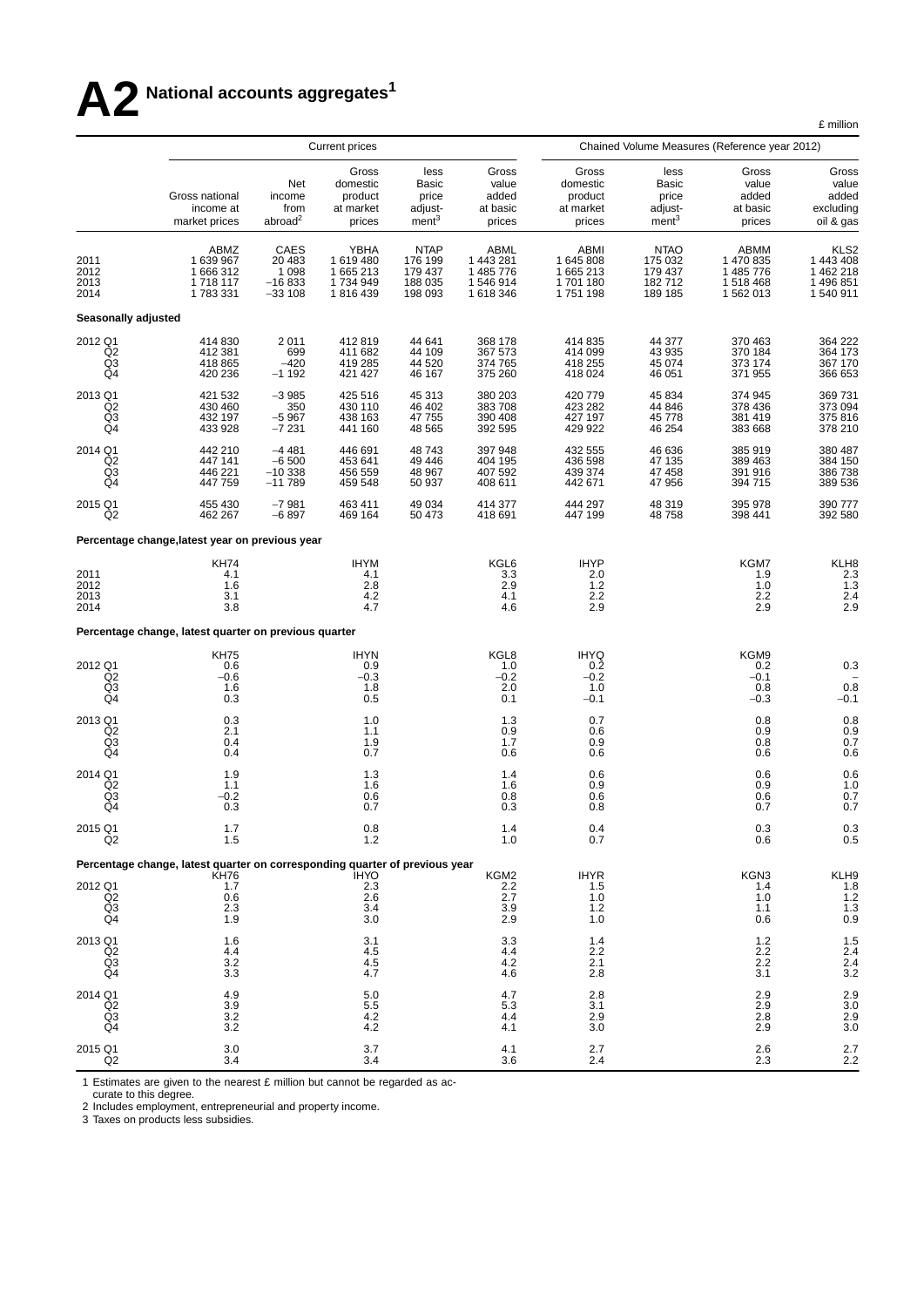### **B1** Gross value added at chained volume measures basic prices, by category of output<sup>1,2</sup>

| Production<br>Service industries<br>Agri-<br>Mining &<br>Distri-<br>Transport<br>Gross<br>value<br>culture,<br>quarrying<br>Electric,<br>bution,<br><b>Business</b><br>Govern-<br>storage<br>Water<br>added<br>forestry,<br>inc oil<br>hotels &<br>services<br>ment and<br>Gross<br>gas,<br>and<br>excluding<br>other<br>value<br>and<br>& gas<br>Manu-<br>steam &<br>supply,<br>Constr-<br>restaura-<br>and<br>commu-<br>added <sup>4</sup><br>uction<br>oil & gas<br>fishing<br>facturing<br>Total<br>nications<br>finance<br>services<br>Total<br>extract<br>air sewerage<br>nts<br>2012 Weights <sup>3</sup><br>$\overline{7}$<br>20<br>14<br>59<br>136<br>311<br>786<br>103<br>12<br>149<br>106<br>234<br>1000<br>984<br>L2KL<br>L2MW<br>L2N2 L2KQ<br>L <sub>2</sub> N <sub>8</sub><br>L <sub>2</sub> PZ<br>KI8M<br>KI8O<br>KI8Q<br>L <sub>2</sub> N <sub>C</sub><br><b>CGCE</b><br>KLH7<br>L <sub>2</sub> KR<br>L <sub>2</sub> KX<br>107.9<br>98.2<br>99.0<br>98.7<br>100.0<br>2011<br>112.3<br>101.4<br>100.9<br>100.1<br>102.8<br>108.2<br>98.3<br>98.1<br>96.6<br>97.6<br>2012<br>100.0<br>100.0<br>100.0<br>100.0<br>100.0<br>100.0<br>100.0<br>100.0<br>100.0<br>100.0<br>100.0<br>100.0<br>100.0<br>102.4<br>100.7<br>98.9<br>104.3<br>101.6<br>102.2<br>2013<br>96.7<br>100.4<br>99.2<br>104.1<br>103.6<br>101.4<br>102.8<br>102.2<br>105.4<br>114.3<br>96.2<br>95.0<br>109.8<br>105.2<br>2014<br>101.6<br>105.1<br>100.5<br>109.0<br>107.6<br>102.8<br>106.1<br>105.1<br><b>Seasonally adjusted</b><br>2012 Q1<br>101.5<br>95.5<br>101.3<br>102.5<br>99.1<br>99.0<br>99.2<br>99.2<br>99.7<br>99.6<br>101.2<br>104.2<br>99.8<br>100.3<br>99.4<br>101.5<br>103.1<br>100.2<br>99.2<br>99.6<br>99.6<br>99.6<br>99.5<br>99.7<br>99.6<br>Q2<br>99.8<br>99.6<br>100.2<br>Q <sub>3</sub><br>97.6<br>100.5<br>100.4<br>99.8<br>102.0<br>100.2<br>99.1<br>100.4<br>99.9<br>100.7<br>100.5<br>100.1<br>101.1<br>101.0<br>Q4<br>92.3<br>102.3<br>100.6<br>100.2<br>100.3<br>99.5<br>98.4<br>100.6<br>98.0<br>99.7<br>100.9<br>100.2<br>100.6<br>100.1<br>2013 Q1<br>98.6<br>93.6<br>98.4<br>101.1<br>98.3<br>104.1<br>100.1<br>98.1<br>102.0<br>102.3<br>102.0<br>100.8<br>101.7<br>100.9<br>99.4<br>96.3<br>98.7<br>102.1<br>99.0<br>102.2<br>103.1<br>101.2<br>102.1<br>Q2<br>102.3<br>100.8<br>103.8<br>102.5<br>101.9<br>Q3<br>102.1<br>102.8<br>101.5<br>99.2<br>99.2<br>96.9<br>107.1<br>99.6<br>102.7<br>105.0<br>104.2<br>101.6<br>103.3<br>102.7<br>103.5<br>97.8<br>104.9<br>Q4<br>103.2<br>99.4<br>98.3<br>107.5<br>99.8<br>104.8<br>105.5<br>102.1<br>102.2<br>103.9<br>103.3<br>97.2<br>104.1<br>2014 Q1<br>110.9<br>100.9<br>93.3<br>107.5<br>100.2<br>106.1<br>107.2<br>103.1<br>105.8<br>102.5<br>104.7<br>103.9<br>97.2<br>104.7<br>107.0<br>102.9<br>105.7<br>105.1<br>Q2<br>113.6<br>101.5<br>94.7<br>100.5<br>109.6<br>108.4<br>104.9<br>104.1<br>105.8<br>Q3<br>115.5<br>94.9<br>102.0<br>97.0<br>111.5<br>106.0<br>107.9<br>105.5<br>103.6<br>100.7<br>109.4<br>103.0<br>106.5<br>Q4<br>100.7<br>112.1<br>106.6<br>117.2<br>95.5<br>102.1<br>94.8<br>104.9<br>111.0<br>107.2<br>109.5<br>102.9<br>107.5<br>106.3<br>2015 Q1<br>114.4<br>96.0<br>102.0<br>97.6<br>105.5<br>112.2<br>108.0<br>109.6<br>103.1<br>106.6<br>106.9<br>101.1<br>112.3<br>107.9<br>107.4<br>Q2<br>114.8<br>103.2<br>101.5<br>94.7<br>109.4<br>101.7<br>113.8<br>113.4<br>109.5<br>110.1<br>103.2<br>108.6<br>107.3<br>Percentage change, latest year on previous year<br>L3BG<br>L3DW<br>L3GP<br>KI8P<br>L3E2<br>KGM7<br>L3BB<br>L3BH<br>L3BN<br>L3DM<br>L3DQ<br>KI8L<br>KI8N<br>KLH8<br>2.2<br>1.9<br>1.8<br>3.3<br>2.2<br>2.3<br>2011<br>10.9<br>$-14.2$<br>2.2<br>$-6.1$<br>5.7<br>$-0.6$<br>1.1<br>1.9<br>$\overline{1.3}$<br>2.5<br>$-10.9$<br>$-7.5$<br>3.5<br>2012<br>$-7.3$<br>$-1.4$<br>$-0.9$<br>$-0.1$<br>$-2.8$<br>1.7<br>1.9<br>1.8<br>1.0<br>2.4<br>2.8<br>0.7<br>$-3.3$<br>$-1.1$<br>1.6<br>2.2<br>3.6<br>2.2<br>2013<br>0.4<br>4.3<br>$-0.8$<br>4.1<br>1.4<br>2.9<br>2014<br>$-0.5$<br>2.7<br>3.0<br>3.9<br>3.2<br>13.5<br>$-5.4$<br>0.8<br>1.4<br>8.1<br>4.7<br>1.4<br>2.9<br>Percentage change, latest quarter on previous quarter<br>KGM9<br>0.8<br>0.2<br>2012 Q1<br>$-4.3$<br>0.5<br>$-5.3$<br>1.5<br>0.8<br>0.7<br>0.3<br>$-5.1$<br>$-1.8$<br>$-2.6$<br>$-0.7$<br>0.4<br>$-2.6$<br>Q <sub>2</sub><br>$-1.8$<br>$-1.7$<br>7.9<br>$-0.2$<br>$-2.2$<br>0.1<br>0.6<br>0.4<br>$-1.1$<br>$-0.8$<br>0.3<br>$-0.1$<br>0.8<br>Q3<br>0.4<br>0.5<br>0.4<br>$-3.9$<br>0.5<br>0.2<br>$-2.5$<br>2.0<br>0.3<br>0.9<br>1.5<br>1.2<br>0.8<br>3.2<br>2.2<br>0.5<br>$-0.1$<br>Q4<br>$-9.5$<br>0.5<br>$-2.3$<br>0.3<br>$-0.9$<br>$-0.1$<br>$-0.3$<br>$-1.8$<br>$-0.6$<br>$-0.3$<br>2013 Q1<br>1.4<br>1.8<br>$-0.4$<br>0.8<br>0.8<br>$-0.9$<br>$-0.1$<br>0.3<br>$-1.6$<br>1.4<br>2.1<br>1.0<br>0.6<br>1.1<br>0.9<br>Q2<br>0.8<br>2.8<br>$-1.9$<br>2.2<br>2.8<br>1.8<br>1.1<br>0.9<br>0.9<br>0.4<br>0.6<br>$-0.1$<br>0.4<br>2.0<br>1.2<br>Q3<br>3.0<br>0.5<br>$-5.1$<br>0.6<br>1.8<br>$-0.1$<br>1.1<br>0.4<br>0.7<br>0.8<br>0.7<br>4.6<br>Q4<br>0.4<br>0.2<br>0.7<br>0.6<br>1.8<br>$-1.4$<br>0.3<br>1.5<br>2.1<br>0.5<br>0.1<br>0.6<br>0.5<br>0.6<br>2014 Q1<br>7.4<br>$-0.6$<br>$-5.1$<br>0.5<br>1.5<br>0.9<br>0.8<br>0.3<br>0.8<br>0.6<br>0.6<br>1.5<br>1.3<br>-3.2<br>1.5<br>0.3<br>3.3<br>1.2<br>1.0<br>0.9<br>Q2<br>2.4<br>0.6<br>1.6<br>1.1<br>0.4<br>1.0<br>$1.7\,$<br>$-2.4$<br>Q3<br>0.4<br>2.4<br>1.7<br>0.9<br>1.2<br>0.8<br>0.1<br>0.7<br>0.6<br>$-0.5$<br>0.2<br>Q4<br>0.6<br>1.5<br>0.1<br>$-2.3$<br>0.6<br>1.4<br>1.1<br>1.4<br>$-0.2$<br>0.9<br>0.7<br>1.3<br>0.1<br>2015 Q1<br>$-2.4$<br>0.5<br>0.5<br>0.3<br>0.2<br>1.2<br>0.8<br>0.2<br>0.4<br>0.3<br>0.3<br>$-0.1$<br>3.0<br>0.1<br>7.5<br>Q <sub>2</sub><br>0.4<br>$-0.5$<br>$-3.0$<br>3.7<br>0.7<br>1.4<br>1.0<br>1.4<br>0.6<br>0.1<br>0.6<br>0.6<br>0.5<br>Percentage change, latest quarter on corresponding quarter of previous year<br>L47F<br>KIH9<br>L44Q<br>KGN3<br>KLH9<br>L3ZZ<br>L427<br>L42D<br>L44C<br>L44G<br>L426<br>L44M<br>KII <sub>2</sub><br>KIH8<br>$1.\overline{8}$<br>2012 Q1<br>$-6.5$<br>$-7.1$<br>$-2.5$<br>1.4<br>3.5<br>4.3<br>2.7<br>$-12.8$<br>0.8<br>$-4.1$<br>1.1<br>1.4<br>$^{Q2}_{Q3}$<br>$-8.3$<br>$-8.7$<br>$-2.0$<br>3.7<br>$-0.3$<br>$-2.6$<br>$-8.6$<br>0.9<br>2.1<br>3.9<br>2.5<br>1.8<br>1.0<br>$-7.6$<br>0.9<br>2.5<br>3.1<br>2.6<br>$-6.9$<br>$-1.1$<br>$-4.7$<br>$-2.1$<br>$-9.6$<br>0.8<br>2.8<br>1.1<br>0.9<br>Q4<br>1.9<br>1.3<br>2.9<br>2.1<br>$-6.7$<br>$-15.2$<br>$-2.5$<br>$-1.8$<br>$-3.9$<br>$-7.8$<br>1.7<br>5.1<br>0.6<br>2013 Q1<br>1.2<br>$-2.5$<br>$-10.1$<br>$-3.2$<br>8.9<br>$-2.9$<br>$-4.3$<br>2.9<br>1.9<br>3.0<br>2.4<br>1.5<br>0.3<br>1.6<br>4.7<br>3.5<br>2.4<br>Q2<br>$-1.0$<br>2.8<br>$-1.2$<br>2.6<br>3.0<br>2.2<br>$-5.1$<br>$-1.1$<br>0.7<br>1.6<br>$\qquad \qquad -$<br>$^{Q3}_{Q4}$<br>1.6<br>$-2.8$<br>$-2.2$<br>3.8<br>2.2<br>3.7<br>2.2<br>$-1.1$<br>7.0<br>$-0.8$<br>5.1<br>0.6<br>2.6<br>$-3.8$<br>6.9<br>4.9<br>1.9<br>4.0<br>3.3<br>3.8<br>5.9<br>1.0<br>1.7<br>5.1<br>2.0<br>3.1<br>2014 Q1<br>3.8<br>5.0<br>$^{2.9}_{2.9}$<br>$\frac{2.9}{3.0}$<br>12.4<br>2.6<br>$-10.3$<br>1.9<br>8.2<br>0.8<br>3.8<br>1.8<br>3.0<br>7.4<br>3.8<br>2.5<br>3.1<br>Q <sub>2</sub><br>0.9<br>2.8<br>$-7.2$<br>1.7<br>1.5<br>8.7<br>4.4<br>1.7<br>14.2<br>$-4.3$<br>2.9<br>2.8<br>$-3.2$<br>4.2<br>3.6<br>2.8<br>Q3<br>13.8<br>8.6<br>3.9<br>3.1<br>0.1<br>1.1<br>1.4<br>Q4<br>3.0<br>13.5<br>$-2.3$<br>$-2.4$<br>5.0<br>4.3<br>2.7<br>$-3.6$<br>1.0<br>5.1<br>0.6<br>3.5<br>2.9<br>7.0<br>2015 Q1<br>3.1<br>$-1.3$<br>4.6<br>4.8<br>3.6<br>0.5<br>2.6<br>1.1<br>$-1.9$<br>0.8<br>5.8<br>4.8<br>3.1<br>2.7<br>Q2<br>1.1<br>6.2<br>5.1<br>$1.2$<br>3.9<br>4.6<br>4.6<br>3.0<br>0.3<br>2.7<br>2.3<br>$-0.1$<br>$\overline{\phantom{a}}$ |  |  |  |  |  |  |  | $2012 = 100$      |
|---------------------------------------------------------------------------------------------------------------------------------------------------------------------------------------------------------------------------------------------------------------------------------------------------------------------------------------------------------------------------------------------------------------------------------------------------------------------------------------------------------------------------------------------------------------------------------------------------------------------------------------------------------------------------------------------------------------------------------------------------------------------------------------------------------------------------------------------------------------------------------------------------------------------------------------------------------------------------------------------------------------------------------------------------------------------------------------------------------------------------------------------------------------------------------------------------------------------------------------------------------------------------------------------------------------------------------------------------------------------------------------------------------------------------------------------------------------------------------------------------------------------------------------------------------------------------------------------------------------------------------------------------------------------------------------------------------------------------------------------------------------------------------------------------------------------------------------------------------------------------------------------------------------------------------------------------------------------------------------------------------------------------------------------------------------------------------------------------------------------------------------------------------------------------------------------------------------------------------------------------------------------------------------------------------------------------------------------------------------------------------------------------------------------------------------------------------------------------------------------------------------------------------------------------------------------------------------------------------------------------------------------------------------------------------------------------------------------------------------------------------------------------------------------------------------------------------------------------------------------------------------------------------------------------------------------------------------------------------------------------------------------------------------------------------------------------------------------------------------------------------------------------------------------------------------------------------------------------------------------------------------------------------------------------------------------------------------------------------------------------------------------------------------------------------------------------------------------------------------------------------------------------------------------------------------------------------------------------------------------------------------------------------------------------------------------------------------------------------------------------------------------------------------------------------------------------------------------------------------------------------------------------------------------------------------------------------------------------------------------------------------------------------------------------------------------------------------------------------------------------------------------------------------------------------------------------------------------------------------------------------------------------------------------------------------------------------------------------------------------------------------------------------------------------------------------------------------------------------------------------------------------------------------------------------------------------------------------------------------------------------------------------------------------------------------------------------------------------------------------------------------------------------------------------------------------------------------------------------------------------------------------------------------------------------------------------------------------------------------------------------------------------------------------------------------------------------------------------------------------------------------------------------------------------------------------------------------------------------------------------------------------------------------------------------------------------------------------------------------------------------------------------------------------------------------------------------------------------------------------------------------------------------------------------------------------------------------------------------------------------------------------------------------------------------------------------------------------------------------------------------------------------------------------------------------------------------------------------------------------------------------------------------------------------------------------------------------------------------------------------------------------------------------------------------------------------------------------------------------------------------------------------------------------------------------------------------------------------------------------------------------------------------------------------------------------------------------------------------------------------------------------------------------------------------------------------------------------------------------------------------------------------------------------------------------------------------------------------------------------------------------------------------------------------------------------------------------------------------------------------------------------------------------------------------------------------------------------------------------------------------------------------------------------------------------------------------------------------------------------------------------------------------------------------------------------------------------------------------------------------------------------------------------------------------------------------------------------------------------------------------------------------------------------------------------------------------------------------------------------------------------------------------------------------------------------------------------------------------------------------------------------------------------------------------------------------------------------------------------------------------------------------------------------------------------------------------------------------------------------------------------------------|--|--|--|--|--|--|--|-------------------|
|                                                                                                                                                                                                                                                                                                                                                                                                                                                                                                                                                                                                                                                                                                                                                                                                                                                                                                                                                                                                                                                                                                                                                                                                                                                                                                                                                                                                                                                                                                                                                                                                                                                                                                                                                                                                                                                                                                                                                                                                                                                                                                                                                                                                                                                                                                                                                                                                                                                                                                                                                                                                                                                                                                                                                                                                                                                                                                                                                                                                                                                                                                                                                                                                                                                                                                                                                                                                                                                                                                                                                                                                                                                                                                                                                                                                                                                                                                                                                                                                                                                                                                                                                                                                                                                                                                                                                                                                                                                                                                                                                                                                                                                                                                                                                                                                                                                                                                                                                                                                                                                                                                                                                                                                                                                                                                                                                                                                                                                                                                                                                                                                                                                                                                                                                                                                                                                                                                                                                                                                                                                                                                                                                                                                                                                                                                                                                                                                                                                                                                                                                                                                                                                                                                                                                                                                                                                                                                                                                                                                                                                                                                                                                                                                                                                                                                                                                                                                                                                                                                                                                                                                                                                                                                                                                                           |  |  |  |  |  |  |  |                   |
|                                                                                                                                                                                                                                                                                                                                                                                                                                                                                                                                                                                                                                                                                                                                                                                                                                                                                                                                                                                                                                                                                                                                                                                                                                                                                                                                                                                                                                                                                                                                                                                                                                                                                                                                                                                                                                                                                                                                                                                                                                                                                                                                                                                                                                                                                                                                                                                                                                                                                                                                                                                                                                                                                                                                                                                                                                                                                                                                                                                                                                                                                                                                                                                                                                                                                                                                                                                                                                                                                                                                                                                                                                                                                                                                                                                                                                                                                                                                                                                                                                                                                                                                                                                                                                                                                                                                                                                                                                                                                                                                                                                                                                                                                                                                                                                                                                                                                                                                                                                                                                                                                                                                                                                                                                                                                                                                                                                                                                                                                                                                                                                                                                                                                                                                                                                                                                                                                                                                                                                                                                                                                                                                                                                                                                                                                                                                                                                                                                                                                                                                                                                                                                                                                                                                                                                                                                                                                                                                                                                                                                                                                                                                                                                                                                                                                                                                                                                                                                                                                                                                                                                                                                                                                                                                                                           |  |  |  |  |  |  |  |                   |
|                                                                                                                                                                                                                                                                                                                                                                                                                                                                                                                                                                                                                                                                                                                                                                                                                                                                                                                                                                                                                                                                                                                                                                                                                                                                                                                                                                                                                                                                                                                                                                                                                                                                                                                                                                                                                                                                                                                                                                                                                                                                                                                                                                                                                                                                                                                                                                                                                                                                                                                                                                                                                                                                                                                                                                                                                                                                                                                                                                                                                                                                                                                                                                                                                                                                                                                                                                                                                                                                                                                                                                                                                                                                                                                                                                                                                                                                                                                                                                                                                                                                                                                                                                                                                                                                                                                                                                                                                                                                                                                                                                                                                                                                                                                                                                                                                                                                                                                                                                                                                                                                                                                                                                                                                                                                                                                                                                                                                                                                                                                                                                                                                                                                                                                                                                                                                                                                                                                                                                                                                                                                                                                                                                                                                                                                                                                                                                                                                                                                                                                                                                                                                                                                                                                                                                                                                                                                                                                                                                                                                                                                                                                                                                                                                                                                                                                                                                                                                                                                                                                                                                                                                                                                                                                                                                           |  |  |  |  |  |  |  |                   |
|                                                                                                                                                                                                                                                                                                                                                                                                                                                                                                                                                                                                                                                                                                                                                                                                                                                                                                                                                                                                                                                                                                                                                                                                                                                                                                                                                                                                                                                                                                                                                                                                                                                                                                                                                                                                                                                                                                                                                                                                                                                                                                                                                                                                                                                                                                                                                                                                                                                                                                                                                                                                                                                                                                                                                                                                                                                                                                                                                                                                                                                                                                                                                                                                                                                                                                                                                                                                                                                                                                                                                                                                                                                                                                                                                                                                                                                                                                                                                                                                                                                                                                                                                                                                                                                                                                                                                                                                                                                                                                                                                                                                                                                                                                                                                                                                                                                                                                                                                                                                                                                                                                                                                                                                                                                                                                                                                                                                                                                                                                                                                                                                                                                                                                                                                                                                                                                                                                                                                                                                                                                                                                                                                                                                                                                                                                                                                                                                                                                                                                                                                                                                                                                                                                                                                                                                                                                                                                                                                                                                                                                                                                                                                                                                                                                                                                                                                                                                                                                                                                                                                                                                                                                                                                                                                                           |  |  |  |  |  |  |  |                   |
|                                                                                                                                                                                                                                                                                                                                                                                                                                                                                                                                                                                                                                                                                                                                                                                                                                                                                                                                                                                                                                                                                                                                                                                                                                                                                                                                                                                                                                                                                                                                                                                                                                                                                                                                                                                                                                                                                                                                                                                                                                                                                                                                                                                                                                                                                                                                                                                                                                                                                                                                                                                                                                                                                                                                                                                                                                                                                                                                                                                                                                                                                                                                                                                                                                                                                                                                                                                                                                                                                                                                                                                                                                                                                                                                                                                                                                                                                                                                                                                                                                                                                                                                                                                                                                                                                                                                                                                                                                                                                                                                                                                                                                                                                                                                                                                                                                                                                                                                                                                                                                                                                                                                                                                                                                                                                                                                                                                                                                                                                                                                                                                                                                                                                                                                                                                                                                                                                                                                                                                                                                                                                                                                                                                                                                                                                                                                                                                                                                                                                                                                                                                                                                                                                                                                                                                                                                                                                                                                                                                                                                                                                                                                                                                                                                                                                                                                                                                                                                                                                                                                                                                                                                                                                                                                                                           |  |  |  |  |  |  |  |                   |
|                                                                                                                                                                                                                                                                                                                                                                                                                                                                                                                                                                                                                                                                                                                                                                                                                                                                                                                                                                                                                                                                                                                                                                                                                                                                                                                                                                                                                                                                                                                                                                                                                                                                                                                                                                                                                                                                                                                                                                                                                                                                                                                                                                                                                                                                                                                                                                                                                                                                                                                                                                                                                                                                                                                                                                                                                                                                                                                                                                                                                                                                                                                                                                                                                                                                                                                                                                                                                                                                                                                                                                                                                                                                                                                                                                                                                                                                                                                                                                                                                                                                                                                                                                                                                                                                                                                                                                                                                                                                                                                                                                                                                                                                                                                                                                                                                                                                                                                                                                                                                                                                                                                                                                                                                                                                                                                                                                                                                                                                                                                                                                                                                                                                                                                                                                                                                                                                                                                                                                                                                                                                                                                                                                                                                                                                                                                                                                                                                                                                                                                                                                                                                                                                                                                                                                                                                                                                                                                                                                                                                                                                                                                                                                                                                                                                                                                                                                                                                                                                                                                                                                                                                                                                                                                                                                           |  |  |  |  |  |  |  |                   |
|                                                                                                                                                                                                                                                                                                                                                                                                                                                                                                                                                                                                                                                                                                                                                                                                                                                                                                                                                                                                                                                                                                                                                                                                                                                                                                                                                                                                                                                                                                                                                                                                                                                                                                                                                                                                                                                                                                                                                                                                                                                                                                                                                                                                                                                                                                                                                                                                                                                                                                                                                                                                                                                                                                                                                                                                                                                                                                                                                                                                                                                                                                                                                                                                                                                                                                                                                                                                                                                                                                                                                                                                                                                                                                                                                                                                                                                                                                                                                                                                                                                                                                                                                                                                                                                                                                                                                                                                                                                                                                                                                                                                                                                                                                                                                                                                                                                                                                                                                                                                                                                                                                                                                                                                                                                                                                                                                                                                                                                                                                                                                                                                                                                                                                                                                                                                                                                                                                                                                                                                                                                                                                                                                                                                                                                                                                                                                                                                                                                                                                                                                                                                                                                                                                                                                                                                                                                                                                                                                                                                                                                                                                                                                                                                                                                                                                                                                                                                                                                                                                                                                                                                                                                                                                                                                                           |  |  |  |  |  |  |  |                   |
|                                                                                                                                                                                                                                                                                                                                                                                                                                                                                                                                                                                                                                                                                                                                                                                                                                                                                                                                                                                                                                                                                                                                                                                                                                                                                                                                                                                                                                                                                                                                                                                                                                                                                                                                                                                                                                                                                                                                                                                                                                                                                                                                                                                                                                                                                                                                                                                                                                                                                                                                                                                                                                                                                                                                                                                                                                                                                                                                                                                                                                                                                                                                                                                                                                                                                                                                                                                                                                                                                                                                                                                                                                                                                                                                                                                                                                                                                                                                                                                                                                                                                                                                                                                                                                                                                                                                                                                                                                                                                                                                                                                                                                                                                                                                                                                                                                                                                                                                                                                                                                                                                                                                                                                                                                                                                                                                                                                                                                                                                                                                                                                                                                                                                                                                                                                                                                                                                                                                                                                                                                                                                                                                                                                                                                                                                                                                                                                                                                                                                                                                                                                                                                                                                                                                                                                                                                                                                                                                                                                                                                                                                                                                                                                                                                                                                                                                                                                                                                                                                                                                                                                                                                                                                                                                                                           |  |  |  |  |  |  |  |                   |
|                                                                                                                                                                                                                                                                                                                                                                                                                                                                                                                                                                                                                                                                                                                                                                                                                                                                                                                                                                                                                                                                                                                                                                                                                                                                                                                                                                                                                                                                                                                                                                                                                                                                                                                                                                                                                                                                                                                                                                                                                                                                                                                                                                                                                                                                                                                                                                                                                                                                                                                                                                                                                                                                                                                                                                                                                                                                                                                                                                                                                                                                                                                                                                                                                                                                                                                                                                                                                                                                                                                                                                                                                                                                                                                                                                                                                                                                                                                                                                                                                                                                                                                                                                                                                                                                                                                                                                                                                                                                                                                                                                                                                                                                                                                                                                                                                                                                                                                                                                                                                                                                                                                                                                                                                                                                                                                                                                                                                                                                                                                                                                                                                                                                                                                                                                                                                                                                                                                                                                                                                                                                                                                                                                                                                                                                                                                                                                                                                                                                                                                                                                                                                                                                                                                                                                                                                                                                                                                                                                                                                                                                                                                                                                                                                                                                                                                                                                                                                                                                                                                                                                                                                                                                                                                                                                           |  |  |  |  |  |  |  |                   |
|                                                                                                                                                                                                                                                                                                                                                                                                                                                                                                                                                                                                                                                                                                                                                                                                                                                                                                                                                                                                                                                                                                                                                                                                                                                                                                                                                                                                                                                                                                                                                                                                                                                                                                                                                                                                                                                                                                                                                                                                                                                                                                                                                                                                                                                                                                                                                                                                                                                                                                                                                                                                                                                                                                                                                                                                                                                                                                                                                                                                                                                                                                                                                                                                                                                                                                                                                                                                                                                                                                                                                                                                                                                                                                                                                                                                                                                                                                                                                                                                                                                                                                                                                                                                                                                                                                                                                                                                                                                                                                                                                                                                                                                                                                                                                                                                                                                                                                                                                                                                                                                                                                                                                                                                                                                                                                                                                                                                                                                                                                                                                                                                                                                                                                                                                                                                                                                                                                                                                                                                                                                                                                                                                                                                                                                                                                                                                                                                                                                                                                                                                                                                                                                                                                                                                                                                                                                                                                                                                                                                                                                                                                                                                                                                                                                                                                                                                                                                                                                                                                                                                                                                                                                                                                                                                                           |  |  |  |  |  |  |  |                   |
|                                                                                                                                                                                                                                                                                                                                                                                                                                                                                                                                                                                                                                                                                                                                                                                                                                                                                                                                                                                                                                                                                                                                                                                                                                                                                                                                                                                                                                                                                                                                                                                                                                                                                                                                                                                                                                                                                                                                                                                                                                                                                                                                                                                                                                                                                                                                                                                                                                                                                                                                                                                                                                                                                                                                                                                                                                                                                                                                                                                                                                                                                                                                                                                                                                                                                                                                                                                                                                                                                                                                                                                                                                                                                                                                                                                                                                                                                                                                                                                                                                                                                                                                                                                                                                                                                                                                                                                                                                                                                                                                                                                                                                                                                                                                                                                                                                                                                                                                                                                                                                                                                                                                                                                                                                                                                                                                                                                                                                                                                                                                                                                                                                                                                                                                                                                                                                                                                                                                                                                                                                                                                                                                                                                                                                                                                                                                                                                                                                                                                                                                                                                                                                                                                                                                                                                                                                                                                                                                                                                                                                                                                                                                                                                                                                                                                                                                                                                                                                                                                                                                                                                                                                                                                                                                                                           |  |  |  |  |  |  |  |                   |
|                                                                                                                                                                                                                                                                                                                                                                                                                                                                                                                                                                                                                                                                                                                                                                                                                                                                                                                                                                                                                                                                                                                                                                                                                                                                                                                                                                                                                                                                                                                                                                                                                                                                                                                                                                                                                                                                                                                                                                                                                                                                                                                                                                                                                                                                                                                                                                                                                                                                                                                                                                                                                                                                                                                                                                                                                                                                                                                                                                                                                                                                                                                                                                                                                                                                                                                                                                                                                                                                                                                                                                                                                                                                                                                                                                                                                                                                                                                                                                                                                                                                                                                                                                                                                                                                                                                                                                                                                                                                                                                                                                                                                                                                                                                                                                                                                                                                                                                                                                                                                                                                                                                                                                                                                                                                                                                                                                                                                                                                                                                                                                                                                                                                                                                                                                                                                                                                                                                                                                                                                                                                                                                                                                                                                                                                                                                                                                                                                                                                                                                                                                                                                                                                                                                                                                                                                                                                                                                                                                                                                                                                                                                                                                                                                                                                                                                                                                                                                                                                                                                                                                                                                                                                                                                                                                           |  |  |  |  |  |  |  |                   |
|                                                                                                                                                                                                                                                                                                                                                                                                                                                                                                                                                                                                                                                                                                                                                                                                                                                                                                                                                                                                                                                                                                                                                                                                                                                                                                                                                                                                                                                                                                                                                                                                                                                                                                                                                                                                                                                                                                                                                                                                                                                                                                                                                                                                                                                                                                                                                                                                                                                                                                                                                                                                                                                                                                                                                                                                                                                                                                                                                                                                                                                                                                                                                                                                                                                                                                                                                                                                                                                                                                                                                                                                                                                                                                                                                                                                                                                                                                                                                                                                                                                                                                                                                                                                                                                                                                                                                                                                                                                                                                                                                                                                                                                                                                                                                                                                                                                                                                                                                                                                                                                                                                                                                                                                                                                                                                                                                                                                                                                                                                                                                                                                                                                                                                                                                                                                                                                                                                                                                                                                                                                                                                                                                                                                                                                                                                                                                                                                                                                                                                                                                                                                                                                                                                                                                                                                                                                                                                                                                                                                                                                                                                                                                                                                                                                                                                                                                                                                                                                                                                                                                                                                                                                                                                                                                                           |  |  |  |  |  |  |  |                   |
|                                                                                                                                                                                                                                                                                                                                                                                                                                                                                                                                                                                                                                                                                                                                                                                                                                                                                                                                                                                                                                                                                                                                                                                                                                                                                                                                                                                                                                                                                                                                                                                                                                                                                                                                                                                                                                                                                                                                                                                                                                                                                                                                                                                                                                                                                                                                                                                                                                                                                                                                                                                                                                                                                                                                                                                                                                                                                                                                                                                                                                                                                                                                                                                                                                                                                                                                                                                                                                                                                                                                                                                                                                                                                                                                                                                                                                                                                                                                                                                                                                                                                                                                                                                                                                                                                                                                                                                                                                                                                                                                                                                                                                                                                                                                                                                                                                                                                                                                                                                                                                                                                                                                                                                                                                                                                                                                                                                                                                                                                                                                                                                                                                                                                                                                                                                                                                                                                                                                                                                                                                                                                                                                                                                                                                                                                                                                                                                                                                                                                                                                                                                                                                                                                                                                                                                                                                                                                                                                                                                                                                                                                                                                                                                                                                                                                                                                                                                                                                                                                                                                                                                                                                                                                                                                                                           |  |  |  |  |  |  |  |                   |
|                                                                                                                                                                                                                                                                                                                                                                                                                                                                                                                                                                                                                                                                                                                                                                                                                                                                                                                                                                                                                                                                                                                                                                                                                                                                                                                                                                                                                                                                                                                                                                                                                                                                                                                                                                                                                                                                                                                                                                                                                                                                                                                                                                                                                                                                                                                                                                                                                                                                                                                                                                                                                                                                                                                                                                                                                                                                                                                                                                                                                                                                                                                                                                                                                                                                                                                                                                                                                                                                                                                                                                                                                                                                                                                                                                                                                                                                                                                                                                                                                                                                                                                                                                                                                                                                                                                                                                                                                                                                                                                                                                                                                                                                                                                                                                                                                                                                                                                                                                                                                                                                                                                                                                                                                                                                                                                                                                                                                                                                                                                                                                                                                                                                                                                                                                                                                                                                                                                                                                                                                                                                                                                                                                                                                                                                                                                                                                                                                                                                                                                                                                                                                                                                                                                                                                                                                                                                                                                                                                                                                                                                                                                                                                                                                                                                                                                                                                                                                                                                                                                                                                                                                                                                                                                                                                           |  |  |  |  |  |  |  | 0.7<br>0.7        |
|                                                                                                                                                                                                                                                                                                                                                                                                                                                                                                                                                                                                                                                                                                                                                                                                                                                                                                                                                                                                                                                                                                                                                                                                                                                                                                                                                                                                                                                                                                                                                                                                                                                                                                                                                                                                                                                                                                                                                                                                                                                                                                                                                                                                                                                                                                                                                                                                                                                                                                                                                                                                                                                                                                                                                                                                                                                                                                                                                                                                                                                                                                                                                                                                                                                                                                                                                                                                                                                                                                                                                                                                                                                                                                                                                                                                                                                                                                                                                                                                                                                                                                                                                                                                                                                                                                                                                                                                                                                                                                                                                                                                                                                                                                                                                                                                                                                                                                                                                                                                                                                                                                                                                                                                                                                                                                                                                                                                                                                                                                                                                                                                                                                                                                                                                                                                                                                                                                                                                                                                                                                                                                                                                                                                                                                                                                                                                                                                                                                                                                                                                                                                                                                                                                                                                                                                                                                                                                                                                                                                                                                                                                                                                                                                                                                                                                                                                                                                                                                                                                                                                                                                                                                                                                                                                                           |  |  |  |  |  |  |  |                   |
|                                                                                                                                                                                                                                                                                                                                                                                                                                                                                                                                                                                                                                                                                                                                                                                                                                                                                                                                                                                                                                                                                                                                                                                                                                                                                                                                                                                                                                                                                                                                                                                                                                                                                                                                                                                                                                                                                                                                                                                                                                                                                                                                                                                                                                                                                                                                                                                                                                                                                                                                                                                                                                                                                                                                                                                                                                                                                                                                                                                                                                                                                                                                                                                                                                                                                                                                                                                                                                                                                                                                                                                                                                                                                                                                                                                                                                                                                                                                                                                                                                                                                                                                                                                                                                                                                                                                                                                                                                                                                                                                                                                                                                                                                                                                                                                                                                                                                                                                                                                                                                                                                                                                                                                                                                                                                                                                                                                                                                                                                                                                                                                                                                                                                                                                                                                                                                                                                                                                                                                                                                                                                                                                                                                                                                                                                                                                                                                                                                                                                                                                                                                                                                                                                                                                                                                                                                                                                                                                                                                                                                                                                                                                                                                                                                                                                                                                                                                                                                                                                                                                                                                                                                                                                                                                                                           |  |  |  |  |  |  |  |                   |
|                                                                                                                                                                                                                                                                                                                                                                                                                                                                                                                                                                                                                                                                                                                                                                                                                                                                                                                                                                                                                                                                                                                                                                                                                                                                                                                                                                                                                                                                                                                                                                                                                                                                                                                                                                                                                                                                                                                                                                                                                                                                                                                                                                                                                                                                                                                                                                                                                                                                                                                                                                                                                                                                                                                                                                                                                                                                                                                                                                                                                                                                                                                                                                                                                                                                                                                                                                                                                                                                                                                                                                                                                                                                                                                                                                                                                                                                                                                                                                                                                                                                                                                                                                                                                                                                                                                                                                                                                                                                                                                                                                                                                                                                                                                                                                                                                                                                                                                                                                                                                                                                                                                                                                                                                                                                                                                                                                                                                                                                                                                                                                                                                                                                                                                                                                                                                                                                                                                                                                                                                                                                                                                                                                                                                                                                                                                                                                                                                                                                                                                                                                                                                                                                                                                                                                                                                                                                                                                                                                                                                                                                                                                                                                                                                                                                                                                                                                                                                                                                                                                                                                                                                                                                                                                                                                           |  |  |  |  |  |  |  | $\frac{1.2}{1.3}$ |
|                                                                                                                                                                                                                                                                                                                                                                                                                                                                                                                                                                                                                                                                                                                                                                                                                                                                                                                                                                                                                                                                                                                                                                                                                                                                                                                                                                                                                                                                                                                                                                                                                                                                                                                                                                                                                                                                                                                                                                                                                                                                                                                                                                                                                                                                                                                                                                                                                                                                                                                                                                                                                                                                                                                                                                                                                                                                                                                                                                                                                                                                                                                                                                                                                                                                                                                                                                                                                                                                                                                                                                                                                                                                                                                                                                                                                                                                                                                                                                                                                                                                                                                                                                                                                                                                                                                                                                                                                                                                                                                                                                                                                                                                                                                                                                                                                                                                                                                                                                                                                                                                                                                                                                                                                                                                                                                                                                                                                                                                                                                                                                                                                                                                                                                                                                                                                                                                                                                                                                                                                                                                                                                                                                                                                                                                                                                                                                                                                                                                                                                                                                                                                                                                                                                                                                                                                                                                                                                                                                                                                                                                                                                                                                                                                                                                                                                                                                                                                                                                                                                                                                                                                                                                                                                                                                           |  |  |  |  |  |  |  | $\frac{2.4}{3.2}$ |
|                                                                                                                                                                                                                                                                                                                                                                                                                                                                                                                                                                                                                                                                                                                                                                                                                                                                                                                                                                                                                                                                                                                                                                                                                                                                                                                                                                                                                                                                                                                                                                                                                                                                                                                                                                                                                                                                                                                                                                                                                                                                                                                                                                                                                                                                                                                                                                                                                                                                                                                                                                                                                                                                                                                                                                                                                                                                                                                                                                                                                                                                                                                                                                                                                                                                                                                                                                                                                                                                                                                                                                                                                                                                                                                                                                                                                                                                                                                                                                                                                                                                                                                                                                                                                                                                                                                                                                                                                                                                                                                                                                                                                                                                                                                                                                                                                                                                                                                                                                                                                                                                                                                                                                                                                                                                                                                                                                                                                                                                                                                                                                                                                                                                                                                                                                                                                                                                                                                                                                                                                                                                                                                                                                                                                                                                                                                                                                                                                                                                                                                                                                                                                                                                                                                                                                                                                                                                                                                                                                                                                                                                                                                                                                                                                                                                                                                                                                                                                                                                                                                                                                                                                                                                                                                                                                           |  |  |  |  |  |  |  |                   |
|                                                                                                                                                                                                                                                                                                                                                                                                                                                                                                                                                                                                                                                                                                                                                                                                                                                                                                                                                                                                                                                                                                                                                                                                                                                                                                                                                                                                                                                                                                                                                                                                                                                                                                                                                                                                                                                                                                                                                                                                                                                                                                                                                                                                                                                                                                                                                                                                                                                                                                                                                                                                                                                                                                                                                                                                                                                                                                                                                                                                                                                                                                                                                                                                                                                                                                                                                                                                                                                                                                                                                                                                                                                                                                                                                                                                                                                                                                                                                                                                                                                                                                                                                                                                                                                                                                                                                                                                                                                                                                                                                                                                                                                                                                                                                                                                                                                                                                                                                                                                                                                                                                                                                                                                                                                                                                                                                                                                                                                                                                                                                                                                                                                                                                                                                                                                                                                                                                                                                                                                                                                                                                                                                                                                                                                                                                                                                                                                                                                                                                                                                                                                                                                                                                                                                                                                                                                                                                                                                                                                                                                                                                                                                                                                                                                                                                                                                                                                                                                                                                                                                                                                                                                                                                                                                                           |  |  |  |  |  |  |  | 2.2               |

1 Estimates cannot be regarded as accurate to the last digit shown.

2 Components of output are valued at basic prices, which excludes taxes and

includes subsidies on products.

3 Weights may not sum to the total due to rounding. 4 This is a balanced index of UK GVA taking into account data from the In-

come and Expenditure approaches. Thus it will not necessarily be the weighted sum of the industrial indices.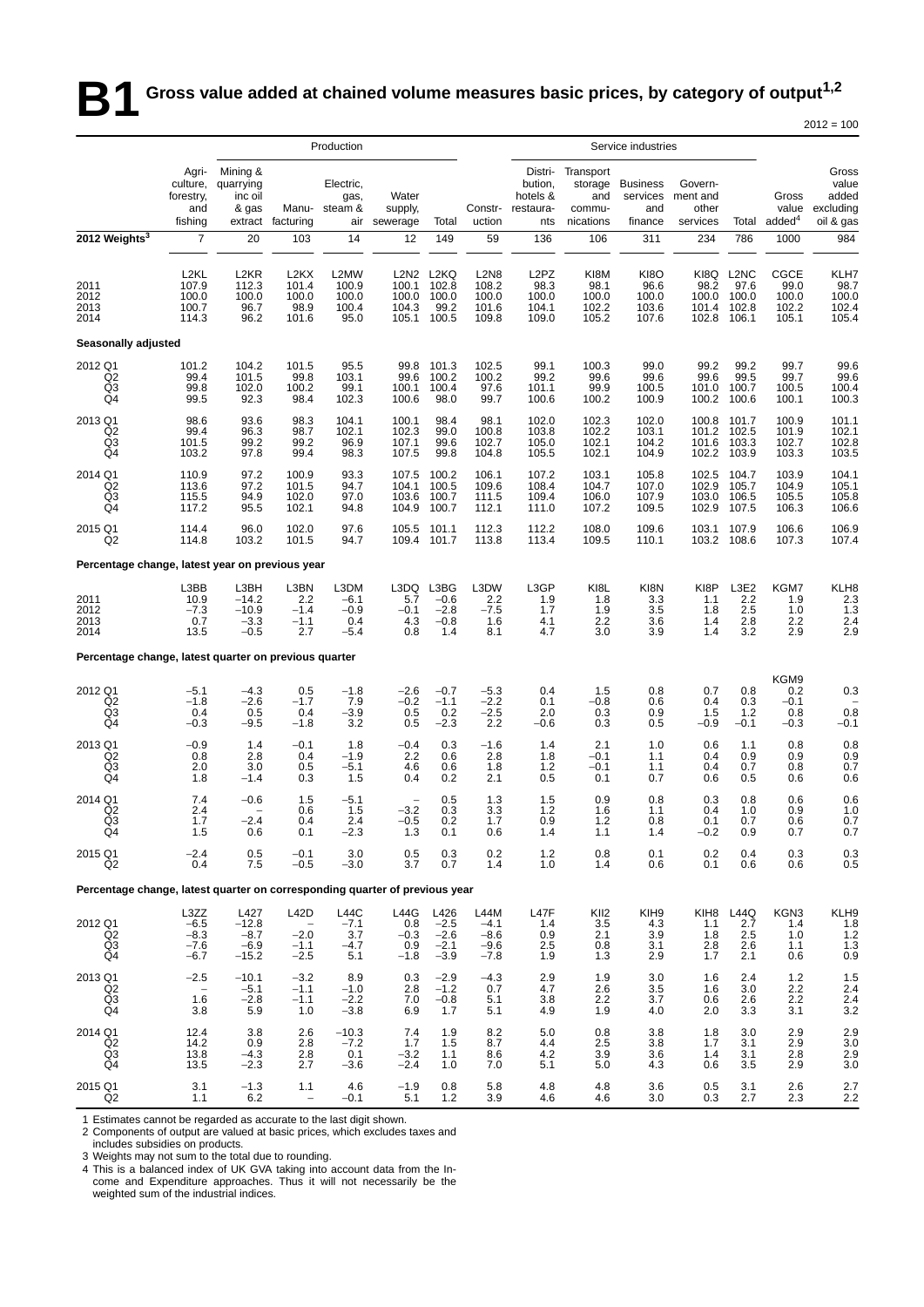**B2** Gross value added at chained volume measures basic prices, by category of output<sup>1,2</sup>

| $2012 =$ | = 100 |
|----------|-------|
|----------|-------|

|                                                                                 |                                                                        |                                                         |                                                     |                                                                      |                                                                                     | Service industries                                   |                                                                 |                                                      |                                                      |                                           |                                                                                                    |
|---------------------------------------------------------------------------------|------------------------------------------------------------------------|---------------------------------------------------------|-----------------------------------------------------|----------------------------------------------------------------------|-------------------------------------------------------------------------------------|------------------------------------------------------|-----------------------------------------------------------------|------------------------------------------------------|------------------------------------------------------|-------------------------------------------|----------------------------------------------------------------------------------------------------|
|                                                                                 | Wholesale<br>and retail<br>trade                                       | Transport<br>storage<br>and<br>commu-<br>nications      | Accommodati-<br>on & food<br>services               | Financial<br>and<br>insurance<br>activities                          | Real estate                                                                         | Professional<br>scientific<br>admin &<br>support     | Public<br>admin,<br>defence.<br>social<br>security              | Education                                            | Health<br>and<br>social<br>work                      | Other<br>services <sup>4</sup>            | Total<br>services                                                                                  |
| 2012 Weights <sup>3</sup>                                                       | 108                                                                    | 106                                                     | 27                                                  | 76                                                                   | 117                                                                                 | 118                                                  | 54                                                              | 65                                                   | 73                                                   | 42                                        | 786                                                                                                |
| 2011<br>2012<br>2013<br>2014                                                    | L2NE<br>$\begin{array}{c} 98.9 \\ 100.0 \end{array}$<br>105.6<br>111.0 | KI8M<br>98.1<br>100.0<br>102.2<br>105.2                 | L <sub>2</sub> NQ<br>95.9<br>100.0<br>98.3<br>101.2 | L2O6<br>$\begin{array}{c} 99.8 \\ 100.0 \end{array}$<br>99.6<br>99.1 | L <sub>2</sub> OC<br>$\begin{array}{c} 96.8 \\ 100.0 \end{array}$<br>102.9<br>105.8 | L <sub>2</sub> OH<br>94.3<br>100.0<br>106.7<br>114.7 | L <sub>2</sub> P <sub>8</sub><br>101.0<br>100.0<br>98.7<br>96.9 | L <sub>2</sub> PA<br>96.8<br>100.0<br>101.4<br>102.2 | L <sub>2</sub> PC<br>96.5<br>100.0<br>103.3<br>105.1 | L2Q5<br>99.8<br>100.0<br>101.7<br>107.6   | L2NC<br>97.6<br>100.0<br>102.8<br>106.1                                                            |
| Seasonally adjusted                                                             |                                                                        |                                                         |                                                     |                                                                      |                                                                                     |                                                      |                                                                 |                                                      |                                                      |                                           |                                                                                                    |
| 2012 Q1<br>$\begin{array}{c} \bar{Q}2 \\ \bar{Q}3 \\ \bar{Q}4 \end{array}$      | 99.1<br>99.0<br>101.0<br>100.9                                         | 100.3<br>99.6<br>99.9<br>100.2                          | 99.1<br>99.8<br>101.8<br>99.3                       | 99.2<br>100.9<br>100.4<br>99.5                                       | 98.8<br>99.9<br>100.5<br>100.8                                                      | 99.0<br>98.5<br>100.5<br>102.0                       | 99.8<br>100.4<br>100.1<br>99.6                                  | 98.6<br>99.2<br>101.3<br>101.0                       | 99.3<br>99.6<br>100.2<br>100.9                       | 99.3<br>99.2<br>103.4<br>98.2             | 99.2<br>99.5<br>100.7<br>100.6                                                                     |
| 2013 Q1<br>Q2<br>Q3<br>Q4                                                       | 103.1<br>105.1<br>106.6<br>107.3                                       | 102.3<br>102.2<br>102.1<br>102.1                        | 97.6<br>98.6<br>98.6<br>98.5                        | 101.5<br>99.5<br>98.9<br>98.4                                        | 101.5<br>102.6<br>103.3<br>104.3                                                    | 102.8<br>105.9<br>108.5<br>109.8                     | 98.9<br>99.0<br>99.0<br>98.1                                    | 100.9<br>101.3<br>101.4<br>101.9                     | 102.4<br>103.0<br>103.6<br>104.3                     | 100.1<br>100.8<br>101.8<br>104.2          | 101.7<br>102.5<br>103.3<br>103.9                                                                   |
| 2014 Q1<br>Q <sub>2</sub><br>$\overline{Q3}$<br>Q4                              | 109.0<br>110.3<br>111.4<br>113.0                                       | 103.1<br>104.7<br>106.0<br>107.2                        | 99.8<br>100.8<br>101.5<br>102.8                     | 98.1<br>98.4<br>98.6<br>101.3                                        | 105.2<br>105.5<br>106.1<br>106.5                                                    | 111.5<br>114.1<br>115.7<br>117.7                     | 97.7<br>96.9<br>96.6<br>96.3                                    | 101.9<br>102.2<br>102.4<br>102.1                     | 104.3<br>104.7<br>105.5<br>105.6                     | 106.5<br>108.5<br>108.0<br>107.6          | 104.7<br>105.7<br>106.5<br>107.5                                                                   |
| 2015 Q1<br>Q <sub>2</sub>                                                       | 114.2<br>115.4                                                         | 108.0<br>109.5                                          | 104.7<br>105.7                                      | 100.6<br>99.5                                                        | 107.0<br>107.4                                                                      | 117.9<br>119.8                                       | 95.7<br>94.7                                                    | 102.5<br>102.7                                       | 106.0<br>106.9                                       | 108.3<br>108.4                            | 107.9<br>108.6                                                                                     |
| Percentage change, latest year on previous year                                 |                                                                        |                                                         |                                                     |                                                                      |                                                                                     |                                                      |                                                                 |                                                      |                                                      |                                           |                                                                                                    |
| 2011<br>2012<br>2013<br>2014                                                    | L3E4<br>1.7<br>1.1<br>5.6<br>5.1                                       | KI8L<br>1.8<br>1.9<br>2.2<br>3.0                        | L3EG<br>3.0<br>4.3<br>$-1.7$<br>2.9                 | L3EU<br>$-0.9$<br>0.2<br>$-0.4$<br>$-0.4$                            | L3F2<br>2.8<br>3.3<br>$^{2.9}_{2.8}$                                                | L3F7<br>6.8<br>6.0<br>6.7<br>7.5                     | L3FW<br>$-3.8$<br>$-1.0$<br>$-1.3$<br>$-1.9$                    | L3FY<br>1.1<br>3.3<br>1.4<br>0.8                     | L3G2<br>2.9<br>3.6<br>3.3<br>1.7                     | L3GT<br>4.6<br>0.2<br>1.7<br>5.8          | L3E2<br>2.2<br>2.5<br>2.8<br>3.2                                                                   |
| Percentage change, latest quarter on previous quarter                           |                                                                        |                                                         |                                                     |                                                                      |                                                                                     |                                                      |                                                                 |                                                      |                                                      |                                           |                                                                                                    |
| 2012 Q1<br>$\begin{array}{c} \bar{Q}2 \\ \bar{Q}3 \\ \bar{Q}4 \end{array}$      | 0.2<br>2.0<br>$-0.1$                                                   | 1.5<br>$-0.8$<br>0.3<br>0.3                             | 1.5<br>0.7<br>2.1<br>$-2.5$                         | $-1.0$<br>1.7<br>$-0.4$<br>$-0.9$                                    | 0.4<br>1.1<br>0.6<br>0.3                                                            | 2.5<br>$-0.5$<br>2.0<br>1.5                          | $\overline{\phantom{m}}$<br>0.6<br>$-0.3$<br>$-0.5$             | 0.1<br>0.7<br>2.1<br>$-0.3$                          | 2.1<br>0.3<br>0.7<br>0.7                             | $-0.1$<br>$-0.1$<br>4.3<br>-5.0           | $\begin{array}{c} 0.8 \\ 0.3 \\ 1.2 \end{array}$<br>$-0.1$                                         |
| 2013 Q1<br>Q <sub>2</sub><br>Q3<br>Q <sub>4</sub>                               | 2.2<br>2.0<br>1.4<br>0.6                                               | 2.1<br>$-0.1$<br>$-0.1$<br>0.1                          | $-1.7$<br>1.0<br>0.1<br>$-0.1$                      | 1.9<br>$-1.9$<br>$-0.6$<br>$-0.5$                                    | 0.7<br>1.1<br>0.7<br>1.0                                                            | 0.7<br>3.1<br>2.4<br>1.2                             | $-0.7$<br>0.1<br>$-0.9$                                         | $-0.1$<br>0.4<br>0.2<br>0.4                          | 1.5<br>0.5<br>0.6<br>0.7                             | 1.9<br>0.8<br>1.0<br>2.4                  | 1.1<br>0.9<br>0.7<br>0.5                                                                           |
| 2014 Q1<br>Q2<br>Q3<br>Q4                                                       | 1.6<br>1.2<br>0.9<br>1.5                                               | 0.9<br>1.6<br>1.2<br>1.1                                | 1.3<br>1.0<br>0.7<br>1.3                            | $-0.3$<br>0.4<br>0.2<br>2.8                                          | 0.8<br>$0.\overline{3}$<br>0.6<br>0.3                                               | 1.5<br>2.3<br>1.4<br>1.7                             | $-0.4$<br>$-0.8$<br>$-0.3$<br>$-0.4$                            | 0.1<br>0.3<br>0.2<br>$-0.2$                          | $\overline{\phantom{a}}$<br>0.4<br>0.8<br>0.1        | 2.1<br>1.9<br>$-0.5$<br>$-0.4$            | $\begin{array}{c} 0.8 \\ 1.0 \\ 0.7 \end{array}$<br>0.9                                            |
| 2015 Q1<br>Q2                                                                   | 1.0<br>1.1                                                             | $0.8\,$<br>1.4                                          | $\begin{array}{c} 1.9 \\ 0.9 \end{array}$           | $-0.7$<br>$-1.1$                                                     | $0.5\,$<br>0.4                                                                      | 0.2<br>1.6                                           | $-0.6$<br>$-1.0$                                                | $0.4 \\ 0.2$                                         | $0.3\,$<br>$0.8\,$                                   | 0.7<br>0.1                                | $0.4 \\ 0.6$                                                                                       |
| Percentage change, latest quarter on corresponding quarter of the previous year |                                                                        |                                                         |                                                     |                                                                      |                                                                                     |                                                      |                                                                 |                                                      |                                                      |                                           |                                                                                                    |
| 2012 Q1<br>Q2<br>$\frac{Q3}{Q4}$                                                | L44S<br>0.3<br>0.1<br>1.9<br>2.0                                       | KII2<br>$\frac{3.5}{2.1}$<br>0.8<br>1.3                 | L456<br>$6.0\,$<br>4.4<br>5.0<br>1.7                | L45K<br>$-0.2$<br>1.8<br>$-0.2$<br>$-0.7$                            | L45Q<br>$\frac{3.8}{3.7}$<br>$3.2\,$<br>2.4                                         | L45V<br>7.8<br>5.5<br>5.2<br>5.7                     | L46M<br>$-2.6$<br>$-1.0$<br>$-0.3$<br>$-0.2$                    | L46O<br>2.4<br>3.7<br>4.3<br>2.6                     | L46Q<br>4.1<br>3.2<br>3.4<br>3.8                     | L47J<br>$-1.2$<br>$-0.4$<br>3.4<br>$-1.2$ | $\begin{array}{r} \text{L44Q} \\ \text{2.7} \\ \text{2.5} \\ \text{2.6} \\ \text{2.1} \end{array}$ |
| 2013 Q1<br>Q2<br>Q3<br>Q4                                                       | 4.1<br>6.2<br>5.6<br>6.4                                               | 1.9<br>$^{2.6}_{2.2}$<br>1.9                            | $-1.5$<br>$-1.2$<br>$-3.1$<br>$-0.8$                | 2.3<br>$-1.3$<br>$-1.5$<br>$-1.2$                                    | 2.7<br>2.7<br>$\frac{2.8}{3.5}$                                                     | 3.8<br>7.5<br>8.0<br>7.6                             | $-0.9$<br>$-1.5$<br>$-1.2$<br>$-1.5$                            | 2.4<br>2.1<br>0.2<br>0.8                             | 3.2<br>3.4<br>3.4<br>3.4                             | 0.8<br>1.7<br>$-1.5$<br>6.1               | 2.4<br>3.0<br>2.6<br>3.3                                                                           |
| 2014 Q1<br>Q2<br>Q3<br>Q4                                                       | 5.7<br>5.0<br>4.5<br>5.3                                               | $\begin{array}{c} 0.8 \\ 2.5 \end{array}$<br>3.9<br>5.0 | $^{2.2}_{2.3}$<br>2.9<br>4.3                        | $-3.3$<br>$-1.1$<br>$-0.3$<br>3.0                                    | $\frac{3.6}{2.9}$<br>2.7<br>2.1                                                     | 8.4<br>7.7<br>6.6<br>7.2                             | $-1.2$<br>$-2.0$<br>$-2.4$<br>$-1.9$                            | 1.0<br>1.0<br>0.9<br>0.3                             | 1.8<br>1.7<br>1.9<br>1.3                             | 6.4<br>7.6<br>6.0<br>3.2                  | $\frac{3.0}{3.1}$<br>$\frac{3.1}{3.5}$                                                             |
| 2015 Q1<br>Q2                                                                   | 4.7<br>4.5                                                             | 4.8<br>4.6                                              | $5.0\,$<br>4.9                                      | 2.6<br>1.1                                                           | 1.8<br>1.8                                                                          | 5.8<br>5.1                                           | $-2.1$<br>$-2.3$                                                | 0.6<br>0.4                                           | 1.6<br>2.1                                           | 1.8<br>$-0.1$                             | 3.1<br>2.7                                                                                         |

1 Estimates cannot be regarded as accurate to the last digit shown.

2 Components of output are valued at basic prices, which excludes taxes and includes subsidies on products.

3 Weights may not sum to the total due to rounding. 4 Comprising sections R, S and T of SIC(2007).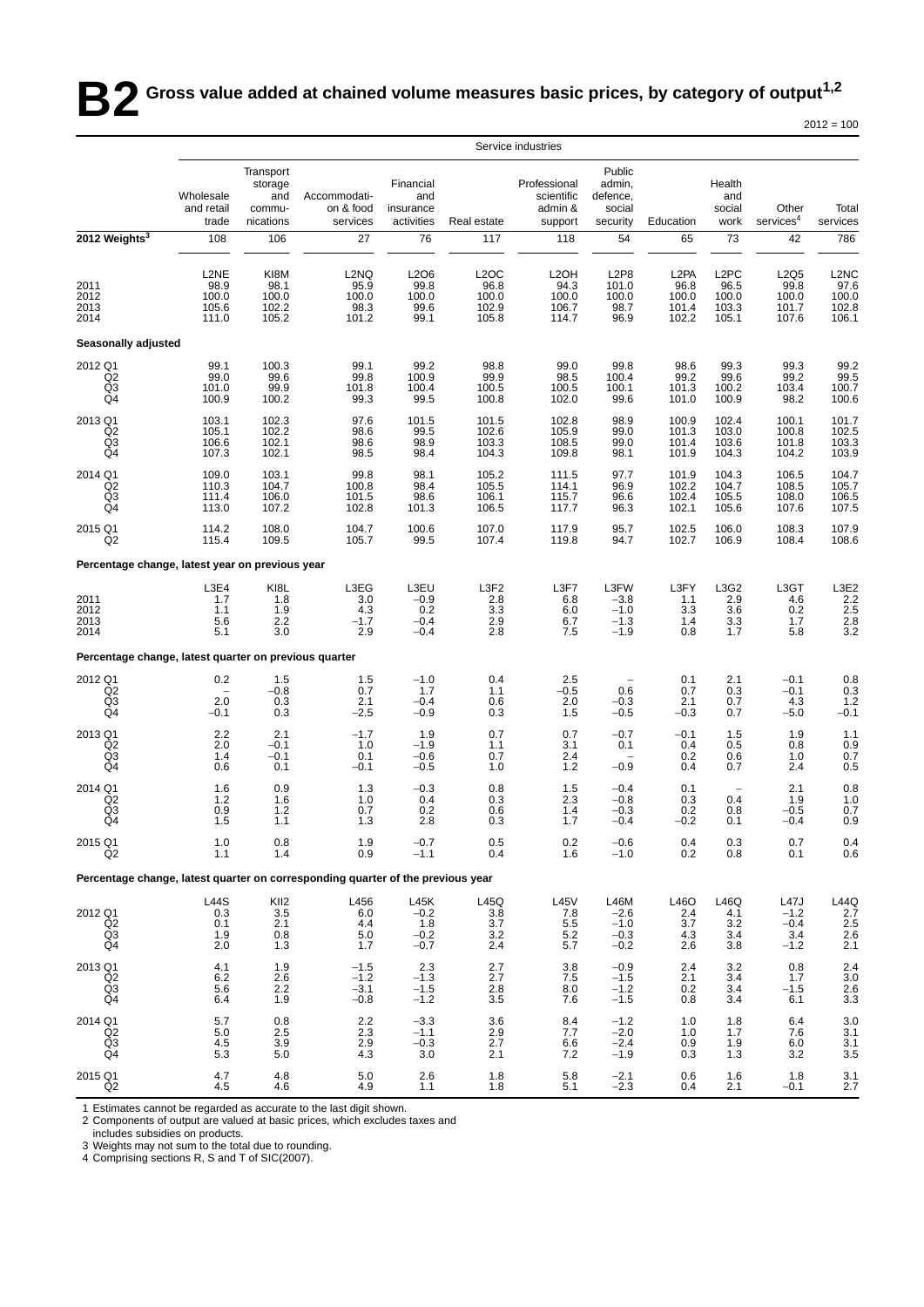### **C1 Gross domestic product: expenditure at current market prices<sup>1</sup>**

|                                                   | Domestic expenditure on goods and services at market prices                 |                                                  |                                                         |                                                         |                                          |                                                                                          |                                                       |                                                                                                                                                                                                                    |                                                     |                                     |                                                                                  |                                          |                                                                                                 |                                                                   |
|---------------------------------------------------|-----------------------------------------------------------------------------|--------------------------------------------------|---------------------------------------------------------|---------------------------------------------------------|------------------------------------------|------------------------------------------------------------------------------------------|-------------------------------------------------------|--------------------------------------------------------------------------------------------------------------------------------------------------------------------------------------------------------------------|-----------------------------------------------------|-------------------------------------|----------------------------------------------------------------------------------|------------------------------------------|-------------------------------------------------------------------------------------------------|-------------------------------------------------------------------|
|                                                   |                                                                             | Final consumption expenditure                    |                                                         |                                                         |                                          | Gross capital formation                                                                  |                                                       |                                                                                                                                                                                                                    |                                                     |                                     |                                                                                  |                                          |                                                                                                 |                                                                   |
|                                                   | Househol-<br>ds                                                             | Non-prof-<br>it<br>utions $2$                    | General<br>instit- governme-                            | Gross<br>capital<br>nt formation                        | tories <sup>3</sup>                      | fixed Changes alignment disposals<br>in inven- adjustme-                                 | Acquisit-<br>Of which ions less<br>of<br>nt valuables | Total<br>domestic<br>expend-                                                                                                                                                                                       | Total<br>iture exports                              | Gross<br>final<br>expen-            | less<br>Total<br>diture imports balance                                          |                                          | Statisti-<br>cal<br>discre-<br>pancy<br>diture)                                                 | Gross<br>domestic<br>product<br>Trade (expen- at market<br>prices |
| 2011<br>2012<br>2013<br>2014                      | ABJQ<br>990 828<br>1 029 378<br>1 073 106<br>1 119 496                      | HAYE<br>53 259<br>53 186<br>54 978<br>56 162     | <b>NMRP</b><br>339 923<br>345 950<br>348 044<br>357 296 | <b>NPQS</b><br>258 689<br>268 221<br>280 520<br>306 108 | CAEX<br>2686<br>1533<br>7 1 7 5<br>11837 | <b>DMUN</b><br>$\overline{\phantom{a}}$<br>$\qquad \qquad -$<br>$\overline{\phantom{a}}$ | <b>NPJQ</b>                                           | YBIL<br>305 1 645 690 497 079 2 142 769 523 289 -26 210<br>828 1 699 096 501 734 2 200 830 535 617 -33 883<br>5 359 1 769 182 521 039 2 290 221 555 272 -34 233<br>-93 1 850 806 515 191 2 365 997 549 723 -34 532 | <b>IKBH</b>                                         | ABMF                                | <b>IKBI</b>                                                                      | <b>IKBJ</b>                              | GIXM<br>$\overline{\phantom{a}}$<br>$\overline{\phantom{a}}$<br>$\overline{\phantom{a}}$<br>165 | YBHA<br>1 619 480<br>1 665 213<br>1734949<br>1 816 439            |
|                                                   | Seasonally adjusted                                                         |                                                  |                                                         |                                                         |                                          |                                                                                          |                                                       |                                                                                                                                                                                                                    |                                                     |                                     |                                                                                  |                                          |                                                                                                 |                                                                   |
| 2012 Q1<br>Q2<br>Q <sub>3</sub><br>Q4             | 254 444<br>255 981<br>256 942<br>262 011                                    | 13 3 25<br>13 2 64<br>13 260<br>13 3 3 7         | 87 456<br>85 543<br>86 284<br>86 667                    | 68 245<br>66 785<br>65 772<br>67 419                    | $-2742$<br>$-1401$<br>3545<br>2 1 3 1    | 1978<br>$-1459$<br>1 0 4 6<br>$-1565$                                                    | $-1127$<br>1 0 7 9<br>475<br>401                      | 419 601 127 596<br>421 251 124 400<br>426 278 126 378<br>431 966 123 360                                                                                                                                           |                                                     | 552 656 133 371                     | 547 197 134 378<br>545 651 133 969<br>555 326 133 899 -10 539                    | $-6782$<br>$-9569$<br>$-6993$            | $\qquad \qquad -$<br>$\overline{\phantom{a}}$<br>$\overline{\phantom{a}}$                       | 412819<br>411682<br>419 285<br>421 427                            |
| 2013 Q1<br>Q <sub>2</sub><br>Q3<br>Q <sub>4</sub> | 264 929<br>265 555<br>269 339<br>273 283                                    | 13 474<br>13 646<br>13835<br>14 0 23             | 85 282<br>87 273<br>87 225<br>88 264                    | 66 692<br>69 091<br>70 867<br>73 870                    | 2015<br>322<br>4899<br>-61               | 418<br>$-2078$<br>1 3 1 5<br>345                                                         | 532<br>1 2 6 5<br>$-1022$<br>4 5 8 4                  | 432 924 128 616<br>437 152 132 766<br>445 143 132 436<br>453 963 127 221                                                                                                                                           |                                                     |                                     | 561 540 136 024<br>569 918 139 808<br>577 579 139 416<br>581 184 140 024 -12 803 | -7 408<br>$-7042$<br>-6 980              | $\qquad \qquad -$<br>$\overline{\phantom{a}}$<br>$\qquad \qquad -$                              | 425 516<br>430 110<br>438 163<br>441 160                          |
| 2014 Q1<br>Q <sub>2</sub><br>Q3<br>Q4             | 275 125<br>277 926<br>281 454<br>284 991                                    | 14 138<br>14 070<br>13 986<br>13 968             | 88 697<br>88788<br>90 678<br>89 133                     | 75 479<br>76 710<br>76 951<br>76 968                    | 3 1 8 3<br>3872<br>3533<br>1 2 4 9       | 779<br>390<br>619<br>$-1788$                                                             | 317<br>$-1668$<br>$-745$<br>2 0 0 3                   | 456 939 127 844<br>459 698 130 031<br>465 857 126 840<br>468 312 130 476                                                                                                                                           |                                                     |                                     | 584 783 137 831<br>589 729 135 832<br>592 697 136 113<br>598 788 139 947         | $-9987$<br>$-5801$<br>$-9273$<br>$-9471$ | $-261$<br>-256<br>$-25$<br>707                                                                  | 446 691<br>453 641<br>456 559<br>459 548                          |
| 2015 Q1<br>Q2                                     | 285 455<br>288 181                                                          | 14 031<br>14 102                                 | 89 678<br>89884                                         | 78 795<br>80 923                                        | 3 2 9 5<br>$-895$                        | 520<br>$-2127$                                                                           | 2 4 2 6<br>1 0 4 5                                    | 473 680 127 590<br>473 240 132 269                                                                                                                                                                                 |                                                     |                                     | 601 270 138 118 -10 528<br>605 509 135 728                                       | $-3.459$                                 | 259<br>$-617$                                                                                   | 463 411<br>469 164                                                |
|                                                   | Percentage change, latest year on previous year                             |                                                  |                                                         |                                                         |                                          |                                                                                          |                                                       |                                                                                                                                                                                                                    |                                                     |                                     |                                                                                  |                                          |                                                                                                 |                                                                   |
| 2011<br>2012<br>2013<br>2014                      | KGY7<br>3.8<br>3.9<br>4.2<br>4.3                                            | KH7G<br>4.7<br>$-0.1$<br>3.4<br>2.2              | <b>KH29</b><br>0.5<br>1.8<br>0.6<br>2.7                 | KG6I<br>3.9<br>3.7<br>4.6<br>9.1                        |                                          |                                                                                          |                                                       | KGW8<br>2.9<br>3.2<br>4.1<br>4.6                                                                                                                                                                                   | KH2L<br>11.9<br>0.9<br>3.8<br>$-1.1$                | KGV4<br>4.9<br>2.7<br>4.1<br>3.3    | KH3E<br>7.4<br>2.4<br>3.7<br>$-1.0$                                              |                                          |                                                                                                 | <b>IHYM</b><br>4.1<br>2.8<br>$\frac{4.2}{4.7}$                    |
|                                                   | Percentage change, latest quarter on previous quarter                       |                                                  |                                                         |                                                         |                                          |                                                                                          |                                                       |                                                                                                                                                                                                                    |                                                     |                                     |                                                                                  |                                          |                                                                                                 |                                                                   |
| 2012 Q1<br>Q2<br>Q3<br>Q4                         | KGY8<br>0.7<br>0.6<br>0.4<br>2.0                                            | KGZ9<br>$-0.5$<br>$-0.5$<br>0.6                  | KH <sub>2</sub> D<br>3.1<br>$-2.2$<br>0.9<br>0.4        | KG6W<br>3.0<br>$-2.1$<br>$-1.5$<br>2.5                  |                                          |                                                                                          |                                                       | KGX4<br>0.5<br>0.4<br>1.2<br>$1.3$                                                                                                                                                                                 | KH <sub>2</sub> P<br>2.0<br>$-2.5$<br>1.6<br>$-2.4$ | KGV8<br>0.8<br>$-0.3$<br>1.3<br>0.5 | KH3I<br>0.5<br>$-0.3$<br>$-0.4$<br>0.4                                           |                                          |                                                                                                 | <b>IHYN</b><br>0.9<br>$-0.3$<br>1.8<br>0.5                        |
| 2013 Q1<br>Q <sub>2</sub><br>Q3<br>Q4             | 1.1<br>0.2<br>1.4<br>1.5                                                    | 1.0<br>1.3<br>1.4<br>1.4                         | $-1.6$<br>2.3<br>$-0.1$<br>1.2                          | $-1.1$<br>3.6<br>2.6<br>4.2                             |                                          |                                                                                          |                                                       | 0.2<br>1.0<br>1.8<br>2.0                                                                                                                                                                                           | 4.3<br>3.2<br>$-0.2$<br>$-3.9$                      | 1.1<br>1.5<br>1.3<br>0.6            | 1.6<br>2.8<br>$-0.3$<br>0.4                                                      |                                          |                                                                                                 | 1. <sub>C</sub><br>1.1<br>$^{1.9}_{0.7}$                          |
| 2014 Q1<br>Q2<br>Q3<br>Q4                         | 0.7<br>1.0<br>1.3<br>1.3                                                    | 0.8<br>$-0.5$<br>$-0.6$<br>$-0.1$                | 0.5<br>0.1<br>2.1<br>$-1.7$                             | 2.2<br>1.6<br>0.3<br>$\overline{\phantom{a}}$           |                                          |                                                                                          |                                                       | 0.7<br>0.6<br>1.3<br>0.5                                                                                                                                                                                           | 0.5<br>1.7<br>$-2.5$<br>2.9                         | 0.6<br>0.8<br>0.5<br>1.0            | $-1.6$<br>$-1.5$<br>0.2<br>2.8                                                   |                                          |                                                                                                 | $\frac{1.3}{1.6}$<br>0.6<br>0.7                                   |
| 2015 Q1<br>Q2                                     | 0.2<br>1.0                                                                  | 0.5<br>0.5                                       | 0.6<br>0.2                                              | 2.4<br>2.7                                              |                                          |                                                                                          |                                                       | 1.1<br>$-0.1$                                                                                                                                                                                                      | $-2.2$<br>3.7                                       | 0.4<br>0.7                          | $-1.3$<br>$-1.7$                                                                 |                                          |                                                                                                 | $0.8$<br>1.2                                                      |
|                                                   | Percentage change, latest quarter on corresponding quarter of previous year |                                                  |                                                         |                                                         |                                          |                                                                                          |                                                       |                                                                                                                                                                                                                    |                                                     |                                     |                                                                                  |                                          |                                                                                                 |                                                                   |
| 2012 Q1<br>Q2<br>Q3<br>Q4                         | KGY9<br>4.1<br>4.2<br>3.5<br>3.7                                            | <b>KH22</b><br>1.4<br>$-0.4$<br>$-1.1$<br>$-0.4$ | KH <sub>2</sub> E<br>1.6<br>1.6<br>1.7<br>2.2           | KG76<br>5.5<br>6.0<br>1.5<br>1.8                        |                                          |                                                                                          |                                                       | KGX5<br>3.2<br>3.8<br>2.6<br>3.4                                                                                                                                                                                   | KH2Q<br>3.5<br>$-0.4$<br>2.1<br>$-1.4$              | KGV9<br>3.2<br>2.8<br>2.5<br>2.3    | KH3J<br>6.2<br>3.5<br>$-0.1$<br>0.1                                              |                                          |                                                                                                 | <b>IHYO</b><br>2.3<br>2.6<br>3.4<br>3 <sub>c</sub>                |
| 2013 Q1<br>Q2<br>Q3<br>Q4                         | 4.1<br>3.7<br>4.8<br>4.3                                                    | 1.1<br>2.9<br>4.3<br>5.1                         | $-2.5$<br>2.0<br>1.1<br>1.8                             | $-2.3$<br>3.5<br>7.7<br>9.6                             |                                          |                                                                                          |                                                       | 3.2<br>3.8<br>4.4<br>5.1                                                                                                                                                                                           | 0.8<br>6.7<br>4.8<br>3.1                            | 2.6<br>4.4<br>4.5<br>4.7            | $1.2$<br>4.4<br>4.5<br>4.6                                                       |                                          |                                                                                                 | 3.1<br>4.5<br>$\frac{4.5}{4.7}$                                   |
| 2014 Q1<br>Q2<br>Q3<br>Q4                         | 3.8<br>4.7<br>4.5<br>4.3                                                    | 4.9<br>3.1<br>1.1<br>$-0.4$                      | 4.0<br>1.7<br>4.0<br>1.0                                | 13.2<br>11.0<br>8.6<br>4.2                              |                                          |                                                                                          |                                                       | 5.5<br>5.2<br>4.7<br>3.2                                                                                                                                                                                           | $-0.6$<br>$-2.1$<br>$-4.2$<br>2.6                   | 4.1<br>3.5<br>2.6<br>3.0            | 1.3<br>$-2.8$<br>$-2.4$<br>$-0.1$                                                |                                          |                                                                                                 | 5.0<br>5.5<br>4.2<br>4.2                                          |
| 2015 Q1<br>Q2                                     | 3.8<br>3.7                                                                  | $-0.8$<br>0.2                                    | 1.1<br>1.2                                              | 4.4<br>5.5                                              |                                          |                                                                                          |                                                       | 3.7<br>2.9                                                                                                                                                                                                         | $-0.2$<br>1.7                                       | 2.8<br>2.7                          | 0.2<br>$-0.1$                                                                    |                                          |                                                                                                 | 3.7<br>3.4                                                        |

1 Estimates are given to the nearest £ million but cannot be regarded as ac-3 Quarterly alignment adjustment included in this series.

curate to this degree.

2 Non-profit making institutions serving households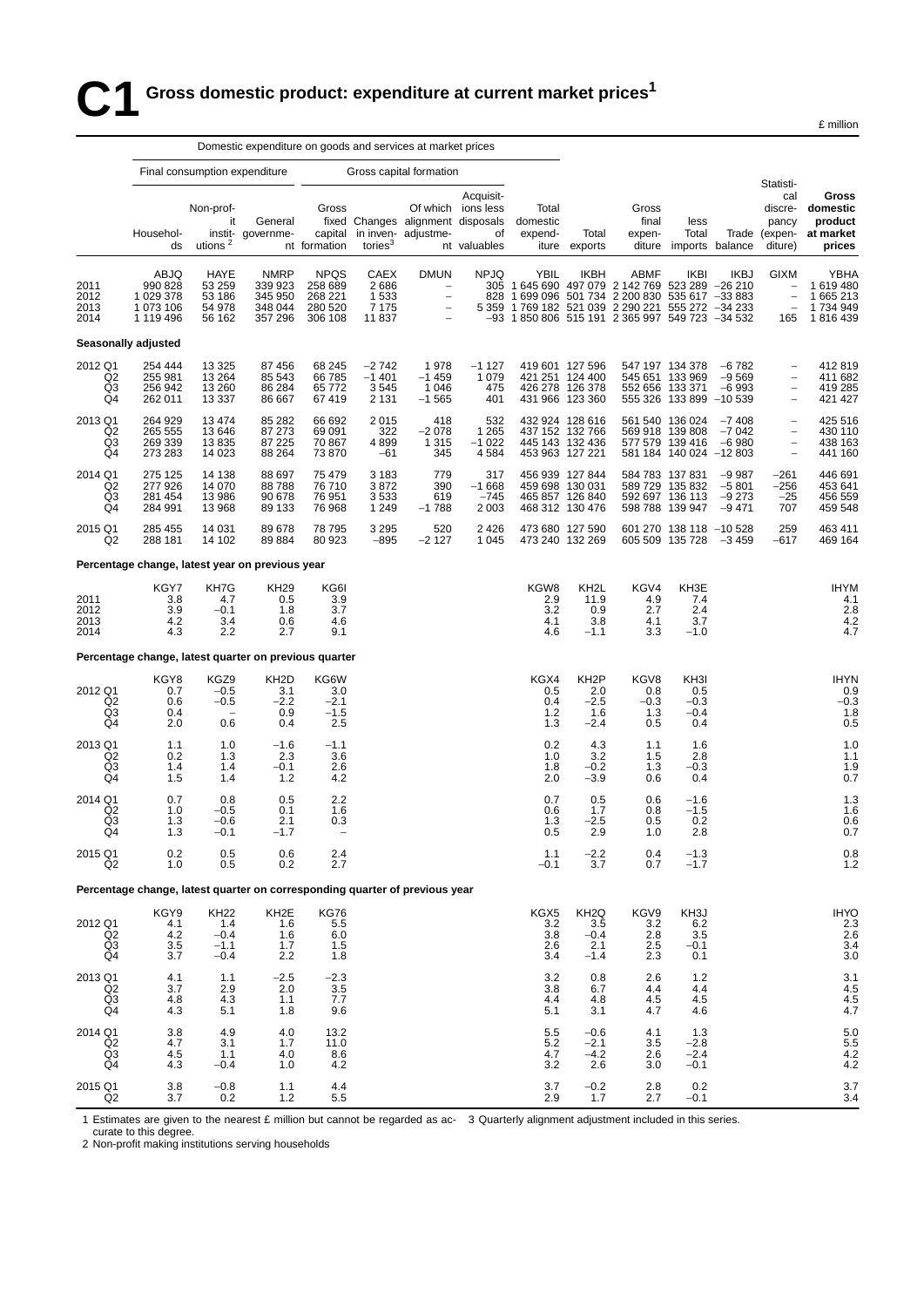# $\bullet$  2 Gross domestic product by category of expenditure: chained volume measures<sup>1</sup>

Reference year 2012, £ million

|                                                               |                                                                              |                                                     | Domestic expenditure on goods and services at market prices |                                                                          |                                            |                                                                           |                                                       |                                                 |                                                                          |                                                                                                                                                                                                                       |                                                                                                  |                               |                                                                                         |                                                     |
|---------------------------------------------------------------|------------------------------------------------------------------------------|-----------------------------------------------------|-------------------------------------------------------------|--------------------------------------------------------------------------|--------------------------------------------|---------------------------------------------------------------------------|-------------------------------------------------------|-------------------------------------------------|--------------------------------------------------------------------------|-----------------------------------------------------------------------------------------------------------------------------------------------------------------------------------------------------------------------|--------------------------------------------------------------------------------------------------|-------------------------------|-----------------------------------------------------------------------------------------|-----------------------------------------------------|
|                                                               |                                                                              |                                                     | Final consumption expenditure                               |                                                                          |                                            | Gross capital formation                                                   |                                                       |                                                 |                                                                          |                                                                                                                                                                                                                       |                                                                                                  |                               |                                                                                         |                                                     |
|                                                               | Househol-<br>ds                                                              | Non-prof-<br>it<br>utions $2$                       | General<br>instit- governme-                                | Gross<br>capital<br>nt formation                                         | tories $3$                                 | fixed Changes alignment disposals<br>in inven- adjustme-                  | Acquisit-<br>Of which ions less<br>of<br>nt valuables | Total<br>domestic<br>expend-                    | Total<br>iture exports                                                   | Gross<br>final<br>expen-<br>diture                                                                                                                                                                                    | less<br>Total                                                                                    | imports balance               | Statisti-<br>cal<br>discre-<br>pancy<br>Trade (expen-<br>diture)                        | Gross<br>domestic<br>product<br>at market<br>prices |
| 2011<br>2012<br>2013<br>2014                                  | ABJR<br>1 009 521<br>1 029 378<br>1 049 204<br>1 077 393                     | <b>HAYO</b><br>53 767<br>53 186<br>53 774<br>54 772 | <b>NMRY</b><br>339 682<br>345 950<br>347 628<br>354 124     | <b>NPQT</b><br>264 251<br>268 221<br>275 083<br>295 764                  | CAFU<br>$-4247$<br>1533<br>13632<br>17 539 | <b>DMUM</b><br>$\qquad \qquad -$<br>$\bar{a}$<br>$\overline{\phantom{a}}$ | <b>NPJR</b>                                           | <b>YBIM</b>                                     | IKBK                                                                     | ABMG<br>-1 391 1 667 965 498 017 2 166 031 520 372 -22 355<br>828 1 699 096 501 734 2 200 830 535 617 -33 883<br>4 500 1 743 821 507 798 2 251 619 550 439 -42 641<br>242 1 799 834 517 018 2 316 852 565 812 -48 794 | <b>IKBL</b>                                                                                      | <b>IKBM</b>                   | <b>GIXS</b><br>$\qquad \qquad -$<br>$\bar{a}$<br>158                                    | ABMI<br>1645808<br>1 665 213<br>1701180<br>1751198  |
|                                                               | Seasonally adjusted                                                          |                                                     |                                                             |                                                                          |                                            |                                                                           |                                                       |                                                 |                                                                          |                                                                                                                                                                                                                       |                                                                                                  |                               |                                                                                         |                                                     |
| 2012 Q1<br>Q2<br>Q3<br>Q4                                     | 256 013<br>256 513<br>257 106<br>259 746                                     | 13 301<br>13517<br>13 4 52<br>12916                 | 86916<br>85 944<br>86 423<br>86 667                         | 68 591<br>66 608<br>66 263<br>66 759                                     | $-12037$<br>2 1 5 1<br>4 3 9 5<br>7024     | 1983<br>$-1472$<br>1 0 4 1<br>$-1552$                                     | 339<br>344<br>218<br>$-73$                            |                                                 | 419 967 127 394<br>423 990 124 274<br>425 501 127 108<br>429 638 122 958 |                                                                                                                                                                                                                       | 547 436 132 602<br>548 243 134 136<br>552 599 134 344<br>552 552 134 535 -11 577                 | $-5208$<br>$-9862$<br>$-7236$ | $\overline{\phantom{a}}$<br>$\qquad \qquad -$<br>$\qquad \qquad -$                      | 414 835<br>414 099<br>418 255<br>418 024            |
| 2013 Q1<br>Q <sub>2</sub><br>Q <sub>3</sub><br>Q <sub>4</sub> | 260 630<br>260 664<br>262 985<br>264 925                                     | 13 306<br>13 4 73<br>13 4 93<br>13 502              | 86 075<br>86786<br>87 283<br>87 484                         | 66 409<br>67 689<br>69 748<br>71 237                                     | 1 1 2 2<br>3 1 1 6<br>2 1 8 0<br>7 2 1 4   | 418<br>$-2039$<br>1 2 8 6<br>335                                          | 1 5 3 2<br>178<br>1 3 1 4<br>1476                     | 429 074 125 311                                 | 431 906 129 403<br>437 003 128 380<br>445 838 124 704                    |                                                                                                                                                                                                                       | 554 385 133 606<br>561 309 138 027<br>565 383 138 186<br>570 542 140 620 -15 916                 | $-8295$<br>$-8624$<br>$-9806$ | $\qquad \qquad -$<br>$\qquad \qquad -$<br>$\qquad \qquad -$<br>$\overline{\phantom{a}}$ | 420 779<br>423 282<br>427 197<br>429 922            |
| 2014 Q1<br>Q <sub>2</sub><br>Q3<br>Q4                         | 266 485<br>268 218<br>270 426<br>272 264                                     | 13 688<br>13 941<br>13 6 66<br>13 477               | 87 502<br>88714<br>89 115<br>88793                          | 72792<br>73 789<br>74 794<br>74 389                                      | 7056<br>3 2 9 1<br>4682<br>2510            | 755<br>374<br>594<br>$-1723$                                              | 386<br>$-1554$<br>$-698$<br>2 1 0 8                   | 446 399 129 781                                 | 447 909 126 729<br>451 985 127 803<br>453 541 132 705                    |                                                                                                                                                                                                                       | 574 638 141 830 -15 101<br>576 180 139 336<br>579 788 140 390 -12 587<br>586 246 144 256 -11 551 | $-9555$                       | $-253$<br>$-246$<br>$-24$<br>681                                                        | 432 555<br>436 598<br>439 374<br>442 671            |
| 2015 Q1<br>Q2                                                 | 274 309<br>276 563                                                           | 13 624<br>14 0 25                                   | 89753<br>90 111                                             | 75 539<br>76 315                                                         | 2808<br>$-3015$                            | 499<br>$-2025$                                                            | 2 0 5 7<br>1432                                       |                                                 | 458 090 131 116<br>455 431 133 591                                       |                                                                                                                                                                                                                       | 589 206 145 157 -14 041<br>589 022 141 235                                                       | -7 644                        | 248<br>$-588$                                                                           | 444 297<br>447 199                                  |
|                                                               | Percentage change, latest year on previous year                              |                                                     |                                                             |                                                                          |                                            |                                                                           |                                                       |                                                 |                                                                          |                                                                                                                                                                                                                       |                                                                                                  |                               |                                                                                         |                                                     |
| 2011<br>2012<br>2013<br>2014                                  | KGZ5<br>$-0.1$<br>2.0<br>1.9<br>2.7                                          | <b>KH23</b><br>3.7<br>$-1.1$<br>1.1<br>1.9          | KH <sub>2</sub> F<br>0.1<br>1.8<br>0.5<br>1.9               | KG7F<br>2.0<br>1.5<br>2.6<br>7.5                                         |                                            |                                                                           |                                                       | KGX6<br>0.5<br>1.9<br>2.6<br>3.2                | KH <sub>2</sub> R<br>5.8<br>0.7<br>1.2<br>1.8                            | KGW <sub>2</sub><br>1.6<br>1.6<br>2.3<br>2.9                                                                                                                                                                          | KH3K<br>0.6<br>2.9<br>2.8<br>2.8                                                                 |                               |                                                                                         | <b>IHYP</b><br>2.0<br>1.2<br>2.2<br>2.9             |
|                                                               | Percentage change, latest quarter on previous quarter                        |                                                     |                                                             |                                                                          |                                            |                                                                           |                                                       |                                                 |                                                                          |                                                                                                                                                                                                                       |                                                                                                  |                               |                                                                                         |                                                     |
| 2012 Q1<br>Q2<br>Q <sub>3</sub><br>Q <sub>4</sub>             | KGZ6<br>0.7<br>0.2<br>0.2<br>1.0                                             | <b>KH27</b><br>$-0.7$<br>1.6<br>$-0.5$<br>$-4.0$    | KH <sub>2</sub> J<br>2.4<br>$-1.1$<br>0.6<br>0.3            | KG7Q<br>2.3<br>$-2.9$<br>$-0.5$<br>0.7                                   |                                            |                                                                           |                                                       | KGY <sub>2</sub><br>$-0.4$<br>1.0<br>0.4<br>1.0 | KH <sub>2</sub> V<br>2.7<br>$-2.4$<br>2.3<br>$-3.3$                      | KGW6<br>0.3<br>0.1<br>0.8<br>$\overline{\phantom{a}}$                                                                                                                                                                 | KH <sub>3</sub> O<br>0.4<br>1.2<br>0.2<br>0.1                                                    |                               |                                                                                         | <b>IHYQ</b><br>0.2<br>$-0.2$<br>1.0<br>$-0.1$       |
| 2013 Q1<br>Q <sub>2</sub><br>$_{\mathsf{Q4}}^{\mathsf{Q3}}$   | 0.3<br>$\overline{\phantom{a}}$<br>$\begin{array}{c} 0.9 \\ 0.7 \end{array}$ | 3.0<br>1.3<br>0.1<br>0.1                            | $-0.7$<br>0.8<br>0.6<br>0.2                                 | $-0.5$<br>1.9<br>3.0<br>2.1                                              |                                            |                                                                           |                                                       | $-0.1$<br>0.7<br>1.2<br>2.0                     | 1.9<br>3.3<br>$-0.8$<br>$-2.9$                                           | 0.3<br>1.2<br>0.7<br>0.9                                                                                                                                                                                              | $-0.7$<br>3.3<br>0.1<br>1.8                                                                      |                               |                                                                                         | 0.7<br>0.6<br>$0.9$<br>$0.6$                        |
| 2014 Q1<br>$\overline{Q}2$<br>Q3<br>Q4                        | $0.6 \ 0.7$<br>0.8<br>0.7                                                    | 1.4<br>1.8<br>$-2.0$<br>$-1.4$                      | 1.4<br>0.5<br>-0.4                                          | $^{2.2}_{1.4}$<br>1.4<br>-0.5                                            |                                            |                                                                           |                                                       | 0.5<br>$-0.3$<br>1.3<br>0.3                     | 1.6<br>2.4<br>$-1.5$<br>3.8                                              | $\begin{array}{c} 0.7 \\ 0.3 \end{array}$<br>0.6<br>1.1                                                                                                                                                               | 0.9<br>$-1.8$<br>0.8<br>2.8                                                                      |                               |                                                                                         | $0.6 \\ 0.9$<br>0.6<br>0.8                          |
| 2015 Q1<br>Q2                                                 | 0.8<br>0.8                                                                   | 1.1<br>2.9                                          | 1.1<br>0.4                                                  | $1.5$<br>1.0                                                             |                                            |                                                                           |                                                       | 1.0<br>$-0.6$                                   | $-1.2$<br>1.9                                                            | 0.5                                                                                                                                                                                                                   | 0.6<br>$-2.7$                                                                                    |                               |                                                                                         | $0.4$<br>$0.7$                                      |
|                                                               | Percentage change, latest quarter on corresponding quarter of previous year  |                                                     |                                                             |                                                                          |                                            |                                                                           |                                                       |                                                 |                                                                          |                                                                                                                                                                                                                       |                                                                                                  |                               |                                                                                         |                                                     |
| 2012 Q1<br>Q2<br>Q3<br>Q4                                     | KGZ7<br>1.6<br>2.0<br>2.1<br>2.2                                             | <b>KH28</b><br>1.3<br>$-1.3$<br>$-0.7$<br>$-3.6$    | KH <sub>2</sub> K<br>2.0<br>1.4<br>1.9<br>2.1               | KG7T<br>2.7<br>$\!\!\!\begin{array}{c} 3.6 \\ 0.2 \end{array}$<br>$-0.4$ |                                            |                                                                           |                                                       | KGY3<br>2.1<br>2.4<br>1.1<br>1.9                | KH <sub>2</sub> W<br>0.6<br>3.4<br>$-0.9$                                | KGW7<br>1.8<br>1.8<br>1.6<br>1.2                                                                                                                                                                                      | KH3P<br>2.6<br>$\frac{4.5}{2.8}$<br>1.9                                                          |                               |                                                                                         | <b>IHYR</b><br>1.5<br>$1.0$<br>$1.2$<br>1.0         |
| 2013 Q1<br>Q2<br>$_{\mathsf{Q4}}^{\mathsf{Q3}}$               | 1.8<br>1.6<br>$^{2.3}_{2.0}$                                                 | $-0.3$<br>0.3<br>4.5                                | $-1.0$<br>1.0<br>1.0<br>0.9                                 | $-3.2$<br>1.6<br>$\begin{array}{c} 5.3 \\ 6.7 \end{array}$               |                                            |                                                                           |                                                       | 2.2<br>1.9<br>2.7<br>3.8                        | $-1.6$<br>4.1<br>1.0<br>1.4                                              | 1.3<br>2.4<br>$\frac{2.3}{3.3}$                                                                                                                                                                                       | 0.8<br>2.9<br>$^{2.9}_{4.5}$                                                                     |                               |                                                                                         | 1.4<br>2.2<br>$^{2.1}_{2.8}$                        |
| 2014 Q1<br>Q2<br>Q <sub>3</sub><br>Q4                         | $^{2.2}_{2.9}$<br>2.8<br>2.8                                                 | $\frac{2.9}{3.5}$<br>1.3<br>$-0.2$                  | 1.7<br>2.2<br>2.1<br>1.5                                    | $\frac{9.6}{9.0}$<br>7.2<br>4.4                                          |                                            |                                                                           |                                                       | $\frac{4.4}{3.4}$<br>3.4<br>1.7                 | 1.1<br>0.3<br>$-0.4$<br>6.4                                              | $\frac{3.7}{2.6}$<br>2.5<br>2.8                                                                                                                                                                                       | $^{6.2}_{0.9}$<br>1.6<br>2.6                                                                     |                               |                                                                                         | $\frac{2.8}{3.1}$<br>2.9<br>3.0                     |
| 2015 Q1<br>Q2                                                 | 2.9<br>3.1                                                                   | $-0.5$<br>0.6                                       | 2.6<br>1.6                                                  | 3.8<br>3.4                                                               |                                            |                                                                           |                                                       | 2.3<br>2.0                                      | 3.5<br>2.9                                                               | 2.5<br>2.2                                                                                                                                                                                                            | 2.3<br>1.4                                                                                       |                               |                                                                                         | 2.7<br>2.4                                          |

1 Estimates are given to the nearest £ million but cannot be regarded as ac-3 Quarterly alignment adjustment included in this series.

curate to this degree.

2 Non-profit making institutions serving households.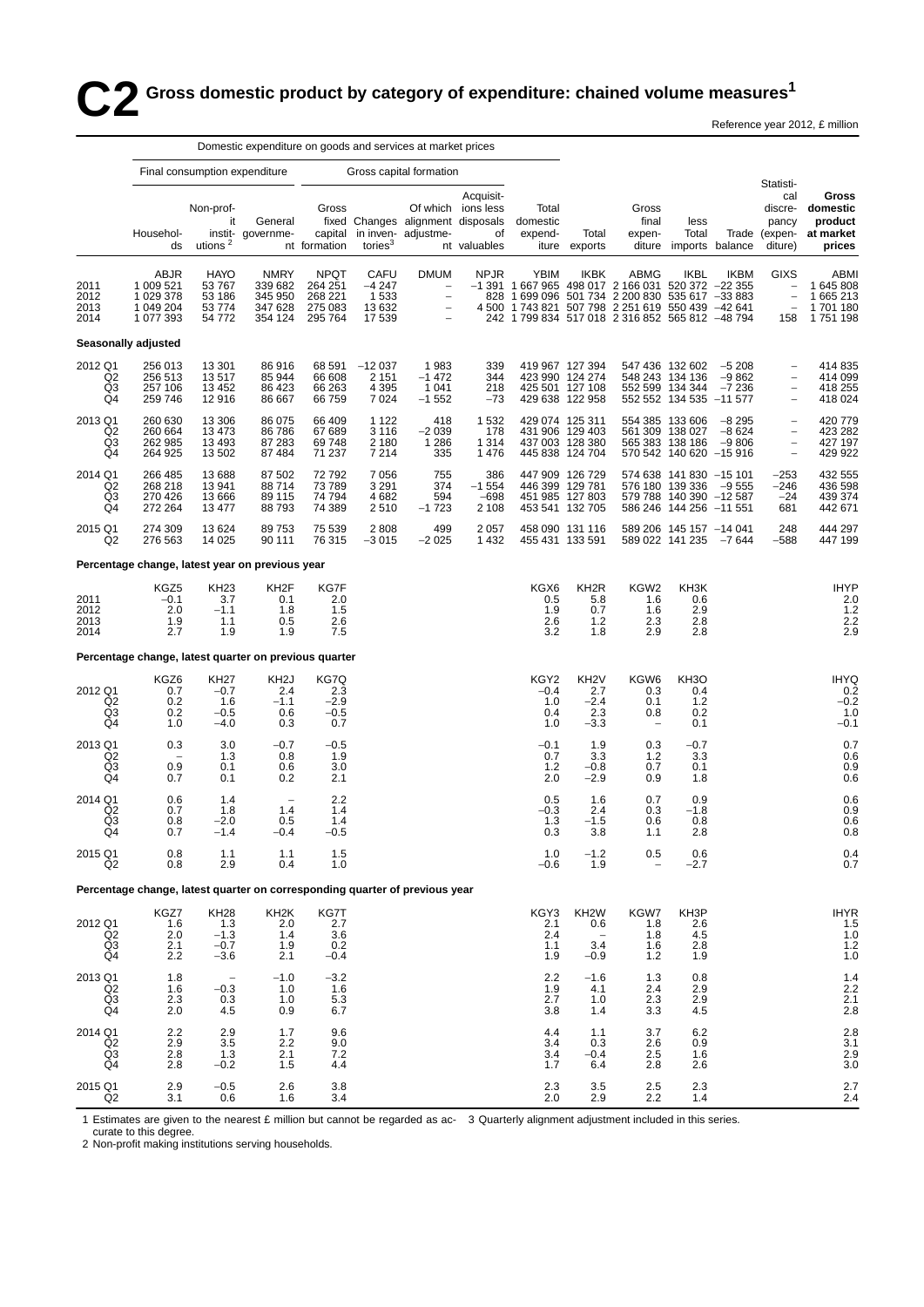|                                                                                                                                                                                                                                                                                                                                                                                                                                                                                                                                                                                    |                                                         |                                                                             |                                                                                                 |                                                     |                                             |                                                                |                                                         |                                                               |                                                           |                                                                                                       | £ million                                          |
|------------------------------------------------------------------------------------------------------------------------------------------------------------------------------------------------------------------------------------------------------------------------------------------------------------------------------------------------------------------------------------------------------------------------------------------------------------------------------------------------------------------------------------------------------------------------------------|---------------------------------------------------------|-----------------------------------------------------------------------------|-------------------------------------------------------------------------------------------------|-----------------------------------------------------|---------------------------------------------|----------------------------------------------------------------|---------------------------------------------------------|---------------------------------------------------------------|-----------------------------------------------------------|-------------------------------------------------------------------------------------------------------|----------------------------------------------------|
|                                                                                                                                                                                                                                                                                                                                                                                                                                                                                                                                                                                    |                                                         |                                                                             |                                                                                                 | Gross operating surplus of corporations             |                                             |                                                                |                                                         | Taxes on                                                      |                                                           | Gross                                                                                                 |                                                    |
|                                                                                                                                                                                                                                                                                                                                                                                                                                                                                                                                                                                    | Compen-<br>sation of<br>employees                       | Private<br>non-financi-<br>al<br>corporations <sup>2</sup>                  | Of which<br>alignment<br>adjustment                                                             | Financial<br>corporations                           | Public<br>corporations                      | Total <sup>2</sup>                                             | Other<br>income <sup>3</sup>                            | added at<br>factor cost                                       | products<br>Gross value & production<br>less<br>subsidies | Statistical<br>discrepancy<br>(income)                                                                | domestic<br>product at<br>market<br>prices         |
| 2011<br>2012<br>2013<br>2014                                                                                                                                                                                                                                                                                                                                                                                                                                                                                                                                                       | <b>DTWM</b><br>830 888<br>850 054<br>873 202<br>893 100 | CAER<br>287 637<br>290 491<br>313 326<br>339 387                            | <b>DMUQ</b><br>$\overline{\phantom{m}}$<br>$\overline{\phantom{0}}$<br>$\overline{\phantom{0}}$ | <b>NHCZ</b><br>50 260<br>48 584<br>59 032<br>65 298 | CAEQ<br>9 1 7 7<br>10 0 20<br>10 045        | <b>CGBZ</b><br>347 074<br>349 095<br>382 403<br>9 2 22 413 907 | <b>CGBX</b><br>244 647<br>264 294<br>268 006<br>281 511 | <b>CGCB</b><br>1 422 609<br>1 463 443<br>1 523 611<br>1588518 | <b>CMVL</b><br>196 871<br>201 770<br>211 338<br>221 785   | <b>GIXQ</b><br>$\qquad \qquad -$<br>$\overline{\phantom{0}}$<br>6 1 3 6                               | YBHA<br>1619480<br>1 665 213<br>1734949<br>1816439 |
| Seasonally adjusted                                                                                                                                                                                                                                                                                                                                                                                                                                                                                                                                                                |                                                         |                                                                             |                                                                                                 |                                                     |                                             |                                                                |                                                         |                                                               |                                                           |                                                                                                       |                                                    |
| 2012 Q1<br>Q <sub>2</sub><br>Q3<br>Q4                                                                                                                                                                                                                                                                                                                                                                                                                                                                                                                                              | 211 929<br>210 500<br>213 805<br>213820                 | 71 998<br>70 691<br>73 859<br>73 943                                        | $-899$<br>836<br>1 2 8 6<br>$-1223$                                                             | 11780<br>12 5 9 6<br>12 372<br>11836                | 2 3 8 7<br>2472<br>2611<br>2550             | 86 165<br>85 759<br>88 842<br>88 329                           | 64 649<br>65 894<br>66413<br>67 338                     | 362 743<br>362 153<br>369 060<br>369 487                      | 50 076<br>49 529<br>50 225<br>51 940                      | $\qquad \qquad -$<br>$\overline{\phantom{0}}$<br>$\overline{\phantom{a}}$                             | 412 819<br>411 682<br>419 285<br>421 427           |
| 2013 Q1<br>Q <sub>2</sub><br>Q3<br>Q4                                                                                                                                                                                                                                                                                                                                                                                                                                                                                                                                              | 215 293<br>219 378<br>219 494<br>219 037                | 75 689<br>75 196<br>81 032<br>81 409                                        | $-1272$<br>$-2021$<br>1513<br>1780                                                              | 14 3 32<br>13833<br>15 127<br>15740                 | 2646<br>2931<br>2 3 5 0<br>2 1 1 8          | 92 667<br>91 960<br>98 509<br>99 267                           | 66 397<br>66 680<br>66 557<br>68 372                    | 374 357<br>378 018<br>384 560<br>386 676                      | 51 159<br>52 092<br>53 603<br>54 484                      | $\qquad \qquad -$<br>$\overline{\phantom{m}}$<br>$\overline{\phantom{a}}$<br>$\overline{\phantom{0}}$ | 425 516<br>430 110<br>438 163<br>441 160           |
| 2014 Q1<br>Q <sub>2</sub><br>Q3<br>Q4                                                                                                                                                                                                                                                                                                                                                                                                                                                                                                                                              | 221 092<br>220 932<br>223 839<br>227 237                | 82 480<br>85 374<br>87 756<br>83777                                         | -33<br>779<br>1 1 5 5<br>$-1901$                                                                | 15 962<br>17808<br>15 503<br>16 0 25                | 2 2 4 3<br>2682<br>2 2 1 5<br>2082          | 100 685<br>105 864<br>105 474<br>101 884                       | 68 936<br>69820<br>70 538<br>72 217                     | 390 713<br>396 616<br>399 851<br>401 338                      | 54 691<br>55 283<br>54 952<br>56 859                      | 1 2 8 7<br>1742<br>1756<br>1 3 5 1                                                                    | 446 691<br>453 641<br>456 559<br>459 548           |
| 2015 Q1<br>Q <sub>2</sub>                                                                                                                                                                                                                                                                                                                                                                                                                                                                                                                                                          | 228 744<br>231 383                                      | 87 215<br>88 140                                                            | 2 0 2 2<br>1828                                                                                 | 16 179<br>15 609                                    | 2523                                        | 105 917<br>2 171 105 920                                       | 71854<br>72 444                                         | 406 515<br>409 747                                            | 54 900<br>56 30 5                                         | 1996<br>3 1 1 2                                                                                       | 463 411<br>469 164                                 |
|                                                                                                                                                                                                                                                                                                                                                                                                                                                                                                                                                                                    |                                                         | Percentage change, latest year on previous year                             |                                                                                                 |                                                     |                                             |                                                                |                                                         |                                                               |                                                           |                                                                                                       |                                                    |
| 2011<br>2012<br>2013<br>2014                                                                                                                                                                                                                                                                                                                                                                                                                                                                                                                                                       | KH4M<br>1.4<br>2.3<br>2.7<br>2.3                        | KH56<br>8.2<br>1.0<br>7.9<br>8.3                                            |                                                                                                 | KH <sub>5</sub> I<br>9.0<br>$-3.3$<br>21.5<br>10.6  | KH4Y<br>$-4.7$<br>9.2<br>0.2<br>$-8.2$      | KH4S<br>7.9<br>0.6<br>9.5<br>8.2                               | KH6Q<br>4.4<br>8.0<br>1.4<br>5.0                        | KH6K<br>3.4<br>2.9<br>4.1<br>4.3                              | KH4J<br>9.1<br>2.5<br>4.7<br>4.9                          |                                                                                                       | <b>IHYM</b><br>4.1<br>2.8<br>$^{4.2}_{4.7}$        |
|                                                                                                                                                                                                                                                                                                                                                                                                                                                                                                                                                                                    |                                                         | Percentage change, latest quarter on previous quarter                       |                                                                                                 |                                                     |                                             |                                                                |                                                         |                                                               |                                                           |                                                                                                       |                                                    |
| 2012 Q1<br>Q2<br>Q3<br>Q4                                                                                                                                                                                                                                                                                                                                                                                                                                                                                                                                                          | KGI4<br>1.4<br>$-0.7$<br>1.6                            | KH5A<br>$-2.5$<br>$-1.8$<br>4.5<br>0.1                                      |                                                                                                 | KH5M<br>7.8<br>6.9<br>$-1.8$<br>$-4.3$              | <b>KH54</b><br>11.5<br>3.6<br>5.6<br>$-2.3$ | KH4W<br>$-0.9$<br>$-0.5$<br>3.6<br>$-0.6$                      | KH6U<br>2.1<br>1.9<br>0.8<br>1.4                        | KH <sub>6</sub> O<br>1.0<br>$-0.2$<br>1.9<br>0.1              | <b>KH66</b><br>0.5<br>$-1.1$<br>1.4<br>3.4                |                                                                                                       | <b>IHYN</b><br>0.9<br>$-0.3$<br>1.8<br>0.5         |
| 2013 Q1<br>Q2<br>Q <sub>3</sub><br>Q4                                                                                                                                                                                                                                                                                                                                                                                                                                                                                                                                              | 0.7<br>1.9<br>0.1<br>$-0.2$                             | 2.4<br>$-0.7$<br>7.8<br>0.5                                                 |                                                                                                 | 21.1<br>$-3.5$<br>9.4<br>4.1                        | 3.8<br>10.8<br>$-19.8$<br>$-9.9$            | 4.9<br>$-0.8$<br>7.1<br>0.8                                    | $-1.4$<br>0.4<br>$-0.2$<br>2.7                          | 1.3<br>1.0<br>1.7<br>0.6                                      | $-1.5$<br>1.8<br>2.9<br>1.6                               |                                                                                                       | 1.0<br>1.1<br>1.9<br>0.7                           |
| 2014 Q1<br>Q <sub>2</sub><br>Q3<br>Q4                                                                                                                                                                                                                                                                                                                                                                                                                                                                                                                                              | 0.9<br>$-0.1$<br>1.3<br>1.5                             | 1.3<br>3.5<br>2.8<br>$-4.5$                                                 |                                                                                                 | 1.4<br>11.6<br>$-12.9$<br>3.4                       | 5.9<br>19.6<br>$-17.4$<br>$-6.0$            | 1.4<br>5.1<br>$-0.4$<br>$-3.4$                                 | 0.8<br>1.3<br>1.0<br>2.4                                | 1.0<br>1.5<br>0.8<br>0.4                                      | 0.4<br>1.1<br>$-0.6$<br>3.5                               |                                                                                                       | $\frac{1.3}{1.6}$<br>0.6<br>0.7                    |
| 2015 Q1<br>Q <sub>2</sub>                                                                                                                                                                                                                                                                                                                                                                                                                                                                                                                                                          | 0.7<br>1.2                                              | 4.1<br>1.1                                                                  |                                                                                                 | 1.0<br>$-3.5$                                       | 21.2<br>$-14.0$                             | $4.0\,$                                                        | $-0.5$<br>0.8                                           | $1.3$<br>0.8                                                  | $-3.4$<br>2.6                                             |                                                                                                       | $0.8$<br>1.2                                       |
|                                                                                                                                                                                                                                                                                                                                                                                                                                                                                                                                                                                    |                                                         | Percentage change, latest quarter on corresponding quarter of previous year |                                                                                                 |                                                     |                                             |                                                                |                                                         |                                                               |                                                           |                                                                                                       |                                                    |
| 2012 Q1<br>$\begin{array}{c} \stackrel{\frown}{\phantom{}_{\check{}}}\stackrel{\frown}{\phantom{}_{\check{}}}\stackrel{\frown}{\phantom{}_{\check{}}}\stackrel{\frown}{\phantom{}_{\check{}}}\stackrel{\frown}{\phantom{}_{\check{}}}\stackrel{\frown}{\phantom{}_{\check{}}}\stackrel{\frown}{\phantom{}_{\check{}}}\stackrel{\frown}{\phantom{}_{\check{}}}\stackrel{\frown}{\phantom{}_{\check{}}}\stackrel{\frown}{\phantom{}_{\check{}}}\stackrel{\frown}{\phantom{}_{\check{}}}\stackrel{\frown}{\phantom{}_{\check{}}}\stackrel{\frown}{\phantom{}_{\check{}}}\stackrel{\f$ | KG <sub>I5</sub><br>1.4<br>1.5<br>4.1<br>2.3            | KH <sub>5</sub> B<br>1.3<br>1.5<br>1.2<br>0.1                               |                                                                                                 | KH5N<br>$-4.6$<br>$-5.8$<br>$-9.1$<br>8.3           | KH55<br>3.4<br>$-1.0$<br>17.0<br>19.2       | KH4X<br>0.5<br>0.3<br>1.6                                      | KH6V<br>7.2<br>10.1<br>8.6<br>6.3                       | KH6P<br>2.1<br>2.7<br>$3.8\,$<br>2.9                          | KH67<br>3.7<br>2.0<br>0.1<br>4.2                          |                                                                                                       | IHYO<br>2.3<br>2.6<br>$\frac{3.4}{3.0}$            |
| 2013 Q1<br>Q2<br>Q3<br>Q4                                                                                                                                                                                                                                                                                                                                                                                                                                                                                                                                                          | 1.6<br>4.2<br>2.7<br>2.4                                | 5.1<br>6.4<br>9.7<br>10.1                                                   |                                                                                                 | 21.7<br>9.8<br>22.3<br>33.0                         | 10.9<br>18.6<br>$-10.0$<br>$-16.9$          | $7.5$<br>$7.2$<br>10.9<br>12.4                                 | 2.7<br>1.2<br>0.2<br>1.5                                | $\frac{3.2}{4.4}$<br>4.2<br>4.7                               | $^{2.2}_{5.2}$<br>6.7<br>4.9                              |                                                                                                       | $3.1$<br>$4.5$<br>$4.5$<br>$4.7$                   |
| 2014 Q1<br>Q <sub>2</sub><br>Q3<br>Q4                                                                                                                                                                                                                                                                                                                                                                                                                                                                                                                                              | 2.7<br>0.7<br>2.0<br>3.7                                | 9.0<br>13.5<br>8.3<br>2.9                                                   |                                                                                                 | 11.4<br>28.7<br>2.5<br>1.8                          | $-15.2$<br>-8.5<br>$-5.7$<br>$-1.7$         | 8.7<br>15.1<br>7.1<br>2.6                                      | 3.8<br>4.7<br>6.0<br>5.6                                | $^{4.4}_{4.9}$<br>4.0<br>3.8                                  | $6.9$<br>$6.1$<br>2.5<br>4.4                              |                                                                                                       | 5.0<br>$5.5$<br>4.2<br>4.2                         |
| 2015 Q1<br>Q <sub>2</sub>                                                                                                                                                                                                                                                                                                                                                                                                                                                                                                                                                          | 3.5<br>4.7                                              | 5.7<br>3.2                                                                  |                                                                                                 | 1.4<br>$-12.3$                                      | 12.5<br>$-19.1$                             | 5.2<br>0.1                                                     | 4.2<br>3.8                                              | 4.0<br>3.3                                                    | 0.4<br>1.8                                                |                                                                                                       | 3.7<br>3.4                                         |

1 Estimates are given to the nearest £ million but cannot be regarded as accurate to this degree. 3 Includes mixed income and the operating surplus of the non-corporate sector.

2 Quarterly alignment adjustment included in this series.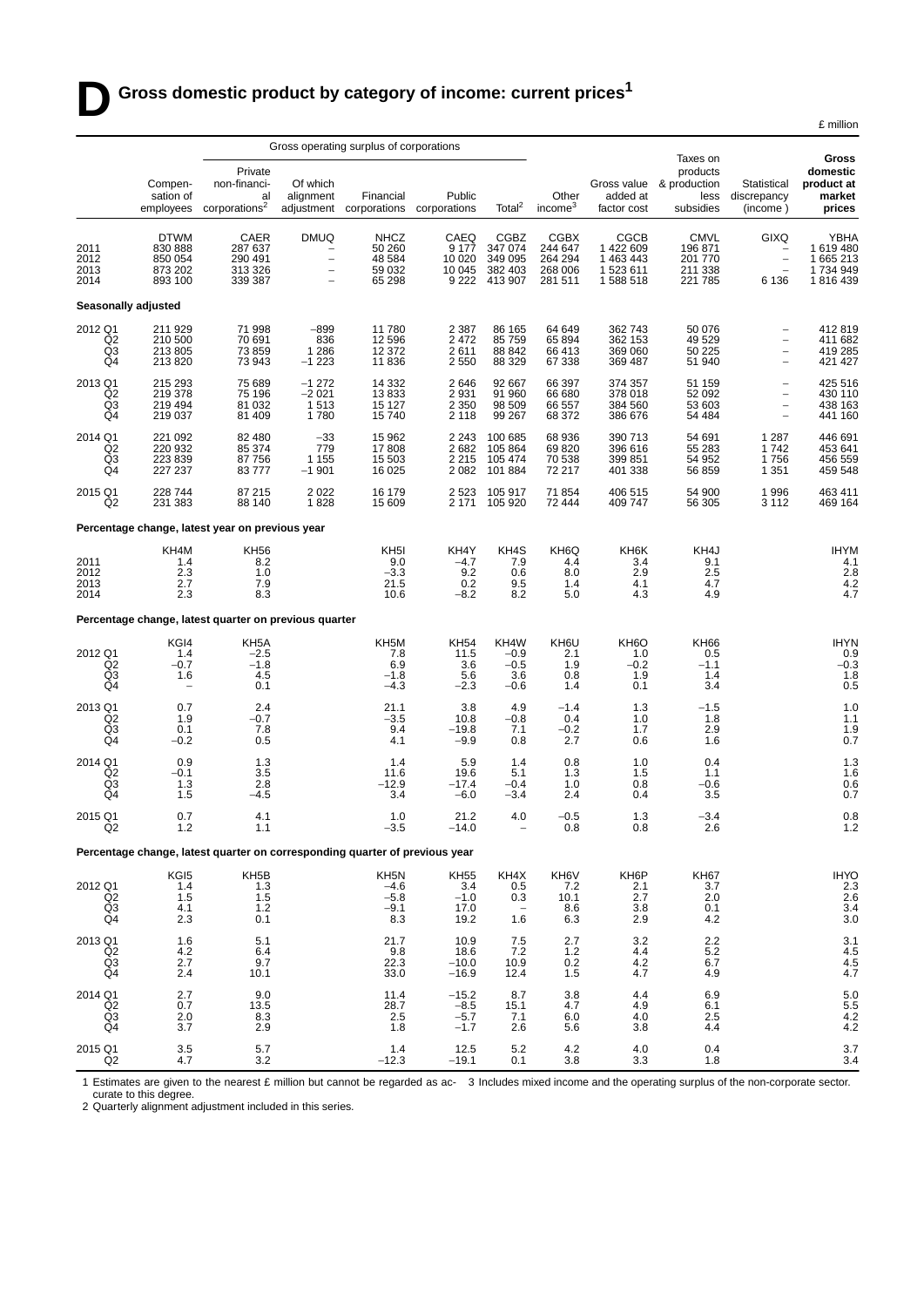

£ million

|                                                   |                                                                      |                                       |                                                                                             |                                         |                                              |                                           |                                                                              | UK NATIONAL <sup>2</sup>                        |                                                                               |                                                  |                                               |                                                    |                                           |                                                          |                                           |
|---------------------------------------------------|----------------------------------------------------------------------|---------------------------------------|---------------------------------------------------------------------------------------------|-----------------------------------------|----------------------------------------------|-------------------------------------------|------------------------------------------------------------------------------|-------------------------------------------------|-------------------------------------------------------------------------------|--------------------------------------------------|-----------------------------------------------|----------------------------------------------------|-------------------------------------------|----------------------------------------------------------|-------------------------------------------|
|                                                   |                                                                      |                                       |                                                                                             |                                         |                                              |                                           |                                                                              |                                                 | UK DOMESTIC <sup>3</sup>                                                      |                                                  |                                               |                                                    |                                           |                                                          |                                           |
|                                                   |                                                                      | Net                                   |                                                                                             | &                                       | &                                            | Food Alcohol Clothing<br>&                |                                                                              | Household<br>goods &                            |                                                                               |                                                  | Commu-                                        | Recreati-<br>on &                                  |                                           | Restau-                                                  | rants & Miscell-                          |
| COICOP <sup>1</sup>                               |                                                                      | Total tourism                         | Total<br>0                                                                                  | 01                                      | 02                                           | drink tobacco footwear Housing<br>03      | 04                                                                           | 05                                              | 06                                                                            | services Health Transport nication<br>07         | 08                                            | 09                                                 | culture Education<br>10                   | hotels<br>11                                             | aneous<br>12                              |
| 2011<br>2012<br>2013<br>2014                      | ABJQ<br>990 828<br>1 029 378<br>1 073 106<br>1 119 496               | <b>ABTF</b><br>11 156                 | 979 672 87 009<br>10 555 1 018 823 91 377<br>9 333 1 063 773 96 199<br>8798 1110 698 95 318 | ZAKV ZWUM                               | ZAKX<br>41 999<br>42 878<br>43 526<br>44 637 | ZAKZ                                      | ZAVN<br>54 066 245 616<br>55 814 255 613<br>58 905 265 162<br>63 047 269 918 |                                                 | ZAVV ZAWB<br>46 353 16 359<br>47 165 17 818<br>49 300 19 121<br>52 354 20 261 | ZAWL<br>136 262<br>143 474<br>150 124<br>155 830 | ZAWV<br>19 946<br>20 4 20<br>21 975<br>22 658 | ZAWZ<br>100 679<br>103 959<br>104 353<br>111 216   | ZWUS<br>15 0 32<br>15 8 65                | ZAXR<br>17 882 101 277 135 949<br>19 587 105 916 149 956 | ZAYF<br>91 897 124 454<br>96 399 128 041  |
| Seasonally adjusted                               |                                                                      |                                       |                                                                                             |                                         |                                              |                                           |                                                                              |                                                 |                                                                               |                                                  |                                               |                                                    |                                           |                                                          |                                           |
| 2012 Q1<br>Q2<br>Q3<br>Q4                         | 254 444<br>255 981<br>256 942<br>262 011                             | 2981<br>2783<br>2510<br>2 2 8 1       | 251 463 22 474<br>253 198 22 515<br>254 432 22 790<br>259 730 23 598                        |                                         | 10 715<br>10 644<br>10711<br>10 808          | 14 083<br>13 928<br>13 988<br>13815       | 62 320<br>63 633<br>63 550<br>66 110                                         | 11 622<br>11 781<br>11 886<br>11876             | 4 3 5 0<br>4 4 2 3<br>4 5 3 3<br>4512                                         | 35 923<br>35 4 64<br>35 776<br>36 311            | 5 0 6 2<br>5 0 4 4<br>5 0 8 4<br>5 2 3 0      | 25 236<br>25 28 5<br>26 623<br>26 815              | 3806<br>3830<br>3848<br>4 3 8 1           | 23 556<br>23 8 28<br>24 199<br>24 8 16                   | 32 316<br>32 823<br>31 444<br>31 458      |
| 2013 Q1<br>Q2<br>Q3<br>Q4                         | 264 929<br>265 555<br>269 339<br>273 283                             | 2515<br>2 2 0 5<br>2 3 3 5<br>2 2 7 8 | 262 414 23 816<br>263 350 23 941<br>267 004 24 169<br>271 005 24 273                        |                                         | 10 950<br>10 556<br>11 021<br>10 999         | 14 4 14<br>14 338<br>14 823<br>15 330     | 66 016<br>66 129<br>65 419<br>67 598                                         | 12 005<br>12 29 6<br>12 407<br>12 592           | 4561<br>4582<br>4816<br>5 1 6 2                                               | 36 485<br>37 518<br>38 318<br>37 803             | 5422<br>5448<br>5487<br>5618                  | 25 3 26<br>25 984<br>26 4 65<br>26 578             | 4 3 8 0<br>4 3 8 0<br>4 3 8 3<br>4739     | 25 095<br>25 179<br>25 370<br>25 633                     | 33 944<br>32 999<br>34 326<br>34 680      |
| 2014 Q1<br>Q <sub>2</sub><br>Q3<br>Q <sub>4</sub> | 275 125<br>277 926<br>281 454<br>284 991                             | 2717<br>1773<br>1767<br>2541          | 272 408 24 041<br>276 153 23 756<br>279 687 23 839<br>282 450 23 682                        |                                         | 11 096<br>11 060<br>11 198<br>11 283         | 15 068<br>16 036<br>15 950<br>15 993      | 66 353<br>66778<br>67 463<br>69 324                                          | 12 888<br>12 959<br>13 215<br>13 29 2           | 5 1 2 7<br>5 1 4 1<br>5 0 4 1<br>4 9 5 2                                      | 38 130<br>38 588<br>39 941<br>39 171             | 5640<br>5 5 9 4<br>5680<br>5744               | 26 942<br>27 679<br>28 154<br>28 441               | 4761<br>4799<br>4820<br>5 2 0 7           | 26 125<br>26 511<br>26 491<br>26 789                     | 36 237<br>37 25 2<br>37 895<br>38 572     |
| 2015 Q1<br>Q2                                     | 285 455<br>288 181                                                   | 2703<br>2 1 6 6                       | 282 752 23 470<br>286 015 23 409                                                            |                                         | 11 199<br>10 950                             | 16 213<br>16 643                          | 68 974<br>68 965                                                             | 13 656<br>13714                                 | 5 0 1 9<br>5 0 6 4                                                            | 39 304<br>40 246                                 | 5833<br>5903                                  | 28 728<br>29 5 82                                  | 5 2 3 4<br>5 2 6 3                        | 27 065<br>27 458                                         | 38 057<br>38 818                          |
|                                                   | Percentage change, latest year on previous year                      |                                       |                                                                                             |                                         |                                              |                                           |                                                                              |                                                 |                                                                               |                                                  |                                               |                                                    |                                           |                                                          |                                           |
| 2011<br>2012<br>2013<br>2014                      | KGY7<br>3.8<br>3.9<br>4.2<br>4.3                                     |                                       | KG6U<br>4.0<br>4.0<br>4.4<br>4.4                                                            | KG9N<br>4.8<br>5.0<br>5.3<br>$-0.9$     | KGF3<br>8.0<br>2.1<br>1.5<br>2.6             | KGF9<br>6.3<br>3.2<br>5.5<br>7.0          | KGG7<br>3.1<br>4.1<br>3.7<br>1.8                                             | KGH <sub>5</sub><br>1.1<br>1.8<br>4.5<br>6.2    | KGI6<br>4.3<br>8.9<br>7.3<br>6.0                                              | KGJ4<br>7.0<br>5.3<br>4.6<br>3.8                 | KGK <sub>2</sub><br>2.6<br>2.4<br>7.6<br>3.1  | KGK8<br>$-0.2$<br>3.3<br>0.4<br>6.6                | KGB2<br>0.3<br>5.5<br>12.7<br>9.5         | KGC6<br>7.2<br>4.9<br>5.1<br>4.6                         | KGE2<br>2.8<br>2.9<br>6.2<br>10.3         |
|                                                   | Percentage change, quarter on previous quarter                       |                                       |                                                                                             |                                         |                                              |                                           |                                                                              |                                                 |                                                                               |                                                  |                                               |                                                    |                                           |                                                          |                                           |
| 2012 Q1<br>Q2<br>Q <sub>3</sub><br>Q4             | KGY8<br>0.7<br>0.6<br>0.4<br>2.0                                     |                                       | <b>KG74</b><br>0.6<br>0.7<br>0.5<br>2.1                                                     | KG9R<br>2.1<br>0.2<br>1.2<br>3.5        | KGF4<br>0.2<br>$-0.7$<br>0.6<br>0.9          | KGG2<br>1.9<br>$-1.1$<br>0.4<br>$-1.2$    | KGG8<br>$-1.6$<br>2.1<br>$-0.1$<br>4.0                                       | KGH <sub>6</sub><br>0.9<br>1.4<br>0.9<br>$-0.1$ | KGI7<br>4.8<br>1.7<br>2.5<br>$-0.5$                                           | KGJ5<br>2.6<br>$-1.3$<br>0.9<br>1.5              | KGK3<br>$-1.0$<br>$-0.4$<br>0.8<br>2.9        | KGK9<br>1.5<br>0.2<br>5.3<br>0.7                   | KGB3<br>0.7<br>0.6<br>0.5<br>13.9         | KGC7<br>0.9<br>1.2<br>1.6<br>2.5                         | KGE3<br>$-0.2$<br>1.6<br>$-4.2$           |
| 2013 Q1<br>$_{\rm Q3}^{\rm Q2}$<br>Q4             | 1.1<br>0.2<br>1.4<br>1.5                                             |                                       | 1.0<br>0.4<br>1.4<br>1.5                                                                    | 0.9<br>0.5<br>1.0<br>0.4                | 1.3<br>$-3.6$<br>4.4<br>$-0.2$               | 4.3<br>$-0.5$<br>3.4<br>3.4               | $-0.1$<br>0.2<br>$-1.1$<br>3.3                                               | 1.1<br>2.4<br>0.9<br>1.5                        | 1.1<br>0.5<br>5.1<br>7.2                                                      | 0.5<br>2.8<br>2.1<br>-1.3                        | 3.7<br>0.5<br>0.7<br>2.4                      | $-5.6$<br>2.6<br>1.9<br>0.4                        | $\overline{a}$<br>0.1<br>8.1              | 1.1<br>0.3<br>0.8<br>1.0                                 | 7.9<br>$-2.8$<br>4.0<br>1.0               |
| 2014 Q1<br>Q <sub>2</sub><br>Q3<br>Q <sub>4</sub> | 0.7<br>1.0<br>1.3<br>1.3                                             |                                       | 0.5<br>1.4<br>1.3<br>1.0                                                                    | $-1.0$<br>$-1.2$<br>0.3<br>$-0.7$       | 0.9<br>$-0.3$<br>1.2<br>0.8                  | $-1.7$<br>6.4<br>$-0.5$<br>0.3            | $-1.8$<br>0.6<br>1.0<br>2.8                                                  | 2.4<br>0.6<br>2.0<br>0.6                        | $-0.7$<br>0.3<br>$-1.9$<br>$-1.8$                                             | 0.9<br>1.2<br>3.5<br>-1.9                        | 0.4<br>$-0.8$<br>1.5<br>1.1                   | 1.4<br>2.7<br>1.7<br>1.0                           | 0.5<br>0.8<br>0.4<br>8.0                  | 1.9<br>1.5<br>$-0.1$<br>1.1                              | 4.5<br>2.8<br>1.7<br>1.8                  |
| 2015 Q1<br>Q2                                     | 0.2<br>1.0                                                           |                                       | 0.1<br>1.2                                                                                  | $-0.9$<br>$-0.3$                        | $-0.7$<br>$-2.2$                             | $1.4$<br>2.7                              | $-0.5$                                                                       | $^{2.7}_{0.4}$                                  | $\begin{array}{c} 1.4 \\ 0.9 \end{array}$                                     | 0.3<br>2.4                                       | $1.5$<br>$1.2$                                | 1.0<br>3.0                                         | $\begin{array}{c} 0.5 \\ 0.6 \end{array}$ | 1.0<br>1.5                                               | $^{-1.3}_{2.0}$                           |
|                                                   | Percentage change, quarter on corresponding quarter of previous year |                                       |                                                                                             |                                         |                                              |                                           |                                                                              |                                                 |                                                                               |                                                  |                                               |                                                    |                                           |                                                          |                                           |
| 2012 Q1<br>Q2<br>Q3<br>Q4                         | KGY9<br>$^{4.1}_{4.2}$<br>3.5<br>3.7                                 |                                       | KG7C<br>$^{4.2}_{4.3}$<br>3.7<br>3.9                                                        | KG9V<br>$\frac{4.8}{4.7}$<br>3.4<br>7.2 | KGF5<br>$\frac{5.5}{1.1}$<br>1.0<br>1.0      | KGG3<br>$^{7.8}_{2.9}$<br>2.5<br>$-0.1$   | KGG9<br>4.0<br>5.3<br>2.6<br>4.4                                             | KGH7<br>$-1.6$<br>2.6<br>3.0<br>3.1             | KGI8<br>7.0<br>9.9<br>10.2<br>8.7                                             | KGJ6<br>$6.2$<br>4.7<br>6.6<br>3.7               | KGK4<br>$2.1$<br>$2.7$<br>2.4<br>2.3          | KGL <sub>2</sub><br>$-1.3$<br>$-1.0$<br>7.6<br>7.9 | KGB4<br>$1.5$<br>$2.2$<br>2.4<br>15.9     | KGC8<br>$^{4.5}_{4.4}$<br>4.3<br>6.3                     | KGE4<br>$6.5 \\ 8.0$<br>0.4<br>$-2.9$     |
| 2013 Q1<br>$_{\rm Q3}^{\rm Q2}$<br>Q4             | 4.1<br>3.7<br>4.8<br>4.3                                             |                                       | 4.4<br>4.0<br>4.9<br>4.3                                                                    | 6.0<br>6.3<br>6.1<br>2.9                | 2.2<br>$-0.8$<br>2.9<br>1.8                  | 2.4<br>2.9<br>6.0<br>11.0                 | 5.9<br>3.9<br>2.9<br>2.3                                                     | 3.3<br>4.4<br>4.4<br>6.0                        | 4.9<br>$\begin{array}{c} 3.6 \\ 6.2 \end{array}$<br>14.4                      | 1.6<br>5.8<br>7.1<br>4.1                         | 7.1<br>8.0<br>7.9<br>7.4                      | 0.4<br>2.8<br>$-0.6$<br>$-0.9$                     | 15.1<br>14.4<br>13.9<br>8.2               | 6.5<br>5.7<br>4.8<br>3.3                                 | 5.0<br>$0.5$<br>$9.2$<br>10.2             |
| 2014 Q1<br>Q <sub>2</sub><br>$^{Q3}_{Q4}$         | 3.8<br>4.7<br>$\frac{4.5}{4.3}$                                      |                                       | 3.8<br>4.9<br>4.8<br>4.2                                                                    | 0.9<br>$-0.8$<br>$-1.4$<br>$-2.4$       | 1.3<br>4.8<br>1.6<br>2.6                     | 4.5<br>11.8<br>7.6<br>4.3                 | 0.5<br>1.0<br>3.1<br>2.6                                                     | 7.4<br>5.4<br>6.5<br>5.6                        | 12.4<br>12.2<br>4.7<br>$-4.1$                                                 | 4.5<br>2.9<br>4.2<br>3.6                         | 4.0<br>2.7<br>$\frac{3.5}{2.2}$               | 6.4<br>6.5<br>6.4<br>7.0                           | 8.7<br>9.6<br>10.0<br>9.9                 | 4.1<br>5.3<br>4.4<br>4.5                                 | $6.8$<br>12.9<br>$10.4$<br>11.2           |
| 2015 Q1<br>Q2                                     | $\frac{3.8}{3.7}$                                                    |                                       | $\begin{array}{c} 3.8 \\ 3.6 \end{array}$                                                   | $-2.4$<br>$-1.5$                        | $0.9 - 1.0$                                  | $\begin{array}{c} 7.6 \\ 3.8 \end{array}$ | $\frac{4.0}{3.3}$                                                            | 6.0 5.8                                         | $-2.1$<br>$-1.5$                                                              | $\frac{3.1}{4.3}$                                | $\frac{3.4}{5.5}$                             | $6.6$<br>$6.9$                                     | $\frac{9.9}{9.7}$                         | $\frac{3.6}{3.6}$                                        | $\begin{array}{c} 5.0 \\ 4.2 \end{array}$ |

1 ESA 10 Classification of Individual Consumption by Purpose.

3 Final consumption expenditure in the UK by UK & foreign households.

2 Final Consumption by UK Households in the UK & abroad.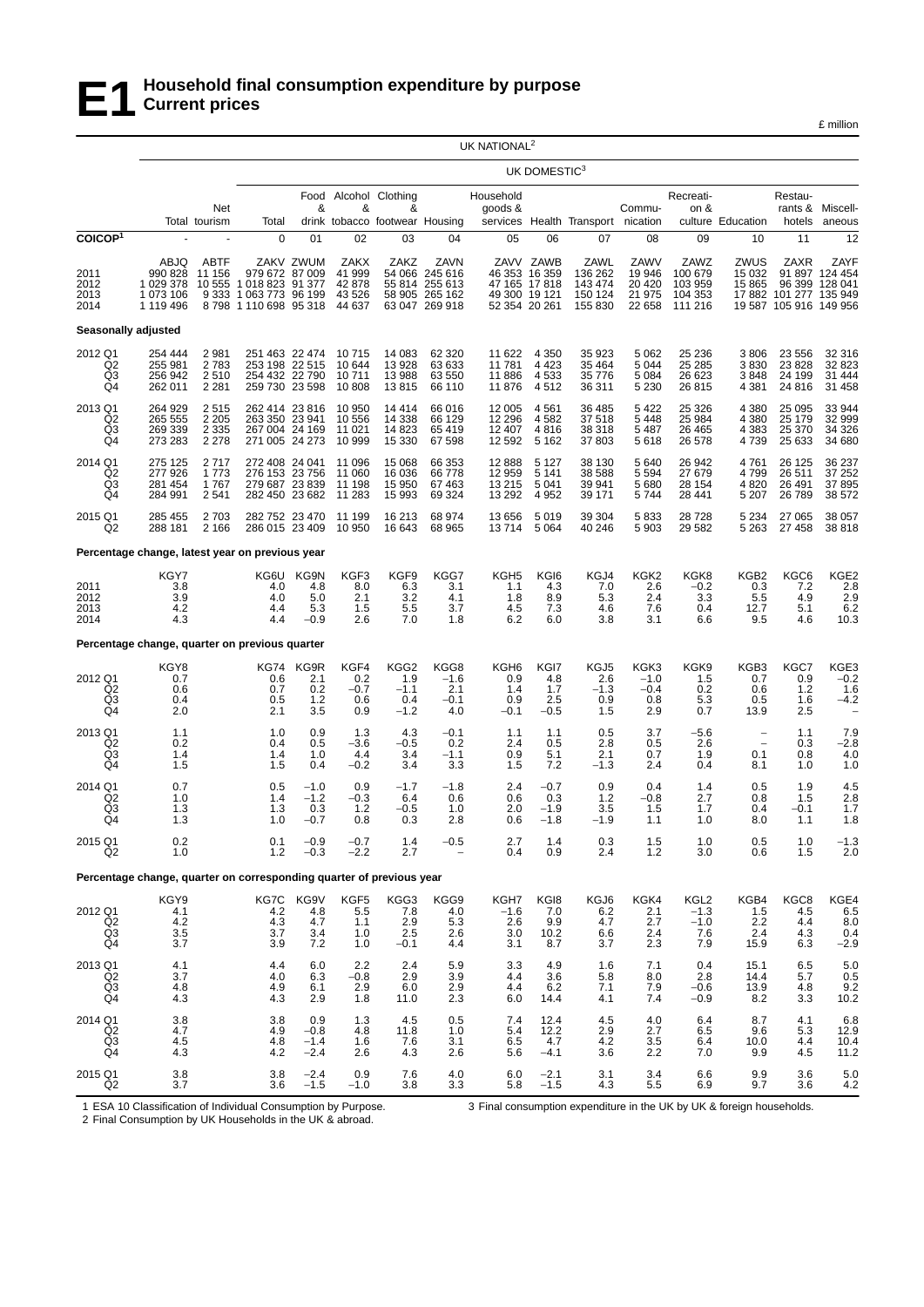### **E2 Household final consumption expenditure (goods and services) Current prices**

£ million

|                                                   |                                                                      |                                             |                                                        |                                                  | UK NATIONAL <sup>2</sup>                                        |                                                    |                                                                     |                                                             |
|---------------------------------------------------|----------------------------------------------------------------------|---------------------------------------------|--------------------------------------------------------|--------------------------------------------------|-----------------------------------------------------------------|----------------------------------------------------|---------------------------------------------------------------------|-------------------------------------------------------------|
|                                                   |                                                                      |                                             |                                                        |                                                  |                                                                 | UK DOMESTIC3                                       |                                                                     |                                                             |
|                                                   |                                                                      |                                             |                                                        |                                                  |                                                                 | Goods                                              |                                                                     |                                                             |
|                                                   | Total                                                                | Net tourism                                 | Total                                                  | Total                                            | Durable<br>goods                                                | Semi-durable<br>goods                              | Non-durable<br>goods                                                | Services                                                    |
| COICOP <sup>1</sup>                               |                                                                      |                                             |                                                        |                                                  | D                                                               | SD                                                 | <b>ND</b>                                                           | $\mathbb S$                                                 |
| 2011<br>2012<br>2013<br>2014                      | ABJQ<br>990 828<br>1 029 378<br>1 073 106<br>1 119 496               | ABTF<br>11 156<br>10 555<br>9 3 3 3<br>8798 | ZAKV<br>979 672<br>1 018 823<br>1 063 773<br>1 110 698 | UTIF<br>433 755<br>452 276<br>469 080<br>483 412 | UTIB<br>90 465<br>95 244<br>97972<br>105 681                    | UTIR<br>102 937<br>105 836<br>109 514<br>117 668   | UTIJ<br>240 353<br>251 196<br>261 594<br>260 063                    | UTIN<br>545 917<br>566 547<br>594 693<br>627 286            |
| Seasonally adjusted                               |                                                                      |                                             |                                                        |                                                  |                                                                 |                                                    |                                                                     |                                                             |
| 2012 Q1<br>Q2<br>$^{Q3}_{Q4}$                     | 254 444<br>255 981<br>256 942<br>262 011                             | 2981<br>2783<br>2510<br>2 2 8 1             | 251 463<br>253 198<br>254 432<br>259 730               | 111 634<br>112 119<br>113 107<br>115 416         | 23 281<br>23 6 26<br>23 861<br>24 4 76                          | 26 457<br>26 275<br>26 640<br>26 4 64              | 61896<br>62 218<br>62 606<br>64 476                                 | 139 829<br>141 079<br>141 325<br>144 314                    |
| 2013 Q1<br>Q <sub>2</sub><br>Q3<br>Q4             | 264 929<br>265 555<br>269 339<br>273 283                             | 2515<br>2 2 0 5<br>2 3 3 5<br>2 2 7 8       | 262 414<br>263 350<br>267 004<br>271 005               | 115 708<br>116 480<br>117888<br>119 004          | 23 345<br>24 491<br>25 182<br>24 954                            | 26 872<br>26 938<br>27 447<br>28 257               | 65 491<br>65 051<br>65 259<br>65 793                                | 146 706<br>146 870<br>149 116<br>152 001                    |
| 2014 Q1<br>Q2<br>Q3<br>Q4                         | 275 125<br>277 926<br>281 454<br>284 991                             | 2717<br>1773<br>1767<br>2 5 4 1             | 272 408<br>276 153<br>279 687<br>282 450               | 119 188<br>120 572<br>122 202<br>121 450         | 25 709<br>25 941<br>27 093<br>26 938                            | 28 391<br>29 678<br>29 7 95<br>29 804              | 65 088<br>64 953<br>65 314<br>64 708                                | 153 220<br>155 581<br>157 485<br>161 000                    |
| 2015 Q1<br>Q <sub>2</sub>                         | 285 455<br>288 181                                                   | 2 7 0 3<br>2 1 6 6                          | 282752<br>286 015                                      | 122 280<br>123 158                               | 27 7 24<br>28 081                                               | 30 20 2<br>30 993                                  | 64 354<br>64 084                                                    | 160 472<br>162 857                                          |
|                                                   | Percentage change, latest year on previous year                      |                                             |                                                        |                                                  |                                                                 |                                                    |                                                                     |                                                             |
| 2011<br>2012<br>2013<br>2014                      | KGY7<br>3.8<br>3.9<br>4.2<br>4.3                                     |                                             | KG6U<br>4.0<br>4.0<br>4.4<br>4.4                       | KHC9<br>3.8<br>$4.3\,$<br>3.7<br>3.1             | KHB <sub>5</sub><br>2.0<br>5.3<br>2.9<br>7.9                    | KHH <sub>5</sub><br>1.9<br>2.8<br>3.5<br>7.4       | KHE <sub>2</sub><br>5.3<br>4.5<br>4.1<br>$-0.6$                     | KHF6<br>$\frac{4.2}{3.8}$<br>$\frac{5.0}{5.5}$              |
|                                                   | Percentage change, quarter on previous quarter                       |                                             |                                                        |                                                  |                                                                 |                                                    |                                                                     |                                                             |
| 2012 Q1<br>Q2<br>Q3<br>Q4                         | KGY8<br>0.7<br>0.6<br>0.4<br>2.0                                     |                                             | <b>KG74</b><br>0.6<br>0.7<br>0.5<br>2.1                | KHD <sub>2</sub><br>1.6<br>0.4<br>0.9<br>2.0     | KHB6<br>1.7<br>1.5<br>1.0<br>2.6                                | KHH <sub>6</sub><br>1.4<br>$-0.7$<br>1.4<br>$-0.7$ | KHE6<br>1.5<br>0.5<br>0.6<br>3.0                                    | KHG2<br>$-0.2$<br>$0.9$<br>$0.2$<br>2.1                     |
| 2013 Q1<br>Q2<br>$^{Q3}_{Q4}$                     | 1.1<br>0.2<br>1.4<br>1.5                                             |                                             | 1.0<br>0.4<br>1.4<br>1.5                               | 0.3<br>0.7<br>$^{1.2}_{0.9}$                     | $-4.6$<br>4.9<br>2.8<br>$-0.9$                                  | 1.5<br>0.2<br>1.9<br>3.0                           | 1.6<br>$-0.7$<br>$\begin{smallmatrix} 0.3 \\ 0.8 \end{smallmatrix}$ | 1.7<br>0.1<br>$\frac{1.5}{1.9}$                             |
| 2014 Q1<br>Q2<br>Q3<br>Q4                         | 0.7<br>1.0<br>1.3<br>1.3                                             |                                             | 0.5<br>1.4<br>1.3<br>1.0                               | $0.2$<br>1.2<br>1.4<br>0.6                       | $\begin{array}{c} 3.0 \\ 0.9 \end{array}$<br>4.4<br>$-0.6$      | $\begin{array}{c} 0.5 \\ 4.5 \end{array}$<br>0.4   | $-1.1$<br>$-0.2$<br>0.6<br>-0.9                                     | $0.8$<br>1.5<br>$1.2$<br>2.2                                |
| 2015 Q1<br>Q <sub>2</sub>                         | 0.2<br>1.0                                                           |                                             | 0.1<br>1.2                                             | 0.7<br>0.7                                       | 2.9<br>1.3                                                      | 1.3<br>2.6                                         | $-0.5$<br>$-0.4$                                                    | $-0.3$<br>1.5                                               |
|                                                   | Percentage change, quarter on corresponding quarter of previous year |                                             |                                                        |                                                  |                                                                 |                                                    |                                                                     |                                                             |
| 2012 Q1<br>$_{\rm Q3}^{\rm Q2}$<br>Q <sub>4</sub> | KGY9<br>4.1<br>$\frac{4.2}{3.5}$<br>3.7                              |                                             | KG7C<br>4.2<br>$\frac{4.3}{3.7}$<br>3.9                | KHD3<br>4.3<br>4.4<br>3.4<br>5.0                 | KHB7<br>2.5<br>$\begin{array}{c} 5.5 \\ 6.2 \end{array}$<br>7.0 | KHH7<br>4.3<br>$\frac{2.5}{3.1}$<br>1.4            | KHE7<br>5.0<br>4.8<br>2.6<br>5.8                                    | KHG3<br>4.1<br>4.2<br>3.9<br>3.0                            |
| 2013 Q1<br>Q2<br>$^{Q3}_{Q4}$                     | 4.1<br>3.7<br>$^{4.8}_{4.3}$                                         |                                             | 4.4<br>4.0<br>4.9<br>4.3                               | 3.6<br>3.9<br>$\frac{4.2}{3.1}$                  | 0.3<br>3.7<br>$\begin{array}{c} 5.5 \\ 2.0 \end{array}$         | 1.6<br>2.5<br>3.0<br>6.8                           | 5.8<br>4.6<br>4.2<br>2.0                                            | $4.9$<br>$4.1$<br>$\begin{array}{c} 5.5 \\ 5.3 \end{array}$ |
| 2014 Q1<br>Q2<br>Q <sub>3</sub><br>Q4             | $\frac{3.8}{4.7}$<br>4.5<br>4.3                                      |                                             | $\frac{3.8}{4.9}$<br>4.8<br>4.2                        | $\frac{3.0}{3.5}$<br>3.7<br>2.1                  | $^{10.1}_{5.9}$<br>7.6<br>8.0                                   | $\frac{5.7}{10.2}$<br>8.6<br>5.5                   | $-0.6$<br>$-0.2$<br>0.1<br>$-1.6$                                   | 4.4<br>5.9<br>5.6<br>5.9                                    |
| 2015 Q1<br>Q2                                     | $3.8\,$<br>3.7                                                       |                                             | 3.8<br>3.6                                             | $2.6\,$<br>2.1                                   | 7.8<br>8.2                                                      | 6.4<br>4.4                                         | $-1.1$<br>$-1.3$                                                    | 4.7<br>4.7                                                  |

1 ESA 10 Classification of Individual Consumption by Purpose.

3 Final consumption expenditure in the UK by UK & foreign households.

2 Final Consumption by UK Households in the UK & abroad.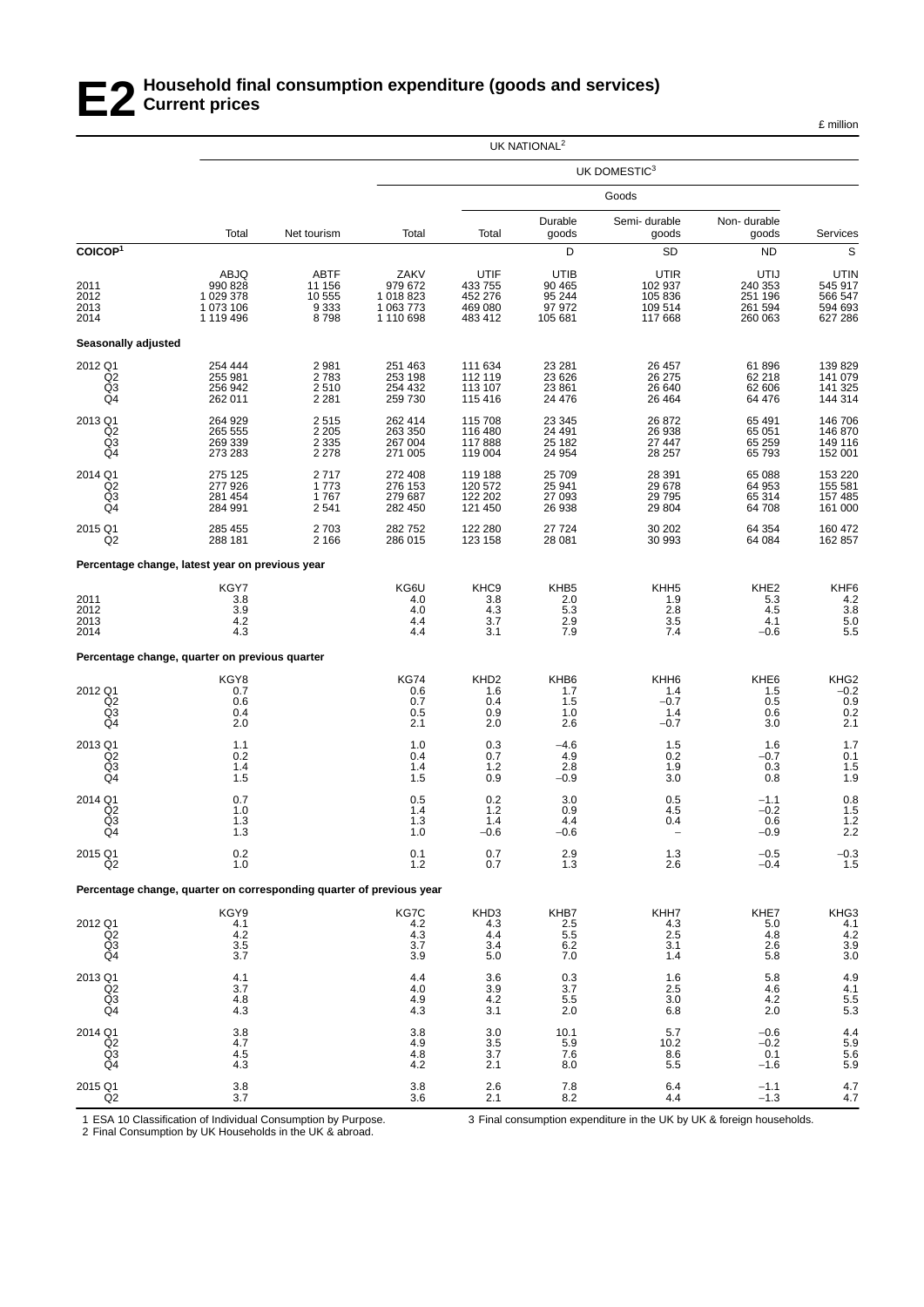Reference year 2012, £ million

|                                                    |                                                                      |                                       |                                                                                   |                                        |                                              |                                                              |                                                                              | UK NATIONAL <sup>2</sup>                     |                                                                               |                                                  |                                                 |                                                                 |                                                          |                                           |                                                                    |
|----------------------------------------------------|----------------------------------------------------------------------|---------------------------------------|-----------------------------------------------------------------------------------|----------------------------------------|----------------------------------------------|--------------------------------------------------------------|------------------------------------------------------------------------------|----------------------------------------------|-------------------------------------------------------------------------------|--------------------------------------------------|-------------------------------------------------|-----------------------------------------------------------------|----------------------------------------------------------|-------------------------------------------|--------------------------------------------------------------------|
|                                                    |                                                                      |                                       |                                                                                   |                                        |                                              |                                                              |                                                                              |                                              | UK DOMESTIC <sup>3</sup>                                                      |                                                  |                                                 |                                                                 |                                                          |                                           |                                                                    |
|                                                    |                                                                      | Net<br>Total tourism                  | Total                                                                             | &                                      | &                                            | Food Alcohol Clothing<br>&<br>drink tobacco footwear Housing |                                                                              | Household<br>goods &                         |                                                                               | services Health Transport nication               | Commu-                                          | Recreati-<br>on &                                               | culture Education                                        | Restau-<br>hotels                         | rants & Miscell-<br>aneous                                         |
| COICOP <sup>1</sup>                                |                                                                      |                                       | 0                                                                                 | 01                                     | 02                                           | 03                                                           | 04                                                                           | 05                                           | 06                                                                            | 07                                               | 08                                              | 09                                                              | 10                                                       | 11                                        | 12                                                                 |
| 2011<br>2012<br>2013<br>2014                       | ABJR<br>1 009 521<br>1 029 378<br>1 049 204<br>1 077 393             | <b>ABTH</b><br>9634<br>8 5 22         | 999 929<br>10 555 1 018 823 91 377<br>1 040 684 92 780<br>10 714 1 066 679 92 156 | ZAKW ZWUN<br>89 709                    | ZAKY<br>42 583<br>42 878<br>41 019<br>40 923 | <b>ZALA</b>                                                  | ZAVO<br>54 463 252 499<br>55 814 255 613<br>58 369 258 913<br>62 938 258 181 |                                              | ZAVW ZAWC<br>47 525 16 639<br>47 165 17 818<br>48 970 18 814<br>51 497 19 474 | ZAWM<br>138 701<br>143 474<br>147 530<br>153 381 | ZAWW<br>20 805<br>20 4 20<br>21 3 22<br>21 7 15 | ZAXA<br>100 003<br>103 959<br>103 486<br>109 578                | ZWUT<br>16 319<br>15 865<br>15 248                       | ZAXS<br>15 157 100 576 141 103            | ZAYG<br>95 478 125 369<br>96 399 128 041<br>98 984 135 249         |
|                                                    | Seasonally adjusted                                                  |                                       |                                                                                   |                                        |                                              |                                                              |                                                                              |                                              |                                                                               |                                                  |                                                 |                                                                 |                                                          |                                           |                                                                    |
| 2012 Q1<br>Q2<br>Q <sub>3</sub><br>Q <sub>4</sub>  | 256 013<br>256 513<br>257 106<br>259 746                             | 2726<br>2684<br>2 5 6 8<br>2577       | 253 292 22 713<br>253 826 22 646<br>254 532 22 780<br>257 173 23 238              |                                        | 10754<br>10734<br>10760<br>10 630            | 14 0 32<br>13 964<br>13 968<br>13850                         | 63 301<br>64 086<br>63714<br>64 512                                          | 11 684<br>11 753<br>11 823<br>11 905         | 4 3 7 8<br>4 4 2 4<br>4528<br>4 4 8 8                                         | 35 956<br>35 271<br>35 903<br>36 344             | 5 1 3 8<br>5 0 4 4<br>5 0 5 2<br>5 1 8 6        | 25 219<br>25 240<br>26 589<br>26 911                            | 3989<br>4016<br>4 0 25<br>3835                           | 24 179<br>23 8 34<br>23 900<br>24 48 6    | 31 960<br>32 821<br>31 480<br>31780                                |
| 2013 Q1<br>Q2<br>Q3<br>Q4                          | 260 630<br>260 664<br>262 985<br>264 925                             | 2 0 9 9<br>1968<br>2 2 3 2<br>2 2 2 3 | 258 532 23 180<br>258 696 23 110<br>260 752 23 233<br>262 704 23 257              |                                        | 10 597<br>10 048<br>10 281<br>10 093         | 14 212<br>14 2 31<br>14 693<br>15 2 33                       | 65 251<br>65 105<br>64 116<br>64 441                                         | 11 995<br>12 2 30<br>12 298<br>12 447        | 4 5 3 9<br>4515<br>4736<br>5 0 2 4                                            | 35 758<br>37 078<br>37 637<br>37 057             | 5 2 9 5<br>5 2 9 4<br>5 3 1 2<br>5 4 21         | 25 25 7<br>25 7 23<br>26 188<br>26 318                          | 3836<br>3836<br>3814<br>3762                             | 24 667<br>24 691<br>24 791<br>24 8 35     | 33 945<br>32 835<br>33 653<br>34 816                               |
| 2014 Q1<br>Q <sub>2</sub><br>Q3<br>Q <sub>4</sub>  | 266 485<br>268 218<br>270 426<br>272 264                             | 2825<br>2 4 0 0<br>2 5 5 6<br>2933    | 263 660 22 988<br>265 818 22 947<br>267 870 23 139<br>269 331 23 082              |                                        | 10 154<br>10 235<br>10 318<br>10 216         | 15 2 8 3<br>15748<br>15857<br>16 050                         | 64 240<br>64 395<br>64 657<br>64 889                                         | 12 660<br>12719<br>12 981<br>13 137          | 4975<br>4 9 4 9<br>4 8 2 3<br>4727                                            | 37 529<br>37923<br>38 903<br>39 0 26             | 5 3 7 9<br>5 3 7 2<br>5 4 5 7<br>5 5 0 7        | 26 5 23<br>27 226<br>27 679<br>28 150                           | 3780<br>3811<br>3 8 0 4<br>3762                          | 25 093<br>25 348<br>25 073<br>25 062      | 35 056<br>35 145<br>35 179<br>35 7 23                              |
| 2015 Q1<br>Q2                                      | 274 309<br>276 563                                                   | 3 3 8 8<br>3 2 6 9                    | 270 921 23 114<br>273 294 23 107                                                  |                                        | 10 162<br>9913                               | 16 042<br>16 436                                             | 65 804<br>65 570                                                             | 13412<br>13 520                              | 4756<br>4760                                                                  | 38 932<br>39 676                                 | 5 5 3 9<br>5 608                                | 28 4 39<br>29 355                                               | 3781<br>3801                                             | 25 347<br>25 5 86                         | 35 593<br>35 962                                                   |
|                                                    | Percentage change, latest year on previous year                      |                                       |                                                                                   |                                        |                                              |                                                              |                                                                              |                                              |                                                                               |                                                  |                                                 |                                                                 |                                                          |                                           |                                                                    |
| 2011<br>2012<br>2013<br>2014                       | KGZ5<br>$-0.1$<br>2.0<br>1.9<br>2.7                                  |                                       | KG7O<br>0.1<br>1.9<br>2.1<br>2.5                                                  | KG9Y<br>$-0.8$<br>1.9<br>1.5<br>$-0.7$ | KGF6<br>$-4.1$<br>0.7<br>$-4.3$<br>$-0.2$    | KGG4<br>4.0<br>2.5<br>4.6<br>7.8                             | KGH <sub>2</sub><br>0.1<br>1.2<br>1.3<br>$-0.3$                              | KGH8<br>$-3.0$<br>$-0.8$<br>3.8<br>5.2       | KGI9<br>2.2<br>7.1<br>5.6<br>3.5                                              | KGJ7<br>0.3<br>3.4<br>2.8<br>4.0                 | KGK5<br>$-1.3$<br>$-1.9$<br>4.4<br>1.8          | KGL3<br>0.6<br>4.0<br>$-0.5$<br>5.9                             | KGB8<br>$-4.6$<br>$-2.8$<br>$-3.9$<br>$-0.6$             | KGD4<br>1.6<br>1.0<br>2.7<br>1.6          | KGE8<br>0.8<br>2.1<br>5.6<br>4.3                                   |
|                                                    | Percentage change, quarter on previous quarter                       |                                       |                                                                                   |                                        |                                              |                                                              |                                                                              |                                              |                                                                               |                                                  |                                                 |                                                                 |                                                          |                                           |                                                                    |
| 2012 Q1<br>Q <sub>2</sub><br>Q <sub>3</sub><br>Q4  | KGZ6<br>0.7<br>0.2<br>0.2<br>1.0                                     |                                       | KG7R<br>0.6<br>0.2<br>0.3<br>1.0                                                  | KGA3<br>1.1<br>$-0.3$<br>0.6<br>2.0    | KGF7<br>1.6<br>$-0.2$<br>0.2<br>$-1.2$       | KGG5<br>1.7<br>$-0.5$<br>$-0.8$                              | KGH3<br>0.4<br>1.2<br>$-0.6$<br>1.3                                          | KGH <sub>9</sub><br>0.3<br>0.6<br>0.6<br>0.7 | KGJ2<br>4.3<br>1.1<br>2.4<br>$-0.9$                                           | KGJ8<br>0.9<br>$-1.9$<br>1.8<br>1.2              | KGK6<br>$-2.1$<br>$-1.8$<br>0.2<br>2.7          | KGL4<br>1.0<br>0.1<br>5.3<br>1.2                                | KGB9<br>0.7<br>0.7<br>0.2<br>$-4.7$                      | KGD5<br>0.3<br>$-1.4$<br>0.3<br>2.5       | KGE9<br>$-0.5$<br>2.7<br>$-4.1$<br>1.0                             |
| 2013 Q1<br>Q <sub>2</sub><br>$\overline{Q3}$<br>Q4 | 0.3<br>0.9<br>0.7                                                    |                                       | 0.5<br>0.1<br>0.8<br>0.7                                                          | $-0.2$<br>$-0.3$<br>0.5<br>0.1         | $-0.3$<br>$-5.2$<br>2.3<br>$-1.8$            | 2.6<br>0.1<br>3.2<br>3.7                                     | 1.1<br>$-0.2$<br>$-1.5$<br>0.5                                               | 0.8<br>2.0<br>0.6<br>1.2                     | 1.1<br>$-0.5$<br>4.9<br>6.1                                                   | $-1.6$<br>3.7<br>1.5<br>$-1.5$                   | 2.1<br>0.3<br>2.1                               | $-6.1$<br>1.8<br>1.8<br>0.5                                     | $\qquad \qquad -$<br>$\overline{a}$<br>$-0.6$<br>$-1.4$  | 0.7<br>0.1<br>0.4<br>0.2                  | 6.8<br>$^{-3.3}_{2.5}$<br>3.5                                      |
| 2014 Q1<br>Q2<br>Q3<br>$\overline{Q4}$             | 0.6<br>0.7<br>0.8<br>0.7                                             |                                       | 0.4<br>0.8<br>0.8<br>0.5                                                          | $-1.2$<br>$-0.2$<br>0.8<br>$-0.2$      | 0.6<br>0.8<br>0.8<br>$-1.0$                  | 0.3<br>3.0<br>0.7<br>1.2                                     | $-0.3$<br>0.2<br>0.4<br>0.4                                                  | 1.7<br>0.5<br>2.1<br>1.2                     | $-1.0$<br>$-0.5$<br>$-2.5$<br>$-2.0$                                          | 1.3<br>1.0<br>2.6<br>0.3                         | $-0.8$<br>$-0.1$<br>1.6<br>0.9                  | 0.8<br>2.7<br>1.7<br>1.7                                        | 0.5<br>0.8<br>$-0.2$<br>$-1.1$                           | 1.0<br>1.0<br>$-1.1$                      | 0.7<br>0.3<br>0.1<br>1.5                                           |
| 2015 Q1<br>Q <sub>2</sub>                          | 0.8<br>0.8                                                           |                                       | $\begin{array}{c} 0.6 \\ 0.9 \end{array}$                                         | 0.1                                    | $-0.5$<br>$-2.5$                             | 2.5                                                          | 1.4<br>$-0.4$                                                                | 2.1<br>0.8                                   | 0.6<br>0.1                                                                    | $-0.2$<br>1.9                                    | $0.6$<br>1.2                                    | $\frac{1.0}{3.2}$                                               | $\begin{array}{c} 0.5 \\ 0.5 \end{array}$                | $\begin{array}{c} 1.1 \\ 0.9 \end{array}$ | $-0.4$<br>1.0                                                      |
|                                                    | Percentage change, quarter on corresponding quarter of previous year |                                       |                                                                                   |                                        |                                              |                                                              |                                                                              |                                              |                                                                               |                                                  |                                                 |                                                                 |                                                          |                                           |                                                                    |
| 2012 Q1<br>Q2<br>Q3<br>Q <sub>4</sub>              | KGZ7<br>1.6<br>2.0<br>2.1<br>2.2                                     |                                       | KG7U<br>1.7<br>1.9<br>1.8<br>2.1                                                  | KGA6<br>$0.9$<br>1.5<br>1.6<br>3.5     | KGF8<br>${}^{0.2}_{0.4}$<br>1.8<br>0.4       | KGG6<br>6.0<br>1.6<br>2.0<br>0.4                             | KGH4<br>0.7<br>1.9<br>0.1<br>2.3                                             | KGI2<br>$-4.4$<br>$-0.9$<br>0.2<br>2.2       | KGJ3<br>5.2<br>7.6<br>8.6<br>6.9                                              | KGJ9<br>$\frac{4.5}{2.7}$<br>4.7<br>2.0          | KGK7<br>$^{-2.4}_{-2.0}$<br>$-1.9$<br>$-1.2$    | KGL5<br>$\begin{array}{c} 0.5 \\ 0.3 \end{array}$<br>7.3<br>7.8 | KGC <sub>2</sub><br>$-3.4$<br>$-2.6$<br>$-1.9$<br>$-3.2$ | KGD6<br>2.4<br>0.1<br>$-0.2$<br>1.6       | KGF2<br>$\begin{array}{c} 3.5 \\ 6.0 \end{array}$<br>0.2<br>$-1.0$ |
| 2013 Q1<br>$_{\rm Q3}^{\rm Q2}$<br>Q4              | 1.8<br>$\frac{1.6}{2.3}$<br>2.0                                      |                                       | 2.1<br>$\frac{1.9}{2.4}$<br>2.2                                                   | 2.1<br>2.0<br>2.0<br>0.1               | $-1.5$<br>$-6.4$<br>$-4.5$<br>$-5.1$         | 1.3<br>$\frac{1.9}{5.2}$<br>10.0                             | 3.1<br>1.6<br>0.6<br>$-0.1$                                                  | 2.7<br>4.1<br>4.0<br>4.6                     | 3.7<br>2.1<br>4.6<br>11.9                                                     | $-0.6$<br>5.1<br>4.8<br>2.0                      | 3.1<br>5.0<br>5.1<br>4.5                        | 0.2<br>$1.9 - 1.5$<br>$-2.2$                                    | $-3.8$<br>$-4.5$<br>$-5.2$<br>$-1.9$                     | 2.0<br>3.6<br>3.7<br>1.4                  | 6.2<br>6.9<br>9.6                                                  |
| 2014 Q1<br>Q2<br>$^{Q3}_{Q4}$                      | 2.2<br>2.9<br>$^{2.8}_{2.8}$                                         |                                       | 2.0<br>2.8<br>$^{2.7}_{2.5}$                                                      | $-0.8$<br>$-0.7$<br>$-0.4$<br>$-0.8$   | $-4.2$<br>1.9<br>0.4<br>1.2                  | 7.5<br>10.7<br>7.9<br>5.4                                    | $-1.5$<br>$-1.1$<br>0.8<br>0.7                                               | 5.5<br>4.0<br>5.6<br>5.5                     | 9.6<br>9.6<br>1.8<br>$-5.9$                                                   | 5.0<br>2.3<br>3.4<br>5.3                         | 1.6<br>1.5<br>2.7<br>1.6                        | 5.0<br>5.8<br>5.7<br>7.0                                        | $-1.5$<br>$-0.7$<br>$-0.3$                               | 1.7<br>2.7<br>1.1<br>0.9                  | $\frac{3.3}{7.0}$<br>$\frac{4.5}{2.6}$                             |
| 2015 Q1<br>$\overline{Q}2$                         | $\frac{2.9}{3.1}$                                                    |                                       | $^{2.8}_{2.8}$                                                                    | $\substack{0.5 \\ 0.7}$                | $\frac{0.1}{-3.1}$                           | $\begin{array}{c} 5.0 \\ 4.4 \end{array}$                    | $^{2.4}_{1.8}$                                                               | $\begin{array}{c} 5.9 \\ 6.3 \end{array}$    | $-4.4$<br>$-3.8$                                                              | 3.7<br>4.6                                       | $3.0$<br>$4.4$                                  | $7.2$<br>$7.8$                                                  | $-0.3$                                                   | $\begin{array}{c} 1.0 \\ 0.9 \end{array}$ | $\frac{1.5}{2.3}$                                                  |

1 ESA 10 Classification of Individual Consumption by Purpose.

3 Final consumption expenditure in the UK by UK & foreign households.

2 Final consumption expenditure by UK households in the UK & abroad.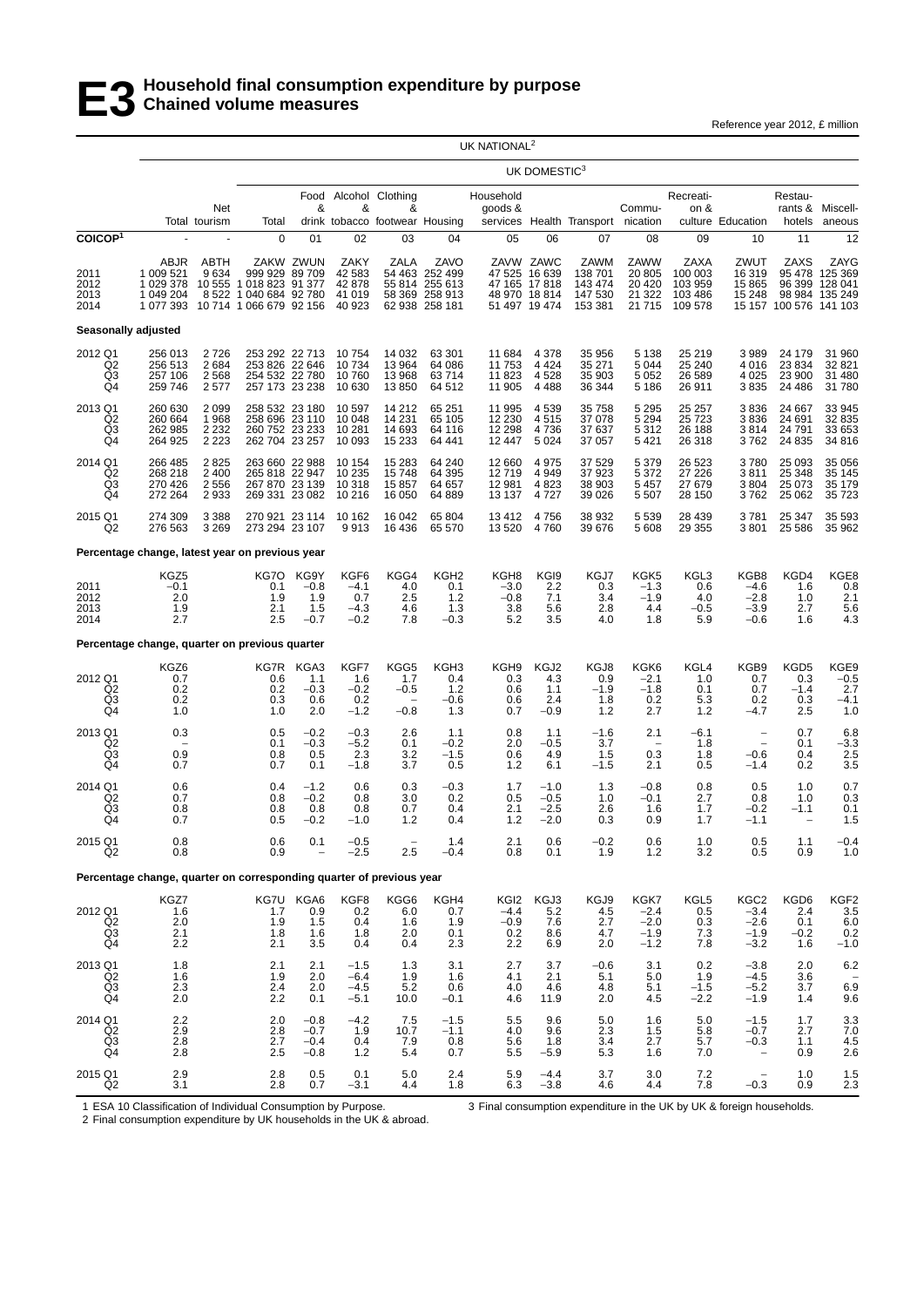### **E4 Household final consumption expenditure (goods and services) Chained volume measures**

Reference year 2012, £ million

|                                                               |                                                                      |                                         |                                                        |                                                  | UK NATIONAL <sup>2</sup>                      |                                                 |                                                  |                                                          |
|---------------------------------------------------------------|----------------------------------------------------------------------|-----------------------------------------|--------------------------------------------------------|--------------------------------------------------|-----------------------------------------------|-------------------------------------------------|--------------------------------------------------|----------------------------------------------------------|
|                                                               |                                                                      |                                         |                                                        |                                                  |                                               | UK DOMESTIC3                                    |                                                  |                                                          |
|                                                               |                                                                      |                                         |                                                        |                                                  |                                               | Goods                                           |                                                  |                                                          |
|                                                               | Total                                                                | Net tourism                             | Total                                                  | Total                                            | Durable<br>goods                              | Semi-durable<br>goods                           | Non-durable<br>goods                             | Services                                                 |
| COICOP <sup>1</sup>                                           |                                                                      |                                         |                                                        |                                                  | D                                             | SD                                              | <b>ND</b>                                        | $\mathsf S$                                              |
| 2011<br>2012<br>2013<br>2014                                  | ABJR<br>1 009 521<br>1 029 378<br>1 049 204<br>1 077 393             | ABTH<br>9634<br>10 555<br>8522<br>10714 | ZAKW<br>999 929<br>1 018 823<br>1 040 684<br>1 066 679 | UTIH<br>440 537<br>452 276<br>461 027<br>474 944 | UTID<br>89 626<br>95 244<br>99 248<br>107 467 | UTIT<br>103722<br>105 836<br>108 595<br>116 698 | UTIL<br>247 298<br>251 196<br>253 184<br>250 779 | UTIP<br>559 422<br>566 547<br>579 657<br>591 735         |
| Seasonally adjusted                                           |                                                                      |                                         |                                                        |                                                  |                                               |                                                 |                                                  |                                                          |
| 2012 Q1<br>Q <sub>2</sub><br>$\overline{Q3}$ <sub>Q4</sub>    | 256 013<br>256 513<br>257 106<br>259 746                             | 2726<br>2 6 8 4<br>2568<br>2577         | 253 292<br>253 826<br>254 532<br>257 173               | 111 699<br>112 261<br>113 262<br>115 054         | 23 149<br>23 4 4 4<br>23 8 98<br>24 7 5 3     | 26 431<br>26 316<br>26 5 69<br>26 5 20          | 62 110<br>62 505<br>62799<br>63782               | 141 602<br>141 568<br>141 267<br>142 110                 |
| 2013 Q1<br>Q2<br>Q <sub>3</sub><br>Q4                         | 260 630<br>260 664<br>262 985<br>264 925                             | 2 0 9 9<br>1968<br>2 2 3 2<br>2 2 2 3   | 258 532<br>258 696<br>260 752<br>262 704               | 113891<br>114 753<br>115 667<br>116 716          | 23 501<br>24 803<br>25 5 25<br>25 4 19        | 26 612<br>26 747<br>27 254<br>27 982            | 63778<br>63 203<br>62 888<br>63 315              | 144 641<br>143 943<br>145 085<br>145 988                 |
| 2014 Q1<br>Q <sub>2</sub><br>$\frac{Q3}{Q4}$                  | 266 485<br>268 218<br>270 426<br>272 264                             | 2825<br>2 4 0 0<br>2556<br>2933         | 263 660<br>265 818<br>267 870<br>269 331               | 116 694<br>118 056<br>119789<br>120 405          | 26 344<br>26 246<br>27 219<br>27 658          | 28 3 8 5<br>29 184<br>29 479<br>29 650          | 61 965<br>62 626<br>63 091<br>63 097             | 146 966<br>147 762<br>148 081<br>148 926                 |
| 2015 Q1<br>Q <sub>2</sub>                                     | 274 309<br>276 563                                                   | 3 3 8 8<br>3 2 6 9                      | 270 921<br>273 294                                     | 121 347<br>122 732                               | 28 142<br>28700                               | 29 909<br>30 748                                | 63 296<br>63 284                                 | 149 574<br>150 562                                       |
|                                                               | Percentage change, year on previous year                             |                                         |                                                        |                                                  |                                               |                                                 |                                                  |                                                          |
| 2011<br>2012<br>2013<br>2014                                  | KGZ5<br>$-0.1$<br>2.0<br>$\frac{1.9}{2.7}$                           |                                         | KG7O<br>0.1<br>1.9<br>2.1<br>2.5                       | KHD7<br>$-0.8$<br>2.7<br>1.9<br>3.0              | KHC3<br>1.6<br>6.3<br>4.2<br>8.3              | KH <sub>I3</sub><br>0.5<br>2.0<br>2.6<br>7.5    | KHF3<br>$-2.2$<br>1.6<br>0.8<br>$-0.9$           | KHG7<br>0.9<br>1.3<br>2.3<br>2.1                         |
|                                                               | Percentage change, quarter on previous quarter                       |                                         |                                                        |                                                  |                                               |                                                 |                                                  |                                                          |
| 2012 Q1<br>Q2<br>Q <sub>3</sub><br>Q <sub>4</sub>             | KGZ6<br>0.7<br>0.2<br>0.2<br>1.0                                     |                                         | <b>KG7R</b><br>0.6<br>0.2<br>0.3<br>1.0                | KHD8<br>1.0<br>0.5<br>0.9<br>1.6                 | KHC4<br>0.9<br>1.3<br>1.9<br>3.6              | KHI4<br>1.1<br>$-0.4$<br>1.0<br>$-0.2$          | KHF4<br>0.9<br>0.6<br>0.5<br>1.6                 | KHG8<br>0.3<br>$-0.2$<br>0.6                             |
| 2013 Q1<br>Q <sub>2</sub><br>Q3<br>Q4                         | 0.3<br>0.9<br>0.7                                                    |                                         | 0.5<br>0.1<br>0.8<br>0.7                               | $-1.0$<br>0.8<br>0.8<br>0.9                      | $-5.1$<br>5.5<br>2.9<br>$-0.4$                | 0.3<br>0.5<br>1.9<br>2.7                        | $-0.9$<br>$-0.5$<br>0.7                          | $\begin{array}{c} 1.8 \\ -0.5 \\ 0.8 \\ 0.6 \end{array}$ |
| 2014 Q1<br>Q <sub>2</sub><br>Q <sub>3</sub><br>Q <sub>4</sub> | $0.6 \\ 0.7$<br>0.8<br>0.7                                           |                                         | 0.4<br>0.8<br>0.8<br>0.5                               | $1.2$<br>1.5<br>0.5                              | 3.6<br>$-0.4$<br>3.7<br>1.6                   | 1.4<br>2.8<br>1.0<br>0.6                        | $-2.1$<br>1.1<br>0.7                             | $\begin{array}{c} 0.7 \\ 0.5 \end{array}$<br>0.2<br>0.6  |
| 2015 Q1<br>Q2                                                 | 0.8<br>0.8                                                           |                                         | 0.6<br>0.9                                             | 0.8<br>1.1                                       | 1.7<br>2.0                                    | 0.9<br>2.8                                      | 0.3                                              | $0.4$<br>$0.7$                                           |
|                                                               | Percentage change, quarter on corresponding quarter of previous year |                                         |                                                        |                                                  |                                               |                                                 |                                                  |                                                          |
| 2012 Q1<br>$^{Q2}_{Q3}$<br>Q4                                 | KGZ7<br>1.6<br>2.0<br>2.1<br>2.2                                     |                                         | KG7U<br>1.7<br>1.9<br>1.8<br>2.1                       | KHD9<br>$2.0\,$<br>2.4<br>2.3<br>4.0             | KHC <sub>5</sub><br>4.2<br>6.5<br>6.4<br>7.9  | KHI5<br>3.5<br>1.4<br>1.9<br>1.4                | KHF5<br>0.4<br>1.4<br>0.9<br>3.6                 | KHG9<br>1.5<br>1.4<br>$^{1.4}_{0.7}$                     |
| 2013 Q1<br>Q2<br>Q <sub>3</sub><br>Q4                         | 1.8<br>1.6<br>2.3<br>2.0                                             |                                         | 2.1<br>1.9<br>2.4<br>2.2                               | $^{2.0}_{2.2}$<br>2.1<br>1.4                     | 1.5<br>5.8<br>6.8<br>2.7                      | 0.7<br>1.6<br>2.6<br>5.5                        | 2.7<br>1.1<br>0.1<br>$-0.7$                      | $2.1$<br>$1.7$<br>$2.7$<br>$2.7$                         |
| 2014 Q1<br>Q <sub>2</sub><br>Q <sub>3</sub><br>Q4             | $^{2.2}_{2.9}$<br>2.8<br>2.8                                         |                                         | 2.0<br>2.8<br>2.7<br>2.5                               | $^{2.5}_{2.9}$<br>3.6<br>3.2                     | 12.1<br>5.8<br>6.6<br>8.8                     | 6.7<br>9.1<br>8.2<br>6.0                        | $-2.8$<br>$-0.9$<br>0.3<br>$-0.3$                | $\frac{1.6}{2.7}$<br>2.1<br>2.0                          |
| 2015 Q1<br>Q2                                                 | 2.9<br>3.1                                                           |                                         | 2.8<br>$2.8\,$                                         | 4.0<br>$4.0\,$                                   | 6.8<br>9.4                                    | 5.4<br>5.4                                      | 2.1<br>1.1                                       | $\frac{1.8}{1.9}$                                        |

1 ESA 10 Classification of Individual Consumption by Purpose.

3 Final consumption expenditure in the UK by UK & foreign households.

2 Final consumption expenditure by UK households in the UK & abroad.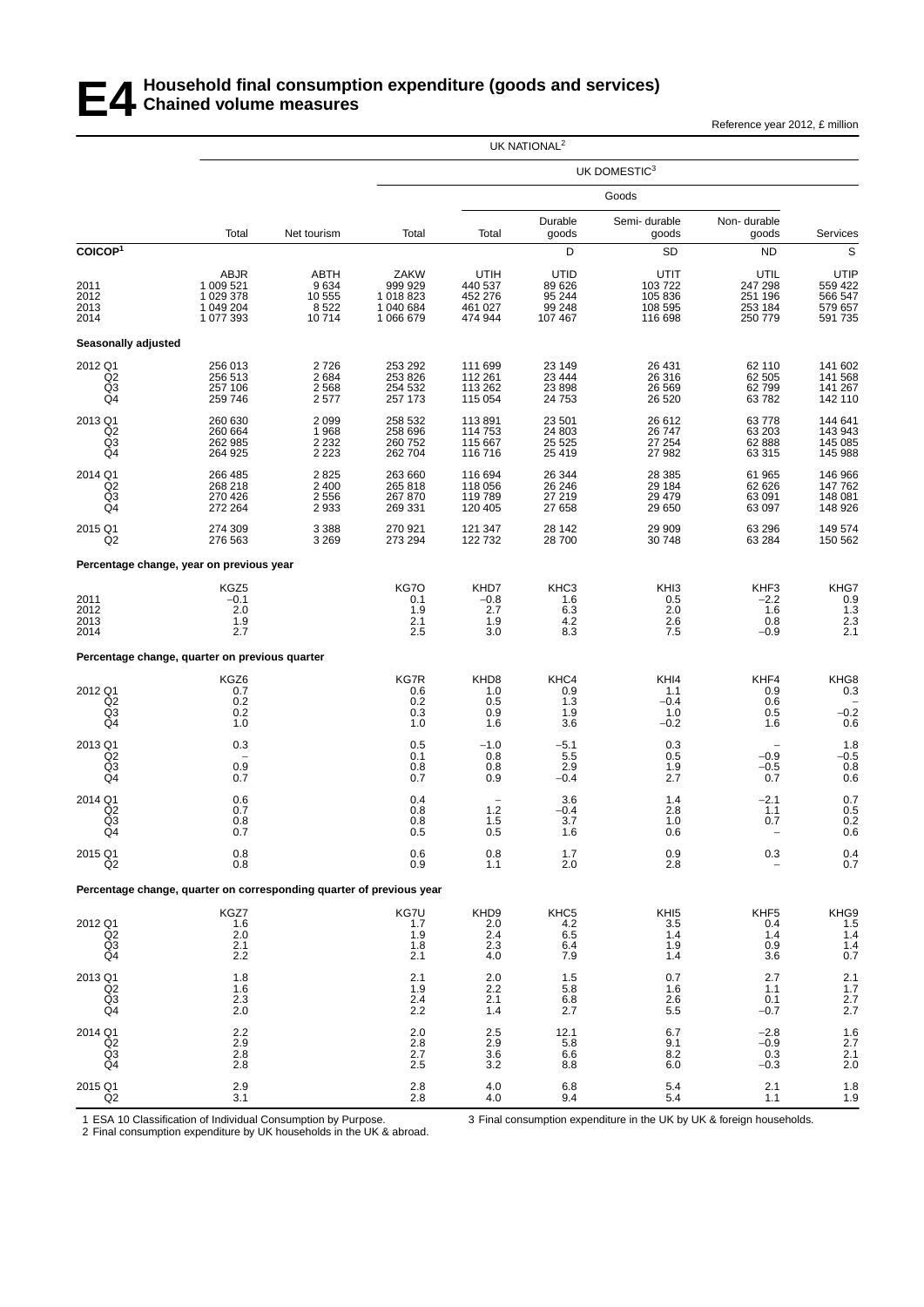### **F Gross fixed capital formation by sector and type of asset Chained volume measures**

Reference year 2012, £ million

|                                                   |                                                                             |                                                            | Analysis by sector                               |                                                                                                  |                                           |                                                                           | Analysis by asset                                                 |                                                   |                                                 |                                           |                                                                                                |                                                |                                                                   |
|---------------------------------------------------|-----------------------------------------------------------------------------|------------------------------------------------------------|--------------------------------------------------|--------------------------------------------------------------------------------------------------|-------------------------------------------|---------------------------------------------------------------------------|-------------------------------------------------------------------|---------------------------------------------------|-------------------------------------------------|-------------------------------------------|------------------------------------------------------------------------------------------------|------------------------------------------------|-------------------------------------------------------------------|
|                                                   |                                                                             |                                                            |                                                  | Public corporations <sup>2</sup>                                                                 |                                           | <b>Private Sector</b>                                                     |                                                                   |                                                   |                                                 |                                           |                                                                                                |                                                |                                                                   |
|                                                   | <b>Business</b><br>investment <sup>1</sup>                                  | General<br>government Dwellings <sup>3</sup>               |                                                  | Costs of<br>transfer<br>of<br>ownership<br>οf<br>non-produ-<br>ced assets Dwellings <sup>3</sup> |                                           | Costs of<br>transfer<br>οf<br>ownership<br>οf<br>non-produ-<br>ced assets |                                                                   | Transport                                         | Other<br>machinery<br>and                       |                                           | buildings<br>Total equipment equipment Dwellings <sup>3</sup> structures <sup>4</sup> Products | Other Intellect-<br>ual<br>and Property        | Total                                                             |
| 2011<br>2012<br>2013                              | <b>NPEL</b><br>147 342<br>154 813<br>158 356                                | <b>DLWF</b><br>49 559<br>46 198<br>43 845                  | $\frac{L634}{3472}$<br>3 1 3 5<br>3 1 6 3        | L635<br>$-396$<br>$-427$<br>$-502$                                                               | L636<br>52 429<br>50 931<br>53 829        | L637                                                                      | <b>NPQT</b><br>11 956 264 251<br>13 571 268 221<br>16 392 275 083 | <b>DLWL</b><br>8780<br>9712<br>8 2 1 8            | <b>DLWO</b><br>56799<br>57802<br>57 463         | <b>DFEG</b><br>55 893<br>54 181<br>57 118 | <b>DLWT</b><br>83 0 34<br>84 908<br>88723                                                      | <b>EQDO</b>                                    | <b>NPQT</b><br>59 822 264 251<br>61 618 268 221<br>63 561 275 083 |
| 2014                                              | 165 613                                                                     | 47 159                                                     | 3426                                             | $-612$                                                                                           | 60 754                                    |                                                                           | 19 424 295 764                                                    | 10 241                                            | 60 054                                          | 64 356                                    | 94 801                                                                                         |                                                | 66 312 295 764                                                    |
|                                                   | Seasonally adjusted                                                         |                                                            |                                                  |                                                                                                  |                                           |                                                                           |                                                                   |                                                   |                                                 |                                           |                                                                                                |                                                |                                                                   |
| 2012 Q1<br>Q2<br>Q3<br>Q4                         | 39 187<br>38 857<br>38 482<br>38 287                                        | 12 514<br>11 614<br>11 064<br>11 006                       | 765<br>816<br>783<br>771                         | $-108$<br>$-109$<br>$-103$<br>$-107$                                                             | 13 267<br>12 6 20<br>12 487<br>12 557     | 3 3 5 6<br>3 4 5 1<br>3 3 3 1<br>3 4 3 3                                  | 68 591<br>66 608<br>66 263<br>66 759                              | 2601<br>2 4 2 7<br>2 2 2 0<br>2 4 6 4             | 15 0 70<br>14 372<br>13 9 20<br>14 440          | 14 036<br>13 4 8 8<br>13 311<br>13 346    | 21 423<br>21 238<br>21 574<br>20 673                                                           | 15 4 65<br>15 087<br>15 245<br>15 821          | 68 591<br>66 608<br>66 263<br>66759                               |
| 2013 Q1<br>Q <sub>2</sub><br>$\frac{Q3}{Q4}$      | 38 4 64<br>39 139<br>39 852<br>40 901                                       | 11 041<br>10 4 9 6<br>11 209<br>11 099                     | 766<br>804<br>798<br>795                         | $-118$<br>$-113$<br>$-130$<br>$-141$                                                             | 12 5 6 6<br>13 5 61<br>13781<br>13 921    | 3690<br>3802<br>4 2 3 8<br>4 6 6 2                                        | 66 409<br>67 689<br>69 748<br>71 237                              | 1695<br>1948<br>2 2 9 3<br>2 2 8 2                | 14 650<br>13898<br>14 2 38<br>14 677            | 13 3 38<br>14 4 22<br>14 603<br>14 755    | 20 576<br>21 840<br>22 861<br>23 4 46                                                          | 16 150<br>15 5 81<br>15 753<br>16 077          | 66 409<br>67 689<br>69748<br>71 237                               |
| 2014 Q1<br>Q <sub>2</sub><br>Q3<br>Q4             | 39 991<br>42 164<br>41 674<br>41 784                                        | 12 202<br>11 006<br>12 143<br>11 808                       | 791<br>845<br>881<br>909                         | $-144$<br>$-156$<br>$-159$<br>$-153$                                                             | 15 361<br>15 206<br>15 162<br>15 0 25     | 4 5 9 1<br>4724<br>5 0 9 3<br>5016                                        | 72 792<br>73 789<br>74 794<br>74 389                              | 2 3 7 6<br>2742<br>2921<br>2 2 0 2                | 14 0 27<br>15713<br>15 4 38<br>14 876           | 16 202<br>16 090<br>16 090<br>15 974      | 23 309<br>22 951<br>24 0 25<br>24 5 16                                                         | 16878<br>16 293<br>16 3 20<br>16821            | 72 792<br>73 789<br>74 794<br>74 389                              |
| 2015 Q1<br>Q <sub>2</sub>                         | 42779<br>43 478                                                             | 11 903<br>12 2 2 0                                         | 940<br>935                                       | $-114$<br>$-112$                                                                                 | 14 999<br>14780                           | 5 0 3 2<br>5014                                                           | 75 539<br>76 315                                                  | 2864<br>3 2 3 4                                   | 15794<br>16 270                                 | 16 077<br>15 5 20                         | 23 661<br>23 5 23                                                                              | 17 143<br>17768                                | 75 539<br>76 315                                                  |
|                                                   | Percentage change, latest year on previous year                             |                                                            |                                                  |                                                                                                  |                                           |                                                                           |                                                                   |                                                   |                                                 |                                           |                                                                                                |                                                |                                                                   |
| 2011<br>2012<br>2013<br>2014                      | KG7M<br>4.9<br>5.1<br>2.3<br>4.6                                            | KH92<br>$-4.6$<br>$-6.8$<br>$-5.1$<br>7.6                  | L64T<br>$-15.6$<br>$-9.7$<br>0.9<br>8.3          | <b>L64W</b><br>$-6.2$<br>7.8<br>17.6<br>21.9                                                     | L654<br>4.7<br>$-2.9$<br>5.7<br>12.9      | L64Z<br>$-8.8$<br>13.5<br>20.8<br>18.5                                    | KG7N<br>2.0<br>1.5<br>2.6<br>7.5                                  | <b>KH95</b><br>$-37.6$<br>10.6<br>$-15.4$<br>24.6 | KH <sub>96</sub><br>9.2<br>1.8<br>$-0.6$<br>4.5 | KH8Y<br>3.2<br>$-3.1$<br>5.4<br>12.7      | <b>KH97</b><br>3.9<br>$2.3\,$<br>4.5<br>6.9                                                    | <b>KH98</b><br>1.4<br>$3.0\,$<br>3.2<br>4.3    | KG7N<br>$2.0$<br>$1.5$<br>$2.6$<br>$7.5$                          |
|                                                   | Percentage change, latest quarter on previous quarter                       |                                                            |                                                  |                                                                                                  |                                           |                                                                           |                                                                   |                                                   |                                                 |                                           |                                                                                                |                                                |                                                                   |
| 2012 Q1<br>Q <sub>2</sub><br>Q3<br>Q4             | KG7P<br>3.1<br>$-0.8$<br>$-1.0$<br>$-0.5$                                   | KH <sub>9</sub> C<br>$5.0\,$<br>$-7.2$<br>$-4.7$<br>$-0.5$ | <b>L64U</b><br>$-4.9$<br>6.7<br>$-4.0$<br>$-1.5$ | L64X<br>8.0<br>0.9<br>$-5.5$<br>3.9                                                              | L655<br>2.3<br>$-4.9$<br>$-1.1$<br>0.6    | L652<br>24.0<br>2.8<br>$-3.5$<br>3.1                                      | KG7Q<br>2.3<br>$-2.9$<br>$-0.5$<br>0.7                            | KH9F<br>6.5<br>$-6.7$<br>$-8.5$<br>11.0           | KH9G<br>2.1<br>$-4.6$<br>$-3.1$<br>3.7          | KH9A<br>2.0<br>$-3.9$<br>$-1.3$<br>0.3    | KH <sub>9</sub> H<br>1.8<br>$-0.9$<br>1.6<br>$-4.2$                                            | KH <sub>9</sub><br>2.8<br>$-2.4$<br>1.0<br>3.8 | $KG7Q2.3-2.9-0.5-2.7$<br>0.7                                      |
| 2013 Q1<br>Q2<br>Q <sub>3</sub><br>Q4             | 0.5<br>1.8<br>1.8<br>2.6                                                    | 0.3<br>$-4.9$<br>6.8<br>$-1.0$                             | $-0.6$<br>5.0<br>$-0.7$<br>$-0.4$                | 10.3<br>$-4.2$<br>15.0<br>8.5                                                                    | 0.1<br>7.9<br>1.6<br>1.0                  | 7.5<br>3.0<br>11.5<br>10.0                                                | $-0.5$<br>1.9<br>3.0<br>2.1                                       | $-31.2$<br>14.9<br>17.7<br>$-0.5$                 | 1.5<br>$-5.1$<br>2.4<br>3.1                     | $-0.1$<br>8.1<br>1.3<br>1.0               | $-0.5$<br>6.1<br>4.7<br>2.6                                                                    | 2.1<br>$-3.5$<br>1.1<br>2.1                    | $-0.5$<br>$\frac{1.9}{3.0}$<br>2.1                                |
| 2014 Q1<br>Q2<br>Q3<br>Q4                         | $-2.2$<br>5.4<br>$-1.2$<br>0.3                                              | 9.9<br>$-9.8$<br>10.3<br>$-2.8$                            | $-0.5$<br>6.8<br>4.3<br>3.2                      | 2.1<br>8.3<br>1.9<br>$-3.8$                                                                      | 10.3<br>$-1.0$<br>$-0.3$<br>$-0.9$        | $-1.5$<br>2.9<br>7.8<br>$-1.5$                                            | 2.2<br>1.4<br>1.4<br>$-0.5$                                       | 4.1<br>15.4<br>6.5<br>$-24.6$                     | $-4.4$<br>12.0<br>$-1.8$<br>$-3.6$              | 9.8<br>$-0.7$<br>$-0.7$                   | $-0.6$<br>-1.5<br>4.7<br>2.0                                                                   | 5.0<br>-3.5<br>0.2<br>3.1                      | 2.2<br>1.4<br>$1.4 - 0.5$                                         |
| 2015 Q1<br>Q <sub>2</sub>                         | 2.4<br>1.6                                                                  | 0.8<br>2.7                                                 | 3.4<br>$-0.5$                                    | $-25.5$<br>$-1.8$                                                                                | $-0.2$<br>$-1.5$                          | 0.3<br>$-0.4$                                                             | 1.5<br>1.0                                                        | 30.1<br>12.9                                      | 6.2<br>3.0                                      | 0.6<br>$-3.5$                             | $-3.5$<br>$-0.6$                                                                               | 1.9<br>3.6                                     | $1.5$<br>$1.0$                                                    |
|                                                   | Percentage change, latest quarter on corresponding quarter of previous year |                                                            |                                                  |                                                                                                  |                                           |                                                                           |                                                                   |                                                   |                                                 |                                           |                                                                                                |                                                |                                                                   |
| 2012 Q1<br>Q <sub>2</sub><br>Q3<br>Q <sub>4</sub> | KG7S<br>7.7<br>7.1<br>4.9<br>0.8                                            | KH9M<br>$-10.4$<br>1.0<br>$-9.1$<br>$-7.7$                 | L64V<br>$-21.1$<br>$-7.1$<br>$-4.5$<br>$-4.1$    | L64Y<br>9.1<br>9.0<br>6.2<br>7.0                                                                 | L656<br>2.4<br>$-4.6$<br>$-6.0$<br>$-3.2$ | L653<br>9.5<br>11.3<br>8.1<br>26.8                                        | KG7T<br>2.7<br>3.6<br>0.2<br>$-0.4$                               | KH9P<br>28.4<br>9.6<br>5.8<br>0.9                 | KH9Q<br>12.5<br>2.0<br>$-4.4$<br>$-2.2$         | KH9K<br>0.8<br>$-4.4$<br>$-5.6$<br>$-3.0$ | KH9R<br>$-3.2$<br>9.3<br>5.7<br>$-1.8$                                                         | KH9S<br>$0.9$<br>4.2<br>1.8<br>5.2             | $KG7T$<br>2.7<br>3.6<br>0.2<br>$-0.4$                             |
| 2013 Q1<br>Q2<br>Q3<br>Q <sub>4</sub>             | $-1.8$<br>0.7<br>3.6<br>6.8                                                 | $-11.8$<br>$-9.6$<br>1.3<br>0.8                            | 0.1<br>$-1.5$<br>1.9<br>3.1                      | 9.3<br>3.7<br>26.2<br>31.8                                                                       | $-5.3$<br>7.5<br>10.4<br>10.9             | 10.0<br>10.2<br>27.2<br>35.8                                              | $-3.2$<br>1.6<br>5.3<br>6.7                                       | $-34.8$<br>$-19.7$<br>3.3<br>$-7.4$               | $-2.8$<br>$-3.3$<br>2.3<br>1.6                  | $-5.0$<br>6.9<br>9.7<br>10.6              | $-4.0$<br>2.8<br>6.0<br>13.4                                                                   | 4.4<br>3.3<br>3.3<br>1.6                       | $-3.2$<br>1.6<br>5.3<br>6.7                                       |
| 2014 Q1<br>Q <sub>2</sub><br>$^{Q3}_{Q4}$         | 4.0<br>7.7<br>4.6<br>2.2                                                    | 10.5<br>4.9<br>8.3<br>6.4                                  | 3.3<br>5.1<br>10.4<br>14.3                       | 22.0<br>38.1<br>22.3<br>8.5                                                                      | 22.2<br>12.1<br>10.0<br>7.9               | 24.4<br>24.3<br>20.2<br>7.6                                               | 9.6<br>9.0<br>7.2<br>4.4                                          | 40.2<br>40.8<br>27.4<br>$-3.5$                    | $-4.3$<br>13.1<br>8.4<br>1.4                    | 21.5<br>11.6<br>10.2<br>8.3               | 13.3<br>5.1<br>5.1<br>4.6                                                                      | 4.5<br>4.6<br>3.6<br>4.6                       | $\frac{9.6}{9.0}$<br>$7.2$<br>4.4                                 |
| 2015 Q1<br>Q <sub>2</sub>                         | 7.0<br>3.1                                                                  | $-2.5$<br>11.0                                             | 18.8<br>10.7                                     | $-20.8$<br>$-28.2$                                                                               | $-2.4$<br>$-2.8$                          | 9.6<br>6.1                                                                | 3.8<br>3.4                                                        | 20.5<br>17.9                                      | 12.6<br>3.5                                     | $-0.8$<br>$-3.5$                          | 1.5<br>2.5                                                                                     | 1.6<br>9.1                                     | $\frac{3.8}{3.4}$                                                 |

1 Not including expenditure on dwellings, land and existing buildings and costs associated with the transfer of ownership of non-produced assets.

3 Includes new dwellings and improvements to dwellings.

2 Remaining investment by public non-financial corporations included within business investment.

4 Including costs associated with the transfer of ownership of buildings, dwellings and non-produced assets.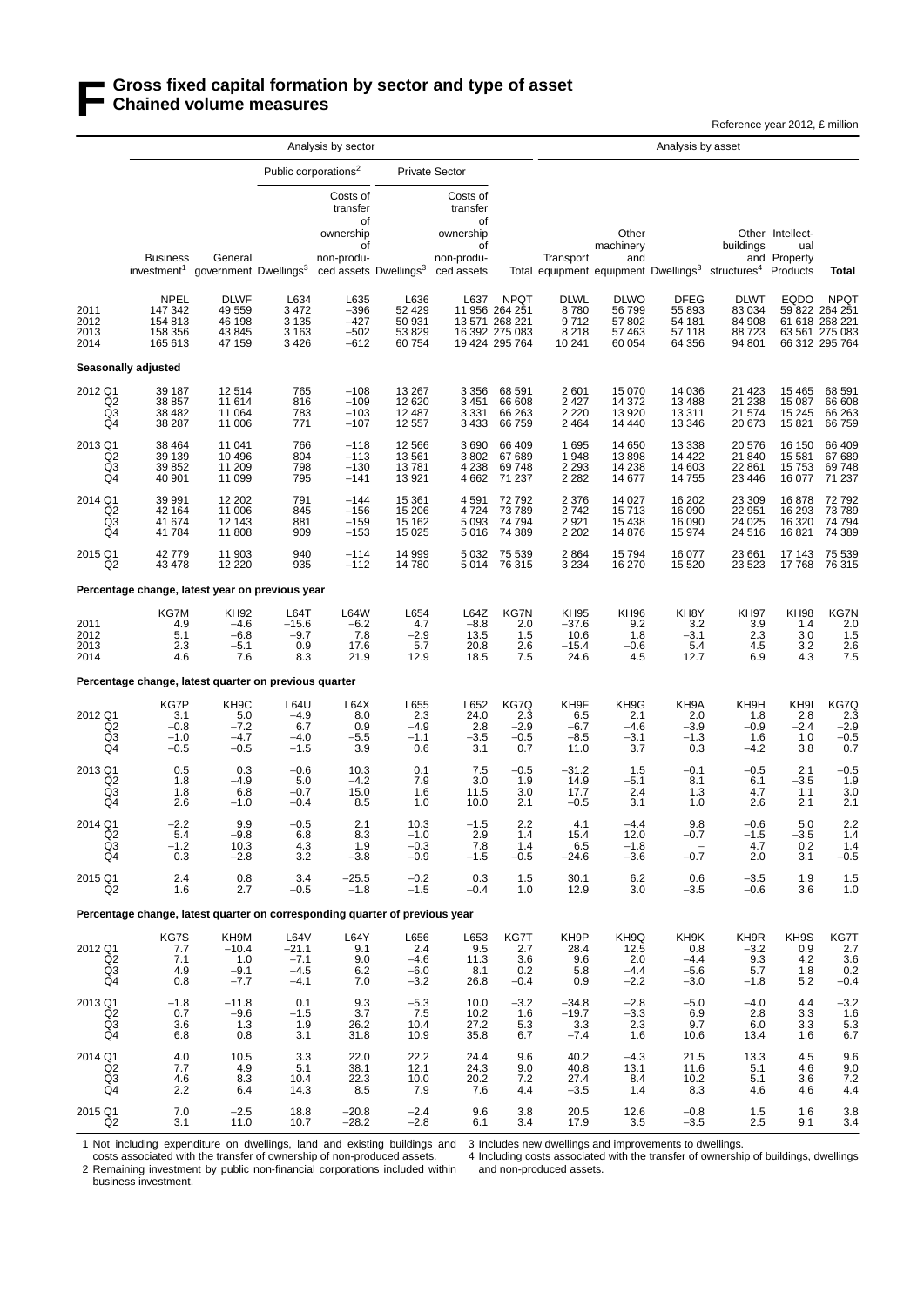## **G** Changes in inventories<br> **G** Chained volume measu **Chained volume measures<sup>1</sup>**

Reference year 2012, £ million

|                                                                      |                                           | Manufacturing industries                        |                                              |                                                   | Elect-<br>ricity,                           | Distributive trades                              |                                           |                                                 |                                                        |                                              |
|----------------------------------------------------------------------|-------------------------------------------|-------------------------------------------------|----------------------------------------------|---------------------------------------------------|---------------------------------------------|--------------------------------------------------|-------------------------------------------|-------------------------------------------------|--------------------------------------------------------|----------------------------------------------|
|                                                                      | Mining<br>and<br>quarrying                | <b>Materials</b><br>and fuel                    | Work in<br>progress                          | Finished<br>goods                                 | Total                                       | gas and<br>water<br>supply                       | Wholesale <sup>2</sup>                    | Retail <sup>2</sup>                             | Other<br>industries                                    | Changes<br>in<br>inventories                 |
| Level of inventories<br>held at<br>end-December <sup>3</sup><br>2013 | 536                                       | 20 395                                          | 17 219                                       | 18 995                                            | 56 600                                      | 36 408                                           | 37 064                                    | 5 4 8 7                                         | 67 630                                                 | 204 229                                      |
| 2011<br>2012<br>2013<br>2014                                         | <b>FAEA</b><br>$-367$<br>210<br>88<br>309 | <b>FBNF</b><br>620<br>$-1140$<br>900<br>1 1 2 5 | <b>FBNG</b><br>$-898$<br>635<br>$-3$<br>1671 | <b>FBNH</b><br>$-522$<br>707<br>$-528$<br>3 0 3 4 | <b>DHBM</b><br>$-800$<br>202<br>369<br>5830 | <b>FAEB</b><br>$-437$<br>$-138$<br>$-208$<br>195 | <b>FAJX</b><br>299<br>1626<br>676<br>4507 | <b>FBYN</b><br>$-852$<br>625<br>1 2 8 4<br>2599 | <b>DLWX</b><br>$-2135$<br>$-992$<br>11 4 23<br>4 0 9 9 | CAFU<br>$-4247$<br>1 533<br>13 632<br>17 539 |
| <b>Seasonally adjusted</b>                                           |                                           |                                                 |                                              |                                                   |                                             |                                                  |                                           |                                                 |                                                        |                                              |
| 2012 Q1<br>Q <sub>2</sub><br>Q <sub>3</sub><br>Q <sub>4</sub>        | $-180$<br>480<br>$-157$<br>67             | $-1459$<br>$-215$<br>$-184$<br>718              | $-138$<br>68<br>166<br>539                   | $-436$<br>1 0 5 3<br>348<br>$-258$                | $-2033$<br>906<br>330<br>999                | $-167$<br>$-128$<br>$-149$<br>306                | $-980$<br>1 1 5 2<br>1792<br>$-338$       | $-543$<br>644<br>$-509$<br>1 0 3 3              | $-8134$<br>$-903$<br>3 0 8 8<br>4 9 5 7                | $-12037$<br>2 1 5 1<br>4 3 9 5<br>7 0 24     |
| 2013 Q1<br>Q2<br>Q3<br>Q <sub>4</sub>                                | 98<br>220<br>$-160$<br>$-70$              | 443<br>107<br>152<br>198                        | 229<br>270<br>$-390$<br>$-112$               | $-422$<br>$-72$<br>$-400$<br>366                  | 250<br>305<br>$-638$<br>452                 | 278<br>$-80$<br>$-42$<br>$-364$                  | $-1552$<br>2560<br>1912<br>$-2244$        | 1 3 9 3<br>1 0 4 6<br>$-112$<br>$-1043$         | 655<br>$-935$<br>1 2 2 0<br>10 483                     | 1 1 2 2<br>3 1 1 6<br>2 180<br>7 2 1 4       |
| 2014 Q1<br>Q <sub>2</sub><br>$^{Q3}_{Q4}$                            | 193<br>$-60$<br>194<br>$-18$              | 847<br>260<br>221<br>$-203$                     | 1 6 3 2<br>44<br>257<br>$-262$               | 1 1 8 0<br>816<br>538<br>500                      | 3659<br>1 1 2 0<br>1016<br>35               | 533<br>605<br>588<br>$-1531$                     | 7865<br>2 1 6 6<br>$-1747$<br>$-3777$     | 792<br>253<br>891<br>663                        | $-5986$<br>$-793$<br>3740<br>7 1 3 8                   | 7 0 5 6<br>3 2 9 1<br>4 6 8 2<br>2510        |
| 2015 Q1<br>Q <sub>2</sub>                                            | 544<br>$-193$                             | 67<br>471                                       | 167<br>$-318$                                | 1 4 6 1<br>$-1139$                                | 1695<br>$-986$                              | $-1781$<br>$-505$                                | $-327$<br>$-880$                          | 503<br>1 4 6 0                                  | 2 1 7 4<br>$-1911$                                     | 2808<br>$-3015$                              |

1 Estimates are given to the nearest £ million but cannot be regarded as accurate to this degree.

2 Wholesaling and retailing estimates exclude the motor trades.

3 Note that levels are not expected to sum to totals, because they are constructed from the sum of the change series, and these are not additive prior to the reference year (2012)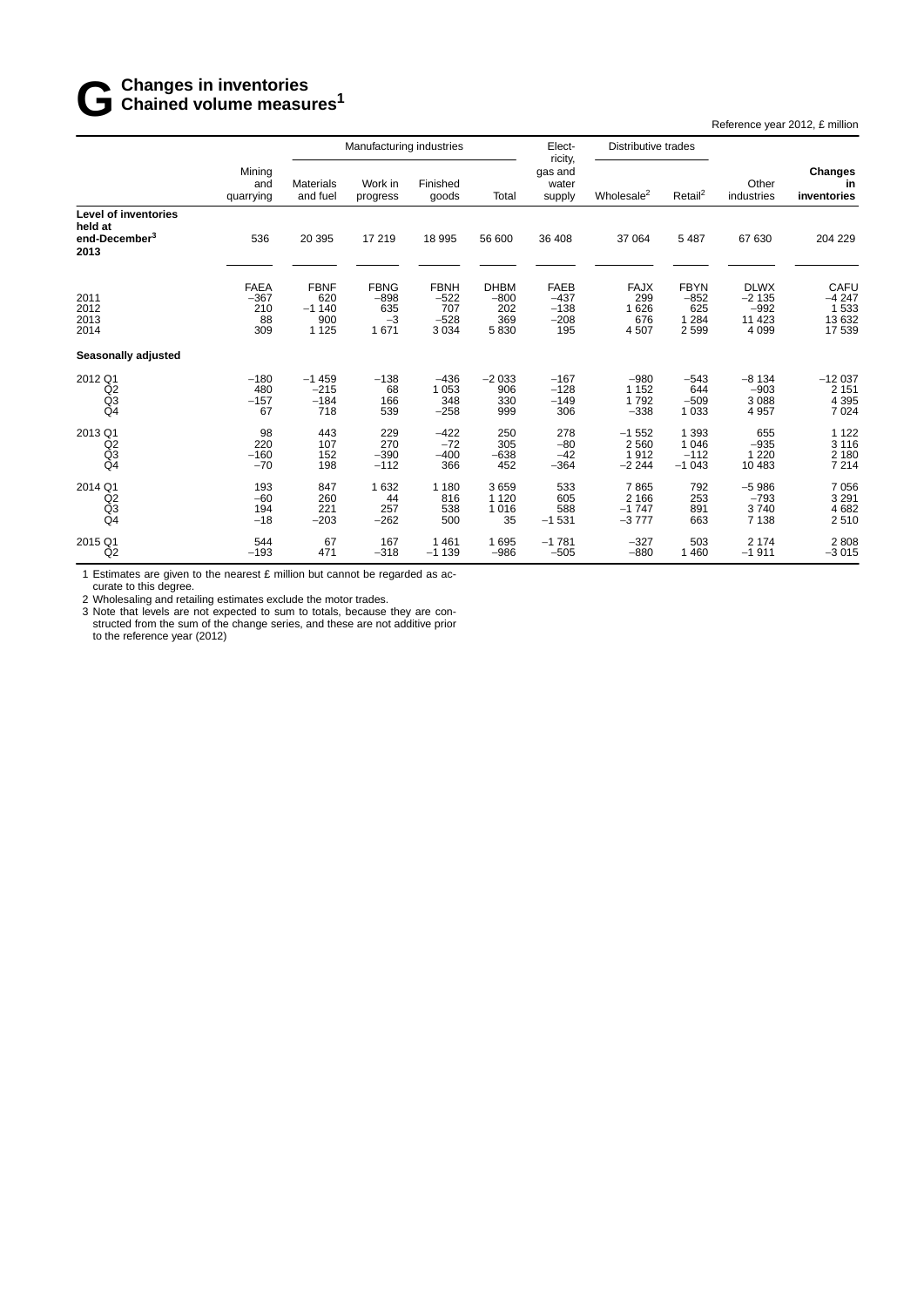# **H**1<sup>2</sup> Exports and imports of goods and services<br> **H**1<sup>2</sup> Current market prices **Current market prices**

|                                                                                                                                        |                                                                             |                                                         |                                                         |                                                         |                                                        |                                                         |                                                                |                                                     | £ million                                        |
|----------------------------------------------------------------------------------------------------------------------------------------|-----------------------------------------------------------------------------|---------------------------------------------------------|---------------------------------------------------------|---------------------------------------------------------|--------------------------------------------------------|---------------------------------------------------------|----------------------------------------------------------------|-----------------------------------------------------|--------------------------------------------------|
|                                                                                                                                        |                                                                             | Exports                                                 |                                                         |                                                         | Imports                                                |                                                         |                                                                | <b>Balance</b>                                      |                                                  |
|                                                                                                                                        | Goods                                                                       | Services                                                | Total                                                   | Goods                                                   | Services                                               | Total                                                   | Goods                                                          | Services                                            | Total                                            |
| 2011<br>2012<br>2013<br>2014                                                                                                           | <b>BOKG</b><br>308 171<br>304 302<br>306 226<br>295 432                     | <b>IKBB</b><br>188 908<br>197 432<br>214 813<br>219 759 | <b>IKBH</b><br>497 079<br>501 734<br>521 039<br>515 191 | <b>BOKH</b><br>401 713<br>410 800<br>421 457<br>419 104 | <b>IKBC</b><br>121 576<br>124 817<br>133815<br>130 619 | <b>IKBI</b><br>523 289<br>535 617<br>555 272<br>549 723 | <b>BOKI</b><br>$-93542$<br>$-106498$<br>$-115231$<br>$-123672$ | <b>IKBD</b><br>67 332<br>72 615<br>80 998<br>89 140 | IKBJ<br>26 210<br>$-33883$<br>-34 233<br>-34 532 |
| Seasonally adjusted                                                                                                                    |                                                                             |                                                         |                                                         |                                                         |                                                        |                                                         |                                                                |                                                     |                                                  |
| 2012 Q1<br>$\frac{Q2}{Q3}$                                                                                                             | 78 645<br>74 779<br>76 563<br>74 315                                        | 48 951<br>49 621<br>49815<br>49 045                     | 127 596<br>124 400<br>126 378<br>123 360                | 103 581<br>102 909<br>102 257<br>102 053                | 30 797<br>31 060<br>31 114<br>31 846                   | 134 378<br>133 969<br>133 371<br>133 899                | $-24936$<br>$-28130$<br>$-25694$<br>$-27738$                   | 18 154<br>18 5 61<br>18701<br>17 199                | $-6782$<br>$-9569$<br>$-6993$<br>$-10539$        |
| 2013 Q1<br>Q2<br>$_{\mathsf{Q4}}^{\mathsf{Q3}}$                                                                                        | 75 719<br>78 646<br>77 667<br>74 194                                        | 52 897<br>54 120<br>54 769<br>53 027                    | 128 616<br>132 766<br>132 436<br>127 221                | 103 484<br>106 382<br>105 311<br>106 280                | 32 540<br>33 4 26<br>34 105<br>33744                   | 136 024<br>139 808<br>139 416<br>140 024                | $-27765$<br>$-27736$<br>$-27644$<br>$-32086$                   | 20 357<br>20 694<br>20 664<br>19 283                | $-7408$<br>$-7042$<br>$-6980$<br>$-12803$        |
| 2014 Q1<br>Q2<br>$\frac{Q3}{Q4}$                                                                                                       | 73 173<br>75 048<br>72 345<br>74 866                                        | 54 671<br>54 983<br>54 495<br>55 610                    | 127 844<br>130 031<br>126 840<br>130 476                | 103 322<br>103 167<br>104 006<br>108 609                | 34 509<br>32 665<br>32 107<br>31 338                   | 137 831<br>135 832<br>136 113<br>139 947                | $-30149$<br>$-28119$<br>$-31661$<br>$-33743$                   | 20 162<br>22 318<br>22 388<br>24 27 2               | $-9987$<br>$-5801$<br>$-9273$<br>$-9471$         |
| 2015 Q1<br>Q2                                                                                                                          | 71 554<br>76 083                                                            | 56 036<br>56 186                                        | 127 590<br>132 269                                      | 105 598<br>102 380                                      | 32 5 20<br>33 348                                      | 138 118<br>135 728                                      | $-34044$<br>$-26297$                                           | 23 516<br>22 838                                    | $-10528$<br>$-3459$                              |
|                                                                                                                                        | Percentage change, latest year on previous year                             |                                                         |                                                         |                                                         |                                                        |                                                         |                                                                |                                                     |                                                  |
| 2011<br>2012<br>2013<br>2014                                                                                                           | KG9K<br>14.1<br>$-1.3$<br>0.6<br>$-3.5$                                     | <b>KH35</b><br>8.5<br>4.5<br>8.8<br>2.3                 | KH <sub>2</sub> L<br>11.9<br>0.9<br>3.8<br>$-1.1$       | KG9L<br>9.3<br>2.3<br>2.6<br>$-0.6$                     | KH3W<br>1.5<br>2.7<br>7.2<br>$-2.\overline{4}$         | KH3E<br>7.4<br>2.4<br>3.7<br>$-1.0$                     |                                                                |                                                     |                                                  |
|                                                                                                                                        | Percentage change, latest quarter on previous quarter                       |                                                         |                                                         |                                                         |                                                        |                                                         |                                                                |                                                     |                                                  |
| 2012 Q1<br>Q2<br>$^{Q3}_{Q4}$                                                                                                          | KG9O<br>0.1<br>$-4.9$<br>2.4<br>$-2.9$                                      | <b>KH36</b><br>5.1<br>1.4<br>0.4<br>$-1.5$              | KH <sub>2</sub> P<br>2.0<br>$-2.5$<br>1.6<br>$-2.4$     | KG9P<br>1.0<br>$-0.6$<br>$-0.6$<br>$-0.2$               | KH3X<br>$-1.4$<br>0.9<br>0.2<br>2.4                    | KH3I<br>0.5<br>$-0.3$<br>$-0.4$<br>0.4                  |                                                                |                                                     |                                                  |
| 2013 Q1<br>Q2<br>$\frac{Q3}{Q4}$                                                                                                       | 1.9<br>$3.9 - 1.2$<br>$-4.5$                                                | 7.9<br>2.3<br>$1.\overline{2}$<br>$-3.2$                | 4.3<br>3.2<br>$-0.2$<br>$-3.9$                          | 1.4<br>2.8<br>$-1.0$<br>0.9                             | 2.2<br>2.7<br>2.0<br>$-1.1$                            | 1.6<br>2.8<br>$-0.\overline{3}$<br>0.4                  |                                                                |                                                     |                                                  |
| 2014 Q1<br>Q2<br>Q3<br>Q <sub>4</sub>                                                                                                  | $-1.4$<br>2.6<br>$-3.6$<br>3.5                                              | 3.1<br>0.6<br>$-0.9$<br>2.0                             | 0.5<br>1.7<br>$-2.5$<br>2.9                             | $-2.8$<br>$-0.2$<br>0.8<br>4.4                          | 2.3<br>$-5.3$<br>$-1.7$<br>$-2.4$                      | $-1.6$<br>$-1.5$<br>0.2<br>2.8                          |                                                                |                                                     |                                                  |
| 2015 Q1<br>Q <sub>2</sub>                                                                                                              | $-4.4$<br>6.3                                                               | 0.8<br>0.3                                              | $-2.2$<br>3.7                                           | $-2.8$<br>$-3.0$                                        | 3.8<br>2.5                                             | $-1.3$<br>$-1.7$                                        |                                                                |                                                     |                                                  |
|                                                                                                                                        | Percentage change, latest quarter on corresponding quarter of previous year |                                                         |                                                         |                                                         |                                                        |                                                         |                                                                |                                                     |                                                  |
| 2012 Q1<br>$\begin{array}{c} \stackrel{\frown}{\text{Q2}} \\ \stackrel{\frown}{\text{Q3}} \\ \stackrel{\frown}{\text{Q4}} \end{array}$ | KG9S<br>2.1<br>$-2.8$<br>1.1<br>$-5.4$                                      | KH37<br>5.7<br>3.4<br>3.6<br>5.3                        | KH <sub>2</sub> Q<br>3.5<br>$-0.4$<br>2.1<br>$-1.4$     | KG9T<br>6.6<br>3.9<br>$-0.7$<br>$-0.4$                  | KH3Y<br>4.6<br>2.1<br>2.0<br>2.0                       | KH3J<br>6.2<br>3.5<br>$-0.1$<br>0.1                     |                                                                |                                                     |                                                  |
| 2013 Q1<br>Q <sub>2</sub><br>$\frac{Q3}{Q4}$                                                                                           | $-3.7$<br>5.2<br>1.4<br>$-0.2$                                              | 8.1<br>9.1<br>9.9<br>8.1                                | 0.8<br>6.7<br>4.8<br>3.1                                | $-0.1$<br>3.4<br>3.0<br>4.1                             | 5.7<br>7.6<br>9.6<br>6.0                               | 1.2<br>4.4<br>4.5<br>4.6                                |                                                                |                                                     |                                                  |
| 2014 Q1<br>Q2<br>Q3<br>Q <sub>4</sub>                                                                                                  | $-3.4$<br>$-4.6$<br>$-6.9$<br>0.9                                           | 3.4<br>1.6<br>$-0.5$<br>4.9                             | $-0.6$<br>$-2.1$<br>$-4.2$<br>2.6                       | $-0.2$<br>$-3.0$<br>$-1.2$<br>2.2                       | 6.1<br>$-2.3$<br>$-5.9$<br>$-7.1$                      | 1.3<br>$-2.8$<br>$-2.4$<br>$-0.1$                       |                                                                |                                                     |                                                  |
| 2015 Q1<br>Q2                                                                                                                          | $^{-2.2}_{1.4}$                                                             | $^{2.5}_{2.2}$                                          | $-0.2$<br>1.7                                           | 2.2<br>$-0.8$                                           | $-5.8$<br>2.1                                          | 0.2<br>$-0.1$                                           |                                                                |                                                     |                                                  |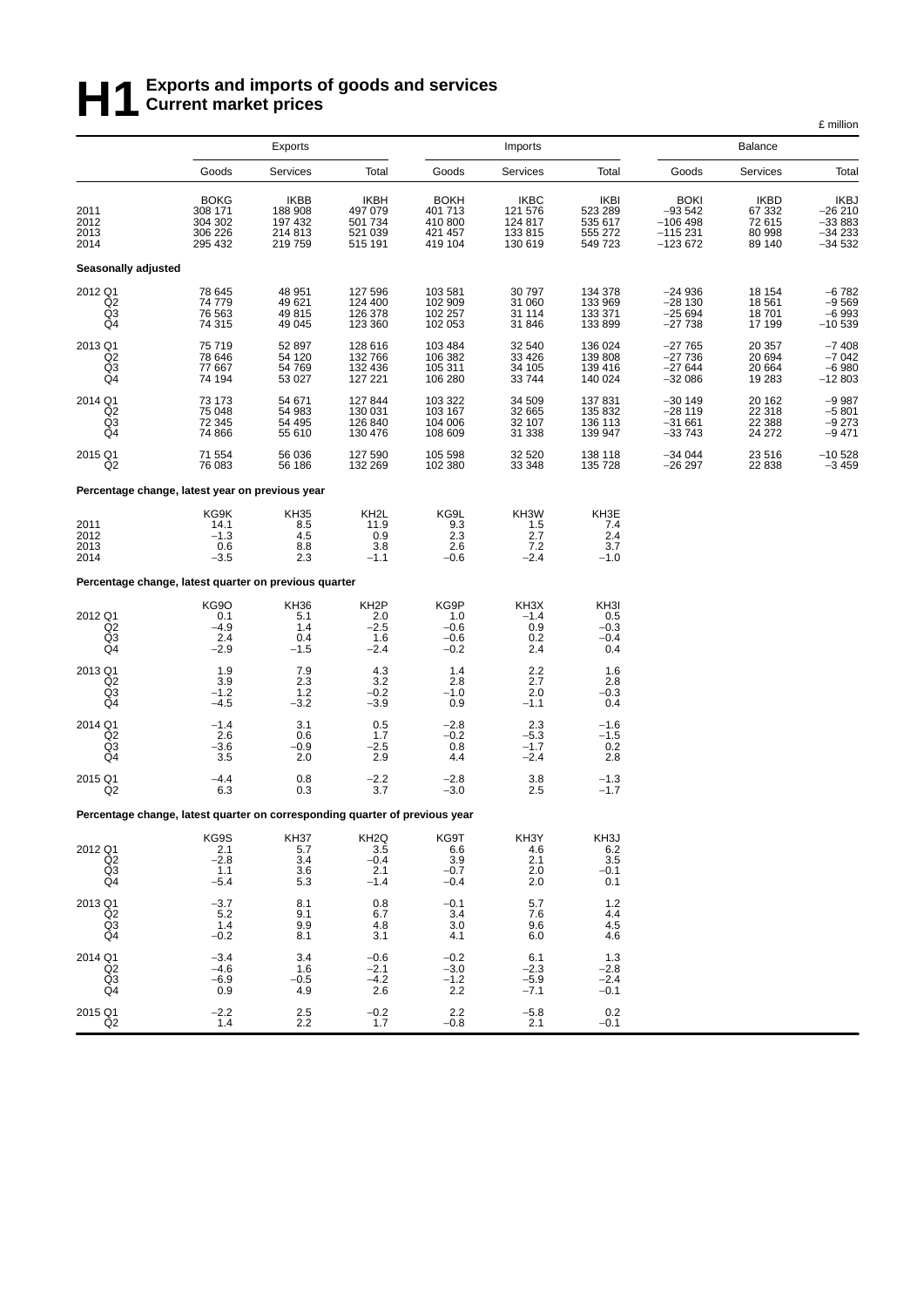# **H2** Exports and imports of goods and services<br> **H2** Chained volume measures **Chained volume measures**

|                                                                             |                                                         |                                                  |                                                            |                                                         |                                                  | Reference year 2012, £ million                                  |                                                           |
|-----------------------------------------------------------------------------|---------------------------------------------------------|--------------------------------------------------|------------------------------------------------------------|---------------------------------------------------------|--------------------------------------------------|-----------------------------------------------------------------|-----------------------------------------------------------|
|                                                                             |                                                         | <b>Exports</b>                                   |                                                            |                                                         | Imports                                          |                                                                 | Balance                                                   |
|                                                                             | Goods                                                   | Services                                         | Total                                                      | Goods                                                   | Services                                         | Total                                                           | Total                                                     |
| 2011<br>2012<br>2013<br>2014                                                | <b>BQKQ</b><br>306 807<br>304 302<br>302 498<br>306 103 | IKBE<br>191 133<br>197 432<br>205 300<br>210 915 | IKBK<br>498 017<br>501 734<br>507 798<br>517018            | <b>BOKO</b><br>401 135<br>410 800<br>420 569<br>437 586 | IKBF<br>119 273<br>124 817<br>129 870<br>128 226 | <b>IKBL</b><br>520 372<br>535 617<br>550 439<br>565 812         | <b>IKBM</b><br>–22 355<br>–33 883<br>$-42641$<br>$-48794$ |
| Seasonally adjusted                                                         |                                                         |                                                  |                                                            |                                                         |                                                  |                                                                 |                                                           |
| 2012 Q1<br>Q2<br>$^{Q3}_{Q4}$                                               | 77 760<br>74 958<br>77 335<br>74 249                    | 49 639<br>49 323<br>49 764<br>48706              | 127 394<br>124 274<br>127 108<br>122 958                   | 102 217<br>102 910<br>102 984<br>102 689                | 30 384<br>31 2 22<br>31 362<br>31 849            | 132 602<br>134 136<br>134 344<br>134 535                        | $-5208$<br>$-9862$<br>$-7236$<br>$-11577$                 |
| 2013 Q1<br>Q <sub>2</sub><br>Q3<br>Q <sub>4</sub>                           | 74 301<br>77 931<br>76 155<br>74 111                    | 51 010<br>51 472<br>52 225<br>50 593             | 125 311<br>129 403<br>128 380<br>124 704                   | 102 221<br>105 769<br>105 187<br>107 392                | 31 385<br>32 258<br>32 999<br>33 2 28            | 133 606<br>138 027<br>138 186<br>140 620                        | $-8295$<br>$-8624$<br>$-9806$<br>$-15916$                 |
| 2014 Q1<br>Q2<br>Q3<br>Q <sub>4</sub>                                       | 74 386<br>77 144<br>75 157<br>79 416                    | 52 343<br>52 637<br>52 646<br>53 289             | 126 729<br>129 781<br>127 803<br>132 705                   | 107 629<br>107 489<br>108 846<br>113 622                | 34 201<br>31 847<br>31 544<br>30 634             | 141 830<br>139 336<br>140 390<br>144 256                        | $-15101$<br>$-9555$<br>$-12587$<br>$-11551$               |
| 2015 Q1<br>Q <sub>2</sub>                                                   | 77 434<br>79 421                                        | 53 682<br>54 170                                 | 131 116<br>133 591                                         | 112 579<br>107 760                                      | 32 578<br>33 4 75                                | 145 157<br>141 235                                              | $-14041$<br>$-7644$                                       |
| Percentage change, latest year on previous year                             |                                                         |                                                  |                                                            |                                                         |                                                  |                                                                 |                                                           |
| 2011<br>2012<br>2013<br>2014                                                | KG9X<br>6.8<br>$-0.8$<br>$-0.6$<br>1.2                  | KH3B<br>4.4<br>3.3<br>4.0<br>2.7                 | KH <sub>2R</sub><br>5.8<br>0.7<br>1.2<br>1.8               | KG9W<br>1.2<br>2.4<br>2.4<br>4.0                        | <b>KH44</b><br>$-1.3$<br>4.6<br>4.0<br>$-1.3$    | KH3K<br>0.6<br>2.9<br>2.8<br>2.8                                |                                                           |
| Percentage change, latest quarter on previous quarter                       |                                                         |                                                  |                                                            |                                                         |                                                  |                                                                 |                                                           |
| 2012 Q1<br>Q <sub>2</sub><br>$\frac{Q}{Q}$                                  | KGA2<br>0.1<br>$-3.6$<br>3.2<br>$-4.0$                  | KH3C<br>7.1<br>$-0.6$<br>$0.9\,$<br>$-2.1$       | KH <sub>2</sub> V<br>2.7<br>$-2.4$<br>2.3<br>$-3.3$        | KG9Z<br>0.9<br>0.7<br>0.1<br>$-0.3$                     | <b>KH45</b><br>$-1.0$<br>2.8<br>0.4<br>1.6       | KH <sub>3</sub> O<br>0.4<br>$1.2$<br>0.2<br>0.1                 |                                                           |
| 2013 Q1<br>Q2<br>Q3<br>Q <sub>4</sub>                                       | 0.1<br>4.9<br>$-2.3$<br>$-2.7$                          | 4.7<br>0.9<br>1.5<br>$-3.1$                      | 1.9<br>3.3<br>$-0.8$<br>$-2.9$                             | $-0.5$<br>3.5<br>$-0.6$<br>2.1                          | $-1.5$<br>2.8<br>2.3<br>0.7                      | $-0.7$<br>3.3<br>0.1<br>1.8                                     |                                                           |
| 2014 Q1<br>Q2<br>Q <sub>3</sub><br>Q4                                       | $\frac{0.4}{3.7}$<br>$-2.6$<br>5.7                      | $\begin{array}{c} 3.5 \\ 0.6 \end{array}$<br>1.2 | 1.6<br>2.4<br>$-1.5$<br>3.8                                | $0.2 - 0.1$<br>1.3<br>4.4                               | $^{2.9}_{-6.9}$<br>$-1.0$<br>$-2.9$              | 0.9<br>$-1.8$<br>0.8<br>2.8                                     |                                                           |
| 2015 Q1<br>Q <sub>2</sub>                                                   | $-2.5$<br>2.6                                           | 0.7<br>0.9                                       | $-1.2$<br>1.9                                              | $-0.9$<br>$-4.3$                                        | 6.3<br>2.8                                       | 0.6<br>$-2.7$                                                   |                                                           |
| Percentage change, latest quarter on corresponding quarter of previous year |                                                         |                                                  |                                                            |                                                         |                                                  |                                                                 |                                                           |
| 2012 Q1<br>Q2<br>Q3<br>Q4                                                   | KGA5<br>$-1.2$<br>$-1.3$<br>3.9<br>$-4.4$               | KH3D<br>3.5<br>2.1<br>2.6<br>5.0                 | KH <sub>2</sub> W<br>0.6<br>$3.\bar{4}$<br>$-0.9$          | KGA4<br>2.0<br>4.4<br>1.9<br>1.4                        | KH46<br>4.5<br>$\frac{4.9}{5.5}$<br>3.8          | KH3P<br>2.6<br>$\begin{array}{c} 4.5 \\ 2.8 \end{array}$<br>1.9 |                                                           |
| 2013 Q1<br>Q2<br>$_{\mathsf{Q4}}^{\mathsf{Q3}}$                             | $-4.4$<br>4.0<br>$-1.5$<br>$-0.2$                       | 2.8<br>4.4<br>4.9<br>3.9                         | $-1.6$<br>4.1<br>1.0<br>1.4                                | 2.8<br>2.1<br>4.6                                       | 3.3<br>3.3<br>$\frac{5.2}{4.3}$                  | 0.8<br>2.9<br>$^{2.9}_{4.5}$                                    |                                                           |
| 2014 Q1<br>Q2<br>Q <sub>3</sub><br>Q4                                       | $0.1 - 1.0$<br>$-1.3$<br>7.2                            | $^{2.6}_{2.3}$<br>0.8<br>5.3                     | $\begin{array}{c} 1.1 \\ 0.3 \end{array}$<br>$-0.4$<br>6.4 | $\frac{5.3}{1.6}$<br>3.5<br>5.8                         | $^{9.0}_{-1.3}$<br>$-4.4$<br>$-7.8$              | $6.2 \\ 0.9$<br>1.6<br>2.6                                      |                                                           |
| 2015 Q1<br>Q2                                                               | 4.1<br>3.0                                              | 2.6<br>2.9                                       | 3.5<br>2.9                                                 | 4.6<br>0.3                                              | $-4.7$<br>5.1                                    | 2.3<br>1.4                                                      |                                                           |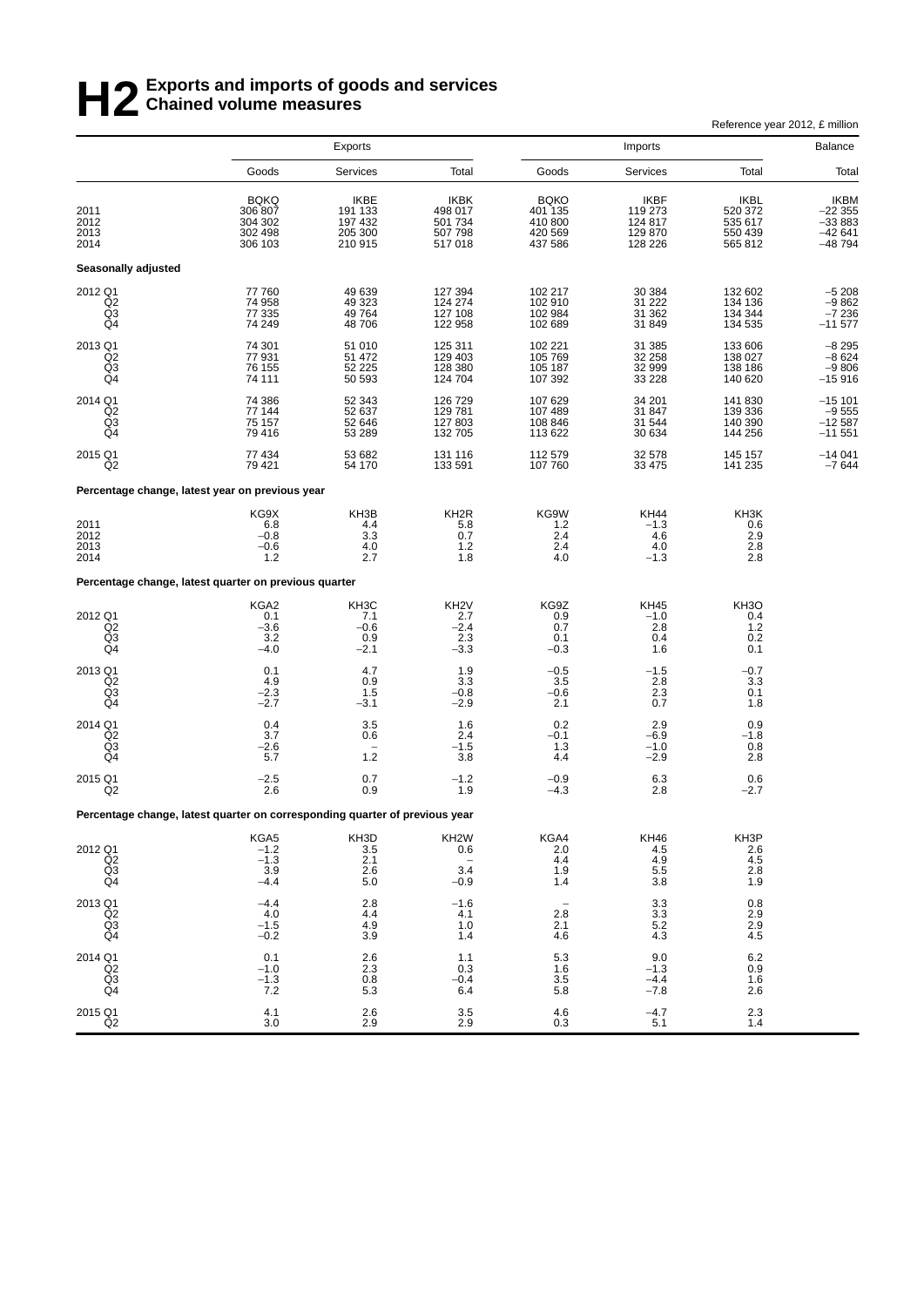### **I Net Lending/Net Borrowing by Sector**

Reference year 2012, £ million

|                     |             |             |             | Net lending $(+)$ / Net borrowing $(-)$ by sector <sup>1</sup> |                          |                      |                      |
|---------------------|-------------|-------------|-------------|----------------------------------------------------------------|--------------------------|----------------------|----------------------|
|                     | Government  |             |             | Corporations                                                   |                          |                      |                      |
|                     | Central     | Local       | Public      | Financial                                                      | Private<br>non-financial | Household<br>& NPISH | Rest of<br>the World |
|                     | <b>NMFJ</b> | <b>NMOE</b> | <b>CPCM</b> | <b>NHCQ</b>                                                    | <b>DTAL</b>              | <b>NSSZ</b>          | <b>NHRB</b>          |
| 2011                | $-119955$   | $-4952$     | 2 2 4 9     | $-14172$                                                       | 69 638                   | 39 415               | 27 780               |
| 2012                | $-130686$   | $-8286$     | 2958        | 3862                                                           | 39 567                   | 37 722               | 54 865               |
| 2013                | $-94891$    | $-3706$     | 3 4 7 7     | $-2960$                                                        | 23 8 29                  | $-4127$              | 78 380               |
| 2014                | $-102$ 197  | $-926$      | 1599        | 5 3 8 3                                                        | 24 624                   | $-28105$             | 93 651               |
| Seasonally adjusted |             |             |             |                                                                |                          |                      |                      |
|                     | <b>RPYH</b> | <b>RQAJ</b> | <b>RQBN</b> | <b>RPYN</b>                                                    | <b>RQBV</b>              | <b>RPZT</b>          | <b>RQCH</b>          |
| 2012 Q1             | $-24810$    | $-9057$     | 870         | $-1105$                                                        | 13 633                   | 10 624               | 9845                 |
| Q2                  | $-38$ 115   | $-2330$     | 168         | 6489                                                           | 8926                     | 10 770               | 14 092               |
| Q <sub>3</sub>      | $-33477$    | 1833        | 847         | $-993$                                                         | 7536                     | 11 556               | 12 698               |
| Q <sub>4</sub>      | $-34284$    | 1 2 6 8     | 1 0 7 3     | $-529$                                                         | 9472                     | 4 7 7 1              | 18 230               |
| 2013 Q1             | $-19711$    | $-2111$     | 1 1 9 7     | $-2650$                                                        | 5 5 2 3                  | $-50$                | 17803                |
| Q2                  | $-17730$    | 1019        | 870         | $-7639$                                                        | 10 160                   | 26                   | 13 2 94              |
| Q <sub>3</sub>      | $-28758$    | $-1177$     | 729         | 6 3 2 4                                                        | 1 3 3 3                  | 1 2 5 0              | 20 300               |
| Q4                  | $-28692$    | $-1437$     | 681         | 1 0 0 3                                                        | 6813                     | $-5352$              | 26 983               |
| 2014 Q1             | $-28945$    | 1 2 9 2     | 684         | 3898                                                           | 9572                     | $-8,367$             | 20 318               |
| Q2                  | $-25229$    | 1 3 5 1     | 370         | 3 0 4 4                                                        | 5 1 9 1                  | $-5441$              | 18716                |
| Q <sub>3</sub>      | $-27838$    | $-1435$     | 188         | 3 3 2 4                                                        | 6 2 9 1                  | $-7623$              | 25 312               |
| Q <sub>4</sub>      | $-20185$    | $-2134$     | 357         | $-4882$                                                        | 3570                     | $-6675$              | 29 30 5              |
| 2015 Q1             | $-17840$    | $-2253$     | 771         | $-2580$                                                        | 5937                     | $-9710$              | 23 938               |
| Q2                  | $-17791$    | $-1247$     | $-233$      | $-725$                                                         | 7 1 9 6                  | $-8094$              | 17 165               |

1 The sum of net lending by sector is equal (but opposite sign) to the residual error between the expenditure and income based estimates of GDP.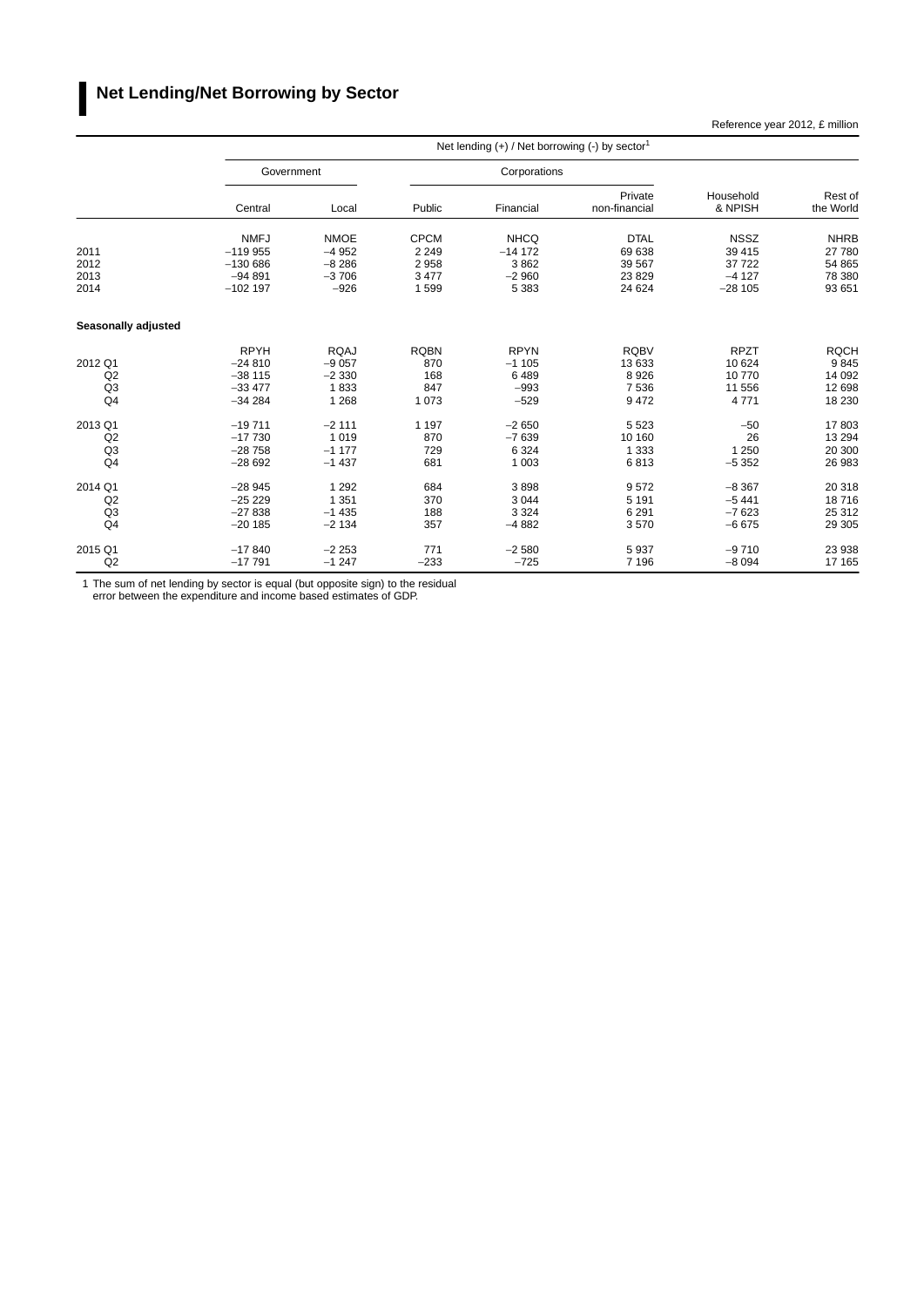### **J1 Households & Non Profit Institutions Serving Households Sector Allocation of Primary Income Account**

|                                                   |                                                                             |                                                         |                                                                    |                                                         |                                                                 |                                                      |                                                                 |                                                                 | £ million                                             |
|---------------------------------------------------|-----------------------------------------------------------------------------|---------------------------------------------------------|--------------------------------------------------------------------|---------------------------------------------------------|-----------------------------------------------------------------|------------------------------------------------------|-----------------------------------------------------------------|-----------------------------------------------------------------|-------------------------------------------------------|
|                                                   |                                                                             |                                                         | <b>RESOURCES</b>                                                   |                                                         |                                                                 |                                                      | <b>USES</b>                                                     |                                                                 | Sector                                                |
|                                                   | Gross operating<br>surplus<br>including gross<br>mixed income               | Wages<br>and<br>salaries                                | Compensation of employees<br>Employers'<br>social<br>contributions | Property<br>income<br>received                          | Total<br>resources                                              | Property<br>income<br>paid                           | Balance of<br>gross primary<br>incomes                          | <b>Total uses</b>                                               | share<br>of gross<br>national<br>income<br>(per cent) |
| 2011<br>2012<br>2013<br>2014                      | <b>NRJN</b><br>219 381<br>237 794<br>240 619<br>253 243                     | <b>ROYJ</b><br>681 584<br>694 404<br>711 054<br>732 655 | <b>ROYK</b><br>149 132<br>155 502<br>161 822<br>160 002            | <b>ROYL</b><br>185 418<br>173 367<br>171 033<br>182 207 | <b>ROYR</b><br>1 235 515<br>1 261 067<br>1 284 528<br>1 328 107 | <b>ROYT</b><br>23792<br>25 7 22<br>22 090<br>28 24 9 | <b>ROYS</b><br>1 211 723<br>1 235 345<br>1 262 438<br>1 299 858 | <b>ROYR</b><br>1 235 515<br>1 261 067<br>1 284 528<br>1 328 107 | <b>NRJH</b><br>73.9<br>74.1<br>73.5<br>72.9           |
| Seasonally adjusted                               |                                                                             |                                                         |                                                                    |                                                         |                                                                 |                                                      |                                                                 |                                                                 |                                                       |
| 2012 Q1<br>Q <sub>2</sub><br>Q3<br>Q4             | 58 023<br>59 343<br>59 788<br>60 640                                        | 171 227<br>172 822<br>174 751<br>175 604                | 40 688<br>37 654<br>39 010<br>38 150                               | 44 183<br>45 667<br>42795<br>40722                      | 314 121<br>315 486<br>316 344<br>315 116                        | 7 3 0 7<br>6970<br>5829<br>5616                      | 306 814<br>308 516<br>310 515<br>309 500                        | 314 121<br>315 486<br>316 344<br>315 116                        | 74.0<br>74.8<br>74.1<br>73.6                          |
| 2013 Q1<br>Q2<br>Q3<br>Q4                         | 59 645<br>59 861<br>59 669<br>61 444                                        | 174 440<br>179 246<br>178 332<br>179 036                | 40 757<br>40 072<br>41 078<br>39 915                               | 43 296<br>42 302<br>42 5 21<br>42 914                   | 318 138<br>321 481<br>321 600<br>323 309                        | 6 1 6 5<br>5916<br>5 3 7 0<br>4639                   | 311 973<br>315 565<br>316 230<br>318 670                        | 318 138<br>321 481<br>321 600<br>323 309                        | 74.0<br>73.3<br>73.2<br>73.4                          |
| 2014 Q1<br>Q <sub>2</sub><br>Q3<br>Q4             | 61 963<br>62781<br>63 4 34<br>65 065                                        | 180 355<br>181 896<br>183 845<br>186 559                | 40 654<br>38 948<br>39 878<br>40 522                               | 43 923<br>46 233<br>45 646<br>46 40 5                   | 326 895<br>329 858<br>332 803<br>338 551                        | 6 0 35<br>7511<br>7 3 2 9<br>7 3 7 4                 | 320 860<br>322 347<br>325 474<br>331 177                        | 326 895<br>329 858<br>332 803<br>338 551                        | 72.6<br>72.1<br>72.9<br>74.0                          |
| 2015 Q1<br>Q <sub>2</sub>                         | 64 682<br>65 222                                                            | 188 863<br>190 008                                      | 39 833<br>41 318                                                   | 45 819<br>45 191                                        | 339 197<br>341 739                                              | 6631<br>6699                                         | 332 566<br>335 040                                              | 339 197<br>341 739                                              | 73.0<br>72.5                                          |
|                                                   | Percentage change, latest year on previous year                             |                                                         |                                                                    |                                                         |                                                                 |                                                      |                                                                 |                                                                 |                                                       |
| 2011<br>2012<br>2013<br>2014                      | KHI6<br>4.2<br>8.4<br>1.2<br>5.2                                            | KGQ2<br>1.6<br>1.9<br>2.4<br>3.0                        | KGQ5<br>0.9<br>4.3<br>4.1<br>$-1.1$                                | KGQ8<br>$-1.0$<br>$-6.5$<br>$-1.3$<br>6.5               | KH9T<br>1.6<br>2.1<br>1.9<br>3.4                                | KGQ9<br>17.3<br>8.1<br>$-14.1$<br>27.9               | KGO <sub>6</sub><br>1.3<br>1.9<br>2.2<br>3.0                    | KH9T<br>1.6<br>2.1<br>1.9<br>3.4                                |                                                       |
|                                                   | Percentage change, latest quarter on previous quarter                       |                                                         |                                                                    |                                                         |                                                                 |                                                      |                                                                 |                                                                 |                                                       |
| 2012 Q1<br>Q2<br>Q3<br>Q4                         | KHI7<br>1.9<br>2.3<br>0.7<br>1.4                                            | KGQ3<br>0.8<br>0.9<br>1.1<br>0.5                        | KGQ6<br>4.1<br>$-7.5$<br>3.6<br>$-2.2$                             | KGR4<br>$-2.6$<br>3.4<br>$-6.3$<br>$-4.8$               | KH <sub>9</sub> V<br>0.9<br>0.4<br>0.3<br>$-0.4$                | KGR5<br>13.7<br>$-4.6$<br>$-16.4$<br>$-3.7$          | KGO8<br>0.7<br>0.6<br>0.6<br>$-0.3$                             | KH <sub>9</sub> V<br>0.9<br>0.4<br>0.3<br>$-0.4$                |                                                       |
| 2013 Q1<br>Q <sub>2</sub><br>Q3<br>Q4             | $-1.6$<br>0.4<br>$-0.3$<br>3.0                                              | $-0.7$<br>2.8<br>$-0.5$<br>0.4                          | 6.8<br>$-1.7$<br>2.5<br>$-2.8$                                     | 6.3<br>$-2.3$<br>0.5<br>0.9                             | 1.0<br>1.1<br>$\overline{\phantom{a}}$<br>0.5                   | 9.8<br>$-4.0$<br>$-9.2$<br>$-13.6$                   | 0.8<br>1.2<br>0.2<br>0.8                                        | 1.0<br>1.1<br>$\overline{\phantom{a}}$<br>0.5                   |                                                       |
| 2014 Q1<br>Q <sub>2</sub><br>Q3<br>Q4             | 0.8<br>1.3<br>1.0<br>2.6                                                    | 0.7<br>0.9<br>1.1<br>1.5                                | 1.9<br>$-4.2$<br>2.4<br>1.6                                        | 2.4<br>5.3<br>$-1.3$<br>1.7                             | 1.1<br>0.9<br>0.9<br>1.7                                        | 30.1<br>24.5<br>$-2.4$<br>0.6                        | 0.7<br>0.5<br>1.0<br>1.8                                        | 1.1<br>0.9<br>0.9<br>1.7                                        |                                                       |
| 2015 Q1<br>Q <sub>2</sub>                         | $-0.6$<br>0.8                                                               | 1.2<br>0.6                                              | $-1.7$<br>3.7                                                      | $-1.3$<br>$-1.4$                                        | 0.2<br>0.7                                                      | $-10.1$<br>1.0                                       | 0.4<br>0.7                                                      | 0.2<br>0.7                                                      |                                                       |
|                                                   | Percentage change, latest quarter on corresponding quarter of previous year |                                                         |                                                                    |                                                         |                                                                 |                                                      |                                                                 |                                                                 |                                                       |
| 2012 Q1<br>Q <sub>2</sub><br>Q <sub>3</sub><br>Q4 | KHI8<br>7.3<br>10.8<br>9.1<br>6.5                                           | KGQ4<br>$-0.6$<br>1.3<br>3.4<br>3.4                     | KGQ7<br>10.5<br>2.3<br>7.1<br>$-2.4$                               | KGR8<br>$-8.0$<br>$-0.7$<br>$-7.0$<br>$-10.2$           | KH9X<br>1.0<br>2.8<br>3.3<br>1.3                                | KGR9<br>25.9<br>20.0<br>1.3<br>$-12.6$               | KGP2<br>0.5<br>2.5<br>3.3<br>1.6                                | KH9X<br>1.0<br>2.8<br>3.3<br>1.3                                |                                                       |
| 2013 Q1<br>Q <sub>2</sub><br>Q <sub>3</sub><br>Q4 | 2.8<br>0.9<br>$-0.2$<br>1.3                                                 | 1.9<br>3.7<br>2.0<br>2.0                                | 0.2<br>6.4<br>5.3<br>4.6                                           | $-2.0$<br>$-7.4$<br>$-0.6$<br>5.4                       | 1.3<br>1.9<br>1.7<br>2.6                                        | $-15.6$<br>$-15.1$<br>$-7.9$<br>$-17.4$              | 1.7<br>2.3<br>1.8<br>3.0                                        | 1.3<br>1.9<br>1.7<br>2.6                                        |                                                       |
| 2014 Q1<br>Q <sub>2</sub><br>Q3<br>Q4             | 3.9<br>4.9<br>6.3<br>5.9                                                    | 3.4<br>1.5<br>3.1<br>4.2                                | $-0.3$<br>$-2.8$<br>$-2.9$<br>1.5                                  | 1.4<br>9.3<br>7.3<br>8.1                                | 2.8<br>2.6<br>3.5<br>4.7                                        | $-2.1$<br>27.0<br>36.5<br>59.0                       | 2.8<br>2.1<br>2.9<br>3.9                                        | 2.8<br>2.6<br>3.5<br>4.7                                        |                                                       |
| 2015 Q1<br>Q <sub>2</sub>                         | 4.4<br>3.9                                                                  | 4.7<br>4.5                                              | $-2.0$<br>6.1                                                      | 4.3<br>$-2.3$                                           | $3.8\,$<br>3.6                                                  | 9.9<br>$-10.8$                                       | 3.6<br>3.9                                                      | 3.8<br>3.6                                                      |                                                       |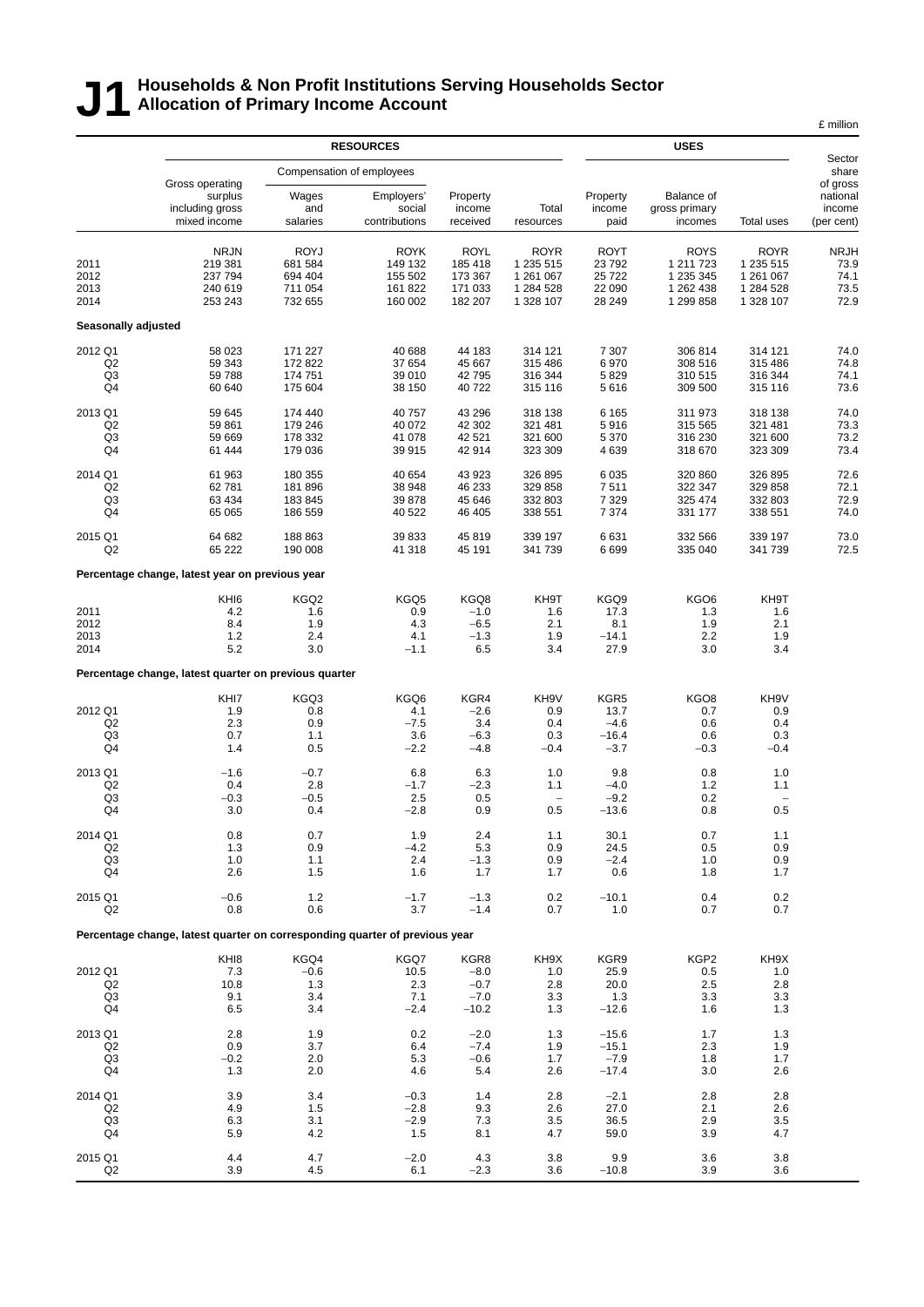### **J2 Households & Non Profit Institutions Serving Households Sector Secondary Distribution of Income Account**

£ million

|                                                   | <b>RESOURCES</b>                                                            |                                  |                                                                       |                                                             |                                                               | <b>USES</b>                                             |                                                         |                                                                       |                                                     |                                                                 |                                                             |                                                                               |                                                                                 |
|---------------------------------------------------|-----------------------------------------------------------------------------|----------------------------------|-----------------------------------------------------------------------|-------------------------------------------------------------|---------------------------------------------------------------|---------------------------------------------------------|---------------------------------------------------------|-----------------------------------------------------------------------|-----------------------------------------------------|-----------------------------------------------------------------|-------------------------------------------------------------|-------------------------------------------------------------------------------|---------------------------------------------------------------------------------|
|                                                   | Balance of<br>gross<br>primary<br>incomes                                   | Social<br>contrib-<br>utions     | Social<br>benefits<br>other<br>than<br>social<br>transfers<br>in kind | Other<br>current<br>transfers                               | Total<br>resources                                            | Current<br>taxes on<br>income,<br>wealth,<br>etc.       | Social<br>contri-<br>butions                            | Social<br>benefits<br>other<br>than<br>social<br>transfers<br>in kind | Other<br>transfers                                  | Gross<br>current disposable<br>income                           | Total uses                                                  | Households<br>& NPISH<br>expenditu-<br>re implied<br>deflator<br>$(2012=100)$ | Real<br>households<br>disposable<br>income: at<br>chained<br>volume<br>measures |
| 2011<br>2012<br>2013<br>2014                      | <b>ROYS</b><br>1 211 723<br>1 235 345<br>1 262 438<br>1 299 858             | L8RG<br>819<br>908<br>775<br>797 | <b>RPHL</b><br>308 218<br>326 326<br>332 504<br>329 205               | <b>RPHM</b><br>71 536<br>73 493<br>67 965<br>64 991         | <b>RPHP</b><br>1 592 296<br>1 636 072<br>1 663 682<br>1694851 | <b>RPHR</b><br>192 522<br>189 088<br>195 524<br>199 909 | <b>RPHU</b><br>272 591<br>272 181<br>276 625<br>288 301 | <b>RPIA</b><br>1 3 1 5<br>1 4 0 4<br>1 2 7 1<br>1 2 9 3               | <b>RPIB</b><br>46 472<br>45 490<br>44 599<br>44 862 | <b>RPHQ</b><br>1 079 396<br>1 127 909<br>1 145 663<br>1 160 486 | <b>RPHP</b><br>1 592 296<br>1636072<br>1663682<br>1 694 851 | <b>YBFS</b><br>98.2<br>100.0<br>102.3<br>103.8                                | <b>NRJR</b><br>1 099 262<br>1 127 909<br>1 120 166<br>1 117 554                 |
| Seasonally adjusted                               |                                                                             |                                  |                                                                       |                                                             |                                                               |                                                         |                                                         |                                                                       |                                                     |                                                                 |                                                             |                                                                               |                                                                                 |
| 2012 Q1<br>Q <sub>2</sub><br>Q3<br>Q4             | 306 814<br>308 516<br>310 515<br>309 500                                    | 224<br>230<br>201<br>253         | 78 8 64<br>82 401<br>81 603<br>83 458                                 | 18 141<br>18788<br>18897<br>17 667                          | 404 043<br>409 935<br>411 216<br>410 878                      | 46 897<br>47 233<br>47 554<br>47 404                    | 69 945<br>68 115<br>68 082<br>66 039                    | 348<br>354<br>325<br>377                                              | 11 257<br>11 248<br>11 440<br>11 545                | 275 596<br>282 985<br>283 815<br>285 513                        | 404 043<br>409 935<br>411 216<br>410878                     | 99.4<br>99.7<br>99.9<br>101.0                                                 | 277 191<br>283817<br>284 188<br>282713                                          |
| 2013 Q1<br>Q <sub>2</sub><br>Q3<br>Q4             | 311 973<br>315 565<br>316 230<br>318 670                                    | 211<br>190<br>210<br>164         | 81 842<br>83 135<br>84 165<br>83 362                                  | 15 638<br>17777<br>17 988<br>16 562                         | 409 664<br>416 667<br>418 593<br>418758                       | 47 907<br>50 045<br>48 410<br>49 162                    | 68 559<br>68 370<br>69 566<br>70 130                    | 335<br>314<br>334<br>288                                              | 11 083<br>11 117<br>11 155<br>11 244                | 281 780<br>286 821<br>289 128<br>287 934                        | 409 664<br>416 667<br>418 593<br>418758                     | 101.6<br>101.8<br>102.4<br>103.2                                              | 277 249<br>281 609<br>282 281<br>279 027                                        |
| 2014 Q1<br>Q <sub>2</sub><br>Q3<br>Q <sub>4</sub> | 320 860<br>322 347<br>325 474<br>331 177                                    | 199<br>228<br>152<br>218         | 80 613<br>81 2 20<br>82785<br>84 587                                  | 14 994<br>17 322<br>17 035<br>15 640                        | 416 666<br>421 117<br>425 446<br>431 622                      | 48 881<br>49 315<br>50 793<br>50 920                    | 72 936<br>70 454<br>72 453<br>72 458                    | 323<br>352<br>276<br>342                                              | 11 082<br>11 360<br>11 372<br>11 048                | 283 444<br>289 636<br>290 552<br>296 854                        | 416 666<br>421 117<br>425 446<br>431 622                    | 103.2<br>103.5<br>104.0<br>104.6                                              | 274 541<br>279 883<br>279 396<br>283734                                         |
| 2015 Q1<br>Q <sub>2</sub>                         | 332 566<br>335 040                                                          | 211<br>248                       | 82 956<br>84 674                                                      | 15879<br>16 423                                             | 431 612<br>436 385                                            | 53 564<br>51 577                                        | 70 662<br>71 722                                        | 335<br>372                                                            | 11 091<br>10 925                                    | 295 960<br>301 789                                              | 431 612<br>436 385                                          | 104.0<br>104.0                                                                | 284 543<br>290 113                                                              |
|                                                   | Percentage change, latest year on previous year                             |                                  |                                                                       |                                                             |                                                               |                                                         |                                                         |                                                                       |                                                     |                                                                 |                                                             |                                                                               |                                                                                 |
| 2011<br>2012<br>2013<br>2014                      | KGO6<br>1.3<br>1.9<br>2.2<br>3.0                                            |                                  | KGU3<br>2.5<br>5.9<br>1.9<br>$-1.0$                                   | KGU6<br>$\overline{\phantom{a}}$<br>2.7<br>$-7.5$<br>$-4.4$ | KH9Z<br>1.5<br>2.7<br>1.7<br>1.9                              | KGT <sub>2</sub><br>3.0<br>$-1.8$<br>3.4<br>2.2         | KGT8<br>$-0.5$<br>$-0.2$<br>1.6<br>4.2                  |                                                                       | KGU7<br>3.4<br>$-2.1$<br>$-2.0$<br>0.6              | KGP4<br>1.6<br>4.5<br>1.6<br>1.3                                | KH9Z<br>1.5<br>2.7<br>1.7<br>1.9                            | KJ5P<br>3.7<br>1.8<br>2.3<br>1.5                                              | KHI9<br>$-2.0$<br>2.6<br>$-0.7$<br>$-0.2$                                       |
|                                                   | Percentage change, latest quarter on previous quarter                       |                                  |                                                                       |                                                             |                                                               |                                                         |                                                         |                                                                       |                                                     |                                                                 |                                                             |                                                                               |                                                                                 |
| 2012 Q1<br>Q <sub>2</sub><br>Q3<br>Q4             | KGO8<br>0.7<br>0.6<br>0.6<br>$-0.3$                                         |                                  | KGU4<br>1.9<br>4.5<br>$-1.0$<br>2.3                                   | KGU8<br>$1.2$<br>3.6<br>0.6<br>$-6.5$                       | KHA3<br>0.9<br>1.5<br>0.3<br>$-0.1$                           | KGT4<br>$-3.1$<br>0.7<br>0.7<br>$-0.3$                  | KGT9<br>1.1<br>$-2.6$<br>$-3.0$                         |                                                                       | KGU9<br>2.5<br>$-0.1$<br>1.7<br>0.9                 | KGP6<br>1.5<br>2.7<br>0.3<br>0.6                                | KHA3<br>0.9<br>1.5<br>0.3<br>$-0.1$                         | KJ5Q<br>0.3<br>0.2<br>1.1                                                     | KHJ2<br>1.5<br>2.4<br>0.1<br>$-0.5$                                             |
| 2013 Q1<br>Q <sub>2</sub><br>Q3<br>Q4             | 0.8<br>1.2<br>0.2<br>0.8                                                    |                                  | $-1.9$<br>1.6<br>$1.2$<br>$-1.0$                                      | $-11.5$<br>13.7<br>$1.2$<br>$-7.9$                          | $-0.3$<br>1.7<br>0.5<br>$\qquad \qquad -$                     | 1.1<br>4.5<br>$-3.3$<br>1.6                             | 3.8<br>$-0.3$<br>1.7<br>0.8                             |                                                                       | $-4.0$<br>0.3<br>0.3<br>0.8                         | $-1.3$<br>1.8<br>0.8<br>$-0.4$                                  | $-0.3$<br>1.7<br>0.5<br>$\overline{\phantom{a}}$            | 0.6<br>0.2<br>0.6<br>0.7                                                      | $-1.9$<br>1.6<br>0.2<br>$-1.2$                                                  |
| 2014 Q1<br>Q <sub>2</sub><br>Q3<br>Q4             | 0.7<br>0.5<br>1.0<br>1.8                                                    |                                  | $-3.3$<br>0.8<br>1.9<br>2.2                                           | $-9.5$<br>15.5<br>$-1.7$<br>$-8.2$                          | $-0.5$<br>1.1<br>1.0<br>1.5                                   | $-0.6$<br>0.9<br>3.0<br>0.3                             | 4.0<br>$-3.4$<br>2.8<br>$\overline{\phantom{m}}$        |                                                                       | $-1.4$<br>2.5<br>0.1<br>$-2.8$                      | $-1.6$<br>2.2<br>0.3<br>2.2                                     | $-0.5$<br>1.1<br>1.0<br>1.5                                 | 0.1<br>0.2<br>0.5<br>0.6                                                      | $-1.6$<br>1.9<br>$-0.2$<br>1.6                                                  |
| 2015 Q1<br>Q <sub>2</sub>                         | 0.4<br>0.7                                                                  |                                  | $-1.9$<br>2.1                                                         | 1.5<br>3.4                                                  | $\overline{\phantom{a}}$<br>1.1                               | $5.2\,$<br>$-3.7$                                       | $-2.5$<br>1.5                                           |                                                                       | 0.4<br>$-1.5$                                       | $-0.3$<br>2.0                                                   | $\overline{\phantom{a}}$<br>1.1                             | $-0.6$<br>$\overline{\phantom{0}}$                                            | 0.3<br>2.0                                                                      |
|                                                   | Percentage change, latest quarter on corresponding quarter of previous year |                                  |                                                                       |                                                             |                                                               |                                                         |                                                         |                                                                       |                                                     |                                                                 |                                                             |                                                                               |                                                                                 |
| 2012 Q1<br>Q <sub>2</sub><br>Q <sub>3</sub><br>Q4 | KGP2<br>0.5<br>2.5<br>3.3<br>1.6                                            |                                  | KGU5<br>4.6<br>6.6<br>4.4<br>7.8                                      | KGV2<br>2.5<br>6.2<br>3.6<br>$-1.4$                         | KHA5<br>1.4<br>3.4<br>3.6<br>2.6                              | KGT6<br>$-3.4$<br>$-1.3$<br>$-0.4$<br>$-2.0$            | KGU2<br>2.2<br>0.5<br>1.3<br>$-4.5$                     |                                                                       | KGV3<br>$-11.8$<br>$-0.8$<br>0.5<br>5.1             | KGP8<br>2.6<br>5.2<br>4.9<br>5.2                                | KHA5<br>1.4<br>3.4<br>3.6<br>2.6                            | KJ5R<br>2.3<br>2.1<br>1.3<br>1.6                                              | KHJ3<br>0.3<br>3.0<br>3.6<br>3.6                                                |
| 2013 Q1<br>Q <sub>2</sub><br>Q3<br>Q4             | 1.7<br>2.3<br>1.8<br>3.0                                                    |                                  | 3.8<br>0.9<br>3.1<br>$-0.1$                                           | $-13.8$<br>$-5.4$<br>$-4.8$<br>$-6.3$                       | 1.4<br>1.6<br>1.8<br>1.9                                      | 2.2<br>6.0<br>1.8<br>3.7                                | $-2.0$<br>0.4<br>2.2<br>6.2                             |                                                                       | $-1.5$<br>$-1.2$<br>$-2.5$<br>$-2.6$                | 2.2<br>1.4<br>1.9<br>0.8                                        | 1.4<br>1.6<br>1.8<br>1.9                                    | 2.2<br>2.1<br>2.6<br>2.2                                                      | $-0.8$<br>$-0.7$<br>$-1.3$                                                      |
| 2014 Q1<br>Q <sub>2</sub><br>Q3<br>Q4             | 2.8<br>2.1<br>2.9<br>3.9                                                    |                                  | $-1.5$<br>$-2.3$<br>$-1.6$<br>1.5                                     | $-4.1$<br>$-2.6$<br>$-5.3$<br>$-5.6$                        | 1.7<br>1.1<br>1.6<br>3.1                                      | 2.0<br>$-1.5$<br>4.9<br>3.6                             | 6.4<br>3.0<br>4.2<br>3.3                                |                                                                       | $\overline{\phantom{a}}$<br>2.2<br>1.9<br>$-1.7$    | 0.6<br>1.0<br>0.5<br>3.1                                        | 1.7<br>1.1<br>1.6<br>3.1                                    | 1.6<br>1.6<br>1.5<br>1.4                                                      | $-1.0$<br>$-0.6$<br>$-1.0$<br>1.7                                               |
| 2015 Q1<br>Q2                                     | 3.6<br>3.9                                                                  |                                  | 2.9<br>4.3                                                            | 5.9<br>$-5.2$                                               | 3.6<br>3.6                                                    | 9.6<br>4.6                                              | $-3.1$<br>1.8                                           |                                                                       | 0.1<br>$-3.8$                                       | 4.4<br>4.2                                                      | 3.6<br>3.6                                                  | 0.7<br>0.5                                                                    | 3.6<br>3.7                                                                      |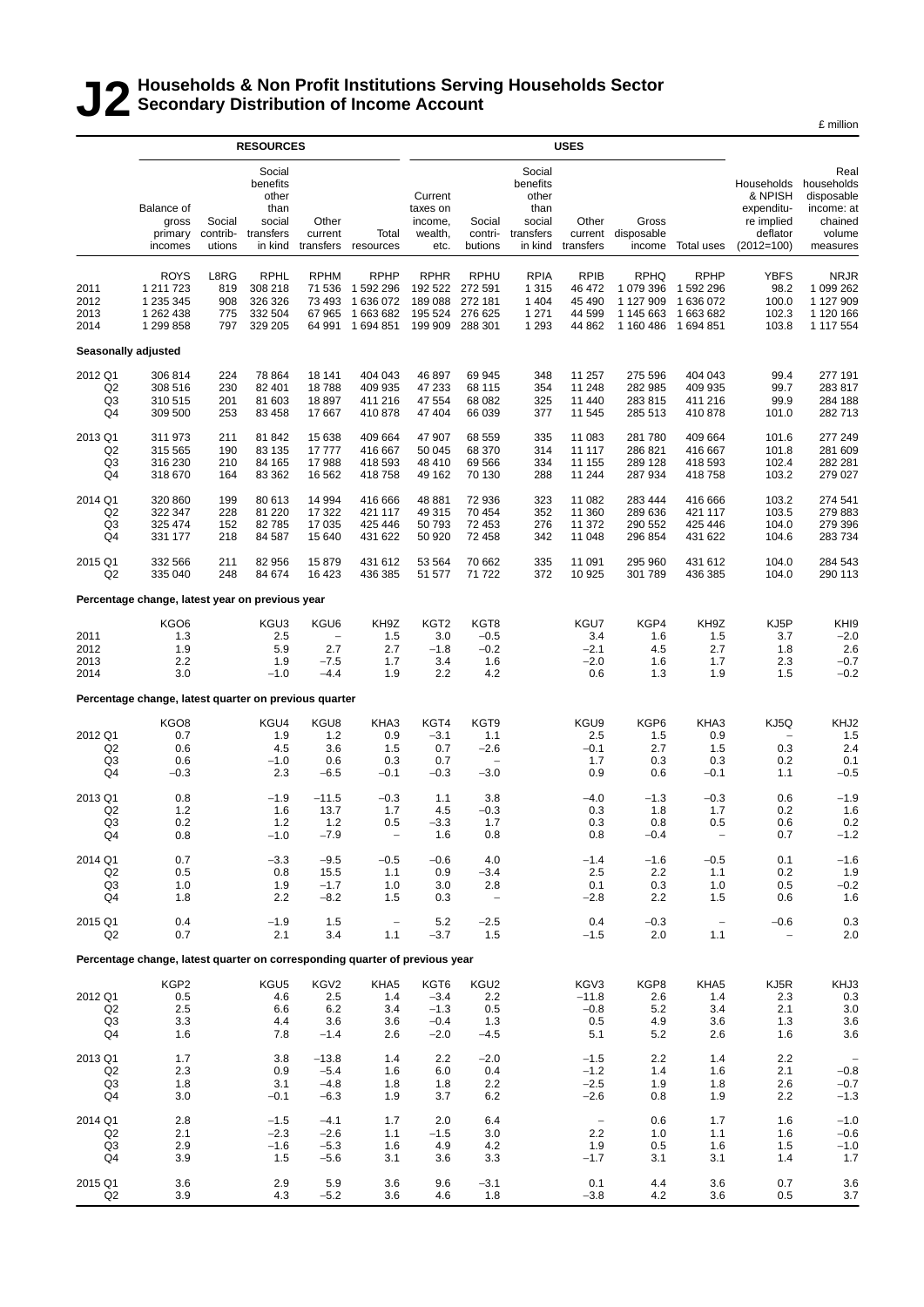### **J3 Households & Non Profit Institutions Serving Households Sector Use of Disposable Income Account**

|                                                   |                                                                             |                                                            |                                                                 |                                                                 |                                                       |                                                                 | £ million                                                 |
|---------------------------------------------------|-----------------------------------------------------------------------------|------------------------------------------------------------|-----------------------------------------------------------------|-----------------------------------------------------------------|-------------------------------------------------------|-----------------------------------------------------------------|-----------------------------------------------------------|
|                                                   |                                                                             | <b>RESOURCES</b>                                           |                                                                 |                                                                 | <b>USES</b>                                           |                                                                 |                                                           |
|                                                   | Gross<br>disposable<br>income                                               | Adjustment for<br>the change in<br>pension<br>entitlements | Total<br>available<br>resources                                 | Final<br>consumption<br>expenditure                             | Gross<br>saving                                       | Total uses                                                      | Households'<br>saving<br>ratio <sup>1</sup><br>(per cent) |
| 2011<br>2012<br>2013<br>2014                      | <b>RPHQ</b><br>1 079 396<br>1 127 909<br>1 145 663<br>1 160 486             | <b>RPQJ</b><br>68916<br>58 450<br>58 126<br>75 362         | <b>RPQK</b><br>1 148 312<br>1 186 359<br>1 203 789<br>1 235 848 | <b>RPQM</b><br>1 044 087<br>1 082 564<br>1 128 084<br>1 175 658 | <b>RPQL</b><br>104 225<br>103 795<br>75 705<br>60 190 | <b>RPQK</b><br>1 148 312<br>1 186 359<br>1 203 789<br>1 235 848 | <b>NRJS</b><br>9.1<br>8.7<br>6.3<br>4.9                   |
| Seasonally adjusted                               |                                                                             |                                                            |                                                                 |                                                                 |                                                       |                                                                 |                                                           |
| 2012 Q1<br>Q2<br>Q3<br>Q4                         | 275 596<br>282 985<br>283 815<br>285 513                                    | 17656<br>14 29 2<br>14 978<br>11 524                       | 293 252<br>297 277<br>298 793<br>297 037                        | 267 769<br>269 245<br>270 202<br>275 348                        | 25 483<br>28 0 32<br>28 591<br>21 689                 | 293 252<br>297 277<br>298 793<br>297 037                        | 8.7<br>9.4<br>9.6<br>7.3                                  |
| 2013 Q1<br>Q <sub>2</sub><br>Q3<br>Q4             | 281 780<br>286 821<br>289 128<br>287 934                                    | 15 060<br>13 060<br>14 4 35<br>15 571                      | 296 840<br>299 881<br>303 563<br>303 505                        | 278 403<br>279 201<br>283 174<br>287 306                        | 18 437<br>20 680<br>20 389<br>16 199                  | 296 840<br>299 881<br>303 563<br>303 505                        | 6.2<br>6.9<br>6.7<br>5.3                                  |
| 2014 Q1<br>Q <sub>2</sub><br>Q3<br>Q4             | 283 444<br>289 636<br>290 552<br>296 854                                    | 20 321<br>18512<br>19 106<br>17423                         | 303 765<br>308 148<br>309 658<br>314 277                        | 289 263<br>291 996<br>295 440<br>298 959                        | 14 502<br>16 152<br>14 218<br>15 318                  | 303 765<br>308 148<br>309 658<br>314 277                        | 4.8<br>5.2<br>4.6<br>4.9                                  |
| 2015 Q1<br>Q2                                     | 295 960<br>301 789                                                          | 16 136<br>15 3 24                                          | 312 096<br>317 113                                              | 299 486<br>302 283                                              | 12 610<br>14 8 30                                     | 312 096<br>317 113                                              | 4.0<br>4.7                                                |
|                                                   | Percentage change, latest year on previous year                             |                                                            |                                                                 |                                                                 |                                                       |                                                                 |                                                           |
| 2011<br>2012<br>2013<br>2014                      | KGP4<br>1.6<br>4.5<br>1.6<br>1.3                                            |                                                            | KHA7<br>1.0<br>3.3<br>1.5<br>2.7                                | KH7J<br>3.8<br>3.7<br>4.2<br>4.2                                |                                                       | KHA7<br>1.0<br>3.3<br>1.5<br>2.7                                |                                                           |
|                                                   | Percentage change, latest quarter on previous quarter                       |                                                            |                                                                 |                                                                 |                                                       |                                                                 |                                                           |
| 2012 Q1<br>Q2<br>Q3<br>Q4                         | KGP6<br>1.5<br>2.7<br>0.3<br>0.6                                            |                                                            | KHA8<br>1.1<br>1.4<br>0.5<br>$-0.6$                             | KH7K<br>0.7<br>0.6<br>0.4<br>1.9                                |                                                       | KHA8<br>1.1<br>1.4<br>0.5<br>$-0.6$                             |                                                           |
| 2013 Q1<br>Q2<br>Q <sub>3</sub><br>Q4             | $-1.3$<br>1.8<br>0.8<br>$-0.4$                                              |                                                            | $-0.1$<br>1.0<br>1.2<br>$\overline{\phantom{0}}$                | 1.1<br>0.3<br>1.4<br>1.5                                        |                                                       | $-0.1$<br>1.0<br>1.2<br>$\overline{\phantom{0}}$                |                                                           |
| 2014 Q1<br>Q2<br>Q <sub>3</sub><br>Q4             | $-1.6$<br>2.2<br>0.3<br>2.2                                                 |                                                            | 0.1<br>1.4<br>0.5<br>1.5                                        | 0.7<br>0.9<br>1.2<br>$1.2$                                      |                                                       | 0.1<br>1.4<br>0.5<br>1.5                                        |                                                           |
| 2015 Q1<br>Q2                                     | $-0.3$<br>2.0                                                               |                                                            | $-0.7$<br>1.6                                                   | 0.2<br>0.9                                                      |                                                       | $-0.7$<br>1.6                                                   |                                                           |
|                                                   | Percentage change, latest quarter on corresponding quarter of previous year |                                                            |                                                                 |                                                                 |                                                       |                                                                 |                                                           |
| 2012 Q1<br>Q <sub>2</sub><br>Q <sub>3</sub><br>Q4 | KGP8<br>2.6<br>5.2<br>4.9<br>5.2                                            |                                                            | KHA9<br>2.8<br>4.0<br>4.2<br>2.4                                | KH7L<br>3.9<br>4.0<br>3.3<br>3.5                                |                                                       | KHA9<br>2.8<br>4.0<br>4.2<br>2.4                                |                                                           |
| 2013 Q1<br>Q2<br>Q3<br>Q4                         | 2.2<br>1.4<br>1.9<br>0.8                                                    |                                                            | 1.2<br>0.9<br>1.6<br>2.2                                        | 4.0<br>3.7<br>4.8<br>4.3                                        |                                                       | 1.2<br>0.9<br>1.6<br>2.2                                        |                                                           |
| 2014 Q1<br>Q2<br>Q <sub>3</sub><br>Q4             | 0.6<br>1.0<br>0.5<br>3.1                                                    |                                                            | 2.3<br>2.8<br>2.0<br>3.5                                        | 3.9<br>4.6<br>4.3<br>4.1                                        |                                                       | 2.3<br>2.8<br>2.0<br>3.5                                        |                                                           |
| 2015 Q1<br>Q2                                     | 4.4<br>4.2                                                                  |                                                            | 2.7<br>2.9                                                      | 3.5<br>3.5                                                      |                                                       | 2.7<br>2.9                                                      |                                                           |

1 Saving as a percentage of total available resources.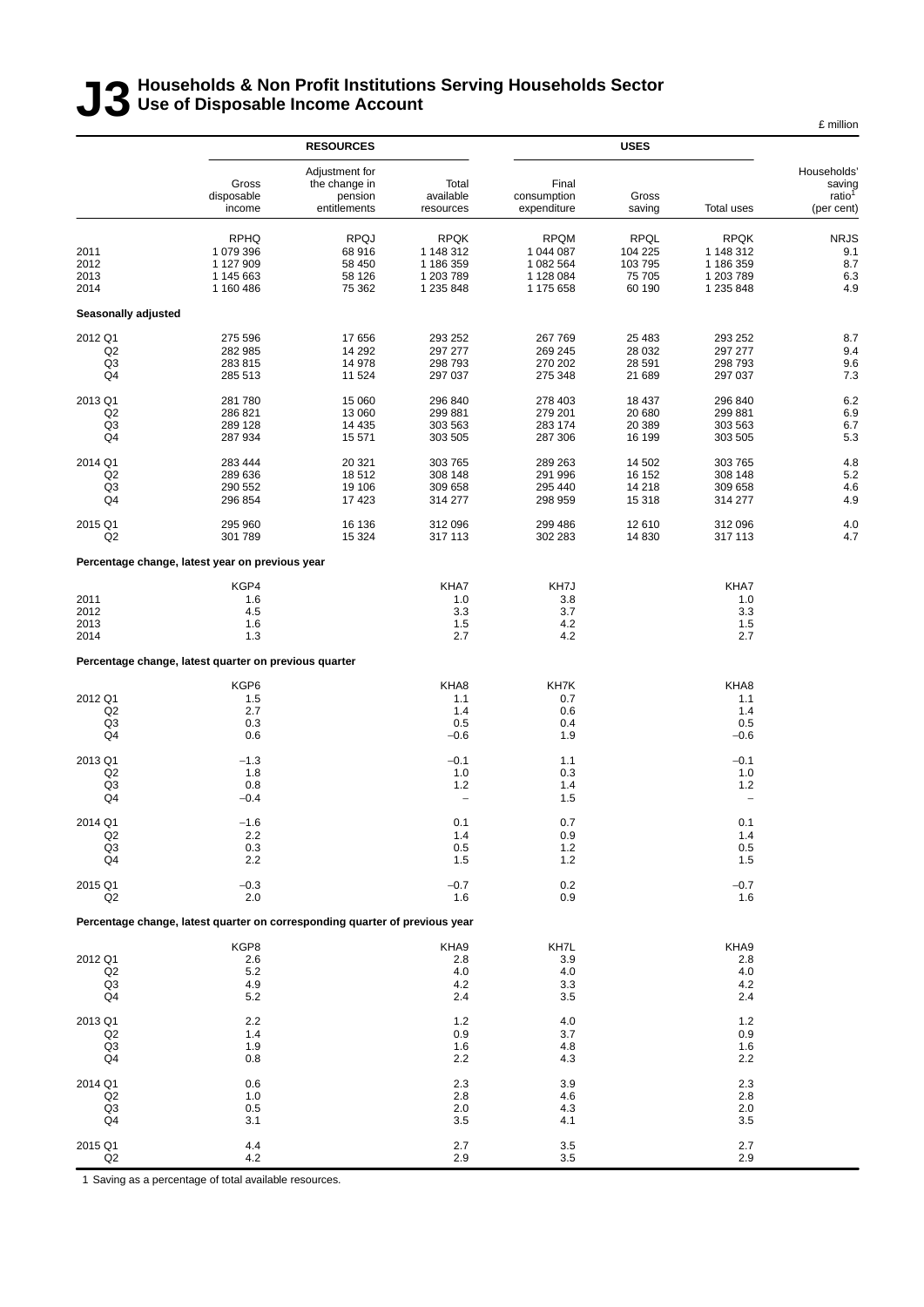### **K1** Private Non-Financial Corporations Sector:<br>**K1** Allocation of Primary Income Account **Allocation of Primary Income Account**

|                                                   |                                                                             |                                                     | <b>Gross operating surplus</b>                        |                                                   |                                                  |                                                       |                                                         | <b>Property income payments</b>                         |                                                        |                                                     |                                                         |                                                       |
|---------------------------------------------------|-----------------------------------------------------------------------------|-----------------------------------------------------|-------------------------------------------------------|---------------------------------------------------|--------------------------------------------------|-------------------------------------------------------|---------------------------------------------------------|---------------------------------------------------------|--------------------------------------------------------|-----------------------------------------------------|---------------------------------------------------------|-------------------------------------------------------|
|                                                   | Gross trading profits                                                       |                                                     |                                                       |                                                   |                                                  |                                                       |                                                         |                                                         |                                                        |                                                     |                                                         | Share of                                              |
|                                                   | Continental<br>shelf<br>companies                                           | Others $1$                                          | Rental of<br>buildings                                | less<br>Inventory<br>holding<br>gains             | Gross<br>operating<br>surplus <sup>1</sup>       | Property<br>income<br>receipts                        | Total<br>resources <sup>1,2</sup>                       | Total<br>payments                                       | of which<br>Dividends                                  | of which<br>Interest                                | Gross<br>balance of<br>primary<br>incomes <sup>1</sup>  | gross<br>nationa<br>income <sup>1</sup><br>(per cent) |
| 2011<br>2012<br>2013<br>2014                      | CAGD<br>29 806<br>25 24 6<br>23 470<br>17 542                               | CAED<br>242 479<br>242 125<br>266 645<br>294 040    | <b>DTWR</b><br>24 150<br>25 7 9 7<br>26 415<br>26 736 | -DLRA<br>$-8798$<br>$-2677$<br>$-3204$<br>1 0 6 9 | CAER<br>287 637<br>290 491<br>313 326<br>339 387 | <b>RPBM</b><br>108 358<br>86 548<br>75 155<br>77964   | <b>RPBN</b><br>395 995<br>377 039<br>388 481<br>417 351 | <b>RPBP</b><br>162 611<br>169 012<br>181 367<br>198 107 | <b>RVFT</b><br>103728<br>106 074<br>107 975<br>118 944 | <b>ROCG</b><br>27 149<br>28 381<br>25 320<br>30 651 | <b>RPBO</b><br>233 384<br>208 027<br>207 114<br>219 244 | <b>NRJL</b><br>14.2<br>12.5<br>12.0<br>12.3           |
| Seasonally adjusted                               |                                                                             |                                                     |                                                       |                                                   |                                                  |                                                       |                                                         |                                                         |                                                        |                                                     |                                                         |                                                       |
| 2012 Q1                                           | 7 0 8 2                                                                     | 59 694                                              | 6 2 8 9                                               | $-1067$                                           | 71 998                                           | 23 4 26                                               | 95 4 24                                                 | 42 030                                                  | 24 762                                                 | 7553                                                | 53 394                                                  | 12.9                                                  |
| Q <sub>2</sub><br>Q <sub>3</sub><br>Q4            | 6 300<br>5999<br>5865                                                       | 57 681<br>62 108<br>62 642                          | 6413<br>6512<br>6583                                  | 297<br>$-760$<br>$-1147$                          | 70 691<br>73 859<br>73 943                       | 21 591<br>22 066<br>19 4 65                           | 92 282<br>95 925<br>93 408                              | 43 060<br>42 893<br>41 0 29                             | 26 251<br>25 652<br>29 409                             | 7047<br>7 107<br>6674                               | 49 222<br>53 032<br>52 379                              | 11.9<br>12.7<br>12.5                                  |
| 2013 Q1                                           | 6 0 28                                                                      | 65 553                                              | 6582                                                  | $-2474$                                           | 75 689                                           | 17980                                                 | 93 669                                                  | 44 627                                                  | 26 017                                                 | 6521                                                | 49 042                                                  | 11.6                                                  |
| Q2<br>Q3<br>Q4                                    | 5882<br>5887<br>5673                                                        | 62 730<br>69 116<br>69 24 6                         | 6597<br>6597<br>6639                                  | -13<br>$-568$<br>$-149$                           | 75 196<br>81 032<br>81 409                       | 21 312<br>17 504<br>18 3 5 9                          | 96 508<br>98 536<br>99 768                              | 43 0 22<br>47 833<br>45 885                             | 25 216<br>29 812<br>26 930                             | 6415<br>6 2 2 8<br>6 1 5 6                          | 53 486<br>50 703<br>53 883                              | 12.4<br>11.7<br>12.4                                  |
| 2014 Q1<br>Q <sub>2</sub>                         | 5 1 6 9<br>4914                                                             | 69 736<br>74 249                                    | 6625<br>6644                                          | 950<br>$-433$                                     | 82 480<br>85 374                                 | 22 861<br>21 132                                      | 105 341<br>106 506                                      | 49 038<br>50 378                                        | 27 054<br>38 910                                       | 6959<br>7447                                        | 56 303<br>56 128                                        | 12.7<br>12.6                                          |
| Q3<br>Q4                                          | 3847<br>3612                                                                | 77 218<br>72 837                                    | 6720<br>6747                                          | $-29$<br>581                                      | 87 756<br>83777                                  | 15 2 36<br>18735                                      | 102 992<br>102 512                                      | 47 614<br>51 077                                        | 25 747<br>27 233                                       | 7547<br>8698                                        | 55 378<br>51 435                                        | 12.4<br>11.5                                          |
| 2015 Q1<br>Q2                                     | 2750<br>4 3 9 3                                                             | 74 697<br>77 515                                    | 6690<br>6692                                          | 3 0 7 8<br>$-460$                                 | 87 215<br>88 140                                 | 20 802<br>18 504                                      | 108 017<br>106 644                                      | 53 264<br>50 148                                        | 29 9 21<br>27 136                                      | 7621<br>7587                                        | 54 753<br>56 496                                        | 12.0<br>12.2                                          |
|                                                   | Percentage change, latest year on previous year                             |                                                     |                                                       |                                                   |                                                  |                                                       |                                                         |                                                         |                                                        |                                                     |                                                         |                                                       |
| 2011<br>2012<br>2013<br>2014                      | KH <sub>5</sub> C<br>17.4<br>$-15.3$<br>$-7.0$<br>$-25.3$                   | KH <sub>5</sub> F<br>7.2<br>$-0.1$<br>10.1<br>10.3  |                                                       |                                                   | <b>KH59</b><br>8.2<br>1.0<br>7.9<br>8.3          | KGR <sub>2</sub><br>12.9<br>$-20.1$<br>$-13.2$<br>3.7 | KH9U<br>9.4<br>$-4.8$<br>3.0<br>7.4                     | KGR3<br>7.7<br>3.9<br>7.3<br>9.2                        | KGS7<br>25.7<br>2.3<br>1.8<br>10.2                     | KGS4<br>$-2.4$<br>4.5<br>$-10.8$<br>21.1            | KGO7<br>10.7<br>$-10.9$<br>$-0.4$<br>5.9                |                                                       |
|                                                   | Percentage change, latest quarter on previous quarter                       |                                                     |                                                       |                                                   |                                                  |                                                       |                                                         |                                                         |                                                        |                                                     |                                                         |                                                       |
| 2012 Q1<br>Q <sub>2</sub><br>Q3<br>Q4             | KH <sub>5</sub> D<br>$-4.6$<br>$-11.0$<br>$-4.8$<br>$-2.2$                  | KH <sub>5</sub> G<br>$-2.3$<br>$-3.4$<br>7.7<br>0.9 |                                                       |                                                   | KH5A<br>$-2.5$<br>$-1.8$<br>4.5<br>0.1           | KGR6<br>$-12.7$<br>$-7.8$<br>2.2<br>$-11.8$           | KH9W<br>$-5.2$<br>$-3.3$<br>3.9<br>$-2.6$               | KGR7<br>8.7<br>2.5<br>$-0.4$<br>$-4.3$                  | KGS8<br>13.4<br>6.0<br>$-2.3$<br>14.6                  | KGS5<br>11.6<br>$-6.7$<br>0.9<br>$-6.1$             | KGO9<br>$-13.9$<br>$-7.8$<br>7.7<br>$-1.2$              |                                                       |
| 2013 Q1<br>Q <sub>2</sub><br>Q3<br>Q4             | 2.8<br>$-2.4$<br>0.1<br>$-3.6$                                              | 4.6<br>$-4.3$<br>10.2<br>0.2                        |                                                       |                                                   | 2.4<br>$-0.7$<br>7.8<br>0.5                      | $-7.6$<br>18.5<br>$-17.9$<br>4.9                      | 0.3<br>3.0<br>2.1<br>1.3                                | 8.8<br>$-3.6$<br>11.2<br>$-4.1$                         | $-11.5$<br>$-3.1$<br>18.2<br>$-9.7$                    | $-2.3$<br>$-1.6$<br>$-2.9$<br>$-1.2$                | $-6.4$<br>9.1<br>$-5.2$<br>6.3                          |                                                       |
| 2014 Q1<br>Q2<br>Q3<br>Q4                         | $-8.9$<br>$-4.9$<br>$-21.7$<br>$-6.1$                                       | 0.7<br>6.5<br>4.0<br>$-5.7$                         |                                                       |                                                   | 1.3<br>3.5<br>2.8<br>$-4.5$                      | 24.5<br>$-7.6$<br>$-27.9$<br>23.0                     | 5.6<br>1.1<br>$-3.3$<br>$-0.5$                          | 6.9<br>2.7<br>$-5.5$<br>7.3                             | 0.5<br>43.8<br>$-33.8$<br>5.8                          | 13.0<br>7.0<br>1.3<br>15.3                          | 4.5<br>$-0.3$<br>$-1.3$<br>$-7.1$                       |                                                       |
| 2015 Q1<br>Q2                                     | $-23.9$<br>59.7                                                             | 2.6<br>3.8                                          |                                                       |                                                   | 4.1<br>1.1                                       | 11.0<br>$-11.0$                                       | 5.4<br>$-1.3$                                           | 4.3<br>$-5.9$                                           | 9.9<br>$-9.3$                                          | $-12.4$<br>$-0.4$                                   | 6.5<br>3.2                                              |                                                       |
|                                                   | Percentage change, latest quarter on corresponding quarter of previous year |                                                     |                                                       |                                                   |                                                  |                                                       |                                                         |                                                         |                                                        |                                                     |                                                         |                                                       |
| 2012 Q1<br>Q <sub>2</sub><br>Q <sub>3</sub><br>Q4 | KH <sub>5</sub> E<br>$-5.7$<br>$-18.0$<br>$-16.6$<br>$-21.0$                | KH5H<br>$-2.6$<br>$-2.7$<br>2.1<br>2.5              |                                                       |                                                   | KH5B<br>1.3<br>1.5<br>1.2<br>0.1                 | KGS2<br>$-16.9$<br>$-21.5$<br>$-14.5$<br>$-27.5$      | KH9Y<br>$-3.9$<br>$-5.0$<br>$-2.9$<br>$-7.2$            | KGS3<br>$-2.8$<br>6.7<br>6.2<br>6.1                     | KGS9<br>$-22.3$<br>4.9<br>2.7<br>34.6                  | KGS6<br>11.8<br>4.2<br>3.6<br>$-1.4$                | KGP3<br>$-4.8$<br>$-13.4$<br>$-9.3$<br>$-15.6$          |                                                       |
| 2013 Q1<br>Q <sub>2</sub><br>Q3<br>Q4             | $-14.9$<br>$-6.6$<br>$-1.9$<br>$-3.3$                                       | 9.8<br>8.8<br>11.3<br>10.5                          |                                                       |                                                   | 5.1<br>6.4<br>9.7<br>10.1                        | $-23.2$<br>$-1.3$<br>$-20.7$<br>$-5.7$                | $-1.8$<br>4.6<br>2.7<br>6.8                             | 6.2<br>$-0.1$<br>11.5<br>11.8                           | 5.1<br>$-3.9$<br>16.2<br>$-8.4$                        | $-13.7$<br>$-9.0$<br>$-12.4$<br>$-7.8$              | $-8.2$<br>8.7<br>$-4.4$<br>2.9                          |                                                       |
| 2014 Q1<br>Q <sub>2</sub><br>Q3<br>Q4             | $-14.3$<br>$-16.5$<br>$-34.7$<br>$-36.3$                                    | 6.4<br>18.4<br>11.7<br>5.2                          |                                                       |                                                   | 9.0<br>13.5<br>8.3<br>2.9                        | 27.1<br>$-0.8$<br>$-13.0$<br>2.0                      | 12.5<br>10.4<br>4.5<br>2.8                              | 9.9<br>17.1<br>$-0.5$<br>11.3                           | 4.0<br>54.3<br>$-13.6$<br>1.1                          | 6.7<br>16.1<br>21.2<br>41.3                         | 14.8<br>4.9<br>9.2<br>$-4.5$                            |                                                       |
| 2015 Q1<br>Q <sub>2</sub>                         | $-46.8$<br>$-10.6$                                                          | 7.1<br>4.4                                          |                                                       |                                                   | 5.7<br>3.2                                       | $-9.0$<br>$-12.4$                                     | 2.5<br>0.1                                              | 8.6<br>$-0.5$                                           | 10.6<br>$-30.3$                                        | 9.5<br>1.9                                          | $-2.8$<br>0.7                                           |                                                       |

£ million

1 Quarterly alignment adjustment included in this series. 2 Total resources equals total uses.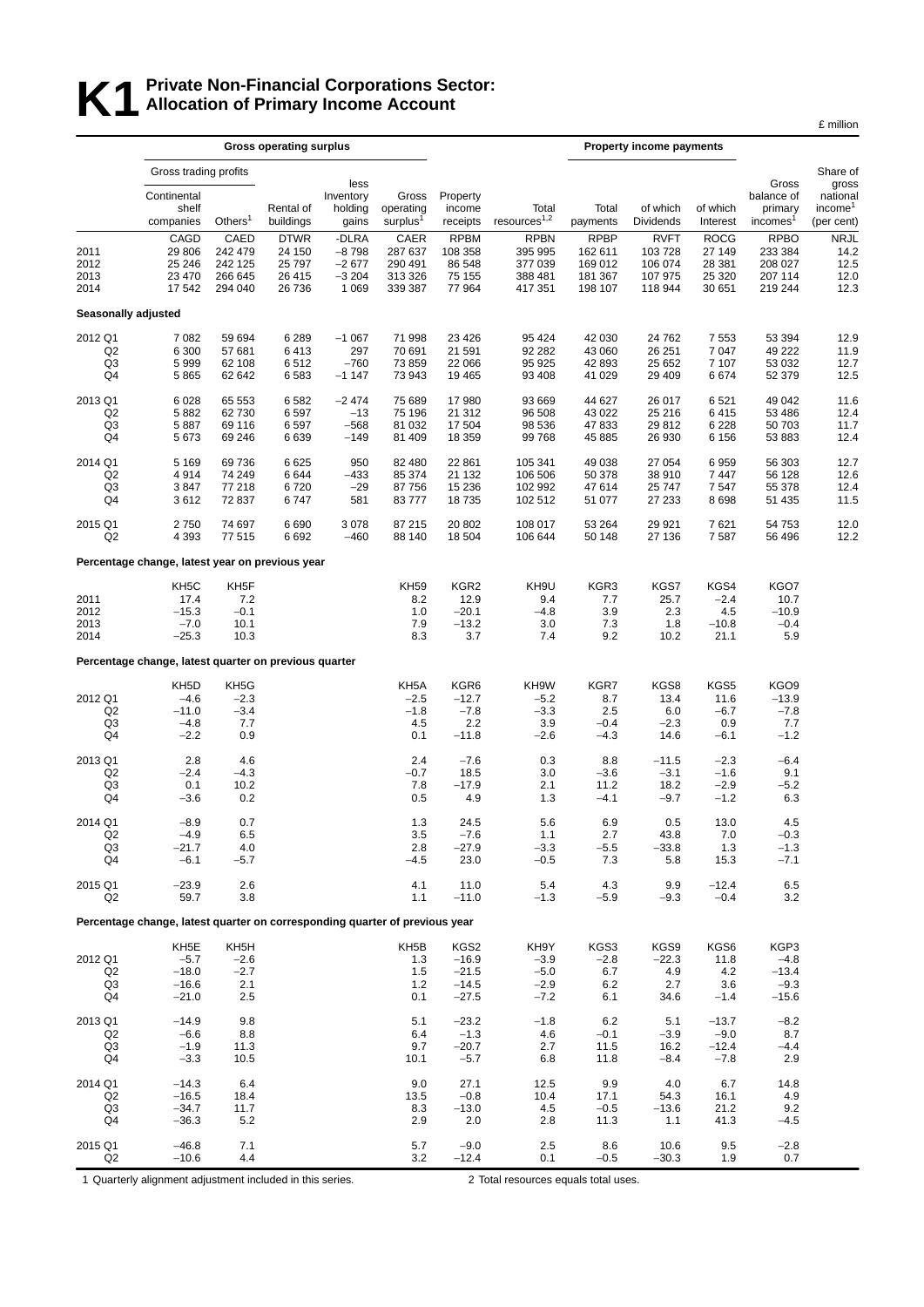# **K2** Private Non-financial Corporations Sector:<br>**K2** Secondary Distribution of Income Account **Secondary Distribution of Income Account and Capital Account**

|                                                   |                                                                             |                                                 |                                                  |                                             |                                              |                                                |                                              |                                                            |                                              |                                                |                                            | £ million                                         |  |
|---------------------------------------------------|-----------------------------------------------------------------------------|-------------------------------------------------|--------------------------------------------------|---------------------------------------------|----------------------------------------------|------------------------------------------------|----------------------------------------------|------------------------------------------------------------|----------------------------------------------|------------------------------------------------|--------------------------------------------|---------------------------------------------------|--|
|                                                   |                                                                             | <b>Secondary Distribution of Income Account</b> |                                                  |                                             |                                              |                                                | <b>Capital Account</b><br>Changes in         |                                                            |                                              |                                                |                                            |                                                   |  |
|                                                   |                                                                             | Resources                                       |                                                  |                                             | Uses                                         |                                                |                                              | liabilities<br>& net worth                                 |                                              |                                                | Changes in assets                          |                                                   |  |
|                                                   | Gross<br>balance of<br>primary<br>incomes <sup>1</sup>                      | Other<br>resources <sup>2</sup>                 | Total $1,3$                                      | Taxes<br>on<br>income                       | Other<br>uses <sup>4</sup>                   | Gross<br>disposable<br>income $1,5$            | Net<br>capital<br>transfer<br>receipts       | Total <sup>1</sup>                                         | Gross<br>fixed<br>capital<br>formation       | Changes<br>in<br>invent-<br>ories <sup>1</sup> | Other<br>changes<br>in assets <sup>6</sup> | Net lending<br>(+) or<br>borrowing<br>$(-)^{1,7}$ |  |
| 2011<br>2012<br>2013                              | <b>RPBO</b><br>233 384<br>208 027<br>207 114                                | <b>NROQ</b><br>6556<br>6808<br>9 0 5 8          | <b>RPKY</b><br>239 940<br>214 835<br>216 172     | <b>RPLA</b><br>35 624<br>32 838<br>32 4 35  | <b>NROO</b><br>7044<br>7 2 9 6<br>9546       | <b>RPKZ</b><br>197 272<br>174 701<br>174 191   | <b>NROP</b><br>2 607<br>2 3 8 8<br>1766      | <b>RPXH</b><br>199879<br>177 089<br>175 957                | <b>ROAW</b><br>125 379<br>133 843<br>141 946 | <b>DLQY</b><br>2619<br>1 603<br>6753           | <b>NRON</b><br>2 2 4 3<br>2076<br>3 4 2 9  | <b>RQBV</b><br>69 638<br>39 567<br>23 8 29        |  |
| 2014                                              | 219 244                                                                     | 8549                                            | 227 793                                          | 32 625                                      | 9037                                         | 186 131                                        | 2 3 7 3                                      | 188 504                                                    | 150 033                                      | 10 625                                         | 3 2 2 2                                    | 24 624                                            |  |
| Seasonally adjusted                               |                                                                             |                                                 |                                                  |                                             |                                              |                                                |                                              |                                                            |                                              |                                                |                                            |                                                   |  |
| 2012 Q1<br>Q <sub>2</sub><br>Q3<br>Q4             | 53 394<br>49 222<br>53 032<br>52 379                                        | 1855<br>1657<br>1 602<br>1 6 9 4                | 55 249<br>50 879<br>54 634<br>54 073             | 8874<br>8 0 2 6<br>8 1 6 0<br>7778          | 1977<br>1779<br>1724<br>1816                 | 44 398<br>41 074<br>44 750<br>44 479           | 1 3 6 2<br>242<br>315<br>469                 | 45760<br>41 316<br>45 065<br>44 948                        | 33 872<br>33 332<br>33 645<br>32 994         | $-2304$<br>$-1411$<br>3 3 9 7<br>1921          | 559<br>469<br>487<br>561                   | 13 633<br>8926<br>7536<br>9472                    |  |
| 2013 Q1<br>Q <sub>2</sub><br>Q3<br>Q4             | 49 042<br>53 486<br>50 703<br>53 883                                        | 2 3 3 6<br>2 4 4 1<br>2 2 0 1<br>2 0 8 0        | 51 378<br>55 927<br>52 904<br>55 963             | 7927<br>7865<br>8 1 8 6<br>8 4 5 7          | 2 4 5 8<br>2563<br>2 3 2 3<br>2 2 0 2        | 40 993<br>45 4 99<br>42 3 9 5<br>45 304        | 612<br>404<br>171<br>579                     | 41 605<br>45 903<br>42 566<br>45 883                       | 33 560<br>35 104<br>36 041<br>37 241         | 1785<br>19<br>4699<br>250                      | 737<br>620<br>493<br>1579                  | 5 5 2 3<br>10 160<br>1 3 3 3<br>6813              |  |
| 2014 Q1<br>Q <sub>2</sub><br>Q <sub>3</sub><br>Q4 | 56 303<br>56 128<br>55 378<br>51 435                                        | 2 3 7 1<br>2 2 9 4<br>1930<br>1954              | 58 674<br>58 422<br>57 308<br>53 389             | 8 2 7 3<br>9 3 1 9<br>7 4 3 5<br>7598       | 2 4 9 3<br>2416<br>2052<br>2076              | 47 908<br>46 687<br>47821<br>43715             | 690<br>618<br>554<br>511                     | 48 598<br>47 305<br>48 375<br>44 226                       | 35 746<br>38 381<br>37819<br>38 087          | 2 4 2 6<br>3 3 6 4<br>3 1 7 9<br>1656          | 854<br>369<br>1 0 8 6<br>913               | 9572<br>5 1 9 1<br>6 2 9 1<br>3570                |  |
| 2015 Q1<br>Q <sub>2</sub>                         | 54 753<br>56 496                                                            | 2 2 6 2<br>2 2 3 3                              | 57 015<br>58 729                                 | 7621<br>8547                                | 2 3 8 4<br>2 3 5 5                           | 47 010<br>47827                                | 1 2 7 1<br>166                               | 48 281<br>47 993                                           | 38 172<br>41 014                             | 2726<br>$-986$                                 | 1446<br>769                                | 5937<br>7 1 9 6                                   |  |
|                                                   | Percentage change, latest year on previous year                             |                                                 |                                                  |                                             |                                              |                                                |                                              |                                                            |                                              |                                                |                                            |                                                   |  |
| 2011<br>2012<br>2013<br>2014                      | KGO7<br>10.7<br>$-10.9$<br>$-0.4$<br>5.9                                    | KHJ6<br>$-25.4$<br>3.8<br>33.0<br>$-5.6$        | KHA <sub>2</sub><br>9.2<br>$-10.5$<br>0.6<br>5.4 | KGT3<br>0.2<br>$-7.8$<br>$-1.2$<br>0.6      | KHJ4<br>$-24.1$<br>3.6<br>30.8<br>$-5.3$     | KGP5<br>12.8<br>$-11.4$<br>$-0.3$<br>6.9       | KHJ5<br>$-36.5$<br>$-8.4$<br>$-26.0$<br>34.4 | KGN8<br>11.7<br>$-11.4$<br>$-0.6$<br>7.1                   | KH7M<br>6.3<br>6.8<br>6.1<br>5.7             |                                                |                                            |                                                   |  |
|                                                   | Percentage change, latest quarter on previous quarter                       |                                                 |                                                  |                                             |                                              |                                                |                                              |                                                            |                                              |                                                |                                            |                                                   |  |
| 2012 Q1<br>Q <sub>2</sub><br>Q <sub>3</sub><br>Q4 | KGO9<br>$-13.9$<br>$-7.8$<br>7.7<br>$-1.2$                                  | KHJ9<br>13.3<br>$-10.7$<br>$-3.3$<br>5.7        | KHA4<br>$-13.2$<br>$-7.9$<br>7.4<br>$-1.0$       | KGT5<br>$-0.8$<br>$-9.6$<br>1.7<br>$-4.7$   | KHJ7<br>12.4<br>$-10.0$<br>$-3.1$<br>5.3     | KGP7<br>$-16.2$<br>$-7.5$<br>8.9<br>$-0.6$     | KHJ8<br>215.3<br>$-82.2$<br>30.2<br>48.9     | KGN9<br>$-14.3$<br>$-9.7$<br>9.1<br>$-0.3$                 | KH7O<br>4.0<br>$-1.6$<br>0.9<br>$-1.9$       |                                                |                                            |                                                   |  |
| 2013 Q1<br>Q2<br>Q3<br>Q4                         | $-6.4$<br>9.1<br>$-5.2$<br>6.3                                              | 37.9<br>4.5<br>$-9.8$<br>$-5.5$                 | $-5.0$<br>8.9<br>$-5.4$<br>5.8                   | 1.9<br>$-0.8$<br>4.1<br>3.3                 | 35.4<br>4.3<br>$-9.4$<br>$-5.2$              | $-7.8$<br>11.0<br>$-6.8$<br>6.9                | 30.5<br>$-34.0$<br>$-57.7$<br>238.6          | $-7.4$<br>10.3<br>$-7.3$<br>7.8                            | 1.7<br>4.6<br>2.7<br>3.3                     |                                                |                                            |                                                   |  |
| 2014 Q1<br>Q <sub>2</sub><br>Q3<br>Q4             | 4.5<br>$-0.3$<br>$-1.3$<br>$-7.1$                                           | 14.0<br>$-3.2$<br>$-15.9$<br>1.2                | 4.8<br>$-0.4$<br>$-1.9$<br>$-6.8$                | $-2.2$<br>12.6<br>$-20.2$<br>2.2            | 13.2<br>$-3.1$<br>$-15.1$<br>1.2             | 5.7<br>$-2.5$<br>2.4<br>$-8.6$                 | 19.2<br>$-10.4$<br>$-10.4$<br>$-7.8$         | 5.9<br>$-2.7$<br>2.3<br>$-8.6$                             | $-4.0$<br>7.4<br>$-1.5$<br>0.7               |                                                |                                            |                                                   |  |
| 2015 Q1<br>Q <sub>2</sub>                         | 6.5<br>3.2                                                                  | 15.8<br>$-1.3$                                  | 6.8<br>3.0                                       | 0.3<br>12.2                                 | 14.8<br>$-1.2$                               | 7.5<br>1.7                                     | 148.7<br>$-86.9$                             | 9.2<br>$-0.6$                                              | 0.2<br>7.4                                   |                                                |                                            |                                                   |  |
|                                                   | Percentage change, latest quarter on corresponding quarter of previous year |                                                 |                                                  |                                             |                                              |                                                |                                              |                                                            |                                              |                                                |                                            |                                                   |  |
| 2012 Q1<br>Q <sub>2</sub><br>Q3<br>Q4             | KGP3<br>$-4.8$<br>$-13.4$<br>$-9.3$<br>$-15.6$                              | KHK4<br>4.6<br>1.1<br>6.4<br>3.5                | KHA6<br>$-4.5$<br>$-13.0$<br>$-8.9$<br>$-15.1$   | KGT7<br>2.6<br>$-12.4$<br>$-7.9$<br>$-13.1$ | KHK <sub>2</sub><br>4.3<br>1.0<br>5.9<br>3.2 | KGP9<br>$-6.1$<br>$-13.6$<br>$-9.5$<br>$-16.0$ | KHK3<br>$-10.0$<br>$-14.8$<br>$-16.7$<br>8.6 | KGO <sub>2</sub><br>$-6.3$<br>$-13.6$<br>$-9.6$<br>$-15.8$ | KH7Q<br>10.8<br>9.4<br>5.9<br>1.3            |                                                |                                            |                                                   |  |
| 2013 Q1<br>Q <sub>2</sub><br>Q3<br>Q4             | $-8.2$<br>8.7<br>$-4.4$<br>2.9                                              | 25.9<br>47.3<br>37.4<br>22.8                    | $-7.0$<br>9.9<br>$-3.2$<br>3.5                   | $-10.7$<br>$-2.0$<br>0.3<br>8.7             | 24.3<br>44.1<br>34.7<br>21.3                 | $-7.7$<br>10.8<br>$-5.3$<br>1.9                | $-55.1$<br>66.9<br>$-45.7$<br>23.5           | $-9.1$<br>11.1<br>$-5.5$<br>2.1                            | $-0.9$<br>5.3<br>7.1<br>12.9                 |                                                |                                            |                                                   |  |
| 2014 Q1<br>Q <sub>2</sub><br>Q3<br>Q4             | 14.8<br>4.9<br>9.2<br>$-4.5$                                                | 1.5<br>$-6.0$<br>$-12.3$<br>$-6.1$              | 14.2<br>4.5<br>8.3<br>-4.6                       | 4.4<br>18.5<br>$-9.2$<br>$-10.2$            | 1.4<br>$-5.7$<br>$-11.7$<br>$-5.7$           | 16.9<br>2.6<br>12.8<br>$-3.5$                  | 12.7<br>53.0<br>224.0<br>$-11.7$             | 16.8<br>3.1<br>13.6<br>$-3.6$                              | 6.5<br>9.3<br>4.9<br>2.3                     |                                                |                                            |                                                   |  |
| 2015 Q1<br>Q <sub>2</sub>                         | $-2.8$<br>0.7                                                               | $-4.6$<br>$-2.7$                                | $-2.8$<br>0.5                                    | $-7.9$<br>$-8.3$                            | $-4.4$<br>$-2.5$                             | $-1.9$<br>2.4                                  | 84.2<br>$-73.1$                              | $-0.7$<br>1.5                                              | 6.8<br>6.9                                   |                                                |                                            |                                                   |  |

1 Quarterly alignment adjustment included in this series.

2 Social contributions and other current transfers.

3 Total resources equals total uses.

4 Social benefits and other current transfers.

5 Also known as gross saving.

6 Acquisitions less disposals of valuables and non-produced non-financial assets.

7 Gross of fixed capital consumption.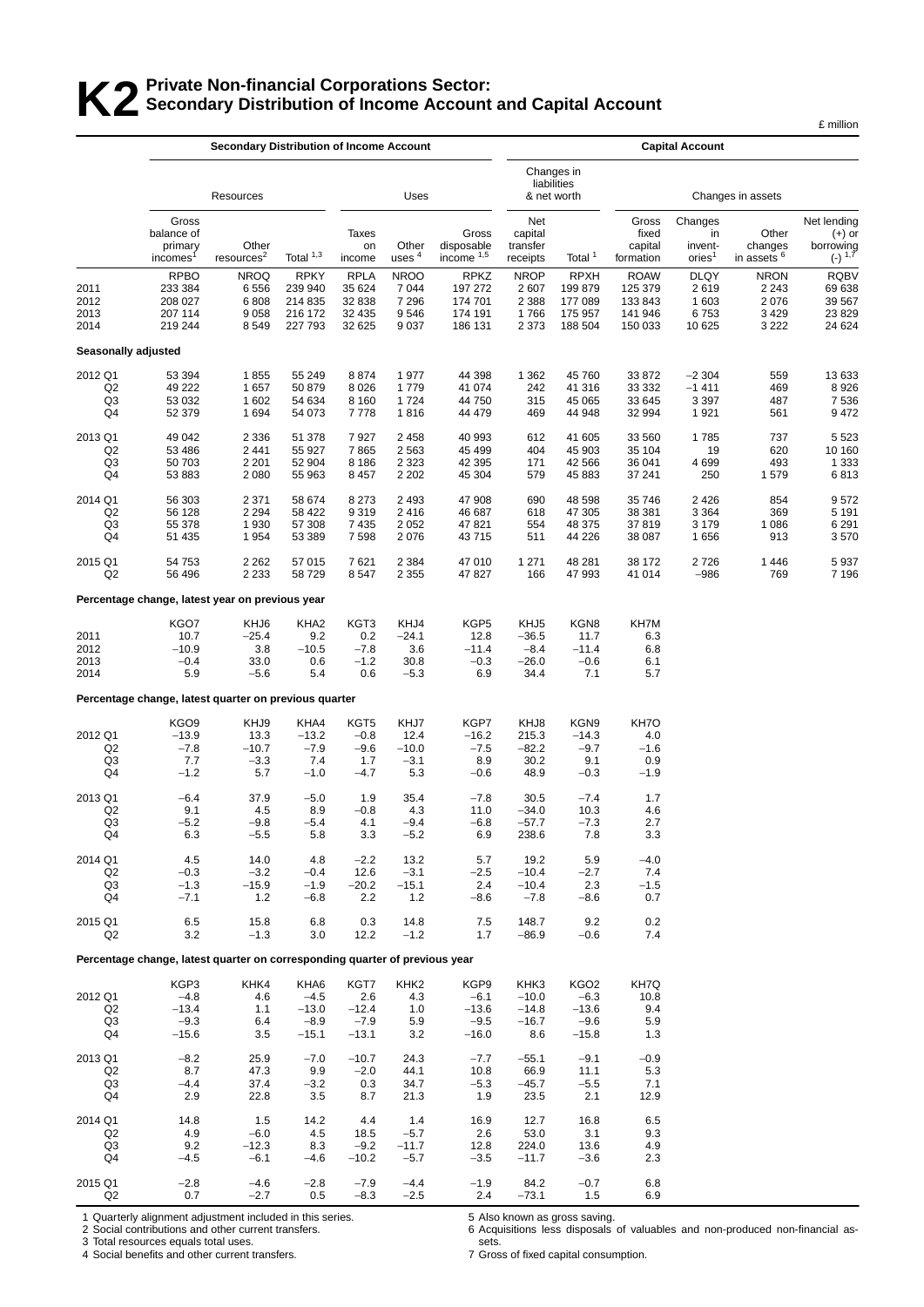### **L Gross value added at basic prices: individual measures**

|                                       |                                                                                                                                                                                                                                                                                                                                                                                                                                                                                                                                                                                                                                                                                                                                                            | £ million                                  |                                                          |                                                                                                         |                                                |                                                | Index numbers $(2012 = 100)$                   |                                                |                                                |  |  |  |  |
|---------------------------------------|------------------------------------------------------------------------------------------------------------------------------------------------------------------------------------------------------------------------------------------------------------------------------------------------------------------------------------------------------------------------------------------------------------------------------------------------------------------------------------------------------------------------------------------------------------------------------------------------------------------------------------------------------------------------------------------------------------------------------------------------------------|--------------------------------------------|----------------------------------------------------------|---------------------------------------------------------------------------------------------------------|------------------------------------------------|------------------------------------------------|------------------------------------------------|------------------------------------------------|------------------------------------------------|--|--|--|--|
|                                       | Expenditure-<br>based<br>estimate<br>at chained<br>volume<br>measures<br>CAGR<br>1 470 835<br>1 443 281<br>1 485 776<br>1518468<br>1 561 855<br>1 618 181<br>370 463<br>370 184<br>373 174<br>371 955<br>374 945<br>378 436<br>381 419<br>383 668<br>386 172<br>389709<br>404 451<br>391 940<br>394 034<br>395 730<br>399 029<br>Percentage change, latest year on previous year<br>KH4D<br>1.9<br>1.0<br>2.2<br>4.1<br>2.9<br>Percentage change, latest quarter on previous quarter<br>KH4F<br>0.2<br>$-0.1$<br>0.8<br>$-0.3$<br>0.8<br>0.9<br>0.8<br>0.6<br>0.7<br>0.9<br>0.6<br>0.5<br>0.4<br>0.8<br>Percentage change, latest quarter on corresponding quarter of previous year<br>KH4H<br>1.4<br>1.0<br>1.1<br>0.6<br>1.2<br>2.2<br>2.2<br>3.1<br>3.0 | At current prices                          |                                                          |                                                                                                         | Value indices at current prices                |                                                |                                                | Chained volume indices                         |                                                |  |  |  |  |
|                                       |                                                                                                                                                                                                                                                                                                                                                                                                                                                                                                                                                                                                                                                                                                                                                            | Expenditure-<br>based<br>estimate          | Income-<br>based<br>estimate                             | Residual<br>error <sup>1</sup>                                                                          | Expenditure-<br>based<br>estimate              | Income-<br>based<br>estimate                   | Expenditure-<br>based<br>estimate              | Income-<br>based<br>estimate <sup>2</sup>      | Output-<br>based<br>estimate                   |  |  |  |  |
| 2011<br>2012<br>2013<br>2014          |                                                                                                                                                                                                                                                                                                                                                                                                                                                                                                                                                                                                                                                                                                                                                            | CAGQ<br>1 485 776<br>1 546 914             | CAGS<br>1 443 281<br>1 485 776<br>1 546 914<br>1 612 210 | <b>DJDS</b><br>$\overline{\phantom{a}}$<br>$\overline{\phantom{0}}$<br>$\overline{\phantom{0}}$<br>5971 | <b>IHYA</b><br>97.1<br>100.0<br>104.1<br>108.9 | <b>IHYB</b><br>97.1<br>100.0<br>104.1<br>108.5 | <b>IHYC</b><br>99.0<br>100.0<br>102.2<br>105.1 | <b>IHYD</b><br>99.0<br>100.0<br>102.2<br>104.7 | <b>YBFR</b><br>99.0<br>100.0<br>102.2<br>105.5 |  |  |  |  |
| Seasonally adjusted                   |                                                                                                                                                                                                                                                                                                                                                                                                                                                                                                                                                                                                                                                                                                                                                            |                                            |                                                          |                                                                                                         |                                                |                                                |                                                |                                                |                                                |  |  |  |  |
| 2012 Q1<br>Q <sub>2</sub><br>Q3<br>Q4 |                                                                                                                                                                                                                                                                                                                                                                                                                                                                                                                                                                                                                                                                                                                                                            | 368 178<br>367 573<br>374 765<br>375 260   | 368 178<br>367 573<br>374 765<br>375 260                 | $\overline{\phantom{0}}$<br>$\overline{\phantom{0}}$                                                    | 99.1<br>99.0<br>100.9<br>101.0                 | 99.1<br>99.0<br>100.9<br>101.0                 | 99.7<br>99.7<br>100.5<br>100.1                 | 99.7<br>99.7<br>100.5<br>100.1                 | 99.7<br>99.7<br>100.5<br>100.1                 |  |  |  |  |
| 2013 Q1<br>Q2<br>Q3<br>Q <sub>4</sub> |                                                                                                                                                                                                                                                                                                                                                                                                                                                                                                                                                                                                                                                                                                                                                            | 380 203<br>383 708<br>390 408<br>392 595   | 380 203<br>383 708<br>390 408<br>392 595                 | $\overline{a}$<br>$\overline{\phantom{a}}$<br>$\overline{\phantom{a}}$                                  | 102.4<br>103.3<br>105.1<br>105.7               | 102.4<br>103.3<br>105.1<br>105.7               | 100.9<br>101.9<br>102.7<br>103.3               | 100.9<br>101.9<br>102.7<br>103.3               | 100.9<br>101.9<br>102.7<br>103.3               |  |  |  |  |
| 2014 Q1<br>Q2<br>Q3<br>Q4             |                                                                                                                                                                                                                                                                                                                                                                                                                                                                                                                                                                                                                                                                                                                                                            | 398 209<br>407 617<br>407 904              | 396 661<br>402 453<br>405 836<br>407 260                 | 1548<br>1998<br>1781<br>644                                                                             | 107.2<br>108.9<br>109.7<br>109.8               | 106.8<br>108.3<br>109.3<br>109.6               | 104.0<br>104.9<br>105.5<br>106.1               | 103.6<br>104.4<br>105.1<br>105.9               | 104.2<br>105.2<br>106.0<br>106.8               |  |  |  |  |
| 2015 Q1<br>Q <sub>2</sub>             |                                                                                                                                                                                                                                                                                                                                                                                                                                                                                                                                                                                                                                                                                                                                                            | 414 118<br>419 308                         | 412 381<br>415 579                                       | 1737<br>3729                                                                                            | 111.5<br>112.9                                 | 111.0<br>111.9                                 | 106.5<br>107.4                                 | 106.1<br>106.5                                 | 107.2<br>107.9                                 |  |  |  |  |
|                                       |                                                                                                                                                                                                                                                                                                                                                                                                                                                                                                                                                                                                                                                                                                                                                            |                                            |                                                          |                                                                                                         |                                                |                                                |                                                |                                                |                                                |  |  |  |  |
| 2011<br>2012<br>2013<br>2014          |                                                                                                                                                                                                                                                                                                                                                                                                                                                                                                                                                                                                                                                                                                                                                            | <b>KH47</b><br>3.3<br>2.9<br>4.6           | <b>KH68</b><br>3.3<br>2.9<br>4.1<br>4.2                  |                                                                                                         | <b>KH47</b><br>3.3<br>2.9<br>4.1<br>4.6        | <b>KH68</b><br>3.3<br>2.9<br>4.1<br>4.2        | KH4D<br>1.9<br>1.0<br>2.2<br>2.9               | KH6E<br>1.9<br>1.0<br>2.2<br>2.5               | <b>GDPQ</b><br>1.9<br>1.0<br>2.2<br>3.3        |  |  |  |  |
|                                       |                                                                                                                                                                                                                                                                                                                                                                                                                                                                                                                                                                                                                                                                                                                                                            |                                            |                                                          |                                                                                                         |                                                |                                                |                                                |                                                |                                                |  |  |  |  |
| 2012 Q1<br>Q2<br>Q3<br>Q4             |                                                                                                                                                                                                                                                                                                                                                                                                                                                                                                                                                                                                                                                                                                                                                            | <b>KH49</b><br>1.0<br>$-0.2$<br>2.0<br>0.1 | KH6A<br>1.0<br>$-0.2$<br>2.0<br>0.1                      |                                                                                                         | <b>KH49</b><br>1.0<br>$-0.2$<br>2.0<br>0.1     | KH6A<br>1.0<br>$-0.2$<br>2.0<br>0.1            | KH4F<br>0.2<br>$-0.1$<br>0.8<br>$-0.3$         | KH6G<br>0.2<br>$-0.1$<br>0.8<br>$-0.3$         | 0.2<br>$-0.1$<br>0.8<br>$-0.3$                 |  |  |  |  |
| 2013 Q1<br>Q2<br>Q3<br>Q4             |                                                                                                                                                                                                                                                                                                                                                                                                                                                                                                                                                                                                                                                                                                                                                            | 1.3<br>0.9<br>1.7<br>0.6                   | 1.3<br>0.9<br>1.7<br>0.6                                 |                                                                                                         | 1.3<br>0.9<br>1.7<br>0.6                       | 1.3<br>0.9<br>1.7<br>0.6                       | 0.8<br>0.9<br>0.8<br>0.6                       | 0.8<br>0.9<br>0.8<br>0.6                       | 0.8<br>0.9<br>0.8<br>0.6                       |  |  |  |  |
| 2014 Q1<br>Q <sub>2</sub><br>Q3<br>Q4 |                                                                                                                                                                                                                                                                                                                                                                                                                                                                                                                                                                                                                                                                                                                                                            | 1.4<br>1.6<br>0.8<br>0.1                   | 1.0<br>1.5<br>0.8<br>0.4                                 |                                                                                                         | 1.4<br>1.6<br>0.8<br>0.1                       | 1.0<br>$1.5$<br>0.8<br>0.4                     | 0.7<br>0.9<br>0.6<br>0.5                       | 0.3<br>0.8<br>0.6<br>0.8                       | 0.8<br>$1.0$<br>0.7<br>0.8                     |  |  |  |  |
| 2015 Q1<br>Q2                         |                                                                                                                                                                                                                                                                                                                                                                                                                                                                                                                                                                                                                                                                                                                                                            | 1.5<br>1.3                                 | 1.3<br>0.8                                               |                                                                                                         | 1.5<br>1.3                                     | 1.3<br>0.8                                     | 0.4<br>0.8                                     | 0.2<br>0.4                                     | 0.4<br>0.7                                     |  |  |  |  |
|                                       |                                                                                                                                                                                                                                                                                                                                                                                                                                                                                                                                                                                                                                                                                                                                                            |                                            |                                                          |                                                                                                         |                                                |                                                |                                                |                                                |                                                |  |  |  |  |
| 2012 Q1<br>Q <sub>2</sub><br>Q3<br>Q4 |                                                                                                                                                                                                                                                                                                                                                                                                                                                                                                                                                                                                                                                                                                                                                            | KH4B<br>2.2<br>2.7<br>3.9<br>2.9           | KH6C<br>2.2<br>2.7<br>3.9<br>2.9                         |                                                                                                         | KH4B<br>2.2<br>2.7<br>3.9<br>2.9               | KH <sub>6</sub> C<br>2.2<br>2.7<br>3.9<br>2.9  | KH4H<br>1.4<br>1.0<br>1.1<br>0.6               | KH6I<br>1.4<br>1.0<br>1.1<br>0.6               | <b>GDPR</b><br>1.4<br>1.0<br>1.1<br>0.6        |  |  |  |  |
| 2013 Q1<br>Q2<br>Q <sub>3</sub><br>Q4 |                                                                                                                                                                                                                                                                                                                                                                                                                                                                                                                                                                                                                                                                                                                                                            | 3.3<br>4.4<br>4.2<br>4.6                   | 3.3<br>4.4<br>4.2<br>4.6                                 |                                                                                                         | 3.3<br>4.4<br>4.2<br>4.6                       | 3.3<br>4.4<br>4.2<br>4.6                       | 1.2<br>2.2<br>2.2<br>3.1                       | $1.2$<br>2.2<br>2.2<br>3.1                     | $1.2$<br>2.2<br>2.2<br>3.1                     |  |  |  |  |
| 2014 Q1<br>Q <sub>2</sub><br>Q3<br>Q4 | 3.0<br>2.8<br>2.7                                                                                                                                                                                                                                                                                                                                                                                                                                                                                                                                                                                                                                                                                                                                          | 4.7<br>5.4<br>4.4<br>3.9                   | 4.3<br>4.9<br>4.0<br>3.7                                 |                                                                                                         | 4.7<br>5.4<br>4.4<br>3.9                       | 4.3<br>4.9<br>4.0<br>3.7                       | 3.0<br>3.0<br>2.8<br>2.7                       | 2.6<br>2.5<br>2.3<br>2.5                       | 3.2<br>3.3<br>3.2<br>3.4                       |  |  |  |  |
| 2015 Q1<br>Q2                         | 2.5<br>2.4                                                                                                                                                                                                                                                                                                                                                                                                                                                                                                                                                                                                                                                                                                                                                 | 4.0<br>3.7                                 | 4.0<br>3.3                                               |                                                                                                         | 4.0<br>3.7                                     | 4.0<br>3.3                                     | 2.5<br>2.4                                     | 2.4<br>2.0                                     | 2.9<br>2.5                                     |  |  |  |  |

1 The residual error is, by convention, the amount by which the expenditure -based approach to measuring GDP exceeds the income-based estimate. It is also the sum of two components: the statistical discrepancy (expenditure) with sign reversed, and the statistical discrepancy (income) with natural sign.

2 Income data deflated by the implied GDP deflator, based on expenditure data.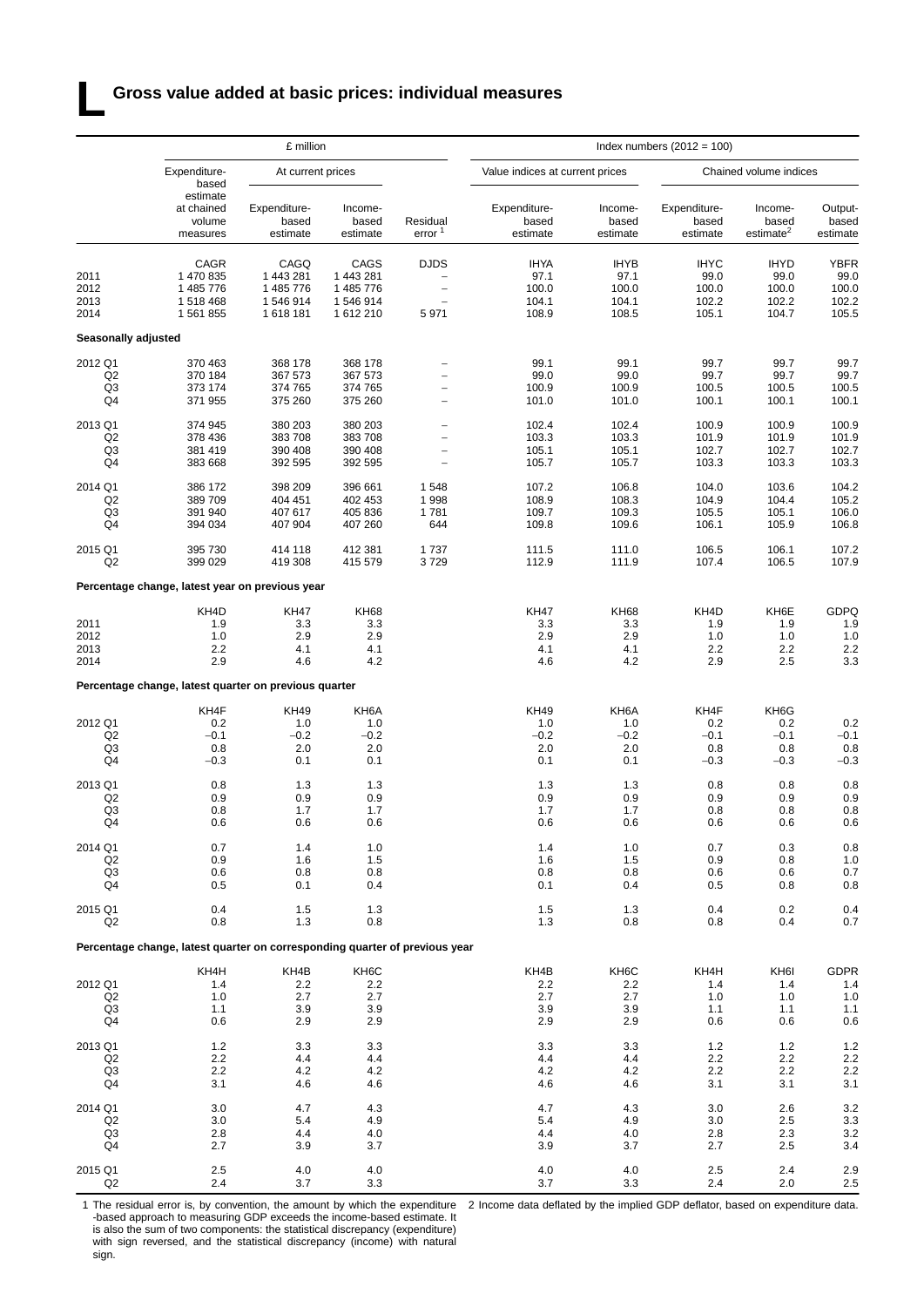

£ million

|                     |                                                                                                                                                                                                                                                                 | Changes in inventories                           |                                                                               |  |  |
|---------------------|-----------------------------------------------------------------------------------------------------------------------------------------------------------------------------------------------------------------------------------------------------------------|--------------------------------------------------|-------------------------------------------------------------------------------|--|--|
|                     | At current prices<br><b>DMUN</b><br>1978<br>Q2<br>$-1459$<br>Q <sub>3</sub><br>1 0 4 6<br>Q4<br>$-1565$<br>418<br>Q2<br>$-2078$<br>Q <sub>3</sub><br>1 3 1 5<br>Q4<br>345<br>779<br>Q2<br>390<br>Q <sub>3</sub><br>619<br>Q4<br>$-1788$<br>520<br>Q2<br>$-2127$ | Chained volume measures (Reference year<br>2012) | Gross operating surplus of<br>non-financial corporations<br>at current prices |  |  |
| Seasonally adjusted |                                                                                                                                                                                                                                                                 |                                                  |                                                                               |  |  |
|                     |                                                                                                                                                                                                                                                                 | <b>DMUM</b>                                      | <b>DMUQ</b>                                                                   |  |  |
| 2012 Q1             |                                                                                                                                                                                                                                                                 | 1983                                             | $-899$                                                                        |  |  |
|                     |                                                                                                                                                                                                                                                                 | $-1472$                                          | 836                                                                           |  |  |
|                     |                                                                                                                                                                                                                                                                 | 1 0 4 1                                          | 1 2 8 6                                                                       |  |  |
|                     |                                                                                                                                                                                                                                                                 | $-1552$                                          | $-1223$                                                                       |  |  |
| 2013 Q1             |                                                                                                                                                                                                                                                                 | 418                                              | $-1272$                                                                       |  |  |
|                     |                                                                                                                                                                                                                                                                 | $-2039$                                          | $-2021$                                                                       |  |  |
|                     |                                                                                                                                                                                                                                                                 | 1 2 8 6                                          | 1513                                                                          |  |  |
|                     |                                                                                                                                                                                                                                                                 | 335                                              | 1780                                                                          |  |  |
| 2014 Q1             |                                                                                                                                                                                                                                                                 | 755                                              | $-33$                                                                         |  |  |
|                     |                                                                                                                                                                                                                                                                 | 374                                              | 779                                                                           |  |  |
|                     |                                                                                                                                                                                                                                                                 | 594                                              | 1 1 5 5                                                                       |  |  |
|                     |                                                                                                                                                                                                                                                                 | $-1723$                                          | $-1901$                                                                       |  |  |
| 2015 Q1             |                                                                                                                                                                                                                                                                 | 499                                              | 2 0 2 2                                                                       |  |  |
|                     |                                                                                                                                                                                                                                                                 | $-2025$                                          | 1828                                                                          |  |  |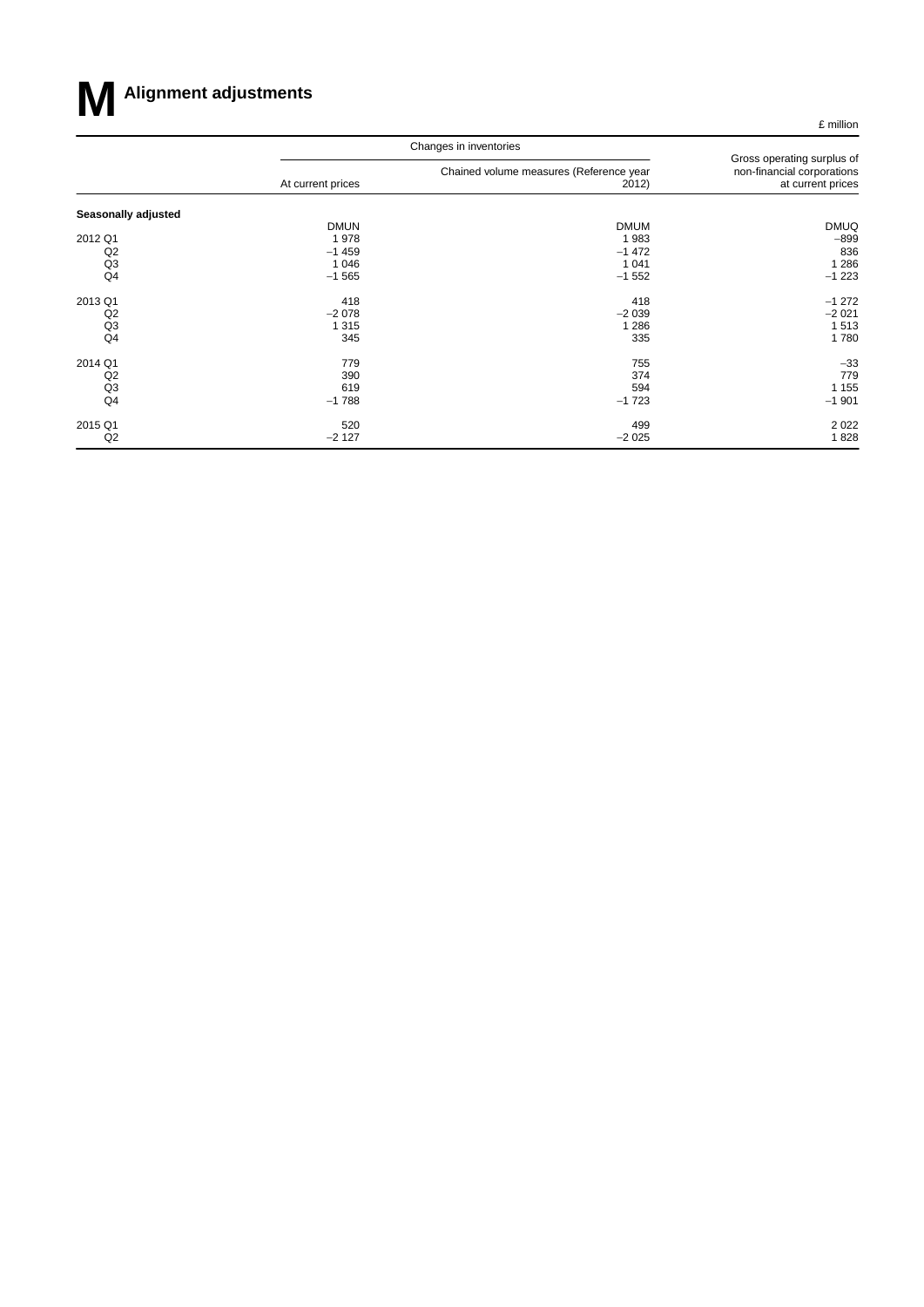|                                                   |                                                       |                                                        | <b>Current prices</b>                                                       |                                                                 |                                                      | Chained Volume Measures (reference year 2012)            |                                                              |                                                                 |                                                                             |
|---------------------------------------------------|-------------------------------------------------------|--------------------------------------------------------|-----------------------------------------------------------------------------|-----------------------------------------------------------------|------------------------------------------------------|----------------------------------------------------------|--------------------------------------------------------------|-----------------------------------------------------------------|-----------------------------------------------------------------------------|
|                                                   | Gross<br>domestic<br>product<br>at market<br>prices   | Gross<br>value<br>added<br>at basic<br>prices          | General<br>government<br>final<br>consumption<br>expenditure                | General<br>government<br>gross<br>fixed<br>capital<br>formation | Gross<br>domestic<br>product<br>at market<br>prices  | Gross<br>value<br>added<br>at basic<br>prices            | General<br>government<br>final<br>consumption<br>expenditure | General<br>government<br>gross<br>fixed<br>capital<br>formation | Implied<br>GDP<br>deflator<br>at market<br>prices <sup>2</sup> <sup>3</sup> |
| 2011/12<br>2012/13<br>2013/14<br>2014/15          | YBHA<br>1628854<br>1677910<br>1756124<br>1833159      | ABML<br>1 451 330<br>1 497 801<br>1564659<br>1 634 775 | <b>NMRP</b><br>341 315<br>343 776<br>351 459<br>358 277                     | <b>RPZG</b><br>47 217<br>44 751<br>47 528<br>49 591             | ABMI<br>1 652 042<br>1 671 157<br>1712956<br>1762940 | ABMM<br>1 476 099<br>1 490 258<br>1 529 442<br>1 572 072 | <b>NMRY</b><br>341 400<br>345 109<br>349 055<br>356 375      | <b>DLWF</b><br>48 102<br>44 725<br>45 006<br>46 860             | L8GG<br>94.8181<br>96.5554<br>98.5893<br>100.0000                           |
| Seasonally adjusted                               |                                                       |                                                        |                                                                             |                                                                 |                                                      |                                                          |                                                              |                                                                 |                                                                             |
| 2012 Q1                                           | 412819                                                | 368 178                                                | 87 456                                                                      | 12 3 98                                                         | 414 835                                              | 370 463                                                  | 86916                                                        | 12514                                                           | 95.7028                                                                     |
| Q <sub>2</sub>                                    | 411 682                                               | 367 573                                                | 85 543                                                                      | 11 954                                                          | 414 099                                              | 370 184                                                  | 85 944                                                       | 11 614                                                          | 95.6088                                                                     |
| Q <sub>3</sub>                                    | 419 285                                               | 374 765                                                | 86 284                                                                      | 10 571                                                          | 418 255                                              | 373 174                                                  | 86 423                                                       | 11 064                                                          | 96.4070                                                                     |
| Q4                                                | 421 427                                               | 375 260                                                | 86 667                                                                      | 11 275                                                          | 418 024                                              | 371 955                                                  | 86 667                                                       | 11 006                                                          | 96.9530                                                                     |
| 2013 Q1                                           | 425 516                                               | 380 203                                                | 85 282                                                                      | 10 951                                                          | 420 779                                              | 374 945                                                  | 86 075                                                       | 11 041                                                          | 97.2528                                                                     |
| Q <sub>2</sub>                                    | 430 110                                               | 383708                                                 | 87 273                                                                      | 10 996                                                          | 423 282                                              | 378 436                                                  | 86786                                                        | 10 4 96                                                         | 97.7215                                                                     |
| Q <sub>3</sub>                                    | 438 163                                               | 390 408                                                | 87 225                                                                      | 10 935                                                          | 427 197                                              | 381 419                                                  | 87 283                                                       | 11 209                                                          | 98.6388                                                                     |
| Q4                                                | 441 160                                               | 392 595                                                | 88 264                                                                      | 12 143                                                          | 429 922                                              | 383 668                                                  | 87 484                                                       | 11 099                                                          | 98.6840                                                                     |
| 2014 Q1                                           | 446 691                                               | 397 948                                                | 88 697                                                                      | 13 4 54                                                         | 432 555                                              | 385 919                                                  | 87 502                                                       | 12 202                                                          | 99.3130                                                                     |
| Q <sub>2</sub>                                    | 453 641                                               | 404 195                                                | 88788                                                                       | 11 730                                                          | 436 598                                              | 389 463                                                  | 88714                                                        | 11 006                                                          | 99.9242                                                                     |
| Q <sub>3</sub>                                    | 456 559                                               | 407 592                                                | 90 678                                                                      | 12 133                                                          | 439 374                                              | 391 916                                                  | 89 115                                                       | 12 143                                                          | 99.9316                                                                     |
| Q4                                                | 459 548                                               | 408 611                                                | 89 133                                                                      | 12 243                                                          | 442 671                                              | 394 715                                                  | 88793                                                        | 11 808                                                          | 99.8367                                                                     |
| 2015 Q1                                           | 463 411                                               | 414 377                                                | 89 678                                                                      | 13 4 8 5                                                        | 444 297                                              | 395 978                                                  | 89 753                                                       | 11 903                                                          | 100.3075                                                                    |
| Q <sub>2</sub>                                    | 469 164                                               | 418 691                                                | 89 884                                                                      | 12 698                                                          | 447 199                                              | 398 441                                                  | 90 111                                                       | 12 2 2 0                                                        | 100.8937                                                                    |
|                                                   |                                                       |                                                        | Percentage change, latest financial year on previous financial year         |                                                                 |                                                      |                                                          |                                                              |                                                                 |                                                                             |
| 2011/12                                           | 3.4                                                   | 2.7                                                    | 0.4                                                                         | $-5.8$                                                          | 1.8                                                  | 1.6                                                      | 0.4                                                          | $-7.9$                                                          | 1.6                                                                         |
| 2012/13                                           | 3.0                                                   | 3.2                                                    | 0.7                                                                         | $-5.2$                                                          | 1.2                                                  | 1.0                                                      | 1.1                                                          | $-7.0$                                                          | 1.8                                                                         |
| 2013/14                                           | 4.7                                                   | 4.5                                                    | 2.2                                                                         | 6.2                                                             | 2.5                                                  | 2.6                                                      | 1.1                                                          | 0.6                                                             | 2.1                                                                         |
| 2014/15                                           | 4.4                                                   | 4.5                                                    | 1.9                                                                         | 4.3                                                             | 2.9                                                  | 2.8                                                      | 2.1                                                          | 4.1                                                             | 1.4                                                                         |
|                                                   | Percentage change, latest quarter on previous quarter |                                                        |                                                                             |                                                                 |                                                      |                                                          |                                                              |                                                                 |                                                                             |
| 2012 Q1<br>Q <sub>2</sub><br>Q <sub>3</sub><br>Q4 | <b>IHYN</b><br>0.9<br>$-0.3$<br>1.8<br>0.5            | KGL8<br>1.0<br>$-0.2$<br>2.0<br>0.1                    | KH <sub>2</sub> D<br>3.1<br>$-2.2$<br>0.9<br>0.4                            | KH7P<br>5.9<br>$-3.6$<br>$-11.6$<br>6.7                         | <b>IHYQ</b><br>0.2<br>$-0.2$<br>1.0<br>$-0.1$        | KGM9<br>0.2<br>$-0.1$<br>0.8<br>$-0.3$                   | KH <sub>2</sub> J<br>2.4<br>$-1.1$<br>0.6<br>0.3             | KH <sub>9</sub> C<br>5.0<br>$-7.2$<br>$-4.7$<br>$-0.5$          | L8GH<br>0.7<br>$-0.1$<br>0.8<br>0.6                                         |
| 2013 Q1                                           | 1.0                                                   | 1.3                                                    | $-1.6$                                                                      | $-2.9$                                                          | 0.7                                                  | 0.8                                                      | $-0.7$                                                       | 0.3                                                             | 0.3                                                                         |
| Q <sub>2</sub>                                    | 1.1                                                   | 0.9                                                    | 2.3                                                                         | 0.4                                                             | 0.6                                                  | 0.9                                                      | 0.8                                                          | $-4.9$                                                          | 0.5                                                                         |
| Q3                                                | 1.9                                                   | 1.7                                                    | $-0.1$                                                                      | $-0.6$                                                          | 0.9                                                  | 0.8                                                      | 0.6                                                          | 6.8                                                             | 0.9                                                                         |
| Q4                                                | 0.7                                                   | 0.6                                                    | 1.2                                                                         | 11.0                                                            | 0.6                                                  | 0.6                                                      | 0.2                                                          | $-1.0$                                                          | $\overline{\phantom{0}}$                                                    |
| 2014 Q1<br>Q2<br>Q3<br>Q4                         | 1.3<br>1.6<br>0.6<br>0.7                              | 1.4<br>1.6<br>0.8<br>0.3                               | 0.5<br>0.1<br>2.1<br>$-1.7$                                                 | 10.8<br>$-12.8$<br>3.4<br>0.9                                   | 0.6<br>0.9<br>0.6<br>0.8                             | 0.6<br>0.9<br>0.6<br>0.7                                 | $\overline{\phantom{a}}$<br>1.4<br>0.5<br>$-0.4$             | 9.9<br>$-9.8$<br>10.3<br>$-2.8$                                 | 0.6<br>0.6<br>$-0.1$                                                        |
| 2015 Q1                                           | 0.8                                                   | 1.4                                                    | 0.6                                                                         | 10.1                                                            | 0.4                                                  | 0.3                                                      | 1.1                                                          | 0.8                                                             | 0.5                                                                         |
| Q <sub>2</sub>                                    | 1.2                                                   | 1.0                                                    | 0.2                                                                         | $-5.8$                                                          | 0.7                                                  | 0.6                                                      | 0.4                                                          | 2.7                                                             | 0.6                                                                         |
|                                                   |                                                       |                                                        | Percentage change, latest quarter on corresponding quarter of previous year |                                                                 |                                                      |                                                          |                                                              |                                                                 |                                                                             |
| 2012 Q1<br>Q <sub>2</sub><br>Q <sub>3</sub><br>Q4 | <b>IHYO</b><br>2.3<br>2.6<br>3.4<br>3.0               | KGM2<br>2.2<br>2.7<br>3.9<br>2.9                       | KH <sub>2</sub> E<br>1.6<br>1.6<br>1.7<br>2.2                               | KH7R<br>$-7.9$<br>5.0<br>$-9.9$<br>$-3.7$                       | <b>IHYR</b><br>1.5<br>1.0<br>$1.2$<br>1.0            | KGN <sub>3</sub><br>1.4<br>1.0<br>1.1<br>0.6             | KH <sub>2</sub> K<br>2.0<br>1.4<br>1.9<br>2.1                | KH9M<br>$-10.4$<br>1.0<br>$-9.1$<br>$-7.7$                      | L8GI<br>0.8<br>1.6<br>2.1<br>2.0                                            |
| 2013 Q1                                           | 3.1                                                   | 3.3                                                    | $-2.5$                                                                      | $-11.7$                                                         | 1.4                                                  | 1.2                                                      | $-1.0$                                                       | $-11.8$                                                         | 1.6                                                                         |
| Q2                                                | 4.5                                                   | 4.4                                                    | 2.0                                                                         | $-8.0$                                                          | 2.2                                                  | 2.2                                                      | 1.0                                                          | $-9.6$                                                          | 2.2                                                                         |
| Q3                                                | 4.5                                                   | 4.2                                                    | 1.1                                                                         | 3.4                                                             | 2.1                                                  | 2.2                                                      | 1.0                                                          | 1.3                                                             | 2.3                                                                         |
| Q4                                                | 4.7                                                   | 4.6                                                    | 1.8                                                                         | 7.7                                                             | 2.8                                                  | 3.1                                                      | 0.9                                                          | 0.8                                                             | 1.8                                                                         |
| 2014 Q1                                           | 5.0                                                   | 4.7                                                    | 4.0                                                                         | 22.9                                                            | 2.8                                                  | 2.9                                                      | 1.7                                                          | 10.5                                                            | 2.1                                                                         |
| Q <sub>2</sub>                                    | 5.5                                                   | 5.3                                                    | 1.7                                                                         | 6.7                                                             | 3.1                                                  | 2.9                                                      | 2.2                                                          | 4.9                                                             | 2.3                                                                         |
| Q3                                                | 4.2                                                   | 4.4                                                    | 4.0                                                                         | 11.0                                                            | 2.9                                                  | 2.8                                                      | 2.1                                                          | 8.3                                                             | 1.3                                                                         |
| Q4                                                | 4.2                                                   | 4.1                                                    | 1.0                                                                         | 0.8                                                             | 3.0                                                  | 2.9                                                      | 1.5                                                          | 6.4                                                             | $1.2$                                                                       |
| 2015 Q1                                           | 3.7                                                   | 4.1                                                    | 1.1                                                                         | 0.2                                                             | 2.7                                                  | 2.6                                                      | 2.6                                                          | $-2.5$                                                          | 1.0                                                                         |
| Q2                                                | 3.4                                                   | 3.6                                                    | 1.2                                                                         | 8.3                                                             | 2.4                                                  | 2.3                                                      | 1.6                                                          | 11.0                                                            | 1.0                                                                         |

1 Financial year £ millions estimates are the sum of the 4 quarters which make up that financial year.

2 Implied deflator is expressed in terms of 2014/2015 = 100 for presentational purposes, whereas in table A1 it is expressed as 2012 = 100. In this index series, revisions to data points in 2013 and/or 2014 data may therefore introduce revisions to all periods.

3 Implied deflator is displayed with 4 decimal places to replace a GDP deflator in index form series previously calculated by HM Treasury. Data are only considered accurate to 1 decimal place.

£ millions except deflator index which is 2014/2015 = 100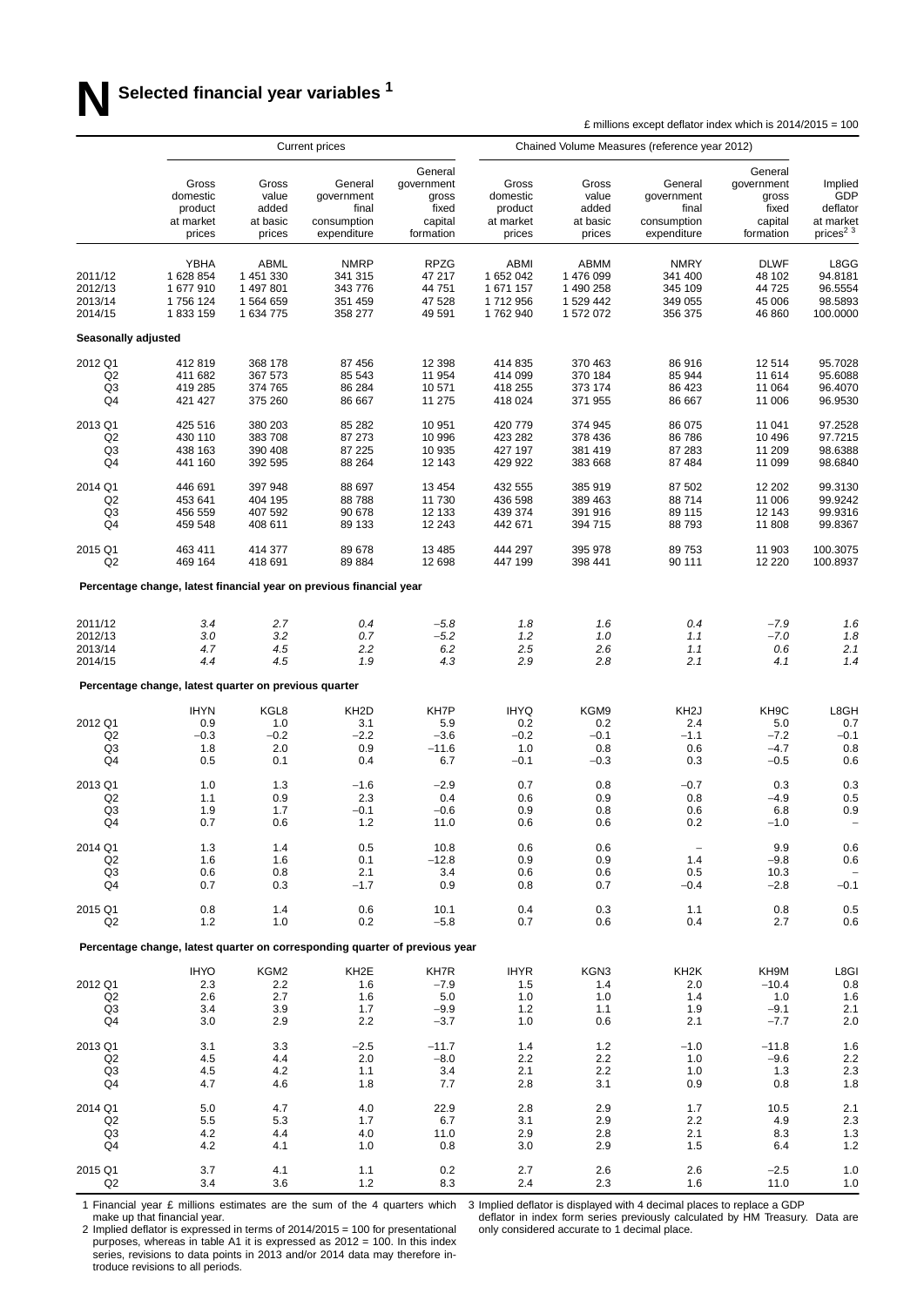$2014 = 100$ 

|                                                                             |                                                               | Implied deflators <sup>2</sup>                                |                                                               |
|-----------------------------------------------------------------------------|---------------------------------------------------------------|---------------------------------------------------------------|---------------------------------------------------------------|
|                                                                             | Gross<br>domestic<br>expenditure                              | Gross<br>domestic<br>product at<br>market prices <sup>3</sup> | Gross value<br>added at<br>basic<br>prices                    |
| 2011<br>2012<br>2013<br>2014                                                | MNE <sub>2</sub><br>95.9476<br>97.2455<br>98.6570<br>100.0000 | MNF <sub>2</sub><br>94.8674<br>96.4076<br>98.3187<br>100.0000 | MNX <sub>5</sub><br>94.7125<br>96.5187<br>98.3251<br>100.0000 |
| Seasonally adjusted                                                         |                                                               |                                                               |                                                               |
| 2012 Q1<br>Q <sub>2</sub><br>Q <sub>3</sub><br>Q <sub>4</sub>               | 97.1629<br>96.6194<br>97.4252<br>97.7746                      | 95.9413<br>95.8471<br>96.6473<br>97.1947                      | 95.9251<br>95.8397<br>96.9319<br>97.3781                      |
| 2013 Q1<br>Q2<br>Q3<br>Q4                                                   | 98.1202<br>98.4288<br>99.0590<br>99.0199                      | 97.4952<br>97.9650<br>98.8847<br>98.9300                      | 97.8740<br>97.8651<br>98.7952<br>98.7662                      |
| 2014 Q1<br>Q <sub>2</sub><br>Q3<br>Q4                                       | 99.2082<br>100.1448<br>100.2323<br>100.4148                   | 99.5605<br>100.1733<br>100.1807<br>100.0855                   | 99.5290<br>100.1715<br>100.3811<br>99.9185                    |
| 2015 Q1<br>Q <sub>2</sub>                                                   | 100.5572<br>101.0503                                          | 100.5575<br>101.1452                                          | 101.0052<br>101.4259                                          |
| Percentage change, latest year on previous year                             |                                                               |                                                               |                                                               |
| 2011<br>2012<br>2013<br>2014                                                | MNE3<br>2.5<br>1.4<br>1.5<br>1.4                              | MNF3<br>2.1<br>1.6<br>2.0<br>1.7                              | MNX6<br>1.4<br>1.9<br>1.9<br>1.7                              |
| Percentage change, latest quarter on previous quarter                       |                                                               |                                                               |                                                               |
| 2012 Q1<br>Q2<br>Q3<br>Q4                                                   | MNE4<br>0.9<br>$-0.6$<br>0.8<br>0.4                           | MNF4<br>0.7<br>$-0.1$<br>0.8<br>0.6                           | MNX7<br>0.8<br>$-0.1$<br>1.1<br>0.5                           |
| 2013 Q1<br>Q <sub>2</sub><br>Q <sub>3</sub><br>Q4                           | 0.4<br>0.3<br>0.6<br>$\overline{\phantom{a}}$                 | 0.3<br>0.5<br>0.9<br>$\overline{\phantom{0}}$                 | 0.5<br>1.0                                                    |
| 2014 Q1<br>Q <sub>2</sub><br>Q3<br>Q4                                       | 0.2<br>0.9<br>0.1<br>0.2                                      | 0.6<br>0.6<br>$\overline{\phantom{0}}$<br>$-0.1$              | 0.8<br>0.6<br>0.2<br>$-0.5$                                   |
| 2015 Q1<br>Q <sub>2</sub>                                                   | 0.1<br>0.5                                                    | 0.5<br>0.6                                                    | 1.1<br>0.4                                                    |
| Percentage change, latest quarter on corresponding quarter of previous year |                                                               |                                                               |                                                               |
| 2012 Q1<br>$\overline{Q}$ <sub>2</sub><br>Q4                                | MNE5<br>1.0<br>1.3<br>1.5<br>1.5                              | MNF <sub>5</sub><br>0.8<br>1.6<br>2.1<br>2.0                  | MNX8<br>0.8<br>0.7<br>1.7<br>2.8<br>2.3                       |
| 2013 Q1<br>$\overline{Q}2$<br>$\frac{Q3}{Q4}$                               | 1.0<br>1.9<br>1.7<br>1.3                                      | 1.6<br>$2.2\,$<br>$^{2.3}_{1.8}$                              | $^{2.0}_{2.1}$<br>$\frac{1.9}{1.4}$                           |
| 2014 Q1<br>Q2<br>Q3<br>Q4                                                   | $1.1$<br>1.7<br>$1.2$<br>1.4                                  | $^{2.1}_{2.3}$<br>$1.3$<br>1.2                                | $1.7$<br>$2.4$<br>$1.6$<br>1.2                                |
| 2015 Q1<br>$_{\mathsf{Q2}}$                                                 | 1.4<br>0.9                                                    | 1.0<br>$1.0$                                                  | $\frac{1.5}{1.3}$                                             |

1 Implied deflator is expressed in terms of 2014 = 100, whereas in table A1 it

is expressed as 2012 = 100.

2 Data are only considered accurate to 1 decimal place.

3 Implied deflator is displayed with 4 decimal places to replace a GDP defla-

tor in index form series previously calculated by HM Treasury.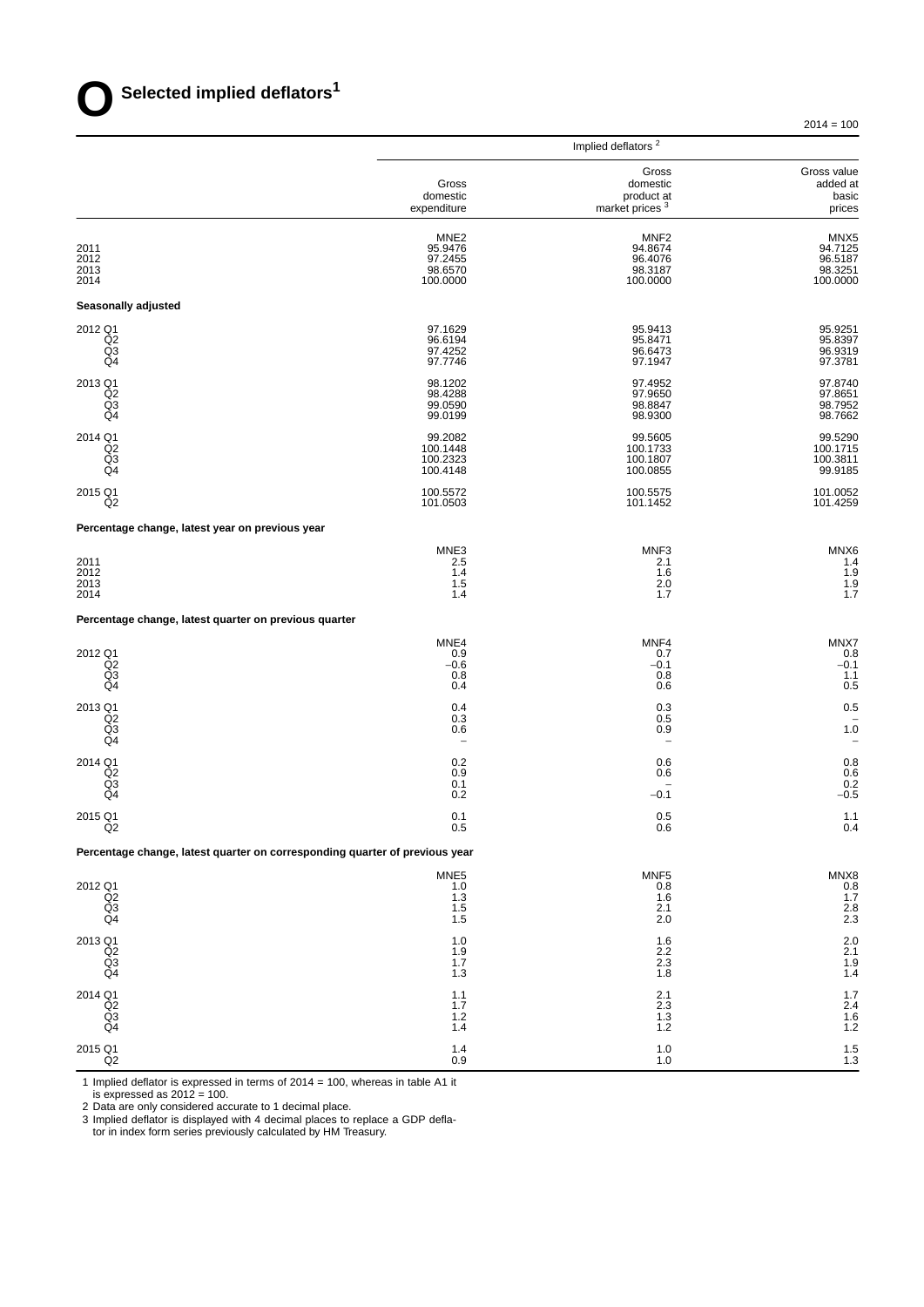# **P GDP Per Head<sup>1</sup>**

|                                                    | UK resident                                                                 |                                                         | <b>Current Prices</b>                               | Chained volume measures (Reference year 2012)           |                                                     |
|----------------------------------------------------|-----------------------------------------------------------------------------|---------------------------------------------------------|-----------------------------------------------------|---------------------------------------------------------|-----------------------------------------------------|
|                                                    | population<br>mid-year estimates<br>(persons thousands) <sup>2</sup>        | Gross domestic product<br>at market prices <sup>3</sup> | Gross domestic product<br>per head                  | Gross domestic product<br>at market prices <sup>3</sup> | Gross domestic product<br>per head                  |
| 2011<br>2012<br>2013<br>2014                       | EBAQ<br>63 285<br>63 705<br>64 106<br>64 596                                | YBHA<br>1619480<br>1 665 213<br>1734949<br>1816439      | <b>IHXT</b><br>25 590<br>26 139<br>27 064<br>28 120 | ABMI<br>1 645 808<br>1 665 213<br>1701180<br>1751198    | <b>IHXW</b><br>26 006<br>26 139<br>26 537<br>27 110 |
| Seasonally adjusted                                |                                                                             |                                                         |                                                     |                                                         |                                                     |
| 2012 Q1<br>Q2<br>Q <sub>3</sub><br>Q4              | 63 600<br>63 705<br>63 805<br>63 905                                        | 412819<br>411 682<br>419 285<br>421 427                 | 6491<br>6462<br>6571<br>6595                        | 414 835<br>414 099<br>418 255<br>418 024                | 6523<br>6500<br>6555<br>6541                        |
| 2013 Q1<br>$_{\mathsf{Q3}}^{\mathsf{Q2}}$<br>Q4    | 64 005<br>64 106<br>64 228<br>64 351                                        | 425 516<br>430 110<br>438 163<br>441 160                | 6648<br>6709<br>6822<br>6856                        | 420 779<br>423 282<br>427 197<br>429 922                | 6574<br>6 603<br>6651<br>6681                       |
| 2014 Q1<br>Q <sub>2</sub><br>Q3<br>Q <sub>4</sub>  | 64 474<br>64 597<br>64 682<br>64 767                                        | 446 691<br>453 641<br>456 559<br>459 548                | 6928<br>7 0 23<br>7 0 5 9<br>7 0 9 5                | 432 555<br>436 598<br>439 374<br>442 671                | 6709<br>6759<br>6793<br>6835                        |
| 2015 Q1<br>Q2                                      | 64 852<br>64 938                                                            | 463 411<br>469 164                                      | 7 1 4 6<br>7 2 2 5                                  | 444 297<br>447 199                                      | 6851<br>6887                                        |
|                                                    | Percentage change, latest year on previous year                             |                                                         |                                                     |                                                         |                                                     |
| 2011<br>2012<br>2013<br>2014                       |                                                                             | <b>IHYM</b><br>4.1<br>2.8<br>4.2<br>4.7                 | N3Y3<br>3.2<br>2.1<br>3.5<br>3.9                    | <b>IHYP</b><br>2.0<br>1.2<br>2.2<br>2.9                 | N3Y6<br>1.1<br>0.5<br>1.5<br>2.2                    |
|                                                    | Percentage change, latest quarter on previous quarter                       |                                                         |                                                     |                                                         |                                                     |
| 2012 Q1<br>$^{Q2}_{Q3}$<br>Q4                      |                                                                             | <b>IHYN</b><br>0.9<br>$-0.3$<br>1.8<br>0.5              | <b>N3Y4</b><br>0.8<br>$-0.4$<br>1.7<br>0.4          | <b>IHYQ</b><br>0.2<br>$-0.2$<br>1.0<br>$-0.1$           | <b>N3Y7</b><br>0.1<br>$-0.4$<br>0.8<br>$-0.2$       |
| 2013 Q1<br>Q <sub>2</sub><br>Q3<br>Q4              |                                                                             | 1.0<br>1.1<br>1.9<br>0.7                                | 0.8<br>0.9<br>1.7<br>0.5                            | 0.7<br>0.6<br>0.9<br>0.6                                | 0.5<br>0.4<br>0.7<br>0.5                            |
| 2014 Q1<br>Q <sub>2</sub><br>Q <sub>3</sub><br>Q4  |                                                                             | 1.3<br>1.6<br>0.6<br>0.7                                | 1.1<br>1.4<br>0.5<br>0.5                            | 0.6<br>0.9<br>0.6<br>0.8                                | 0.4<br>0.7<br>0.5<br>0.6                            |
| 2015 Q1<br>Q <sub>2</sub>                          |                                                                             | 0.8<br>1.2                                              | 0.7<br>1.1                                          | 0.4<br>0.7                                              | 0.2<br>0.5                                          |
|                                                    | Percentage change, latest quarter on corresponding quarter of previous year |                                                         |                                                     |                                                         |                                                     |
| 2012 Q1<br>$^{Q2}_{Q3}$<br>Q <sub>4</sub>          |                                                                             | $HYO$<br>2.3<br>2.6<br>3.4<br>3.0                       | N3Y5<br>1.6<br>$\frac{1.9}{2.7}$<br>2.4             | IHYR<br>1.5<br>1.0<br>1.2<br>1.0                        | N3Y8<br>0.8<br>0.3<br>0.5<br>0.3                    |
| 2013 Q1<br>Q2<br>Q3<br>Q4                          |                                                                             | 3.1<br>4.5<br>4.5<br>4.7                                | 2.4<br>3.8<br>3.8<br>4.0                            | 1.4<br>2.2<br>2.1<br>2.8                                | 0.8<br>1.6<br>1.5<br>2.1                            |
| 2014 Q1<br>Q <sub>2</sub><br>$\overline{Q3}$<br>Q4 |                                                                             | 5.0<br>5.5<br>4.2<br>4.2                                | 4.2<br>4.7<br>$3.5\,$<br>3.5                        | $\frac{2.8}{3.1}$<br>2.9<br>3.0                         | $2.1$<br>$2.4$<br>$2.1$<br>2.3                      |
| 2015 Q1<br>Q2                                      |                                                                             | 3.7<br>3.4                                              | 3.1<br>2.9                                          | 2.7<br>2.4                                              | 2.1<br>1.9                                          |

1 This data uses the latest population estimates with the exception of the latest year where populations projections are used. The quarterly data in this table does not sum to annuals (excluding GDP at market prices)

2 This data uses the UK resident population mid-year estimates published 25

June 2015 3 GDP is presented in £ million; also published in table A2 £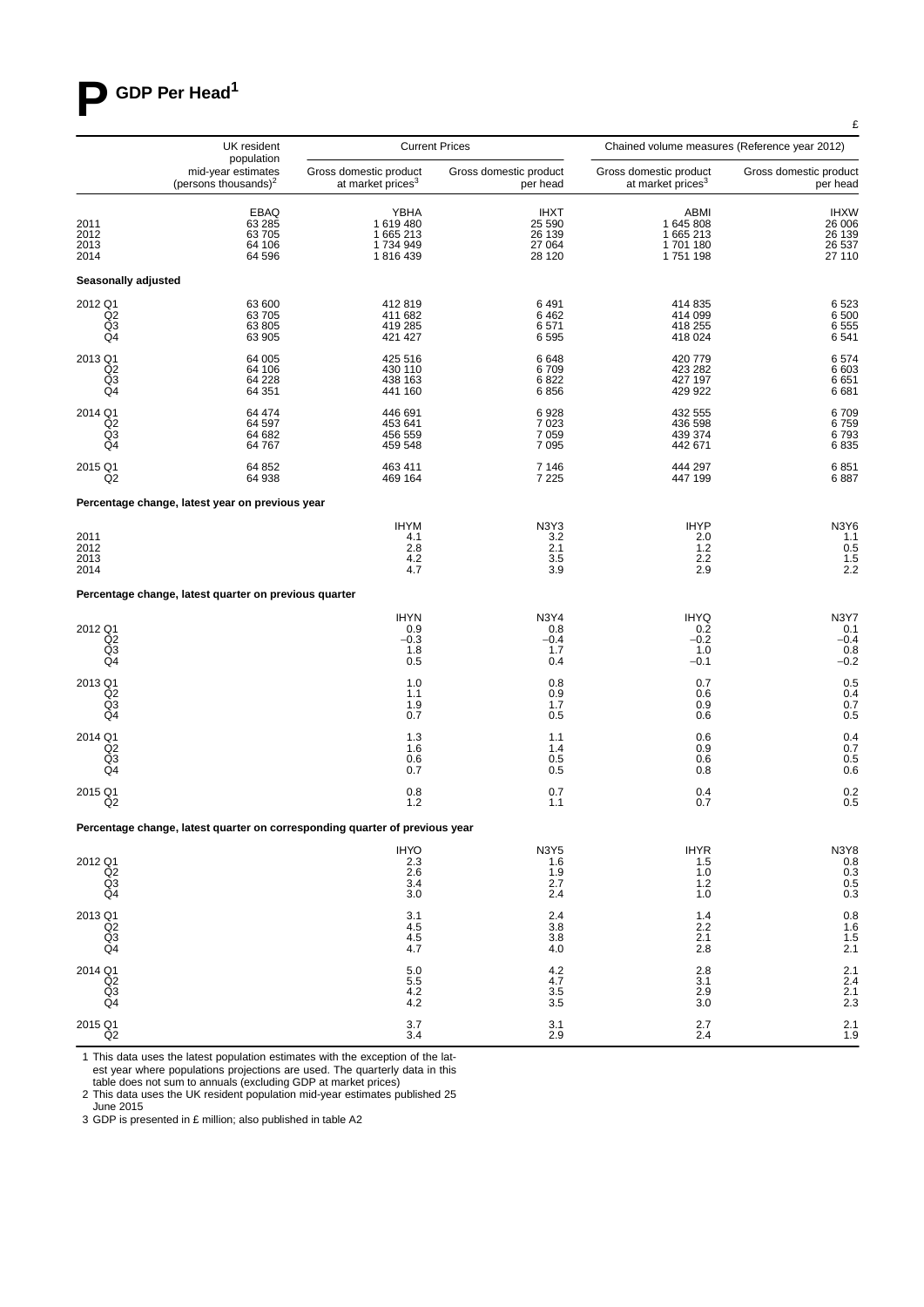# **R** Revisions Analysis<sup>1</sup><br>Revisions since preview **Revisions since previously published estimates**

|                                                |      |           |         |         |          | £ million |
|------------------------------------------------|------|-----------|---------|---------|----------|-----------|
|                                                |      | 2010      | 2011    | 2012    | 2013     | 2014      |
| Latest less previously published levels of GDP |      |           |         |         |          |           |
| at current market prices                       |      |           |         |         |          |           |
| National accounts aggregates                   |      |           |         |         |          |           |
| at current prices (Table A2)                   |      |           |         |         |          |           |
| Gross domestic product at market prices        | KB7D | $-2817$   | 1803    | 9829    | 21827    | 24 505    |
| less Basic price adjustment                    | KB7E | 123       | 120     |         | 67       | 223       |
| Gross value added at basic prices              | KB7F | $-2940$   | 1683    | 9828    | 21 760   | 24 28 2   |
| Gross domestic product:                        |      |           |         |         |          |           |
| expenditure at current prices (Table C1)       |      |           |         |         |          |           |
| Domestic expenditure on goods and services     |      |           |         |         |          |           |
| at market prices                               |      |           |         |         |          |           |
| Households                                     | KB7K | 1517      | 4985    | 7 2 1 9 | 13421    | 16 29 6   |
| Non-profit institutions serving households     | KB7L |           |         | 2800    | 3 2 0 8  | 3464      |
| General government                             | KB7M | 1786      | 2629    | 2072    | 2857     | 5 2 9 2   |
| Gross fixed capital formation                  | KB7N | $-1169$   | $-2090$ | $-602$  | $-1563$  | $-1714$   |
| Changes in inventories                         | KB70 | 1 1 7 3   | $-65$   | $-234$  | $-1724$  | 116       |
| Acquisitions less disposals of valuables       | KB7P | $-136$    | $-1271$ | $-2012$ | 4 1 4 2  | $-107$    |
| Total                                          | KB7Q | 3 1 7 0   | 4 1 8 8 | 9 2 4 3 | 20 341   | 23 347    |
| Total exports                                  | KB7R | $-2685$   | $-2373$ | 999     | 5 1 4 7  | 7967      |
| Total imports                                  | KB7S | 3 3 0 2   | 12      | 413     | 5647     | 7 2 7 5   |
| Statistical discrepancy (expenditure)          | KB7T |           |         |         | 1986     | 466       |
| Gross domestic product:                        |      |           |         |         |          |           |
| income at current prices (Table D)             |      |           |         |         |          |           |
| Compensation of employees                      | KB7U | 2 2 1 9   | 3 0 6 0 | 631     | $-2713$  | $-10380$  |
| Gross operating surplus of corporations        | KB7V | $-10.362$ | $-8577$ | $-8494$ | 8 2 7 7  | 18779     |
| Other income                                   | KB7W | 4614      | 6526    | 17 248  | 17 116   | 13 4 74   |
| Gross value added at factor cost               | KB7X | $-3530$   | 1 0 0 9 | 9 3 8 4 | 22 680   | 21 873    |
| Taxes on products & production less Subsidies  | KB7Y | 713       | 794     | 445     | 515      | 867       |
| Statistical discrepancy (income)               | KB7Z |           |         |         | $-1.368$ | 1765      |

1 Estimates are given to the nearest £ million but cannot be regarded as accurate to this degree.

|                                                         |             | 2010                     | 2011                     | 2012                     | 2013   | 2014   |
|---------------------------------------------------------|-------------|--------------------------|--------------------------|--------------------------|--------|--------|
| Latest less previously published growth rates for GDP   |             |                          |                          |                          |        |        |
| in chained volume terms                                 |             |                          |                          |                          |        |        |
| Percentage changes in volume of GDP (Table A2)          |             |                          |                          |                          |        |        |
| Gross domestic product chained volume measures          |             |                          |                          |                          |        |        |
| Year on year growth                                     | <b>KB82</b> | $-0.4$                   | 0.4                      | 0.5                      | 0.5    | $-0.1$ |
| Percentage changes in volume                            |             |                          |                          |                          |        |        |
| of GVA output components (Table B1)                     |             |                          |                          |                          |        |        |
| GVA at basic prices                                     |             |                          |                          |                          |        |        |
| Agriculture, forestry and fishing                       | <b>KB83</b> | $-0.5$                   | 2.5                      | $-2.7$                   | 4.6    | 4.4    |
| Mining and quarrying inc oil & gas extraction           | <b>KB84</b> | 0.7                      | $-0.1$                   | $-0.1$                   | $-0.8$ | $-0.2$ |
| Manufacturing                                           | <b>KB85</b> | $-0.2$                   | 0.4                      | $-0.1$                   | $-0.4$ | $-0.4$ |
| Electricity, gas, steam and air                         | <b>KB86</b> | 0.1                      | 0.1                      | $-0.1$                   | 0.1    | 0.5    |
| Water supply, sewerage                                  | KNT7        | 2.4                      | 0.4                      | 0.8                      | 0.9    | 0.6    |
| <b>Total Production</b>                                 | <b>KB87</b> | 0.2                      | 0.2                      | $-0.1$                   | $-0.3$ | $-0.3$ |
| Construction                                            | <b>KB88</b> | 0.1                      | $\overline{\phantom{m}}$ | $\overline{\phantom{m}}$ | 0.2    | $-1.4$ |
| Distribution, hotels and restaurants                    | <b>KB89</b> | $-0.3$                   | $-0.1$                   | 0.2                      | 0.6    | $-0.1$ |
| Transport storage and communications                    | KB8A        | $-0.3$                   | $\overline{\phantom{m}}$ | 0.5                      | 0.8    | 0.3    |
| Business services and finance                           | KB8B        | $-0.7$                   | 0.1                      | 0.5                      | 1.1    | 0.1    |
| Government and other services                           | KB8C        | $-0.3$                   | 0.2                      | 0.4                      | 1.1    | 0.3    |
| Total services                                          | KB8D        | $-0.5$                   | 0.1                      | 0.5                      | 0.9    | 0.2    |
| <b>Total GVA</b>                                        | KB8E        | $-0.4$                   | 0.2                      | 0.3                      | 0.7    | $-0.1$ |
| Total GVA excluding Oil                                 | KB8F        | $-0.3$                   | 0.1                      | 0.3                      | 0.7    | $-0.1$ |
| Percentage changes in volume                            |             |                          |                          |                          |        |        |
| of GDP expenditure components (Table C2)                |             |                          |                          |                          |        |        |
| Domestic expenditure on goods and services              |             |                          |                          |                          |        |        |
| at market prices                                        |             |                          |                          |                          |        |        |
| Households                                              | KB8G        | $-0.5$                   | $\overline{\phantom{0}}$ | 0.5                      | 0.2    | 0.1    |
| Non-profit institutions serving households              | KB8H        | $\overline{\phantom{0}}$ | $\overline{\phantom{m}}$ | 5.1                      | 0.4    | 1.0    |
| General government                                      | KB8I        | 0.2                      | 0.1                      | $-0.5$                   | 0.8    | 0.3    |
| Gross fixed capital formation                           | KB8J        | $-0.9$                   | $-0.3$                   | 0.8                      | $-0.8$ | $-1.1$ |
| Total                                                   | KB8K        | $-0.4$                   | 0.2                      | 0.5                      | 0.8    | $-0.3$ |
| Total exports                                           | KB8L        | $-0.4$                   | 0.2                      | $\overline{\phantom{m}}$ | $-0.3$ | 1.3    |
| Total imports                                           | KB8M        | $-0.4$                   | $-0.4$                   | $-0.2$                   | 1.4    | 0.4    |
|                                                         |             |                          |                          |                          |        |        |
|                                                         |             | 2010                     | 2011                     | 2012                     | 2013   | 2014   |
| Latest less previously published household saving ratio |             |                          |                          |                          |        |        |
| Previous estimates published on 30th June 2015          |             |                          |                          |                          |        |        |
| Households' sector: Use of Disposable Income Account    |             |                          |                          |                          |        |        |
| (TABLE J3)                                              |             |                          |                          |                          |        |        |
| Saving ratio (per cent)                                 | KB8N        | 0.6                      | 0.5                      | 0.7                      | $-0.1$ | $-1.2$ |

2 Estimates are given to one decimal place but cannot be regarded as accurate to this degree.